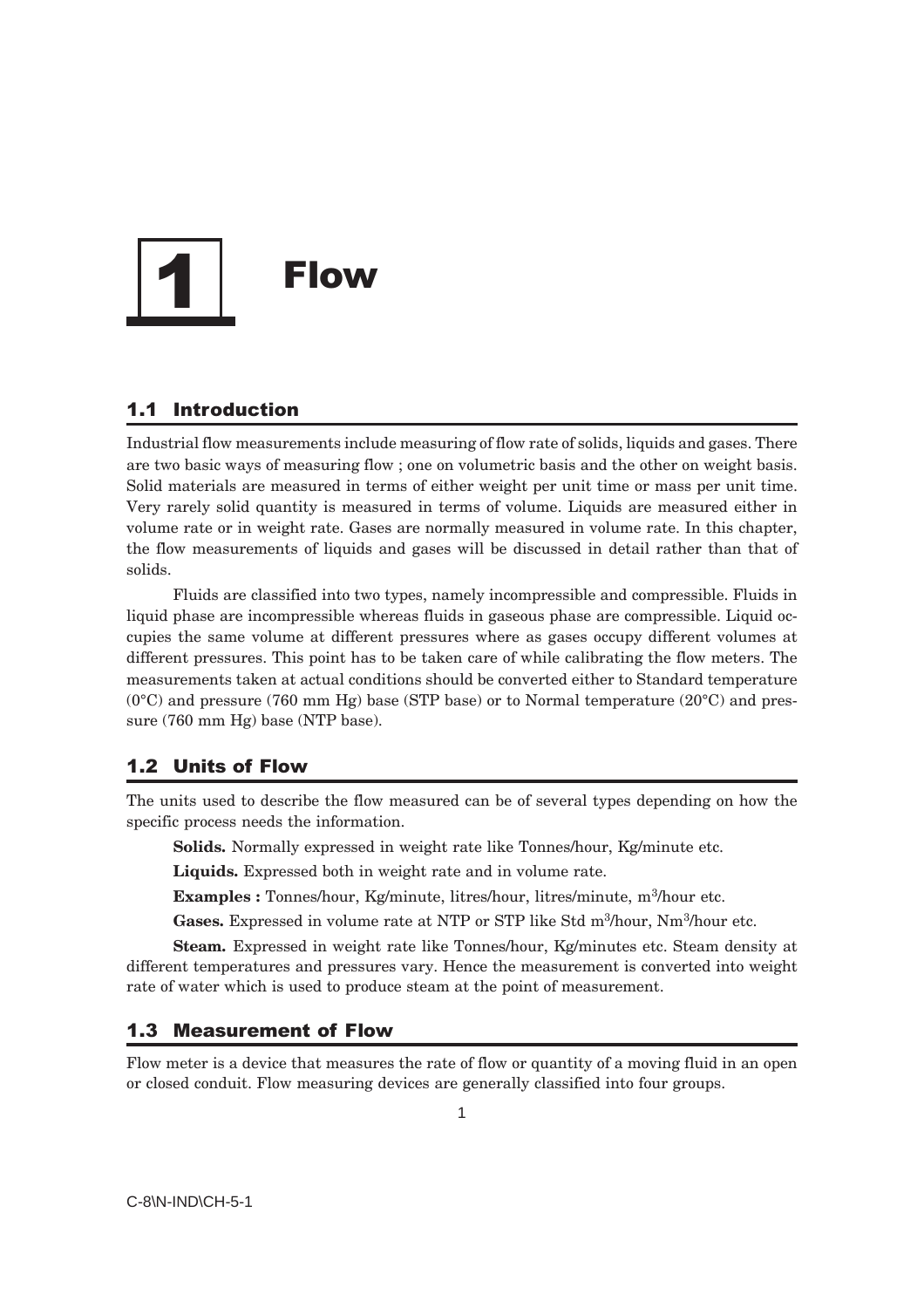They are :

**1. Mechanical type flow meters.** Fixed restriction variable head type flow meters using different sensors like orifice plate, venturi tube, flow nozzle, pitot tube, dall tube, quantity meters like positive displacement meters, mass flow meters etc. fall under mechanical type flow meters.

**2. Inferential type flow meters.** Variable area flow meters (Rotameters), turbine flow meter, target flow meters etc.

**3. Electrical type flow meters.** Electromagnetic flow meter, Ultrasonic flow meter, Laser doppler Anemometers etc. fall under electrical type flow meters.

**4. Other flow meters.** Purge flow regulators, Flow meters for Solids flow measurement, Cross-correlation flow meter, Vortex shedding flow meters, flow switches etc.

The working principle construction, calibration etc. of the above flow meters will be discussed in the following sections.

# **1.4 Mechanical Flowmeters**

Fixed restriction variable head type flow meters using different sensors like orifice plate, venturi tube, flow nozzle, pitot tube, dall tube, quantity meters like positive displacement meters, mass flow meters are the popular types of mechanical flow meters.

## **1.4.1 Theory of Fixed Restriction Variable Head Type Flowmeters**

In the variable head type flow meters, a restriction of known dimensions is generally introduced into pipeline, consequently there occurs a head loss or pressure drop at the restriction with increase in the flow velocity. Measurement of this pressure drop is an indication of the flow rate.



**Fig. 1.1** Schematic representation of a one dimensional flow system with a restriction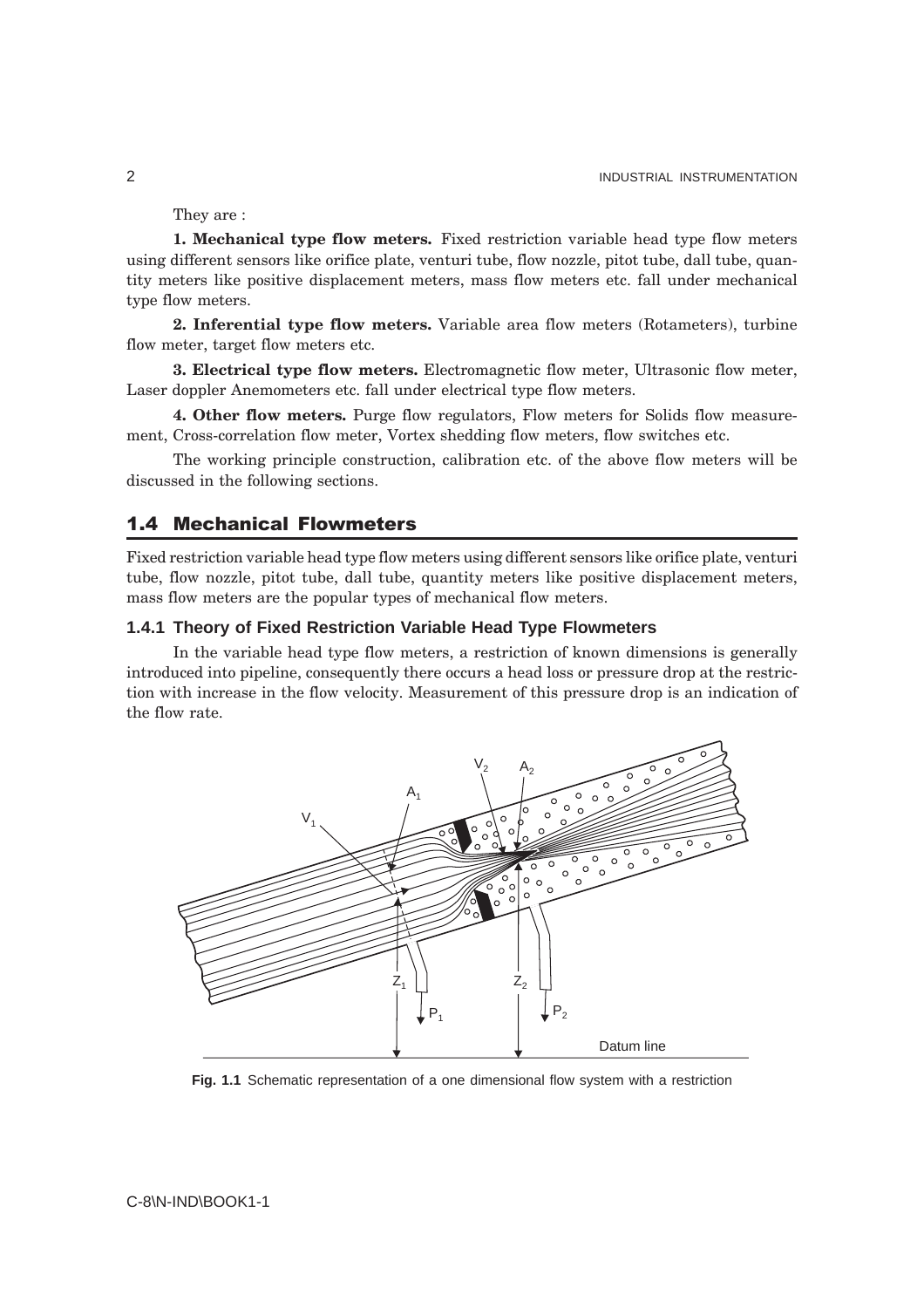FLOW 3

Head—type flow measurement derives from Bernoulli's theorem which states that in a flowing stream, the sum of the pressure head, the velocity head and the elevation head at one point is equal to their sum at another point in the direction of flow plus the loss due to friction between the two points. Velocity head is defined as the vertical distance through which a liquid would fall to attain a given velocity. Pressure head is the vertical distance which a column of the flowing liquid would rise in an open-ended tube as a result of the static pressure.

In general, a one—dimensional flow system is assumed. The schematic representation of such a system with a restriction in the pipeline is shown in Fig. 1.1.

#### **1.4.1.1 Flow of Incompressible Fluids in Pipes**

Section-1 is the position of upstream tap and Section-2 that for downstream. The terms T, A, ρ, V, P and Z represent Temperature, Area, Density, Stream velocity, Pressure and Central line elevation respectively. If this elevation is quite small such that  $Z_2 - Z_1$  is negligible, the Bernoulli's equation for an incompressible ( $\rho_1 = \rho_2$ ) frictionless and adaptive flow is written as

$$
\frac{P_1}{\rho} + \frac{V_1^2}{2g} = \frac{P_2}{\rho} + \frac{V_2^2}{2g}
$$
...(1.1)

where  $g =$  acceleration due to gravity, giving

$$
P_1 - P_2 = \frac{V_2^2 \rho}{2g} [1 - (V_1/V_2)^2]
$$
...(1.2)

The continuity equation for this type of flow is

$$
Q = A_2 V_2 = A_1 V_1 \tag{1.3}
$$

where  $Q =$  volume flow rate in m<sup>3</sup>/sec.

Combining equations  $(1.2)$  and  $(1.3)$  and manipulating, one gets

$$
Q = A_2 V_2 = \frac{A_2}{\sqrt{[1 - (A_2/A_1)^2]}} \left[ \sqrt{\frac{2g(P_1 - P_2)}{\rho}} \right] = A_2 M_{va} \sqrt{2gh}
$$
...(1.4)

where  $M_{va} = \frac{1}{\sqrt{1 - \frac{1}{\sqrt{1 - \frac{1}{\sqrt{1 - \frac{1}{\sqrt{1 - \frac{1}{\sqrt{1 - \frac{1}{\sqrt{1 - \frac{1}{\sqrt{1 - \frac{1}{\sqrt{1 - \frac{1}{\sqrt{1 - \frac{1}{\sqrt{1 - \frac{1}{\sqrt{1 - \frac{1}{\sqrt{1 - \frac{1}{\sqrt{1 - \frac{1}{\sqrt{1 - \frac{1}{\sqrt{1 - \frac{1}{\sqrt{1 - \frac{1}{\sqrt{1 - \frac{1}{\sqrt{1 - \frac{1}{\sqrt{1 - \frac{1}{\sqrt{1 - \frac{1}{\sqrt{1$ 1  $-\left(\frac{A_2}{A_1}\right)^2$ 2  $\sqrt{\frac{A_2}{A_1}}$  $\overline{\phantom{a}}$  $\overline{\mathcal{C}}$  $\overline{\phantom{a}}$  $\frac{1}{2}$  = Velocity approach factor  $h = \frac{P_1 - P_2}{\rho}$  = Differential head.

This is equation for the ideal volume flow rate.

For actual flow conditions with frictional losses present, a correction to this formula is necessary. Besides, the minimum area of flow channel occurs not at the restriction but at some point slightly downstream, known as the 'Venacontracta'. This in turn depends on the flow rate. While the tapping positions are fixed, the position of maximum velocity changes with changing flow rate.

The basic equations are :

$$
V = K_1 \sqrt{h} \tag{1.5}
$$

$$
Q = K_1 A \sqrt{h} \tag{1.6}
$$

$$
W = K_1 A \sqrt{h} P
$$
...(1.7)

C-8\N-IND\BOOK1-1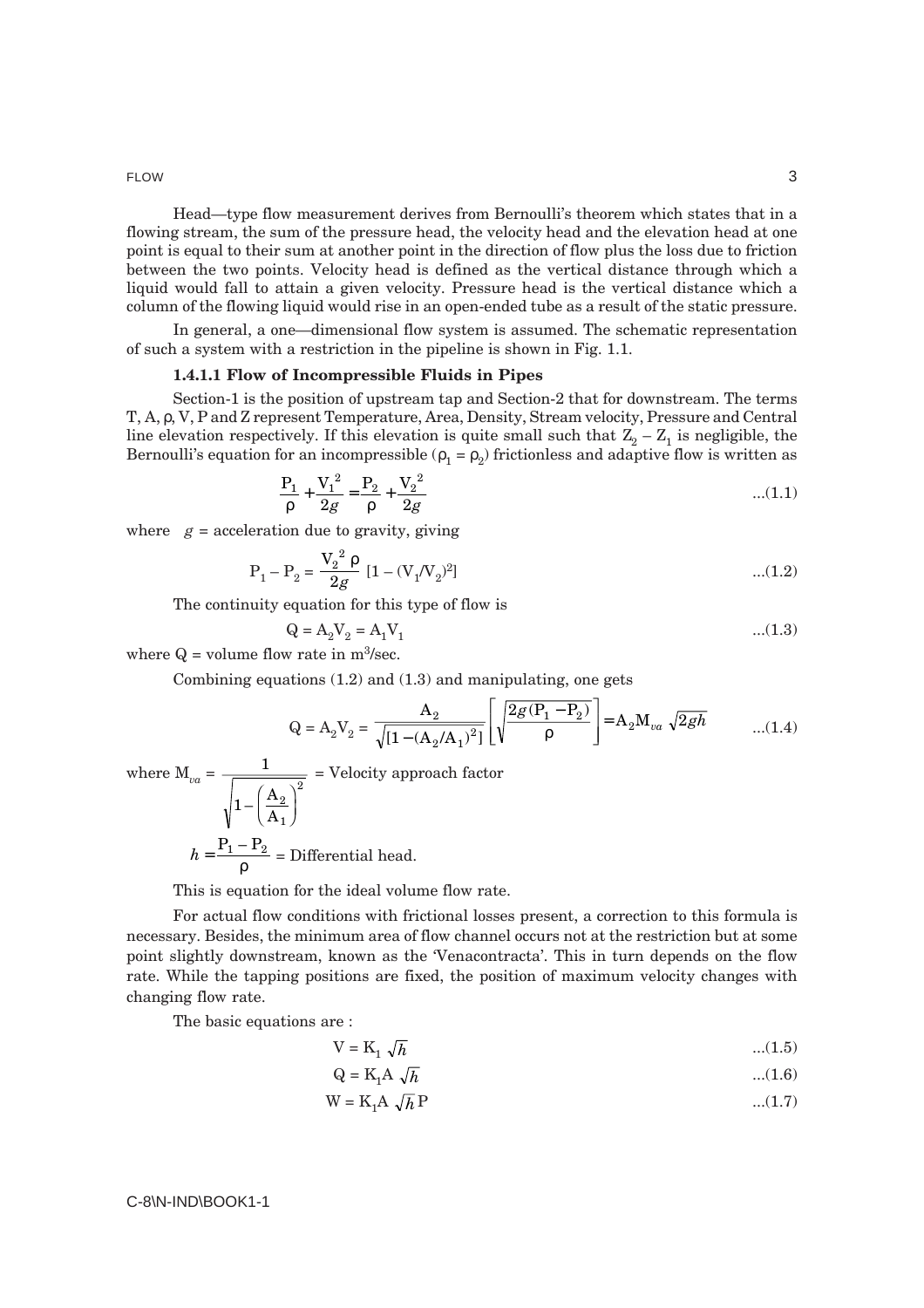where  $V =$  Velocity of Fluid

$$
Q =
$$
 Volume flow rate

- $W =$ Mass flow rate.
- A = Cross-sectional area of the pipe.
- $h =$  differential head between points of measurement.
- $\rho =$  density of the flowing fluid
- $K_1$  = Constant which includes ratio of cross-sectional area of pipe to cross-sectional area of nozzle or other restrictions.

#### **1.4.1.2** β **Ratio**

Most variable head meters depend on a restriction in the flow path to produce a change in velocity. For the usual circular pipe, the Beta ratio is the ratio between the diameter of the restriction and the inside diameter of the pipe.

$$
\beta = d/D \tag{1.8}
$$

where  $d =$  diameter of the restriction

 $D =$  inside diameter of the pipe.

#### **1.4.1.3 Reynolds Number**

In practice, flow velocity at any cross section approaches zero in the boundary layer adjacent to the pipe wall and varies across the diameter. This flow velocity profile has a significant effect on the relationship between flow velocity and pressure difference developed in the head meters.

Sir Osborne Reynolds proposed single, dimensionless ratio known as Reynolds number, as a criterion to describe this phenomenon. This number, Re, is expressed as

$$
R_e = \frac{\rho V D}{\mu} \tag{1.9}
$$

where  $V =$  velocity

D = Diameter of the pipeline

 $\rho =$  density and

 $\mu$  = absolute viscosity.

Reynolds number expresses the ratio of inertial forces to viscous forces. At a very low Reynolds number, viscous forces predominate and inertial forces have little effect. At high Reynolds number, inertial forces predominate and viscous effects become negligible.

# **1.4.1.4 Discharge Coefficient**  $(C_d)$

Discharge coefficient, C is defined as the ratio between actual volumetric flow rate and ideal volumetric flow rate.

$$
C_d = \frac{q_{actual}}{q_{ideal}}
$$
...(1.10)

where  $q_{actual}$  = Actual volumetric flow rate

 $q_{ideal}$  = Ideal volumetric flow rate. (Theoretical)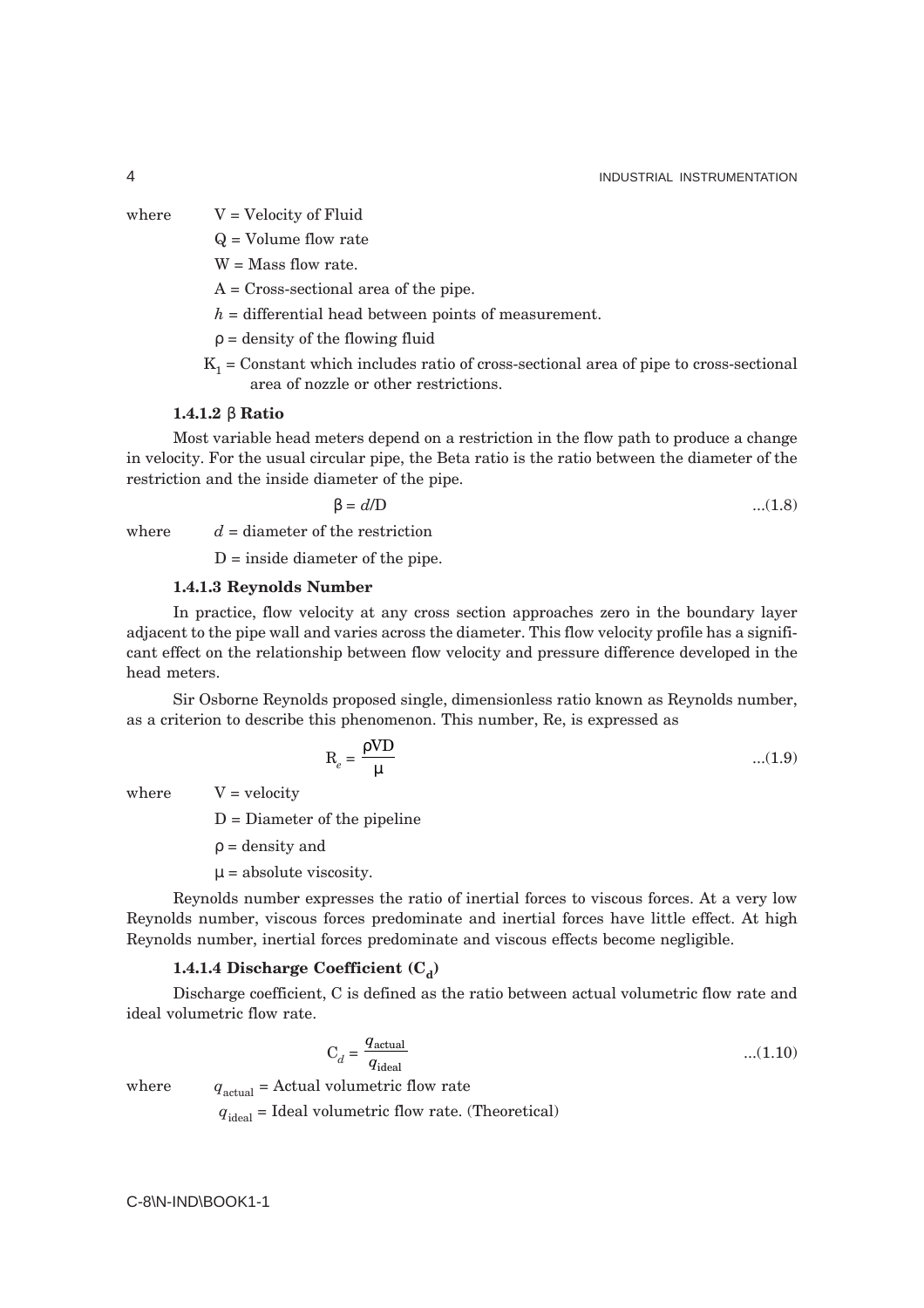# **1.4.1.5 Flow Coefficient (K)**

$$
K = C_d / \sqrt{1 - \beta 4} \tag{1.11}
$$

where  $K =$  Flow coefficient

 $C_d$  = discharge coefficient

β = ratio of diameters = *d*/D

where  $1/\sqrt{1-\beta^2}$  is known as velocity approach factor (that is velocity at section-A1)  $M_{\nu\alpha}$ . ∴ K =  $C_d$ . M<sub>*va*</sub>



**Fig. 1.2** Orifice and Pressure-Differential Measurement

Measuring fluid flow with an orifice and differential pressure manometer as shown in Fig. 1.2, requires that the effect of the fluid over the manometer liquid be taken into account. Furthermore, the pressure differential at the orifice is usually expressed in liquid-column height. Then

$$
P_1 - P_2 = (\rho_m - \rho_f)h \tag{1.12}
$$

where *h* = differential at restriction, liquid column height

 $\rho_m$  = weight density of manometer fluid

 $\rho_f$  = weight density of fluid over the manometer fluid.

Finally if the flow rate is to be converted at the control room temperature at which the fluid density is  $\rho_s$ , then from equations (1.4), (1.11) and (1.12).

$$
Q = KA_2 \sqrt{\frac{2gh(\rho_m - \rho_f)}{\rho}} \cdot \frac{\rho}{\rho_s} = KA_2 \sqrt{2gh} \sqrt{\frac{\rho(\rho_m - \rho_f)}{\rho_s}} \quad ...(1.13)
$$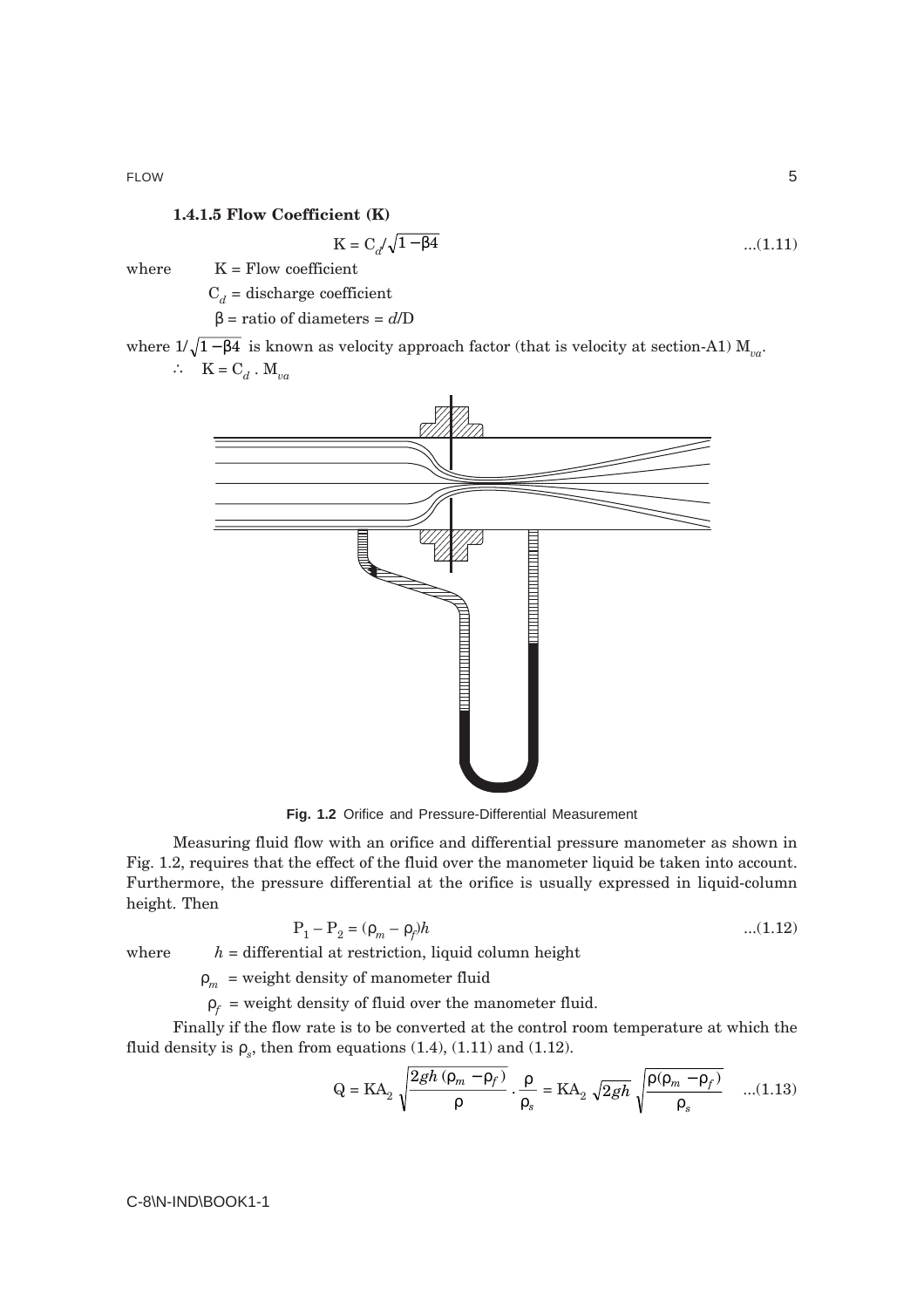# **1.4.1.6 Flow of Compressible Fluids in Pipes**

If the fluid is compressible, a flow rate can be obtained if the gas is considered ideal and the flow is considered adiabatic.

The relation between pressure and velocity for flow of a compressible fluid through an orifice can be found from the law of conservation of energy as employed in thermodynamics. Assuming no heat flow to or from the fluid and no external work done on or by the fluid and neglecting the very small datum level difference  $(Z_1 - Z_2)$ , we have

$$
P_2 v_2 + \frac{V_2^2}{2g} + JE_2 = P_1 v_1 + \frac{V_1^2}{2g} + JE_1
$$
...(1.14)

where  $E =$  internal molecular energy of fluid

J = work equivalent of heat

 $v =$ Specific volume of fluid

Employing the definition of enthalpy H gives

$$
V_2^2 - V_1^2 = 2gJ (H_1 - H_2)
$$
...(1.15)

For an ideal gas and if specific heats are constant,

$$
H_1 - H_2 = \frac{KR}{J(K-1)} T_1 [1 - (P_2/P_1)^{(K-1)/K}] \qquad ...(1.16)
$$

where  $K = \text{ratio of specific heats} = C_p/C_p$ 

 $R = gas constant for a given gas$ 

T = absolute temperature.

From the equation of continuity (conservation of mass).

$$
W = \frac{A_2 V_2}{v_2} = \frac{A_1 V_1}{v_1}
$$
...(1.17)

where W is the mass flow rate.

Combining the foregoing equations and manipulating, we get the relation for flow of ideal gases.

$$
W = A_1 \beta^2 \sqrt{\frac{2gK}{K-1} \cdot \frac{P_1}{v_1} \cdot \frac{(P_2/P_1)^{2/K} - (P_2/P_1)^{(K+1)/K}}{1 - \beta^4 (P_2/P_1)^{2/K}}} \qquad \qquad \dots (1.18)
$$

Manometer, however, measures  $(P_1 - P_2)$  and not  $P_2/P_1$ , therefore, it is necessary to convert the equation (1.18) such that W is a function of  $(P_1 - P_2)$ . Write  $P_2/P_1 = 1 - x$  such that  $x = 1 - (P_2/P_1)$ . In general, for gas flow  $P_2/P_1$  is very close to unity such that *x* is very close to zero.

Hence,  
\n
$$
(P_2/P_1)^{2/K} \cong 1 - (2/K)x = 1 - (2/K) + (2/K) (P_2/P_1)
$$
\n
$$
(P_2/P_1)^{(K+1/K)} \cong 1 - (K+1/K) + (K+1/K) (P_2/P_1) \qquad \qquad \dots (1.19)
$$

using equation (1.19), equation (1.18) is modified to

$$
w = \text{CA}_1 \beta^2 \frac{2g(\text{P}_1 - \text{P}_2)}{v_1 \left[1 - \beta^4 (\text{P}_2/\text{P}_1)\right]^{2/k}} \tag{1.20}
$$

where C is the discharge coefficient.

C-8\N-IND\BOOK1-1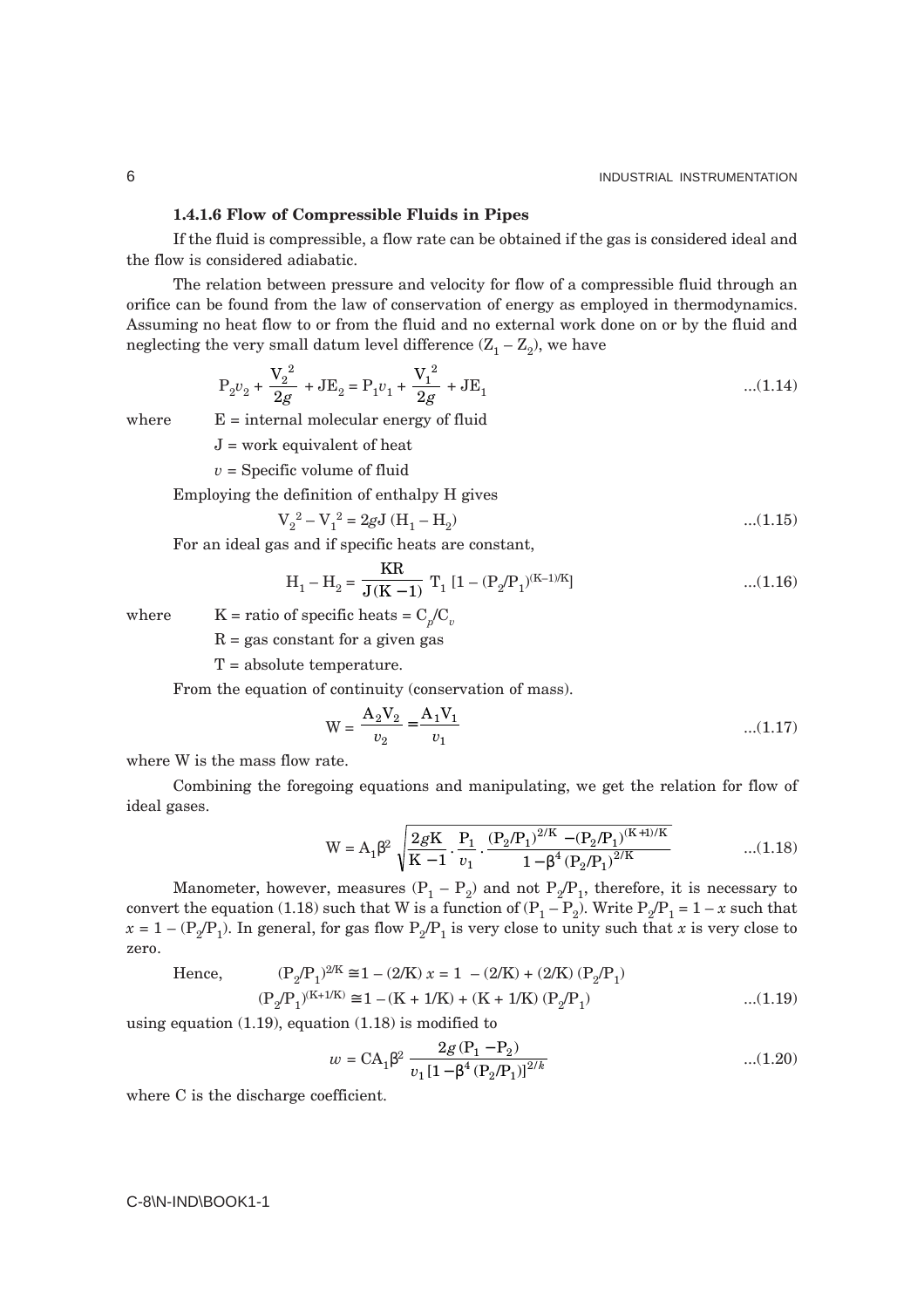FLOW **7** 

For quick calculation an additional parameter known as the rational expansion factor Y is defined as

$$
Y = \frac{\text{Compressible flow rate (mass)}}{\text{Incompressible flow rate (mass)}}
$$

By determining the mass flow rate for incompressible fluids and multiplying with Y, flow rate for compressible fluids can be found out and Y can be easily shown as

$$
Y = \sqrt{\frac{1 - \beta^4}{1 - \beta^4 (P_2/P_1)^{2/K}}} \cdot \frac{K (P_2/P_1)^{2/K}}{K-1} \cdot \frac{1 - (P_2/P_1)^{(K-1)/K}}{1 - (P_2/P_1)} \quad \dots (1.21)
$$

Instead of calculating Y from the equation  $(1.21)$  empirical relations are suggested which give good results for limited  $(P_2/P_1)$  values, such as  $0.8 \le 1.0$ .

$$
Y = 1 - [0.41 + 0.35\beta^4] (P_1 - P_2/KP_1)
$$
...(1.22)

When the gas contains moisture, as further correction is required to account correctly for the density of the vapour.

$$
M = 1 + \frac{P_v \{ (S_v / S) - 1 \}}{P}
$$
...(1.23)

where  $P_v = \text{Vapour pressure (abs)}$ 

S<sub>v</sub> = Vapour specific gravity referred to air at the same pressure and temperature

S = Specific gravity of the gas

 $P =$  Pressure of the gas.

The specific volume of the gas may be found from

$$
V = \frac{yRT}{P}
$$
...(1.24)

where  $y =$  compressibility factor

 $R = gas constant$ 

The flow equation for gases is

$$
Q = KA_2Y \frac{v_b}{M_b} \sqrt{\frac{2gM_1(\rho_m - \rho_f)h}{v_1}}
$$
...(1.25)

where  $v_b$  = Specific volume of gas at base condition

 $v_1$  = specific volume of gas at upstream conditions

 $M_1$  = Moisture factor at upstream conditions

 $M_h$  = Moisture factor at base conditions.

# **1.4.2 Orifice Flow Meter**

An Orifice flow meter is the most common head type flow measuring device. An orifice plate is inserted in the pipeline and the differential pressure across it is measured.

# **1.4.2.1 Principle of Operation**

The orifice plate inserted in the pipeline causes an increase in flow velocity and a corresponding decrease in pressure. The flow pattern shows an effective decrease in cross section beyond the orifice plate, with a maximum velocity and minimum pressure at the venacontracta.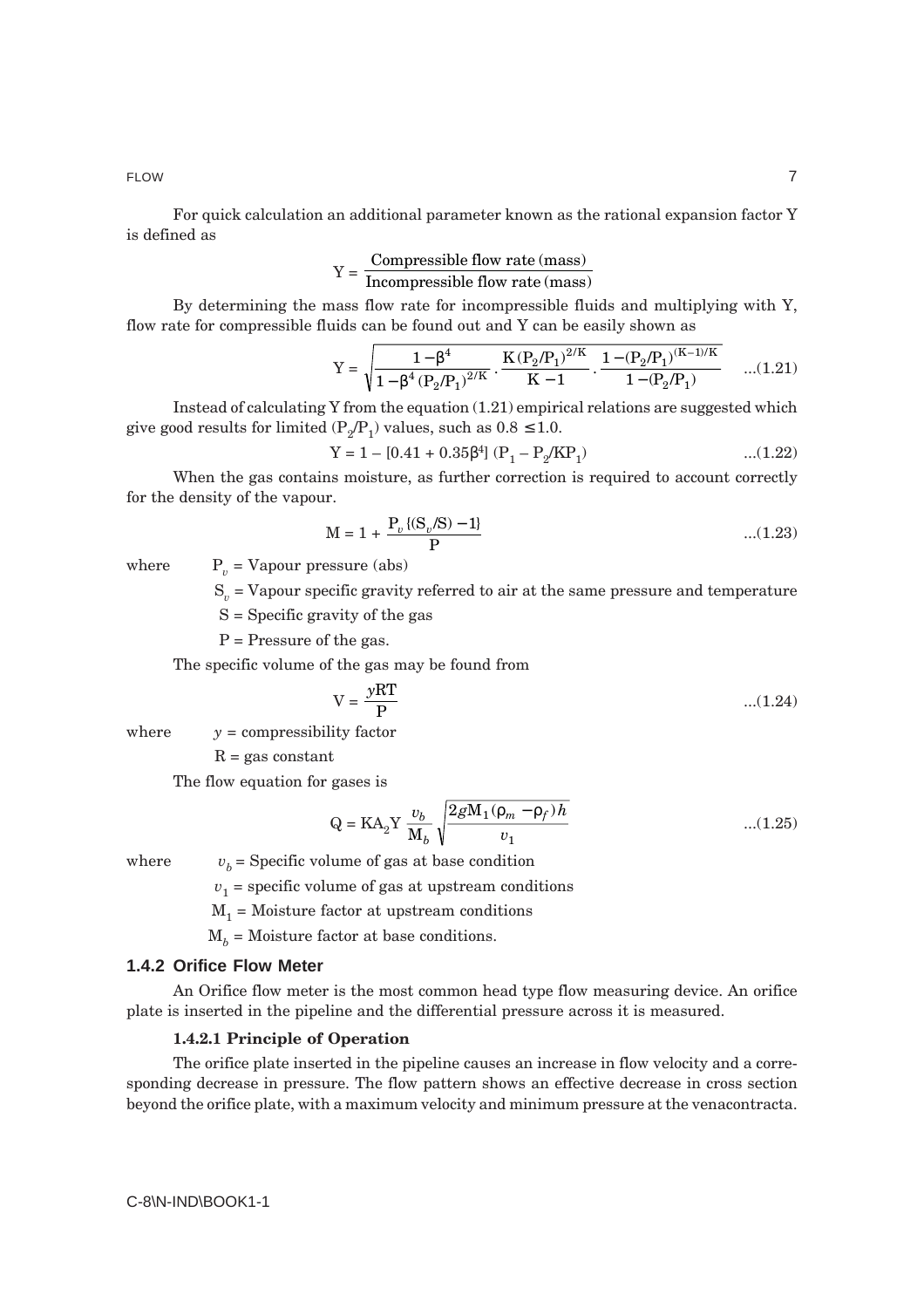The flow pattern and the sharp leading edge of the orifice plate (Fig. 1.3) which produces it are of major importance. The sharp edge results in an almost pure line contact between the plate and the effective flow, with the negligible fluid-to-metal friction drag at the boundary.



Fig. 1.3 Flow pattern with orifice plate

# **1.4.2.2 Types of Orifice Plates**

The simplest form of orifice plate consists of a thin metal sheet, having in it a square edged or a sharp edged or round edged circular hole.

There are three types of orifice plates namely

- 1. Concentric
- 2. Eccentric and
- 3. Segmental type.

Fig. 1.4 shows two different views of the three types of Orifice plates.



(a) Concentric (b) Eccentric (c) Segmental



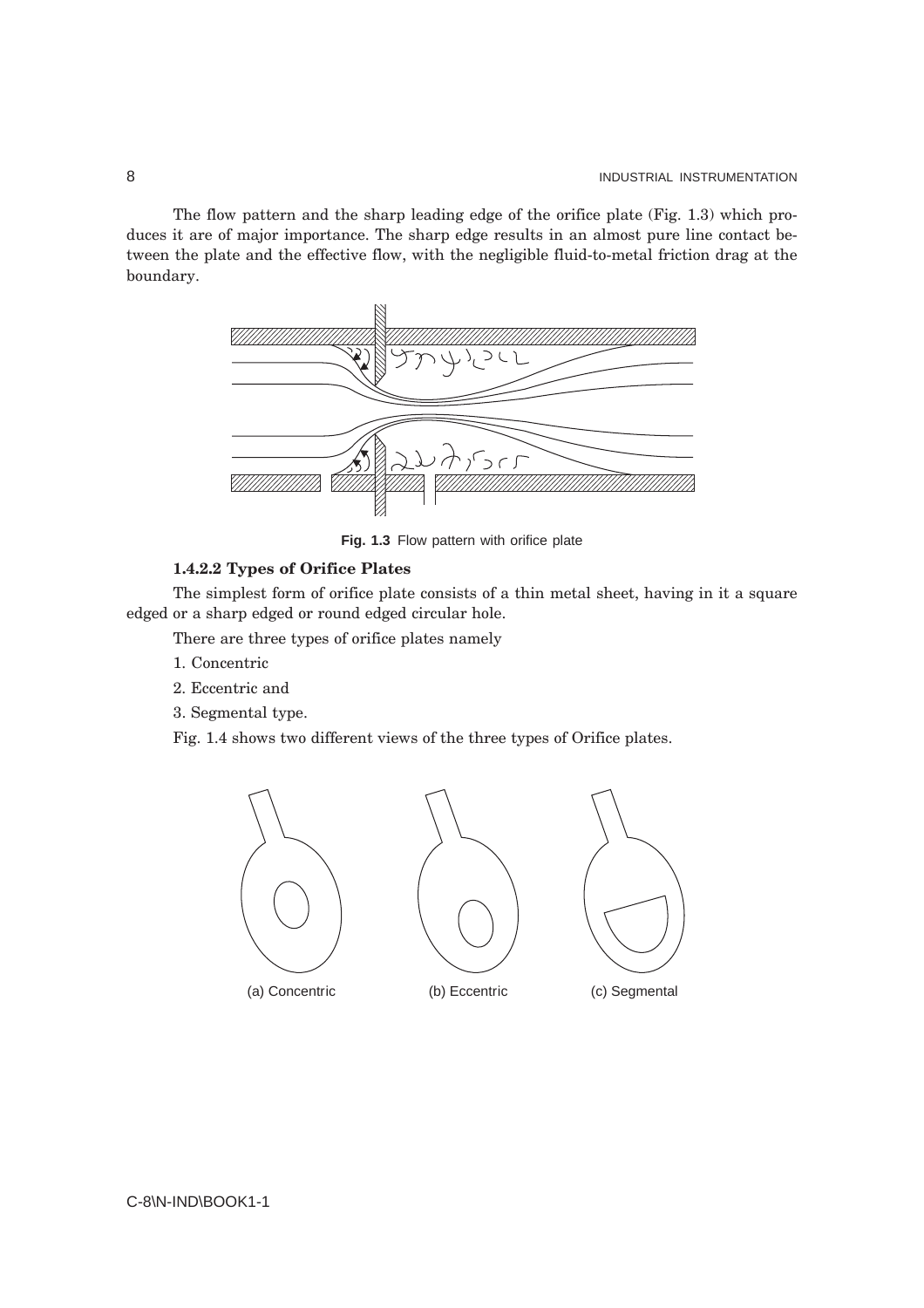

**Fig. 1.4** Sketch of orifices of different types

The concentric type is used for clean fluids. In metering dirty fluids, slurries and fluids containing solids, eccentric or segmental type is used in such a way that its lower edge coincides with the inside bottom of the pipe. This allows the solids to flow through without any obstruction. The orifice plate is inserted into the main pipeline between adjacent flanges, the outside diameters of the plate being turned to fit within the flange bolts. The flanges are either screwed or welded to the pipes.

# **1.4.2.3 Machining Methods of Orifices**

Machining of the orifice plate depends on its specific use. Three types shown in Fig. 1.5 explains the machining methods.



**Fig. 1.5** Machining Methods of Orifices

Types 1 and 2 are very commonly used and F is known as the plater. These two are easier to manufacture and are easily reproducible while type 3 is not. Thickness *t* as chosen to withstand the buckling forces. Type 1 has also reduced pressure losses. Type 3, known as the quadrant edged orifice, is used for more viscous fluids where corrections for low Reynolds number and viscosity are necessary.

FLOW 9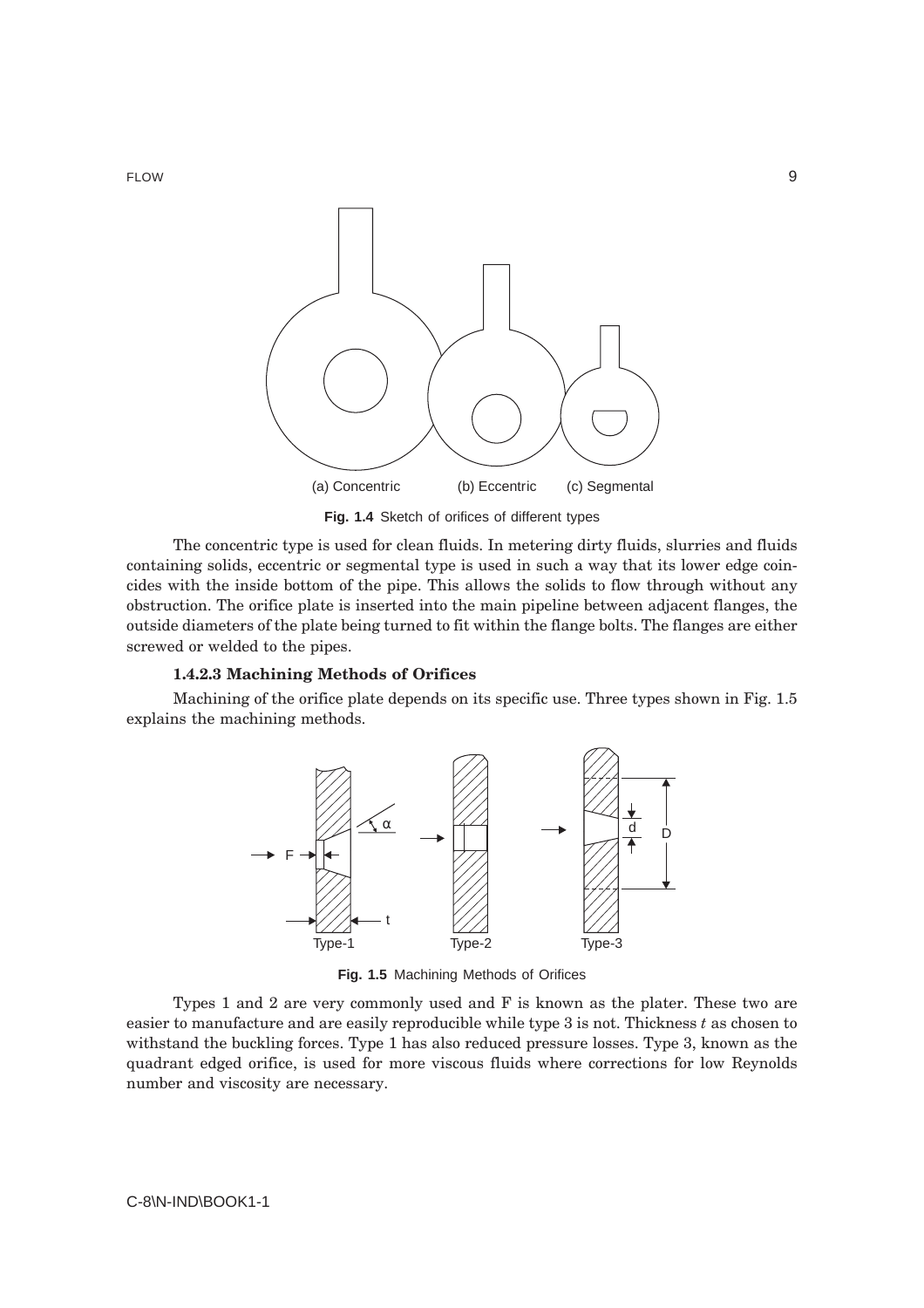### **1.4.2.4 Materials Chosen For Orifices**

The material chosen for orifice plate is of any rigid material of non-rusting and noncorrodible. It is vital that the material should not corrode in the fluid being metered. Otherwise the edge of the orifice will get damaged to a sufficient extend to interfere with the character of the flow and the accuracy of the measurement. We should choose a material whose coefficient of Thermal expansion is known. The common materials used are Stainless steel, Monel, Phosphor bronze, Glass, Ceramics, Plastics, Brass, Copper, Aluminium and Tantalum.

#### **1.4.2.5 Position of Taps in Orifice**

The area of the fluid stream continues to contract after the stream has left the orifice and it has a minimum diameter at the venacontracta. The pressure of the fluid therefore continue to fall after leaving the orifice.

There is a slight fall in pressure in the approach section and the static pressure is at a minimum about one pipe diameter before the orifice plate. The pressure of the fluid then rises near the face of the orifice. There is then a sudden fall of pressure as the fluid passes through the orifice, but the minimum pressure is not attained until the venacontracta is reached. Beyond the venacontracta, there is a rapid recovery in the static pressure.

Owing to friction and dissipation of energy in turbulence, the maximum downstream pressure is always lesser than the upstream pressure. The pressure loss so caused depends upon the differential pressure and increases as the orifice ratio decreases for a given rate of flow.

The differential pressure obtained with an orifice plate will also depend upon the position of the pressure taps. The points to be observed while locating the taps are :

(*a*) they are in the same position relative to the plane of the orifice for all pipe sizes.

(*b*) the tap is located at a position for which the slope of the pressure profile is at least, so that slight errors in tap position will have less effort on the value of the observed pressure.

(*c*) the tap location in the installation is identical with that used in evaluation of the coefficients on which the calculation is based.

Fig. 1.6 shows the location of Pressure taps with Orifice plate.



**Fig. 1.6** Location of Pressure taps with Orifice plate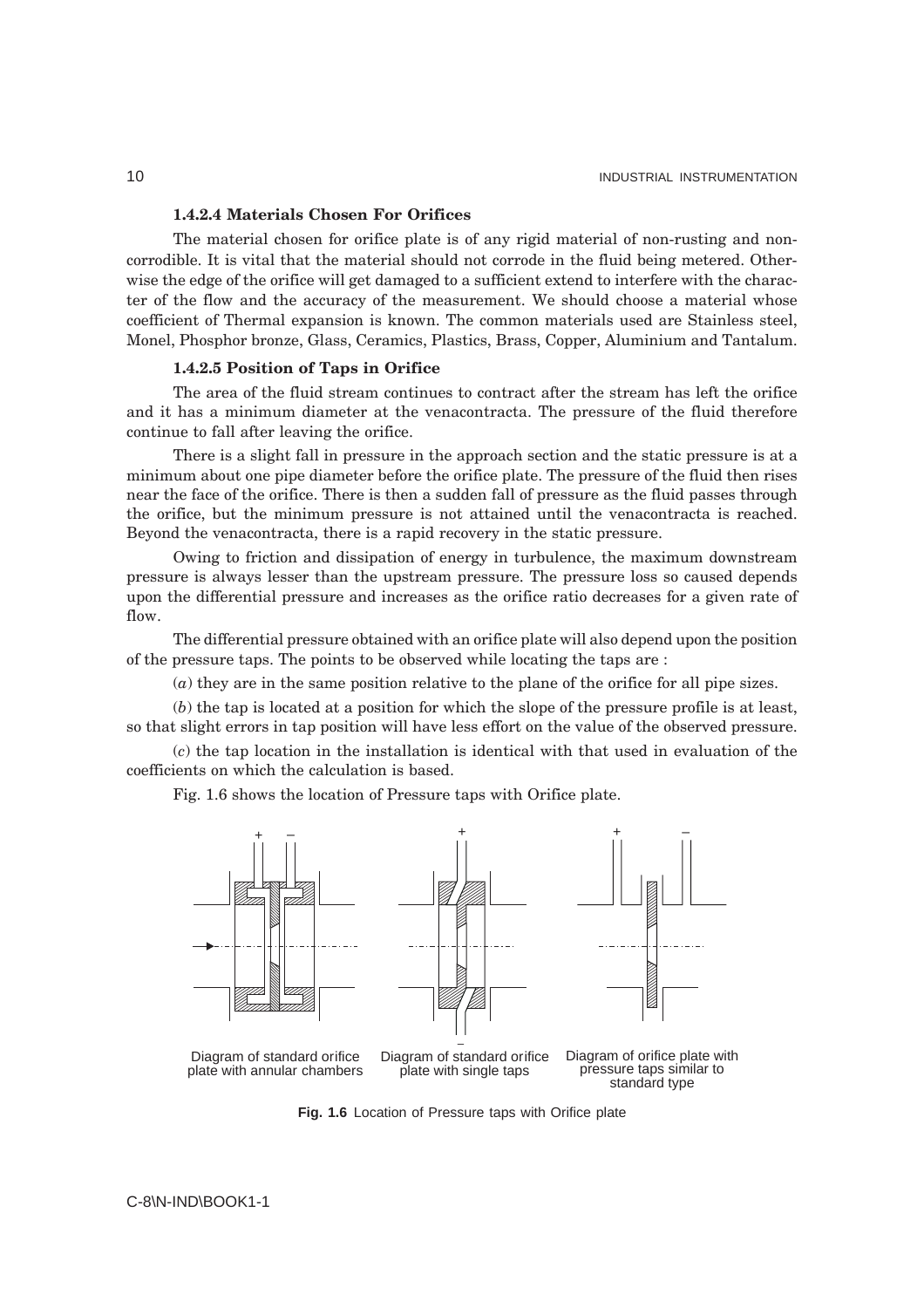FLOW 11 and the contract of the contract of the contract of the contract of the contract of the contract of the contract of the contract of the contract of the contract of the contract of the contract of the contract of th

There are five common locations for the differential pressure taps :

- (*i*) Flange taps
- (*ii*) Venacontracta taps
- (*iii*) Radius taps
- (*iv*) Full flow or pipe taps and
- (*v*) Corner taps.

(*i*) **Flange taps.** They are predominantly used for pipe sizes 50 mm and larger and the centerlines are 25 mm from the orifice plate surface. They cannot be used for pipe size of less than 35 mm diameter. Since the venacontracta may be closer than 25 mm from the orifice plate.

(*ii*) **Venacontracta taps.** These taps use an upstream tap located one pipe diameter upstream of the orifice plate, and a downstream tap located at the point of minimum pressure. Venacontracta taps normally limited to pipe size 150 mm or large depending upon the flange rating and dimensions.

(*iii*) **Radius taps.**  $d_1 = D$  and  $d_2 = 1/2$  D. These are similar to venacontracta taps except that downstream tap is located at one half pipe diameter. These are generally considered superior to the venacontracta tap because they simplify the pressure tap location dimensions and do not vary with changes in orifice β ratio.

(*iv*) **Pipe taps.** Pipe taps are located 2.5 pipe diameters upstream ( $d_1 = 2.5D$ ) and 8 diameters downstream  $(d_2 = 8D)$  from the orifice plate. Because of the distance from the orifice, exact location is not critical, but the effects of pipe roughness, dimensional inconsistencies and so on are more severe.

 $(v)$  **Corner taps.** These taps are similar in many respects to flange taps, except that the pressure is measured at the 'Corner' between the orifice plate and the pipe wall. These are used for diameters of less than 50 mm.

# **1.4.3 Venturi Tubes**

Venturi tubes are differential pressure producers, based on Bernoulli's Theorem. General performance and calculations are similar to those for orifice plates. In these devices, there is a continuous contact between the fluid flow and the surface of the primary device.

# **1.4.3.1 Classic Venturi Construction : [Long Form Venturi]**

The classic Herchel Venturi tube is given in Fig. 1.7.

It consists of a cylindrical inlet section equal to the pipe diameter ; a converging conical section in which the cross sectional area decreases causing the velocity to increase with a corresponding increase in the velocity head and a decrease in the pressure head ; a cylindrical throat section where the velocity is constant so that the decreased pressure head can be measured ; and a diverging recovery cone where the velocity decreases and almost all of the original pressure head is recovered. The unrecovered pressure head is commonly called as head loss.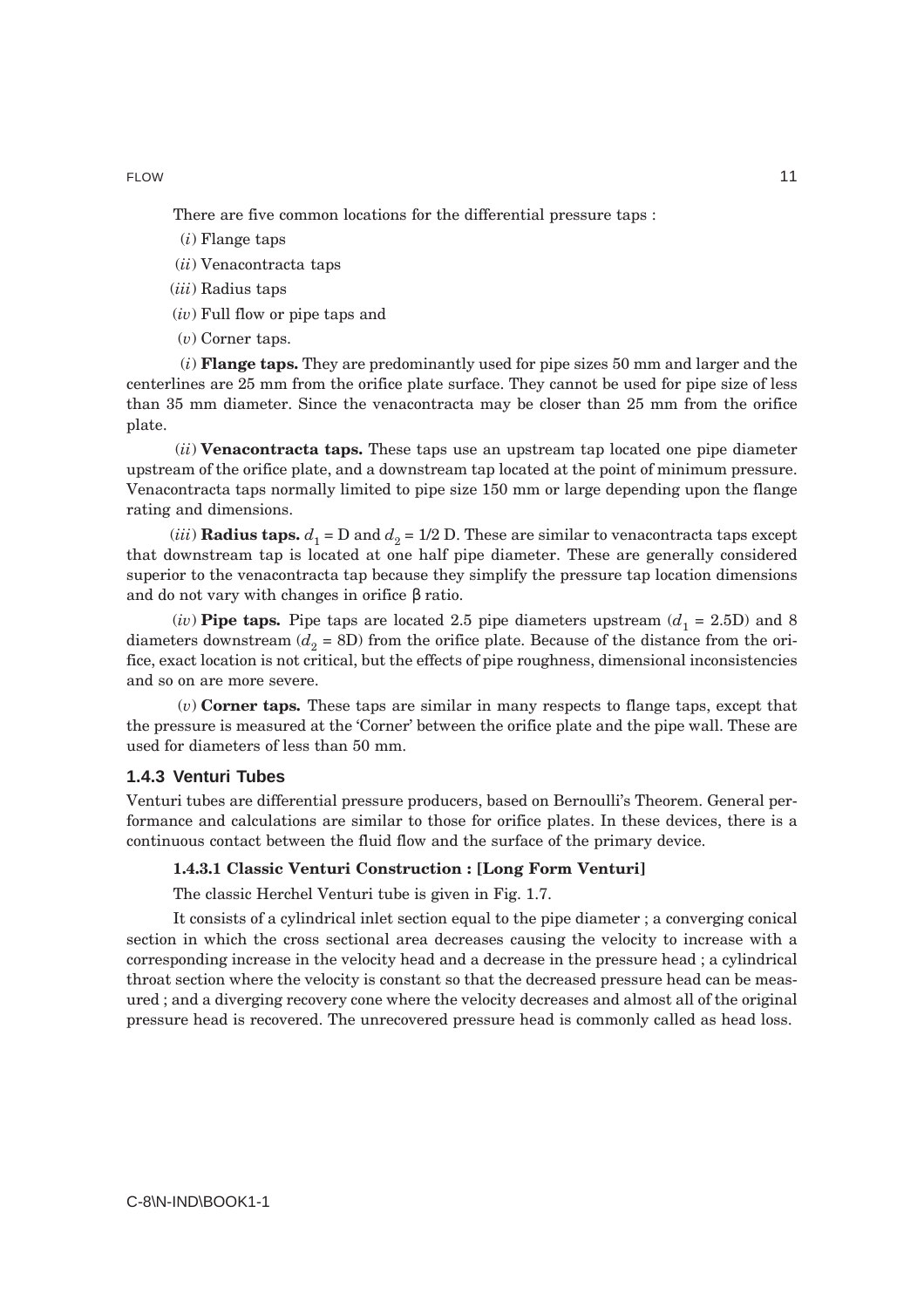

Classic Herschel venturi with annular pressure chambers **Fig. 1.7** Classic Long form Venturi

The classic venturi is always manufactured with a cast iron body and a bronze or stainless steel throat section. At the midpoint of the throat, 6 to 8 pressure taps connect the throat to an annular chamber so the throat pressure is averaged. The cross sectional area of the chamber is 1.5 times the cross sectional area of the taps. Since there is no movement of fluid in the annular chamber, the pressure sensed is strictly static pressure. Usually 4 taps from the external surface of the venturi into the annular chamber are made. These are offset from the internal pressure taps. It is through these taps that throat pressure is measured.

#### **Limitations**

This flow meter is limited to use on clean, non-corrosive liquids and gases, because it is impossible to clean out or flush out the pressure taps if they clog up with dirt or debris.

### **1.4.3.2 Short Form Venturi Tubes**

In an effort to reduce costs and laying length, manufactures developed a second generation, or short-form venturi tubes shown in Fig. 1.8.



**Fig. 1.8** Short form Venturi

There were two major differences in this design. The internal annular chamber was replaced by a single pressure tap or in some cases an external pressure averaging chamber, and the recovery cone angle was increased from 7 degrees to 21 degrees. The short form venturi tubes can be manufactured from cast iron or welded from a variety of materials compatible with the application.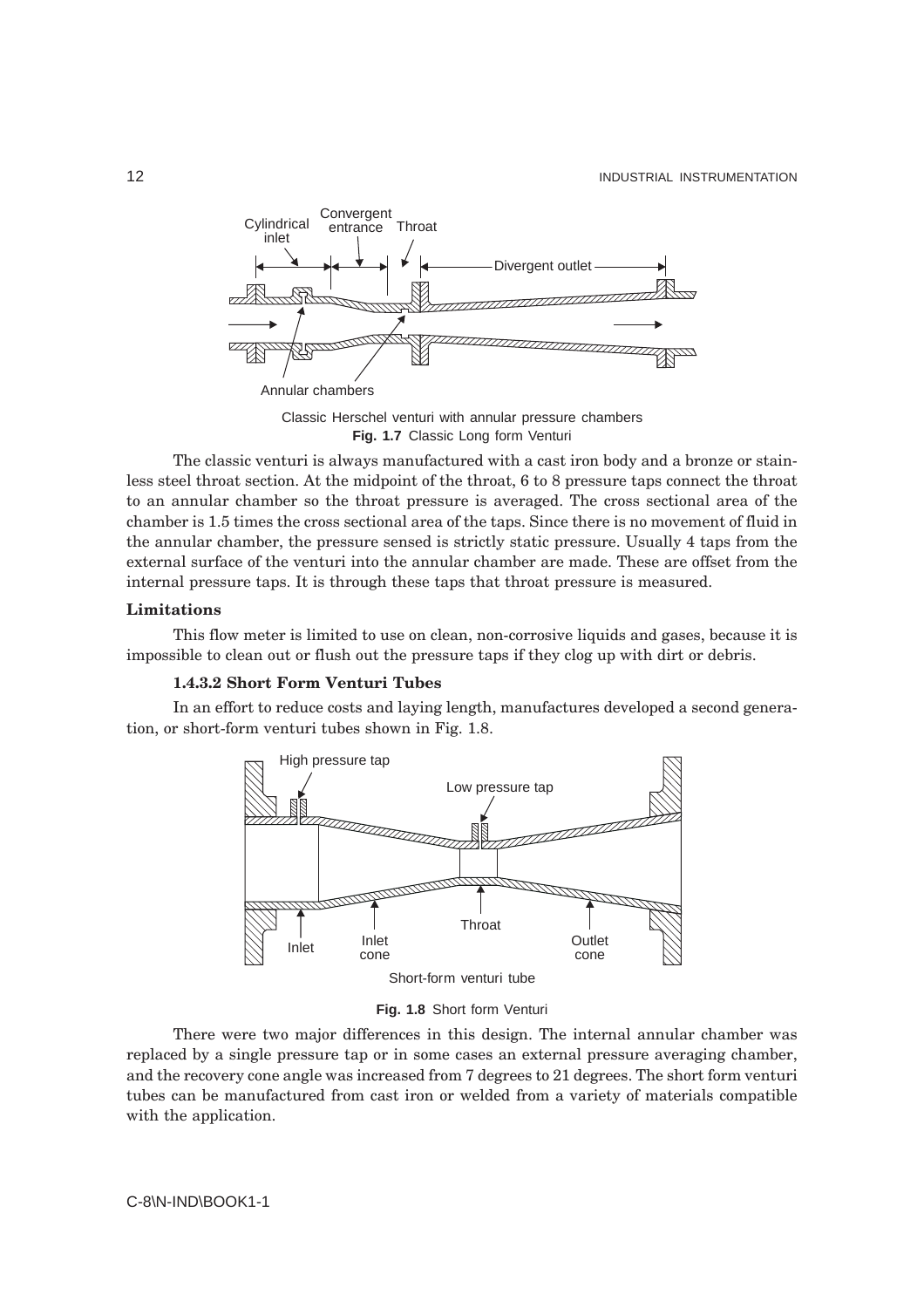#### FLOW **13**

The pressure taps are located one-quarter to one-half pipe diameter upstream of the inlet cone and at the middle of the throat section. A piezometer ring is sometimes used for differential pressure measurement. This consists of several holes in the plane of the tap locations. Each set of holes is connected together in an annular ring to give an average pressure.

Venturis with piezometer connections are unsuitable for use with purge systems used for slurries and dirty fluids since the purging fluid tends to short circuit to the nearest tap holes. Piezometer connections are normally used only on very large tubes or where the most accurate average pressure is desired to compensate for variations in the hydraulic profile of the flowing fluid. Therefore, when it is necessary to meter dirty fluids and use piezometer taps, sealed sensors which mount flush with the pipe and throat inside wall should be used.

Single pressure tap venturis can be purged in the normal manner when used with dirty fluids. Because the venturi tube has no sudden changes in contour, no sharp corners, and no projections, it is often used to measure slurries and dirty fluids which tend to build up on or clog of the primary devices.

#### **1.4.3.3 Types of Venturi Tubes**

Venturis are built in several forms. These include

- 1. a standard long-form or classic venturi tube (Fig. 1.7)
- 2. a modified short form where the outlet cone is shortened (Fig. 1.8)
- 3. an eccentric form [Fig. 1.9 (*a*)] to handle mixed phases or to minimize buildup of heavy materials and
- 4. a rectangular form [Fig. 1.9 (*b*)] used in duct work.



(a) Eccentric type and (b) Rectangular venturi type

**Fig. 1.9**

#### **1.4.3.4 Installation of Venturi Tubes**

A venturi tube may be installed in any position to suit the requirements of the application and piping. The only limitation is that with liquids the venturi is always full. In most cases, the valved pressure taps will follow the same installation guidelines as for orifice plates.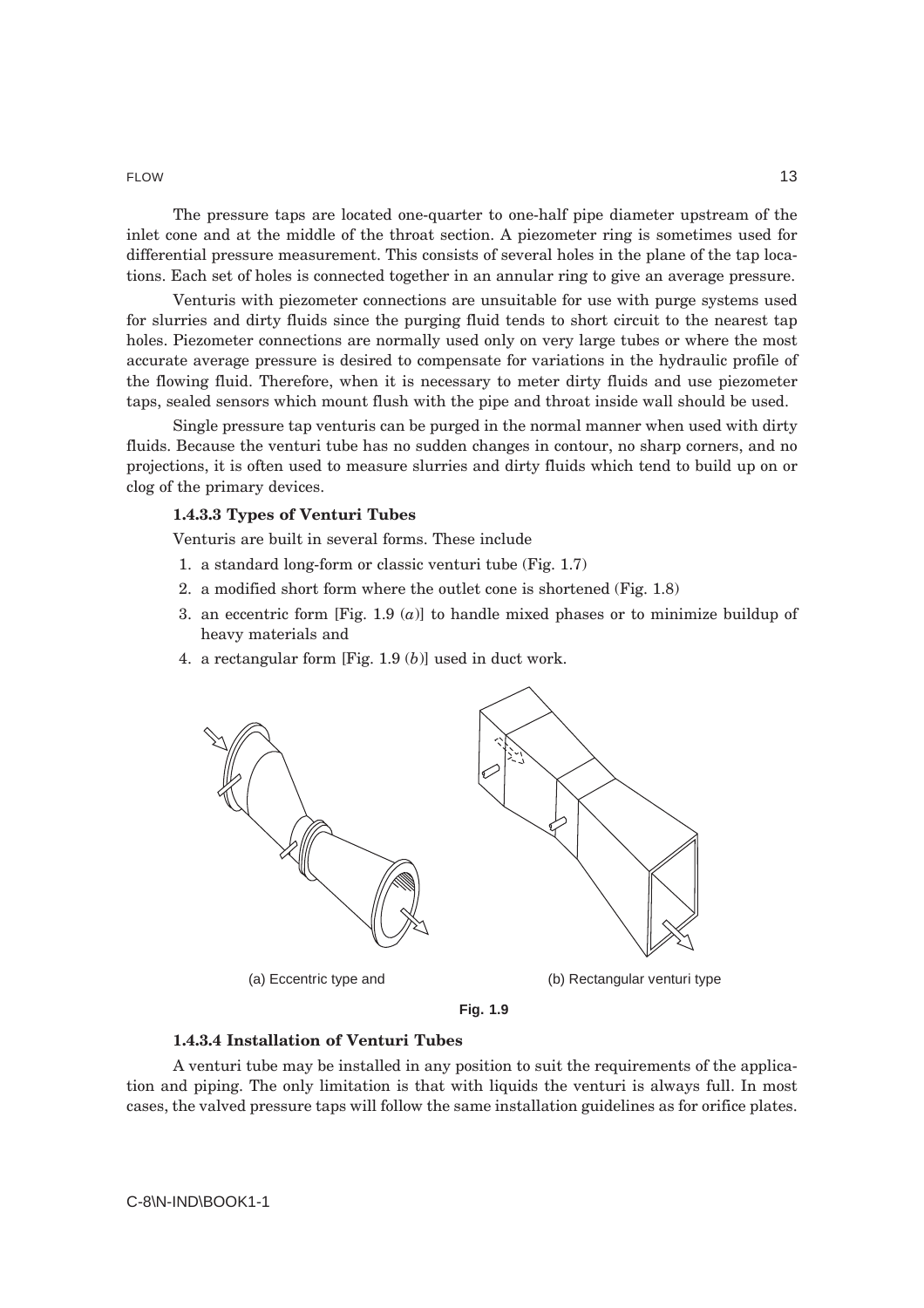It is recommended that the use of straightening vanes upstream of the venturi to reduce the inlet pipe length. The vane installation should have a minimum of 2 diameters upstream and 2 diameters downstream before entering the venturi. There is no limitation on piping configuration downstream of the venturi except that a value should be no closer than 2 diameters.

#### **1.4.4 Flow Nozzle**

#### **1.4.4.1 Flange Type Flow Nozzle**

The Flow nozzle is a smooth, convergent section that discharges the flow parallel to the axis of the downstream pipe. The downstream end of a nozzle approximates a short tube and has the diameter of the venacontracta of an orifice of equal capacity. Thus the diameter ratio for a nozzle is smaller or its flow coefficient is larger. Pressure recovery is better than that of an orifice. Fig. 1.10 shows a flow nozzle of flange type.



**Fig. 1.10** Flow nozzle

## **1.4.4.2 Different Designs of Flow Nozzle**

There are different standard designs differing in details of the approach section and the length of the throat. Fig. 1.11 shows two accepted designs of flow nozzles.

Flow nozzles are usually made of gun metals, stainless steel, bronze or monel metal. They are frequently chromium plated. Sometimes slettite coating is provided to have abrasion resistance.

The pressure tappings may take the form of annular rings with slots opening into the main at each side of the flange of the nozzle or of single holes drilled through the flange of the main close to the nozzle flange.

It is not suitable for metering viscous liquids. It may be installed in an existing main without great difficulty.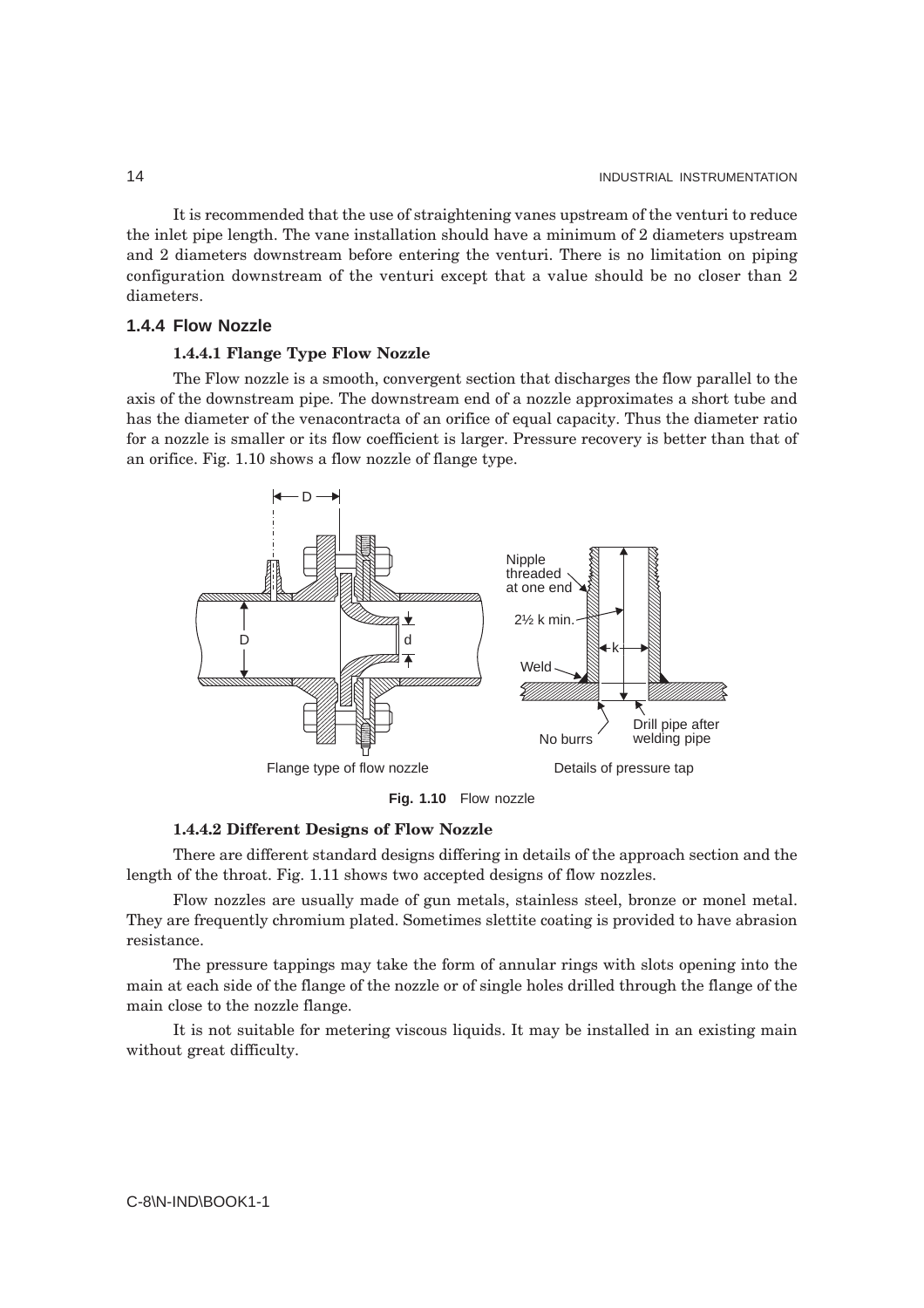

Fig. 1.11 (a) The ASME long-radius (b) The Simplex type tg

#### **1.4.4.3 Advantages**

- 1. Permanent pressure loss lower than that for an orifice plate.
- 2. It is suitable for fluids containing solids that settle.
- 3. It is widely accepted for high pressure and temperature steam flow.

# **1.4.4.4 Disadvantages**

- 1. Cost is higher than orifice plate.
- 2. It is limited to moderate pipe sizes.
- 3. It requires more maintenance. (It is necessary to remove a section of pipe to inspect or install it).

# **1.4.5 Dall Tube**

# **1.4.5.1 Construction And Working**

It is a modified version of venturi tube. It produces large differential pressure with low pressure less than the conventional venturi tube. The photographic view and schematic sketch of the dall tube are shown in Fig. 1.12.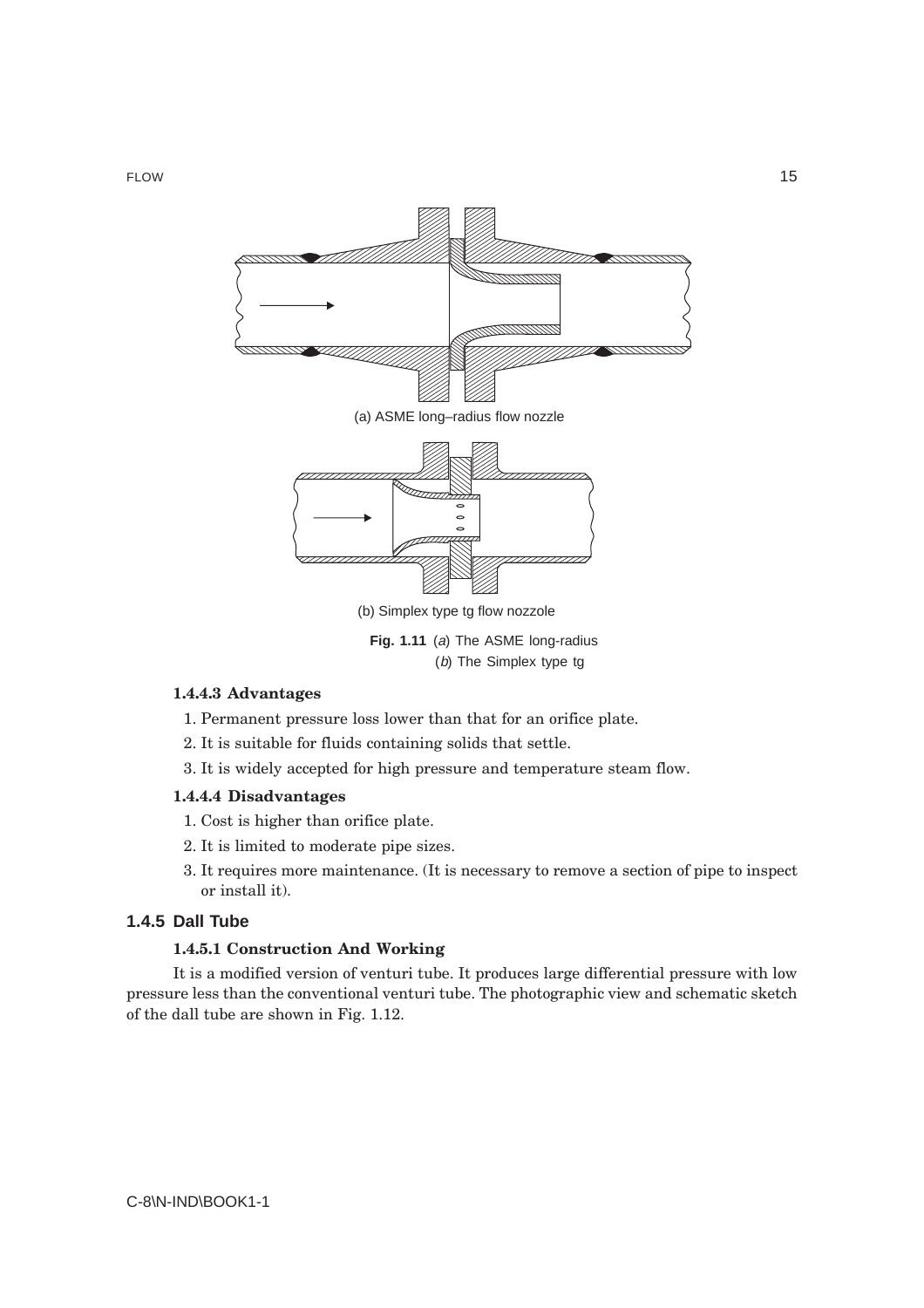

#### **Fig. 1.12** Dall Tube

It consists of a flanged spool piece body with a short, straight inlet section terminating in an abrupt decrease in diameter or inlet shoulder. This is followed by a conical restriction and a diverting outlet separated by a narrow annular gap. The high pressure tap is a hole drilled through the body tangent to the inlet shoulder. The low pressure tap is drilled through the body so as to connect with an annular slot in the throat. The inlet shoulder immediately proceeding the restriction has little effect on permanent pressure loss. The outlet cone causes a decrease in flow velocity that provides an increase in pressure recovery.

It is not suitable for measuring the flow of fluids containing solids which could settle out in the throat slot. The Dall tube is used for water, sewage, air and steam flow measurement. The Dall tubes are normally cast in gun metal. But for 450 mm and larger sizes, high grade cast iron is used. When it is required to protect the tube from corrosion, it may be lithcote lined.

#### **1.4.5.2 Advantages**

- 1. Low head loss
- 2. Short lying length
- 3. It is available in numerous materials of construction.

#### **1.4.5.3 Disadvantages**

- 1. Pressure difference is sensitive to up-stream disturbances.
- 2. More straight pipe required in the approach pipe length.
- 3. It is not considered for measuring flow of hot feed water.

# **1.4.6 Installation of Head Flowmeters**

The head flow meter consists of a primary element such as an orifice, venturi, or pitot tube used with a differential pressure meter to measure the differential head caused by the flowing fluid at the primary element. The differential pressure meter may be any of the various meters such as the enlarged leg-mercury manometer, the bell gauge, the hollow gauge, the diaphragm gauge, the tilting U-type gauge or electronic differential pressure flow transmitters.

The differential-pressure meter and the primary element require careful connection and installation. It must be remembered that the meter is used for the purpose of measuring differential pressure. Any extraneous or false head introduced by the connecting piping causes a serious error.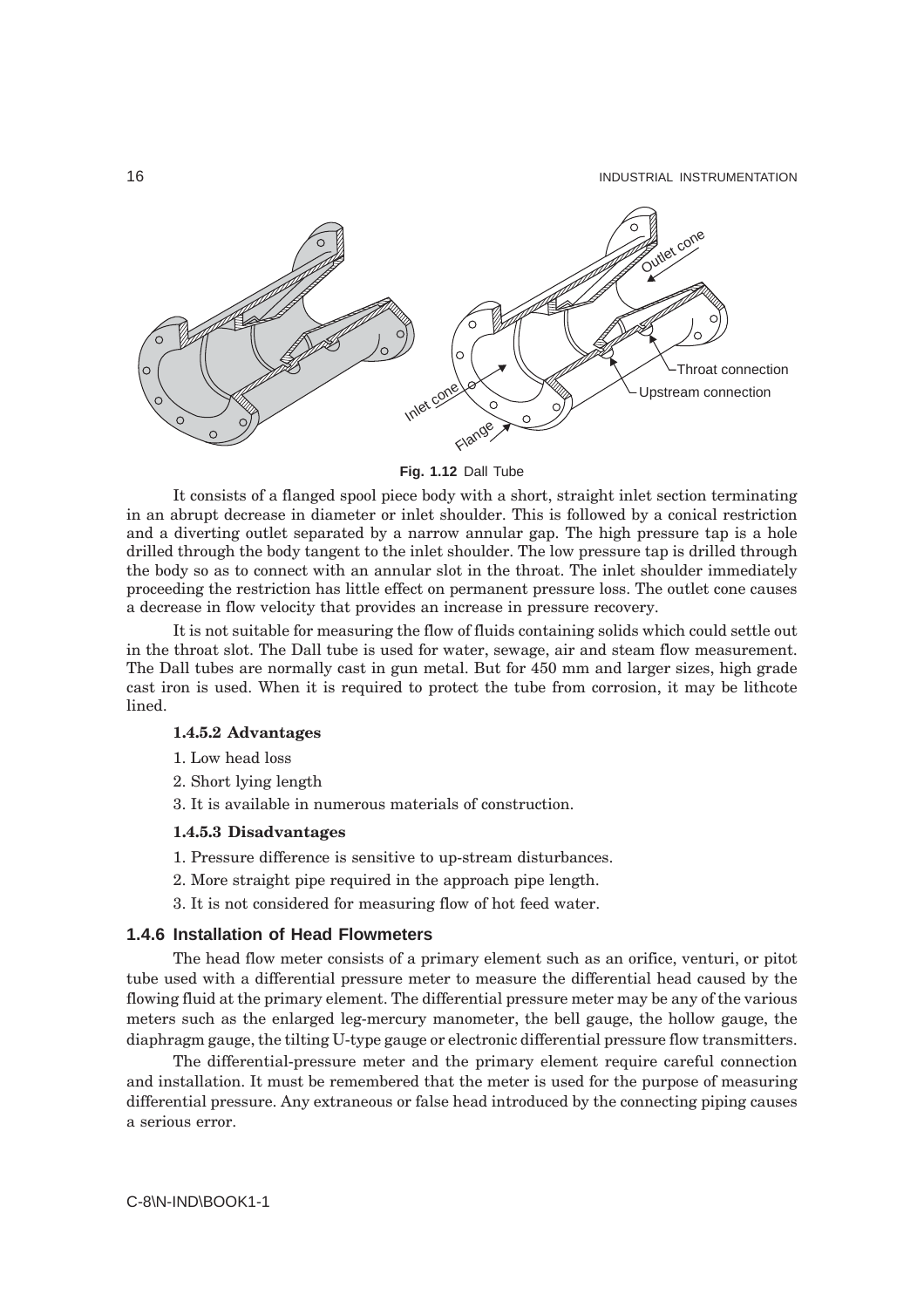FLOW 27 No. 2012 17 No. 2014 17 No. 2014 17:30 17:30 17:30 17:30 17:30 17:30 17:30 17:30 17:30 17:30 17:30 17:30 17:30 17:30 17:30 17:30 17:30 17:30 17:30 17:30 17:30 17:30 17:30 17:30 17:30 17:30 17:30 17:30 17:30 17:30 1

# **1.4.6.1 Pressure Pipe Layout**

Pressure piping is the pipe which connects the pipe tapping of the head producers to the meter or the differential pressure transducers. The important points to be carefully noted in laying the pressure piping in order to avoid the false readings are :

1. Condensation of water vapour in the case of air or gas, and

2. Air or vapour locks in the case of liquids and steam.

The following rules should be strictly followed in laying the pressure pipe, so as to avoid the above difficulties.

## **Meter below the pipe**

If the meter or the differential transducer is to be located below the level of the main or pipe line in which the orifices is installed, the pressure pipe should be laid as follows.

#### **(a) Liquids and Steam**

Pressure pipes should fall continuously from orifice to meter at a slope of not less than 1/10 as shown in Fig. 1.13.

If the horizontal distance is too high to allow this slope by direct connection between the orifice and the meter, then pressure pipes may be first taken below the meter and then risen to the meter.



**Fig. 1.13** Pressure connections to meter below orifice for liquids and steam

# **(b) Air and Gases**

The pressure pipe must first be raised above 0.5 m vertically up from the orifice as illustrated in Fig. 1.14 and then continuously fall at the slope of not less than 1 : 10 to the meter.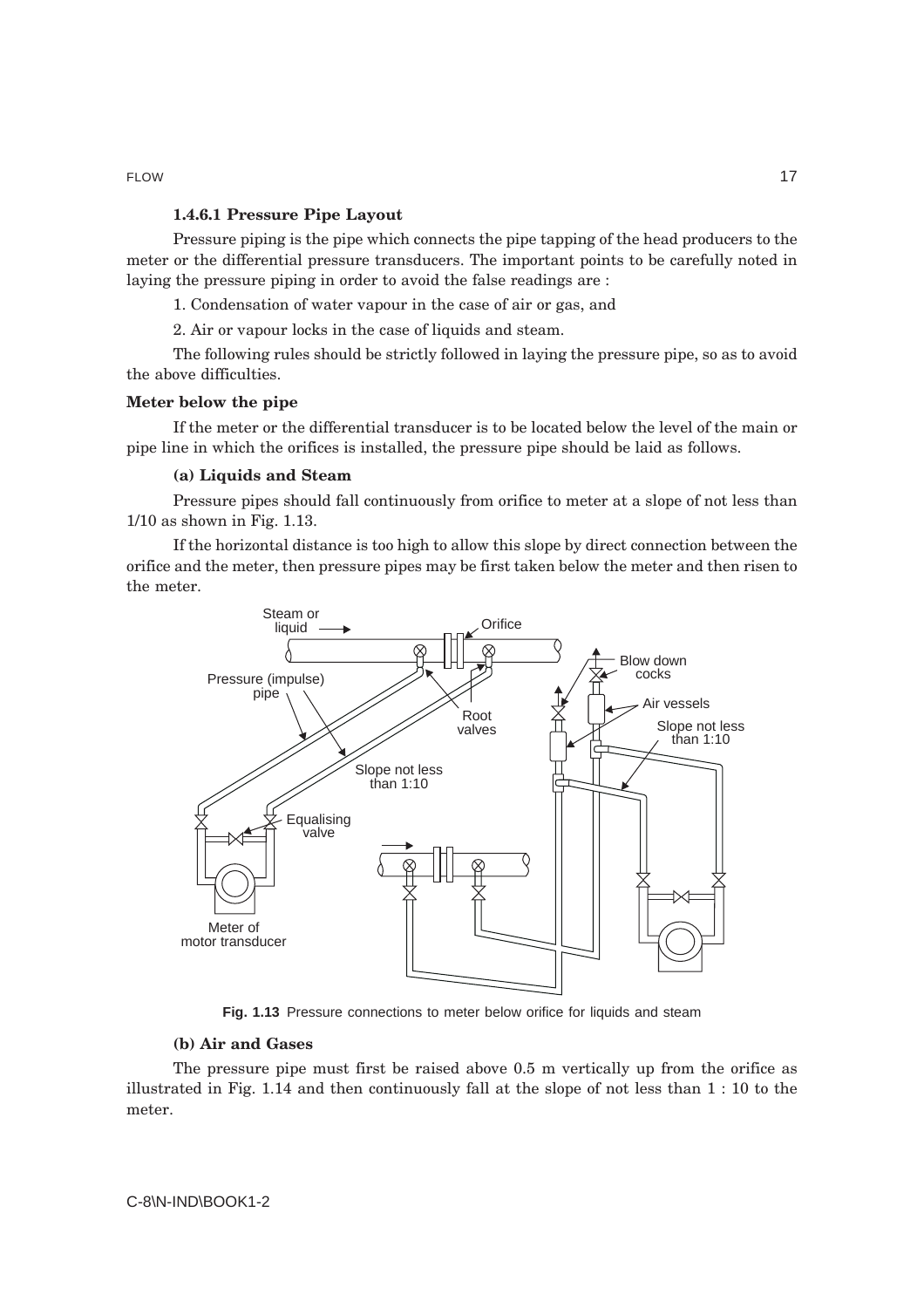

**Fig. 1.14.** Pressure connections to meter below orifice for Air and Gases.

# **Meter above the pipe**

## **(a) Liquids and Steam**

It may be noted that the special requirement for steam metering is the necessity of interposing cooling chambers for the purpose of condensing the steam and providing an adequate volume of water for supplying the meter displacement for all variations of load. With cooling chambers, the piping remains full of water and the steam does not act on the meter.

In this case, the pipe is first laid vertically downwards to a distance of about 0.5 m in order to minimise the possibility of entrance of air or gas from the main, and the pipe is raised continuously at a slope of not less than 1 : 10 to the meter. The meter is fitted with air vessels as shown in Fig. 1.15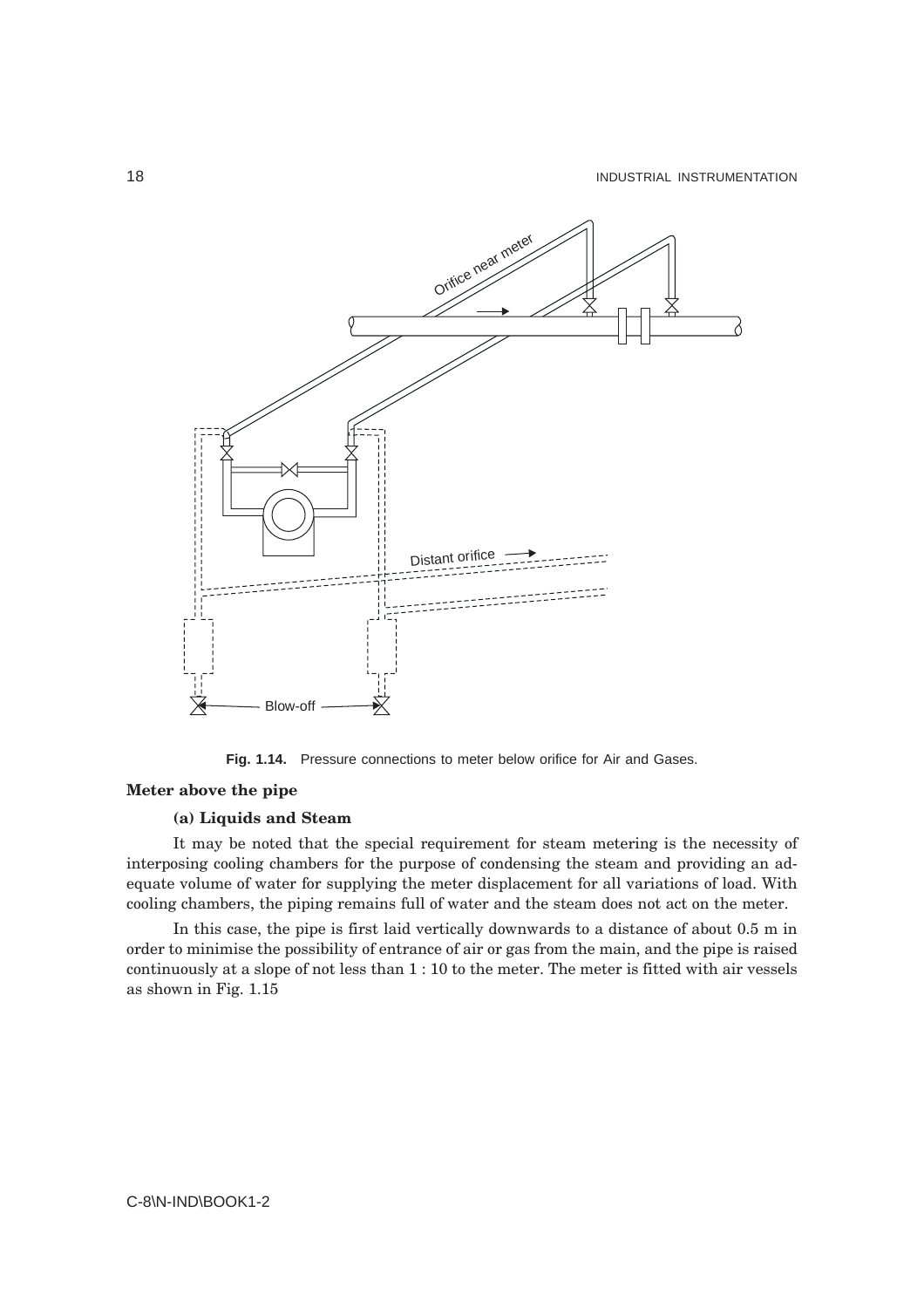

**Fig. 1.15** Pressure connections to meter above orifice for liquids and steam

# **(b) Air and Gases**

The impulse pipe is continuously raised at a slope of not less than 1 : 10 from orifice to meter as shown in Fig. 1.16. The pressure pipes should be fitted with sumps at the lowest points, and the sumps should be drained at suitable intervals, which is already shown in the Fig. 1.14.



**Fig. 1.16** Pressure connections to meter above orifice for air and gases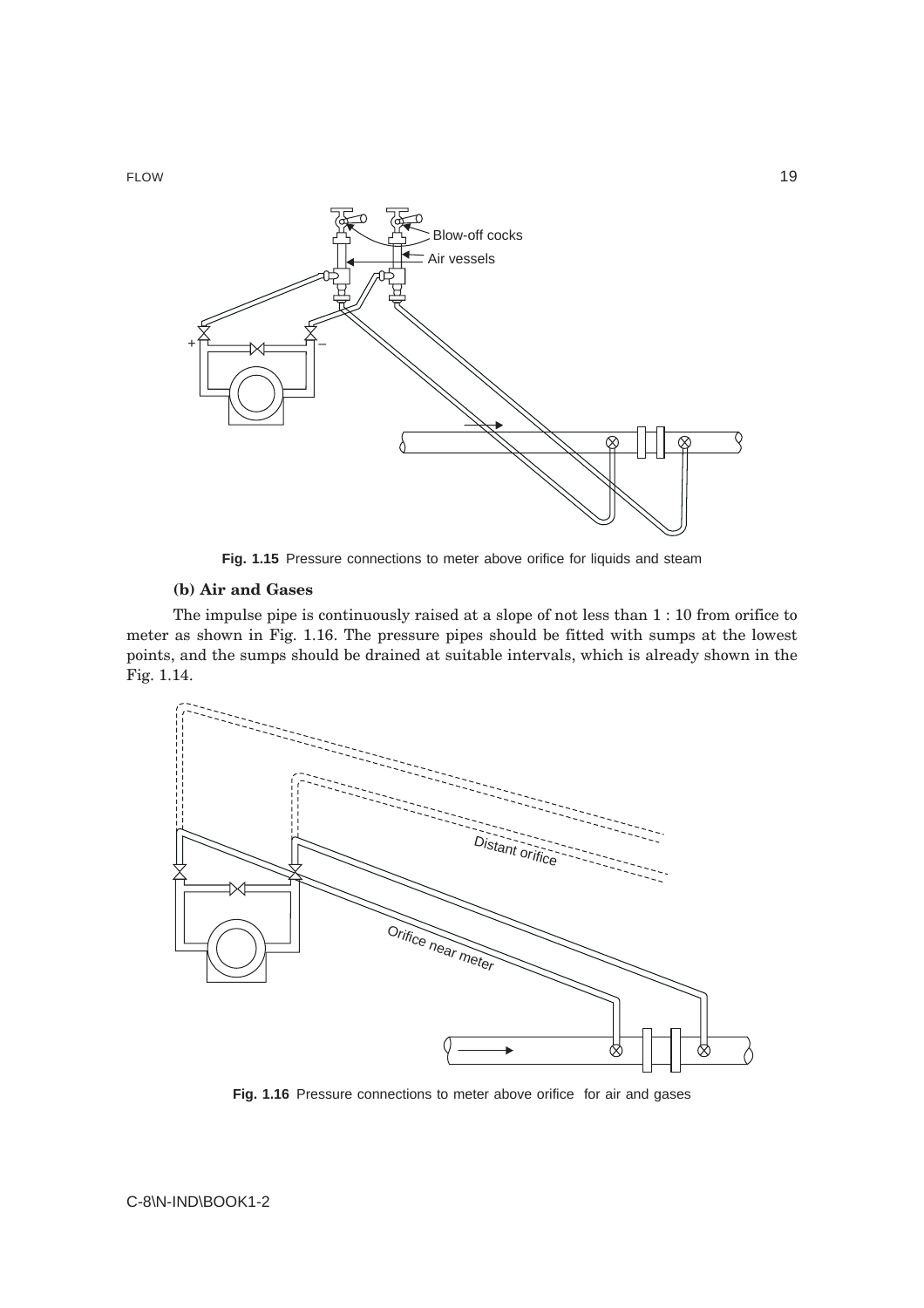# **1.4.6.2 Installation of condensation Pots**

Condensation pots should be used when flow rate of steam is to be measured by means of differential pressure transmitters. The condensation pots secure smooth column of condensate in both the impulse lines connecting the differential pressure transmitters.

Four types of condensation pots are manufactured to suit the various pressure ranges.

 $(i)$  Made of cast iron for pressure upto 16 kg/cm<sup>2</sup>

 $(ii)$  Made of carbon steel for pressure upto 64 kg/cm<sup>2</sup>

 $(iii)$  Made of stainless steel for pressure above 64 kg/cm<sup>2</sup> and below 100 kg/cm<sup>2</sup>.

(*iv*) Made of molybdenum steel for pressure upto 200 kg/cm2.

In the case of vertical steam mains, it is essential that both the condensation pots placed at the level of the upper orifice connection. Its installation is illustrated in Fig. 1.17.



**Fig. 1.17** Installation of Condensation pots

A leg of large bore is used to convey the pressure from the lower connection to the appropriate condensation pot. The bore should not be less than 14 mm throughout. If possible, for obtaining better results, this pipe may be run in contact with the main within the main lagging.

# **1.4.6.3 Installation of Sealing Pots**

Sealing pot is intended for protecting primary instruments like, pressure gauges, pressure or differential pressure transmitters etc. from the influences of chemically aggressive medium under measurement.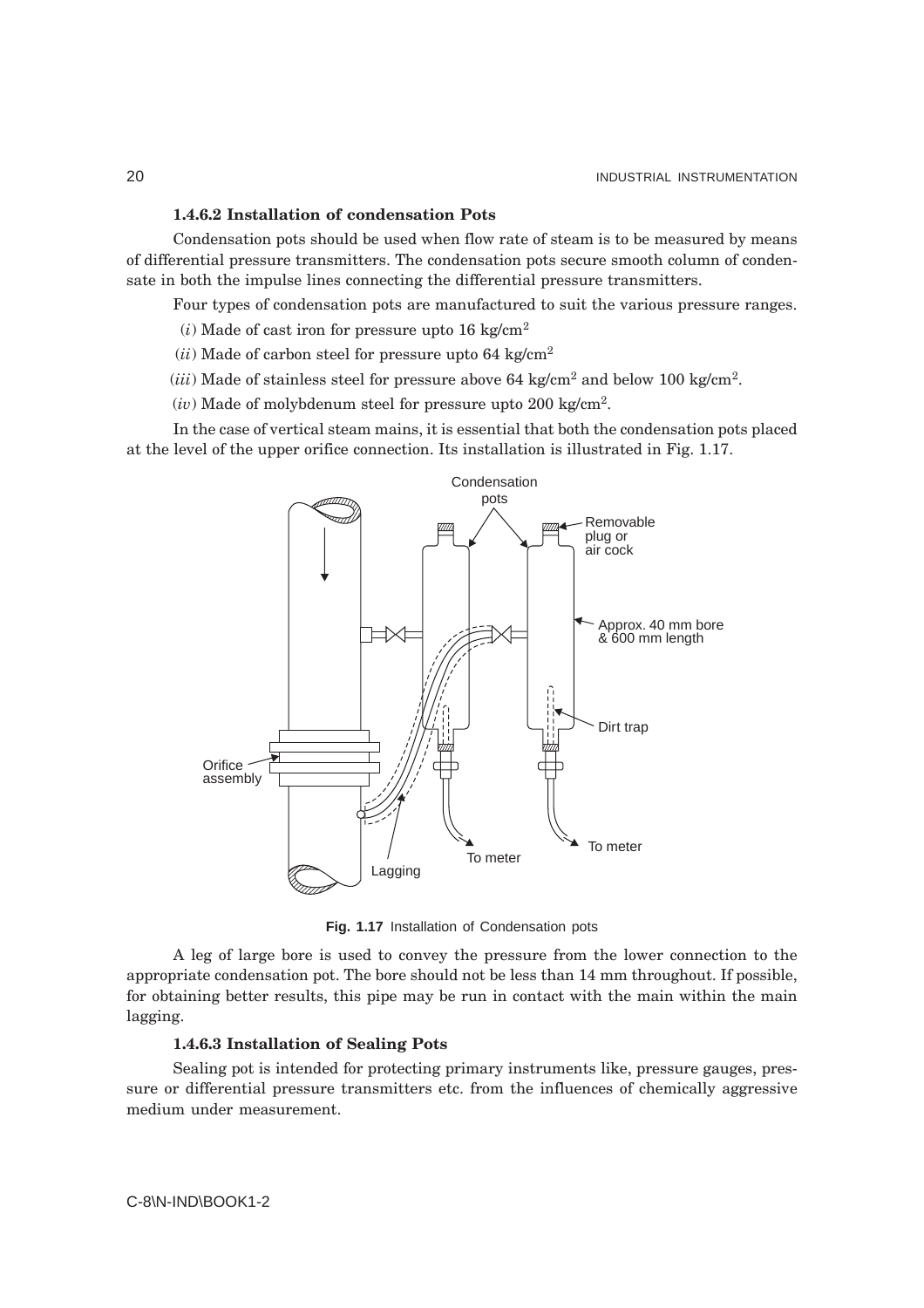FLOW 21

They are also used in the metering of oils or tarry liquids, which are of low viscosity in the mains due to high temperature ; but owing to atmospheric cooling in pressure pipes these become viscous and as such make meter sluggish in response.

The sealing pots transmit the orifice pressures to a second and less viscous liquid, the separating surfaces occurring in parallel bore of the sealing vessels and serving as friction less pistons. These are usually connected very close to the mains. The sealing liquid must be noncorrosive and immiscible with the fluid to be metered. It should preferably be of moderately low viscosity such as transformer oil, spindle oil, kerosene, paraffin oil, glycerine etc.

Fig. 1.18 shows how installation of sealing pot is being made.



**Fig. 1.18** Installation of Sealing pots

## **1.4.6.4 Factors to be Considered in Piping Arrangement**

The factors for selecting proper piping arrangement are listed below considering only the important ones :

- 1. The piping arrangement must be absolutely free of leaks.
- 2. The connecting lines must be clean and free from obstructions. Use as few fittings as possible.
- 3. The connecting lines must pitch a 50 mm to prevent gas packets and drainage.
- 4. The connecting lines should not be more than 15 m long, preferably less.
- 5. The connecting lines must be maintained at a temperature between 0 and 50°C.
- 6. The differential—pressure meter should be installed below the level of the primary element if possible.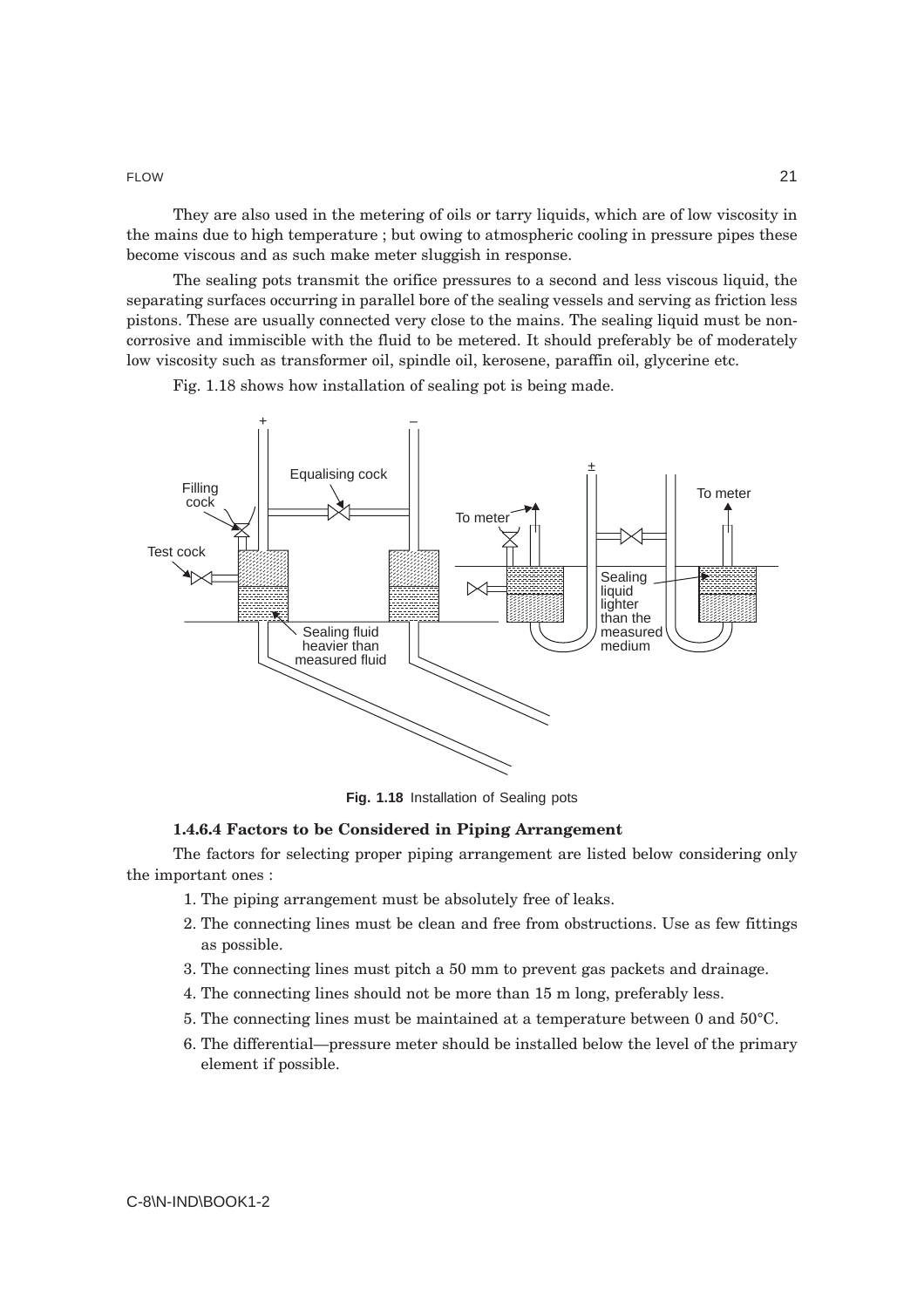- 7. Drain legs should be installed at the meter when dirt and sediment exist in the connecting lines.
- 8. Condenser chambers used for steam lines must be in level.

9. Sealing chambers used for corrosive fluids must be in level and should be vented. The proper connections for several examples are given in Fig. 1.19



**Fig. 1.19** Installation of Orifice Head meters

Fig. 1.19 shows the arrangements for different mediums for accurate measurement. If the pipe is tapped at the bottom, any solid matter flowing in the line might choke the tap. If the pipe is tapped at the top, any dissolved gas might escape through the tap and reach the manometer upsetting the true reading. Generally, recommended taps are at the side of the pipe. The pipes are arranged so that in case of an eventuality the meter can be removed without much difficulty. Large chambers containing sealing liquids are mounted in the pipe lines so that the liquid does not come in contact with the manometric fluid. These chambers are known as sealing pots, and sealing liquids are chosen such that they do not mix with the process fluid or the manometric fluid and are unaffected by them. The sealing liquids commonly chosen are ethylene glycol, glycerin, dibultyl phthalate, chloro naphthalene and chlorinated oils. Generally the sealing fluid should be heavier than the flowing fluid. The sealing chambers are generally half filled through filling plugs with visual checks such as gauge glasses.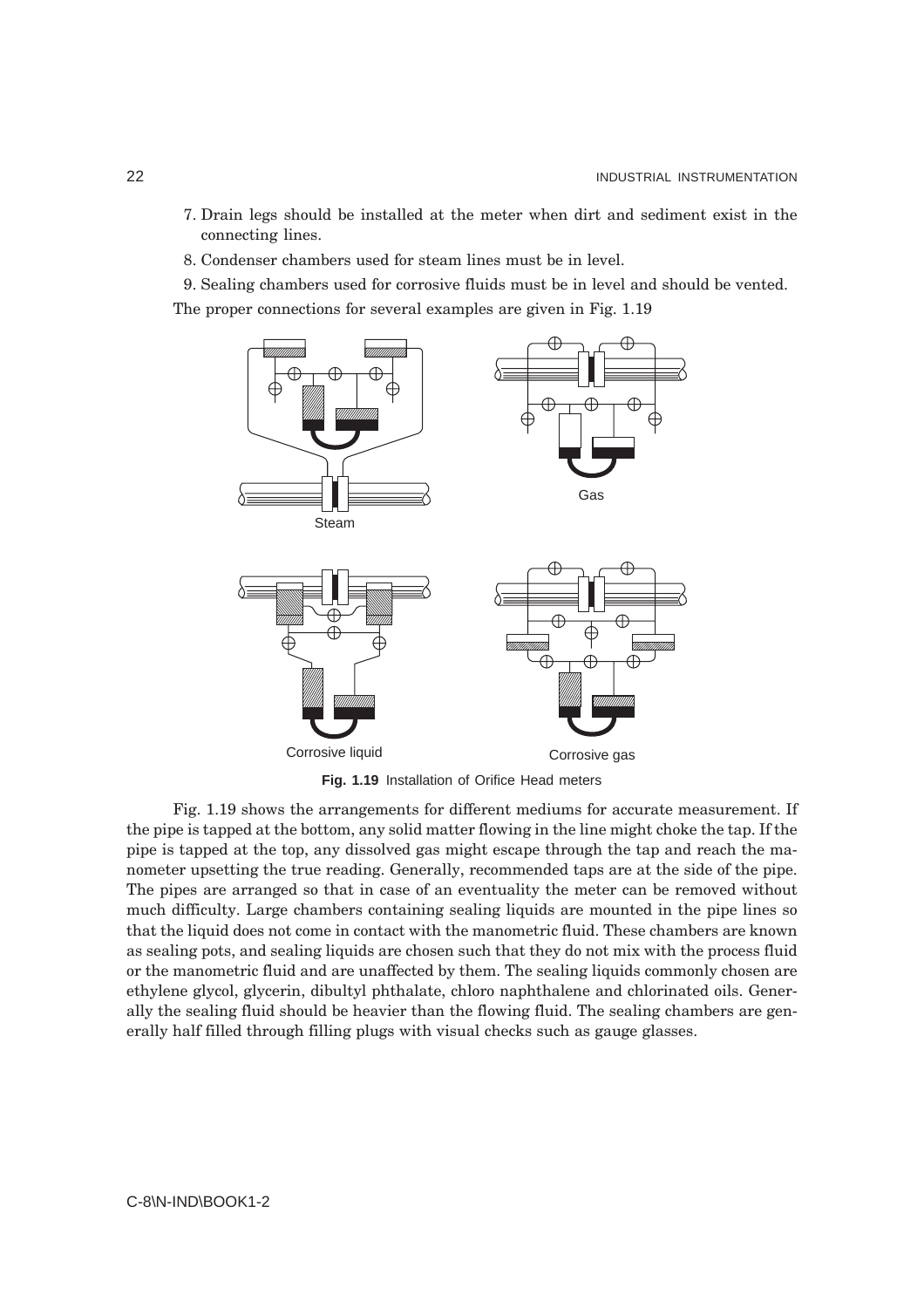# **1.4.7 Pitot Tube**

An obstruction type primary element used mainly for fluid velocity measurement is the Pitot tube.

# **1.4.7.1 Principle**

Consider Fig. 1.20 which shows flow around a solid body. When a solid body is held centrally and stationary in a pipeline with a fluid streaming down, due to the presence of the body, the fluid while approaching the object starts losing its velocity till directly in front of the body, where the velocity is zero. This point is known as the stagnation point. As the kinetic head is lost by the fluid, it gains a static head. By measuring the difference of pressure between that at normal flow line and that at the stagnation point, the velocity is found out. This principle is used in pitot tube sensors.



Fig. 1.20 Flow around a solid body

The simplest pitot tube consists of a tube with an impact opening of 3.125 mm to 6.35 mm diameter pointing towards the approaching fluid. This measures the stagnation pressure. An ordinary upstream tap can be used for measuring the line pressure.



**Fig. 1.21** A common industrial type pitot tube

## FLOW 23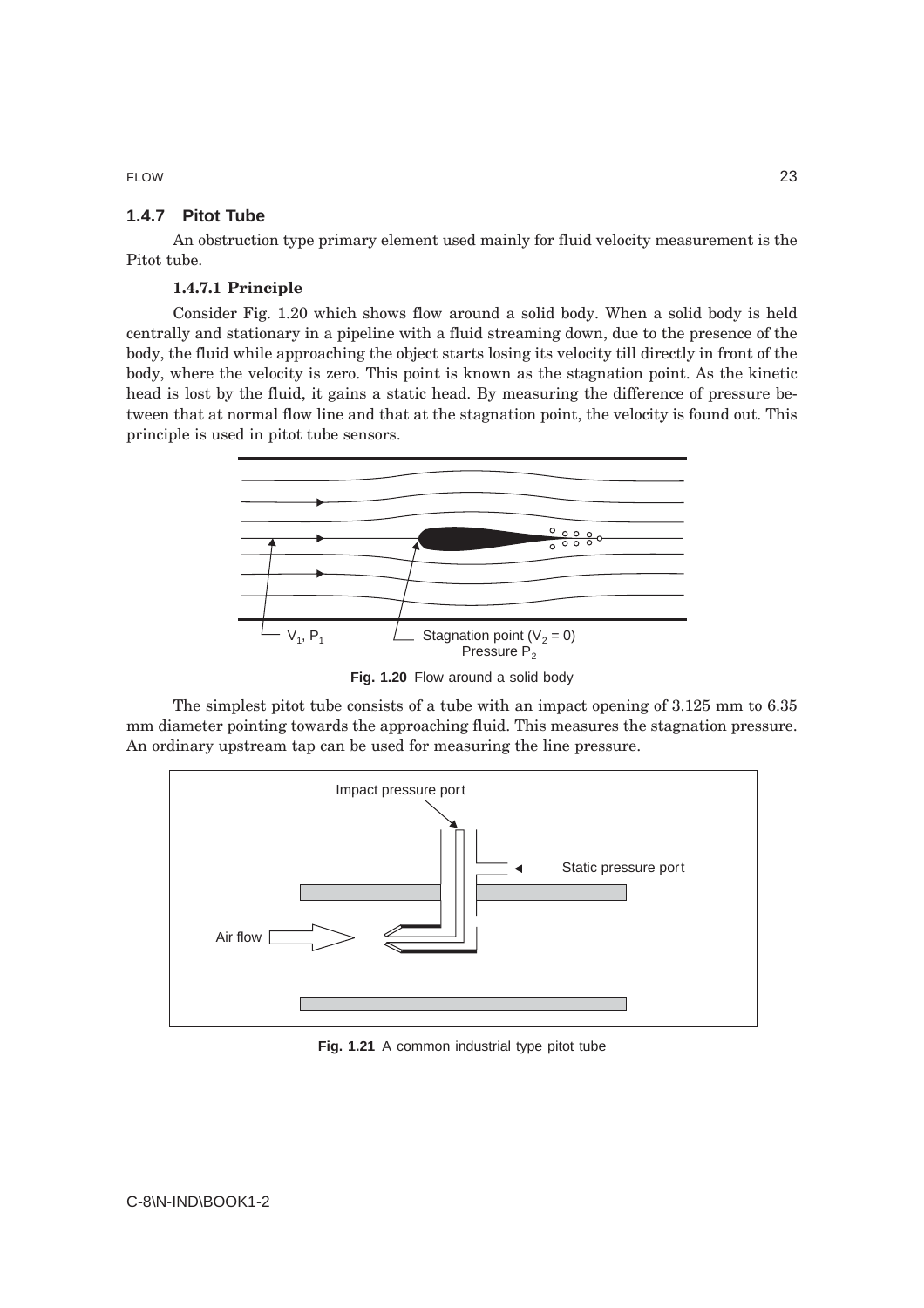A common industrial type of pitot tube consists of a cylindrical probe inserted into the air stream, as shown in Fig. 1.21. Fluid flow velocity at the upstream face of the probe is reduced substantially to zero. Velocity head is converted to impact pressure, which is sensed through a small hole in the upstream face of the probe. A corresponding small hole in the side of the probe senses static pressure. A pressure instrument measures the differential pressure, which is proportional to the square of the stream velocity in the vicinity of the impact pressure sensing hole. The velocity equation for the pitot tube is given by

$$
v = Cp\sqrt{2gh} \tag{1.26}
$$

where  $C_p$  is the pitot tube constant.

Fig. 1.22 shows a typical pitot tube which also shows the taps for sensing static pressure.



**Fig. 1.22** Typical pitot tube

The total pressure developed at the point where the flow is stagnated is assumed to occur at the tip of a pitot tube or at a specific point on a bluff body immersed in the stream.

The pitot tube causes practically no pressure loss in the flow stream. It is normally installed through a nipple in the side of the pipe. It is frequently installed through an isolation valve, so that it can be moved back and forth across the stream to establish the profile of flow velocity.

Certain characteristics of pitot tube flow measurement have limited its industrial application. For true measurement of flow, it is essential to establish an average value of flow velocity. To obtain this with a pitot tube, it is necessary to move the tube back and forth across the stream to establish the velocity at all points and then to take an average.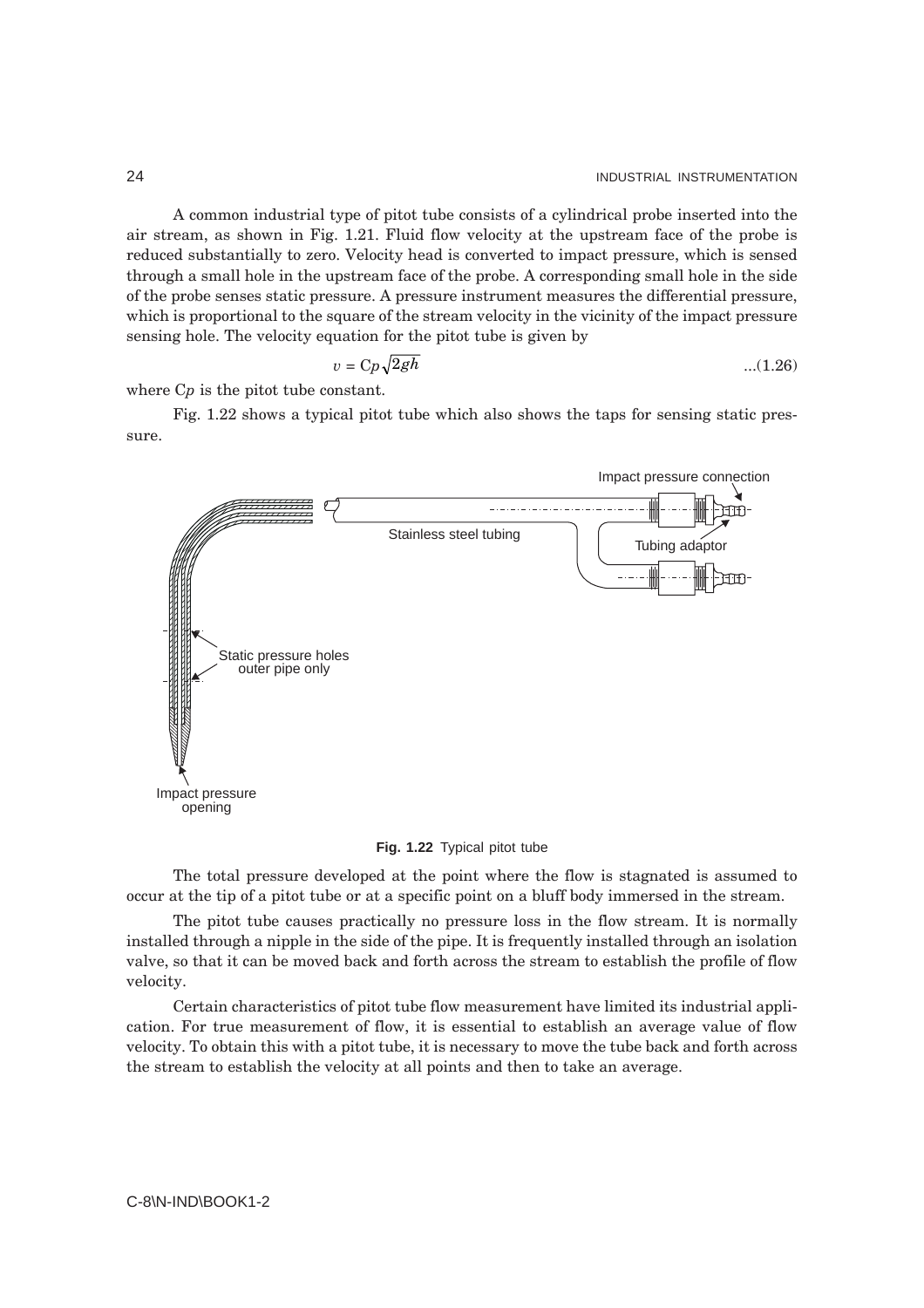#### FLOW 25

For high-velocity flow streams, it is required to provide necessary stiffness and strength. A tube inserted in a high-velocity stream has a tendency to vibrate and get broken. As a result, pitot tubes are generally used only in low-to-medium flow gas applications where high accuracy is not required.

# **1.4.7.2 Averaging Pitot Tube (Annubar)**

To obtain a better average value of flow, special two-chamber flow tubes with several pressure openings distributed across the stream are available, as shown in Fig. 1.23. These annular averaging elements are called annubars. They consist of a tube with high- and lowpressure holes with fixed separations.



**Fig. 1.23** Averaging pitot tube (Annubar)

An annubar flow sensor produces a differential pressure  $(\Delta P)$  signal that is the algebraic difference between the average value of the high-pressure signal (P*h*) and low-pressure single (P*l*) as shown in the above Fig. 1.23.

A high-pressure profile is produced by the impact of the flow velocity profile on the upstream side of the sensing tube. Inside the high-pressure chamber, an average high-pressure signal is obtained by correctly placing the sensing ports in the tube. The flow that passes through the sensor creates a low-pressure profile. This pressure profile is sensed by downstream ports directly behind the high-pressure ports. Working on the same principle as the high-pressure side, an average low pressure signal is produced in the low-pressure chamber.

#### **1.4.7.3 Advantages**

- 1. No pressure loss.
- 2. It is relatively simple.
- 3. It is readily adapted for flow measurements made in very large pipes or ducts.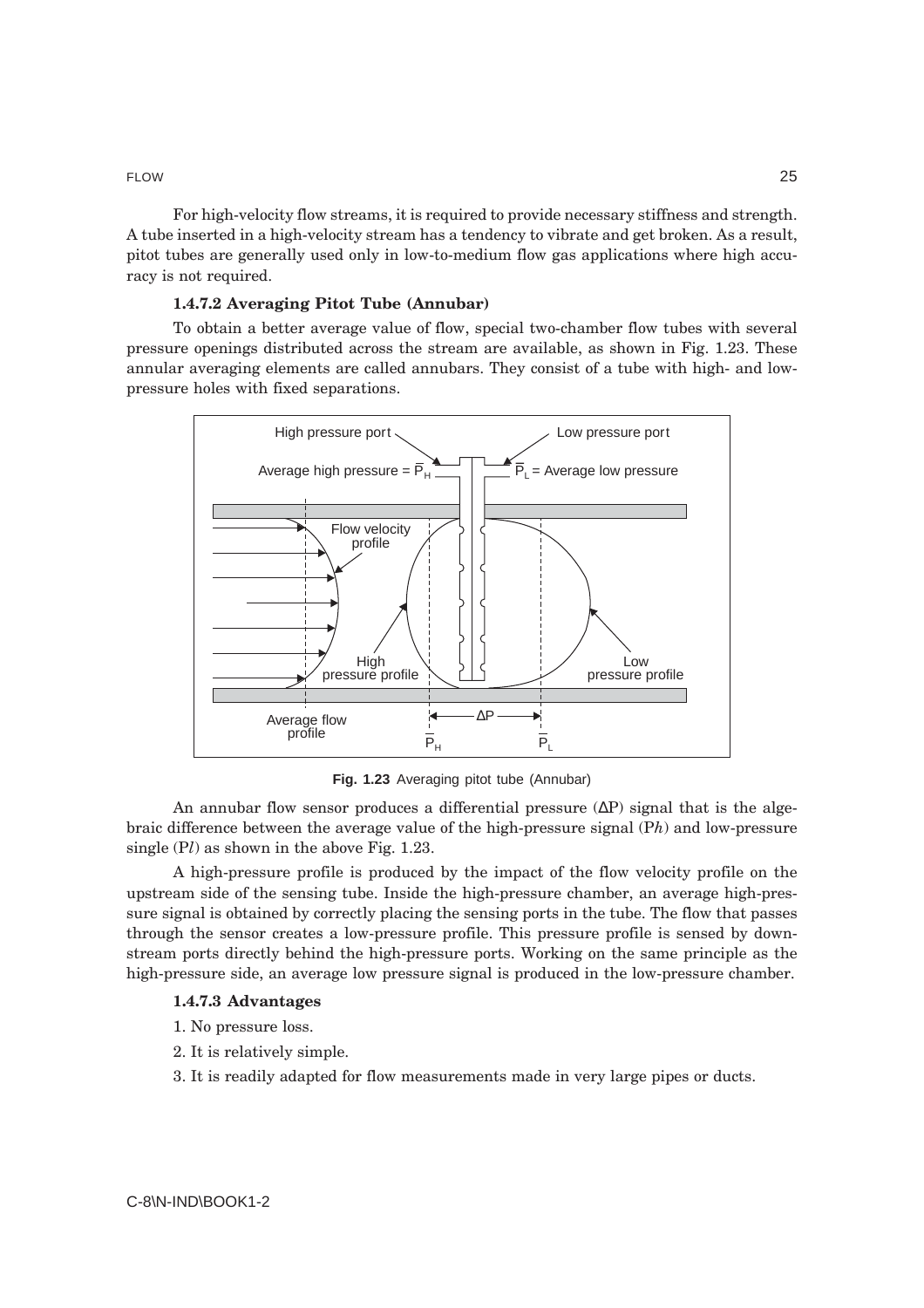# **1.4.7.4 Disadvantages**

- 1. Poor accuracy.
- 2. Not suitable for dirty or sticky fluids and fluids containing solid particles.
- 3. Sensitive to upstream disturbances.

# **1.4.8 Differential Pressure Transmitters**

The high performance differential pressure transmitter can be used to measure liquid, gas or steam flow. It outputs a 4 to 20 mA DC signal corresponding to the measured differential pressure.

In the variable head producers, the relationship between the flow rate and the differential head produced is expressed as

$$
Q \propto \sqrt{h} \tag{1.27}
$$

As the above relationship is non-linear, it is necessary to make the current of the transmitters as a linear one. For the purpose of linearising the current, the square root extractor, which may be built-in or externally added, is used.

Fig. 1.24 shows the photographic view of high performance differential pressure transmitter. Fig. 1.25 shows the differential pressure transmitter with built-in square root extractor and Fig. 1.26 shows the differential pressure transmitter with external square root extractor.



**Fig. 1.24** High performance differential Pressure transmitter.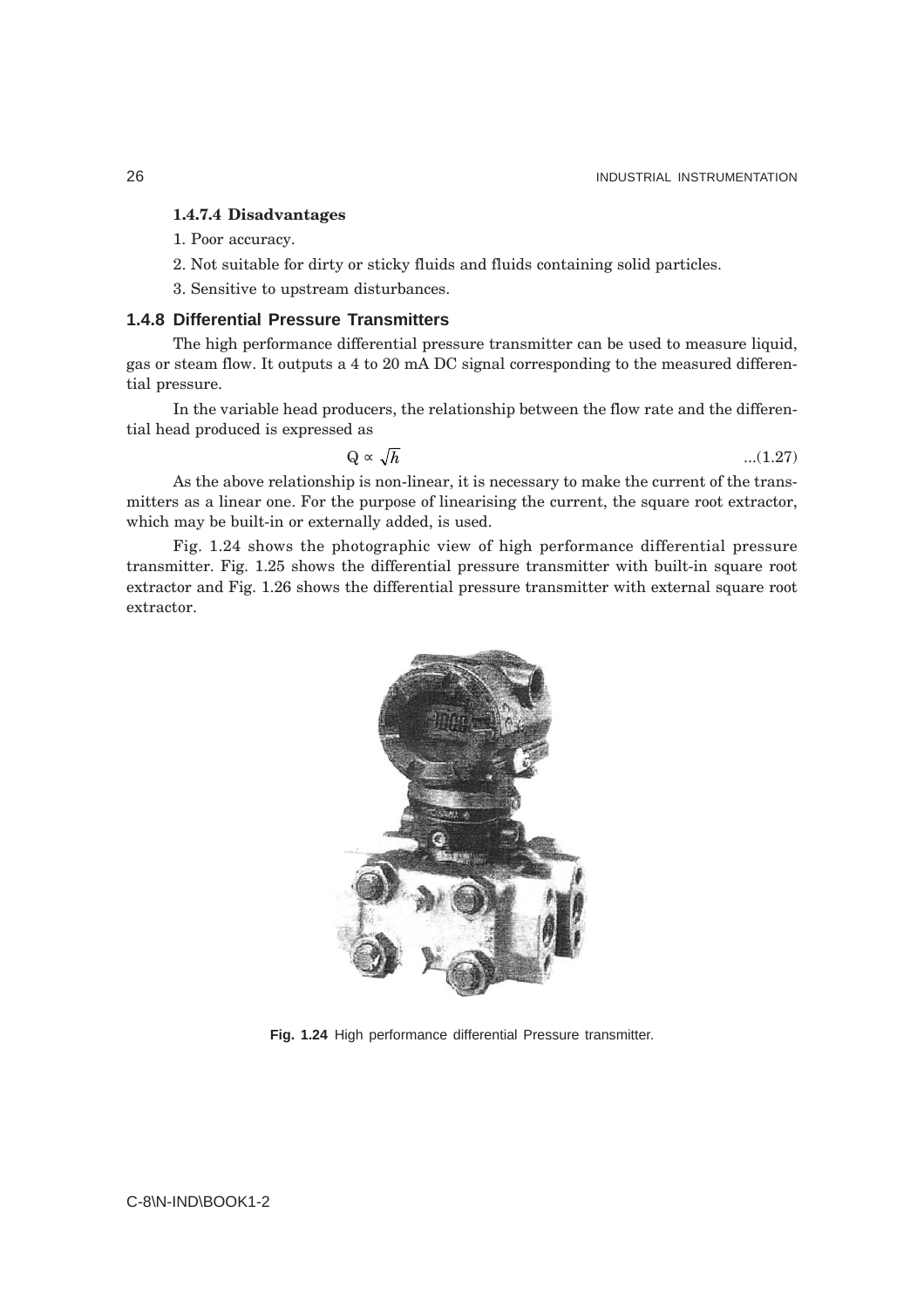

**Fig. 1.25** Differential Pressure transmitter with built-in square root extractor.



**Fig. 1.26** Differential Pressure transmitter with external square root extractor.

Fig. 1.27 shows the relationship between the power supply voltage and External load resistance.

Differential pressure transmitters normally require a DC voltage supply of 12 V to 42 V and connected to various other circuits using two wires only. They are called two wire transmitters. Sometimes the output signal is passed through a standard resistor, also called a conditioning resistor, of 250  $\Omega$  to convert the 4-20 mA current signal into 1-5V DC voltage signal. The load independency of such a standard transmitter may vary from 600  $\Omega$  to 1500  $\Omega$ . Improved version of such transmitters are called as "Smart transmitters" with computer compatibility. It has flexibility to meet existing analog and emerging digital requirements. It offers the familiarity of an analog transmitter with built-in BRAIN or HART (Highway Addressable Remote Transducer) capability digital smart communication. Remote calibration, span changing, zero adjustment are also possible.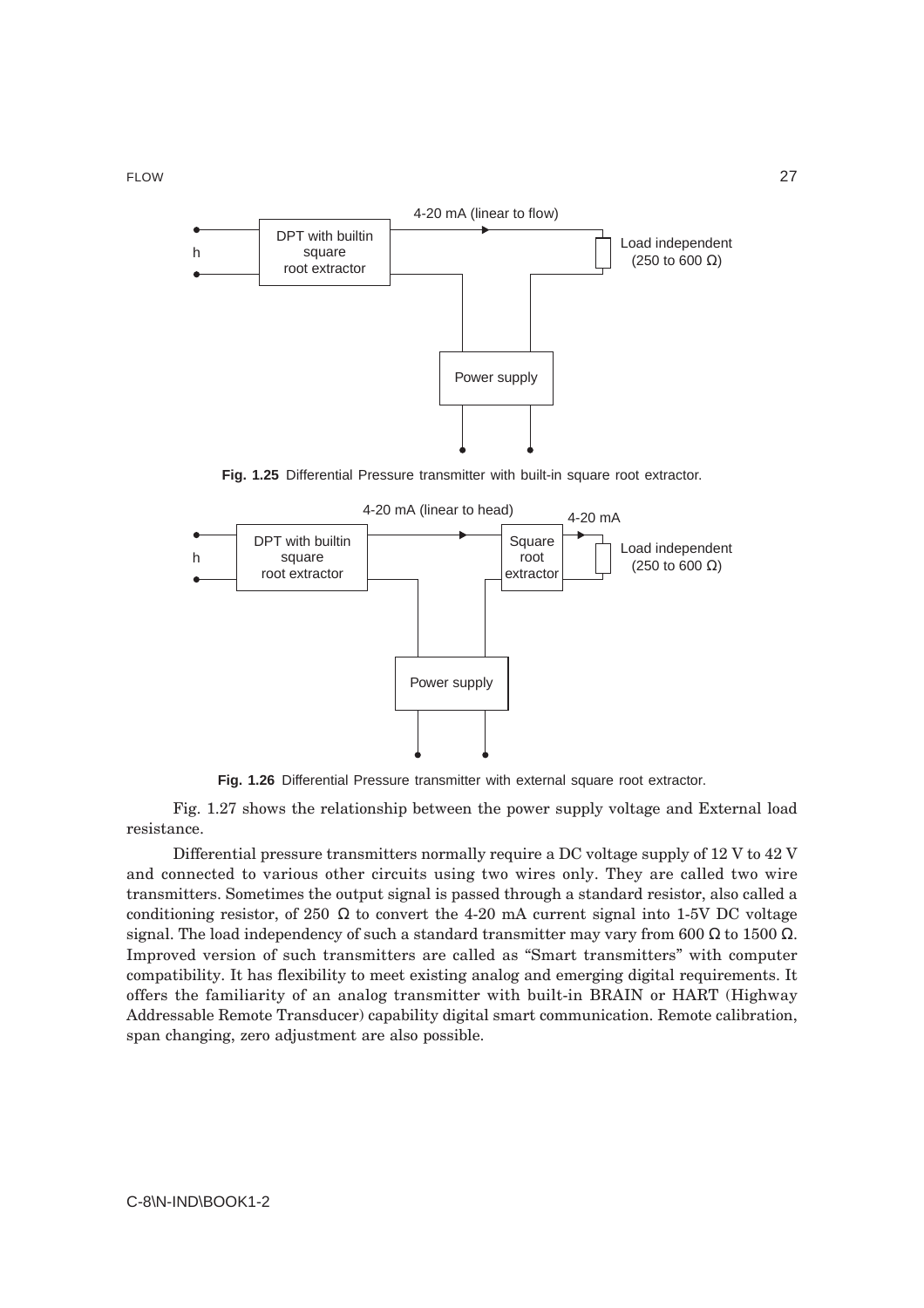

**Fig. 1.27** Relationship between power supply voltage and external load resistance

Though the input signal conditioning circuits are different for different inputs, the main amplifier, output circuit and communication facilities are same. Hence a transmitter can be used for universal inputs. When combined with the HART communicator, it permits programming input signals, spans, and parameters through two-way communication.

# **1.4.9 Quantity Meters**

Quantity meters are used for the measurement of low flow rates in industries. These meters operate by passing the fluid to be measured through the meter in separate and distinct increments of alternately filling and emptying containers of known capacity. The number of times the container is filled and emptied gives the quantity of flow.

#### **1.4.9.1 Positive Displacement Meters**

Positive displacement type flow meters are generally used for accurate measurement of steady flow. These flow meters are working under the following principle.

Positive displacement meters split the flow of liquids into separate known volumes based on the physical dimensions of the meter, and count them or totalize them. They are mechanical meters in that one or more moving parts, located in the flow stream, physically separate the fluid into increments. Energy to drive these parts is extracted from the flow stream and shows up as pressure loss between the inlet and the outlet of the meter. The general accuracy of these meters is dependent upon minimizing clearances between the moving and stationary parts and maximizing the length of the flowing path. For this reason, accuracy tends to increase as size increases.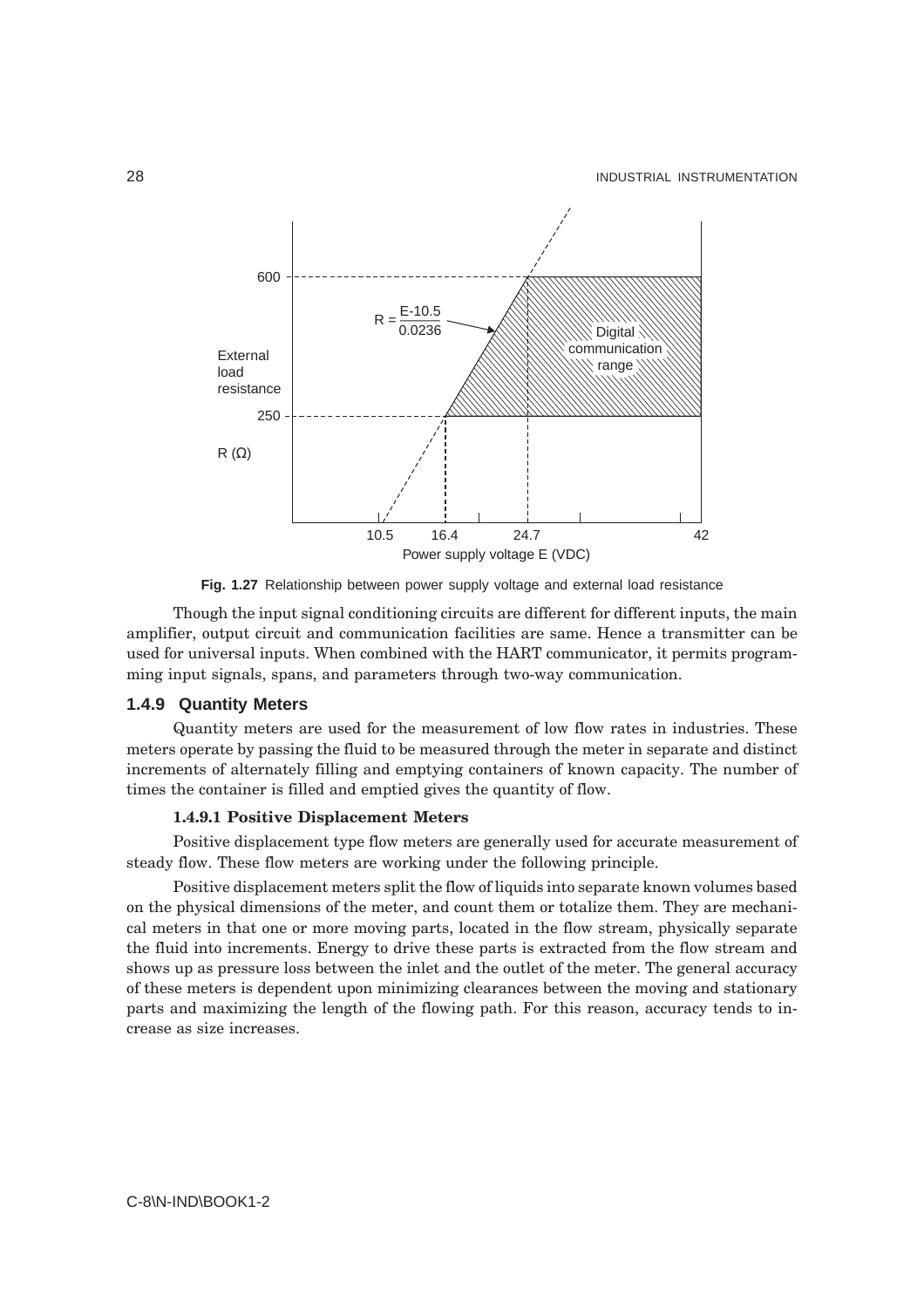Positive displacement meters may be divided into following categories :

- (*i*) Nutating disc type.
- (*ii*) Reciprocating piston type.
- (*iii*) Oval gear type and
- (*iv*) Helix type.

# **1.4.9.1.1 Nutating Disk Type**

This meter, also known as disk meter, is used extensively for residential water service. The moving assembly, which separates the fluid into increments consists of an assembly of a radially slotted disk with an integral ball bearing and an axial pin. Fig. 1.28 shows the nutating disk type meter.



**Fig. 1.28** Nutating disk meter

This part fits into and divides the metering chamber into four volumes, two above the disk on the inlet side and two below the disk on the outlet side. As the liquid attempts to flow through the meter, the pressure drop from inlet to outlet causes the disk to wobble or nutate, and for each cycle to display a volume equal to the volume of the metering chamber minus the volume of the disk assembly. The end of the axial pin, which moves in a circular motion, drives a cam that is connected to a gear train and the totalizing register.

Inaccuracy :  $\pm$  1 to 2%.

Temperature range : – 150 to 120°C.

Max working pressure : 10 kg/cm<sup>2</sup>.

#### **1.4.9.1.2 Reciprocating Piston Meter**

In the reciprocating piston meter shown schematically in Fig. 1.29, the reciprocating piston passes the liquid alternately through each end of the cylinder from the inlet to the outlet and also the slide valve which controls the inlet and outlet ports and operates the counter. A number of piston operations on a center crank are generally incorporated in this type of meter. For low flow, the differential pressure is small, for which large diameter pistons and

FLOW 29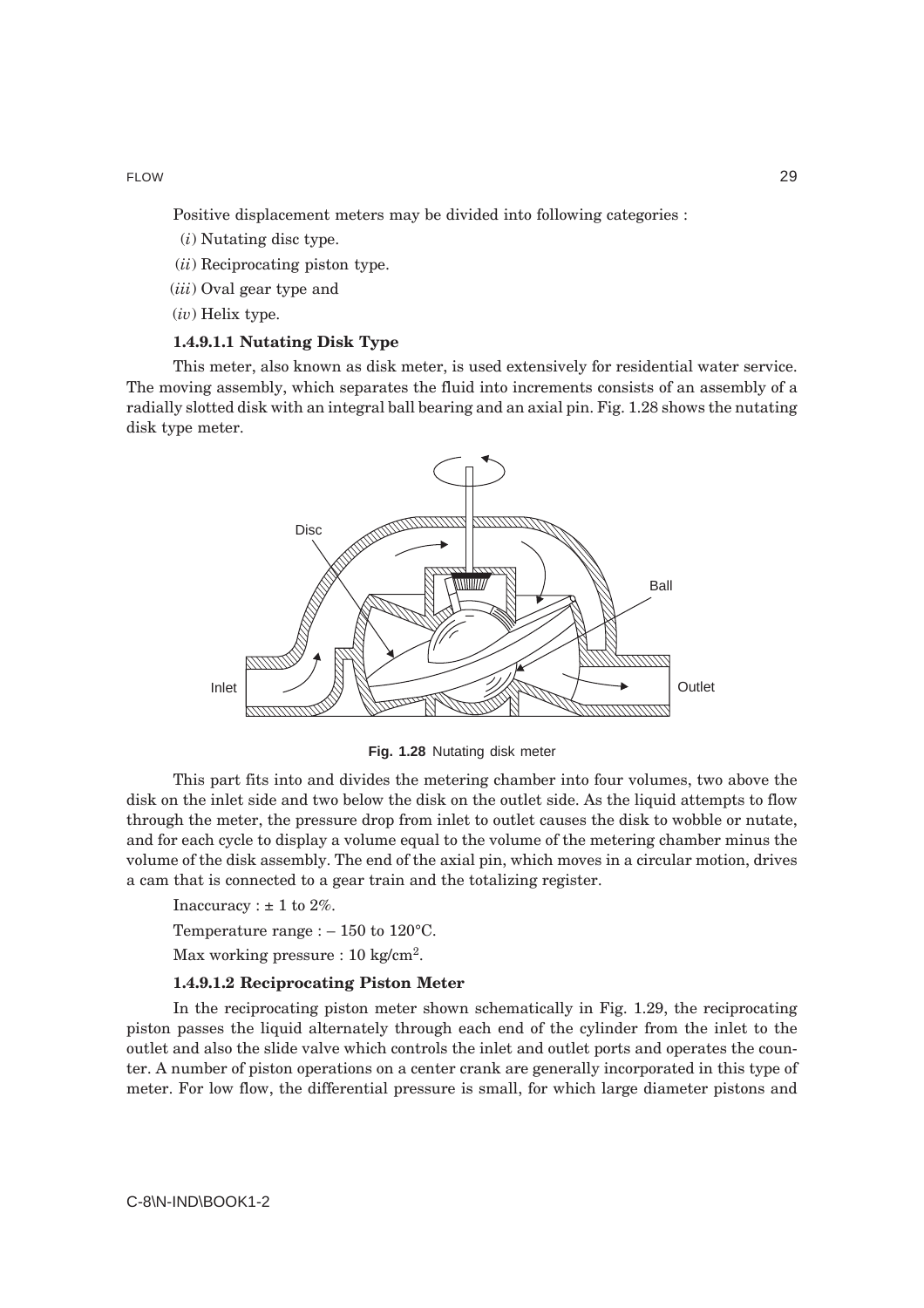small piston strokes are chosen with minimum of friction. Accuracy of this flow meter is within 0.5%.



**Fig. 1.29** Operating Principle of the Piston meter

# **1.4.9.1.3 Oval—Gear Flow Meters**

A special variety of the rotating tube flow meter is the oval – geared metering elements. These oval-geared meters are generally used on very viscous liquid, which is difficult to measure using other flow meters. In this design, as shown in Fig. 1.30, a precise volume of liquid is captured by the gap formed between housing and the gear.



**Fig. 1.30** Oval-gear flow meter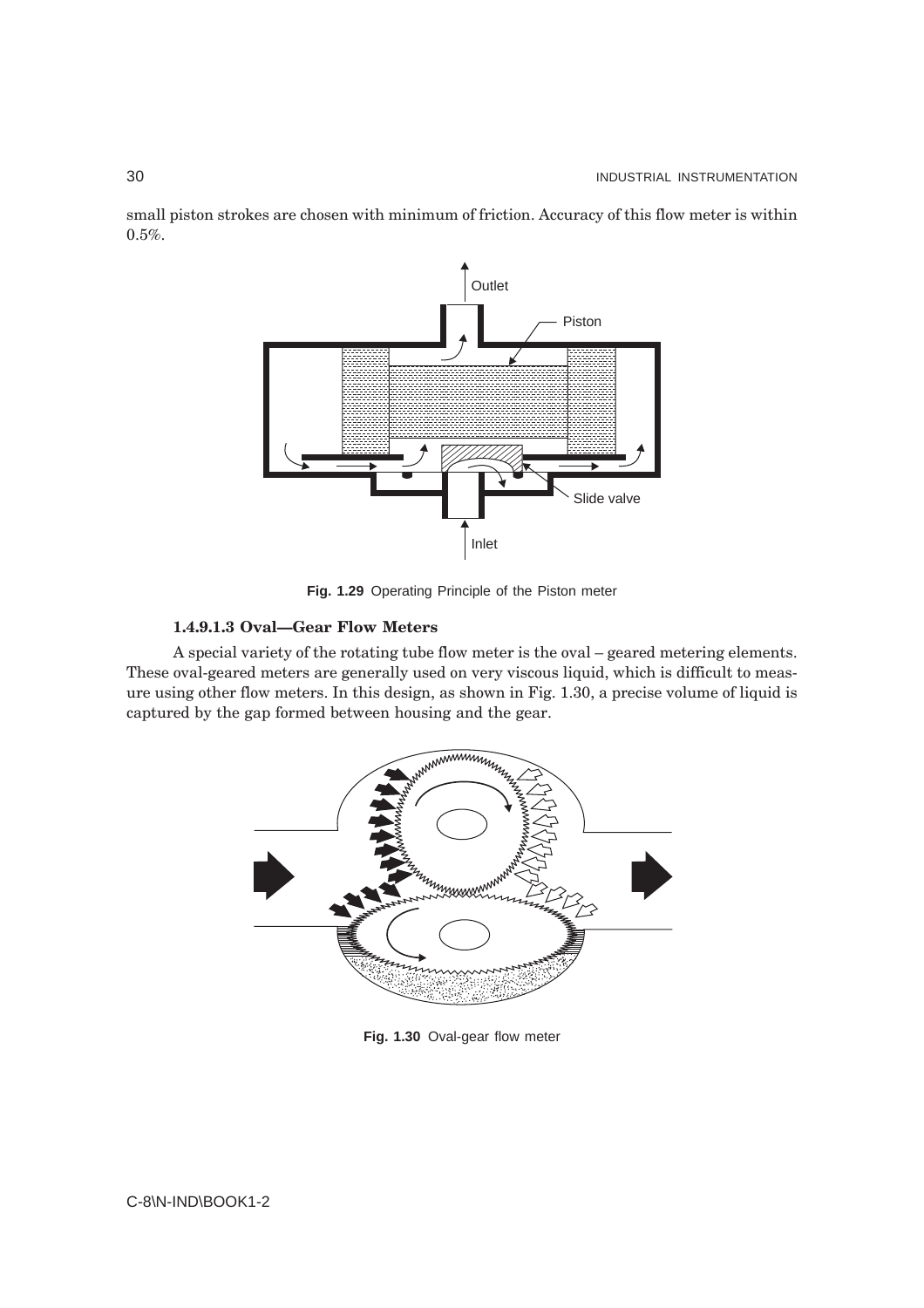

To explain the operation in detail, let us consider the Fig. 1.31.

**Fig. 1.31** Working principle of Oval-gear flow meter

In position A, uniform forces are applied equally on the top and bottom of oval gear B, so that the gear does not rotate. Rotor A has entrapped a known volume of liquid between the rotor and the meter body, and there is a balanced force on the bottom of the gear. However, there is a force on the bottom of gear A, causing it to rotate clockwise (CW). This causes gear B to rotate in a counter clock wise (CCW) direction to position B.

In position B, fluid enters the space between gear B and the meter body, as the fluid that was entrapped between gear A and the body simultaneously leave the area of entrapment. The higher upstream pressure oppose the lower downstream pressure at the ends of gear A and gear B, which makes gear A and gear B continue to rotate in CW and CCW directions respectively, to position C.

In position C, a known amount of fluid has been entrapped between gear B and the meter body. This operation is then repeated, with each revolution of the gears representing the passage of four times the amount of fluid that fills the space between the gear and the meter body. Therefore, the fluid flow is directly proportional to the rotational velocity of the gears.

If slippage between the oval-gears and the housing is small, and the flow rate and viscosity are high, these flow meters can provide high accuracies. (0.1%).

These flow meters are available in the sizes suitable for 6 mm to 400 mm diameters pipelines. Their materials of construction include brass, carbon steel, and 316 stainless steel. Operating pressures are available up to 100 kg/cm2 and temperatures up to 300°C.

#### **1.4.9.1.4 Helix Type Flow Meters**

The Helix flow meter is a positive displacement device utilizing two uniquely nested, radically pitched helical rotors as the measuring elements. Close machining tolerances ensure minimum slippage and thus high accuracy. Fig. 1.32 illustrates the photographic view of a helix type flow meter.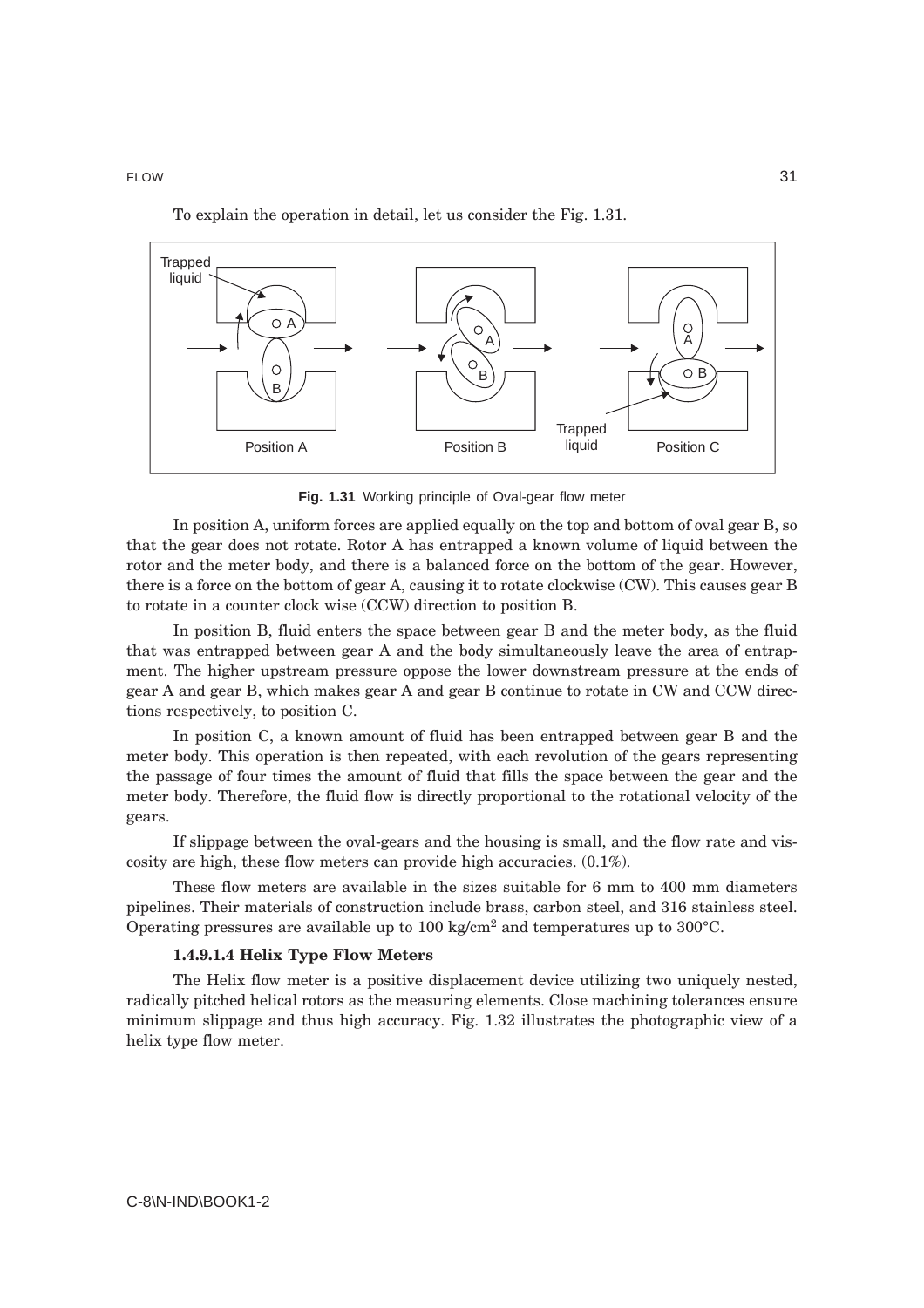

**Fig. 1.32** Viscous Helix flow meter

# **1.4.10 Inferential Flow Meters**

In the inferential type of flow metering techniques, the out quantity flow rate is inferred from a characteristic effect of a related phenomenon. Turbine flow meters, variable area flow meters and target flow meters are some of the types of inferential flow meters.

# **1.4.10.1 Turbine Flow Meters**

# **Principle**

The turbine flow meter is mainly used for the purpose of measurement of liquid and gas at very low flow rates. A simple turbine flow meter shown in Fig. 1.33, provides a frequency



**Fig. 1.33** A simple Turbine Flow meter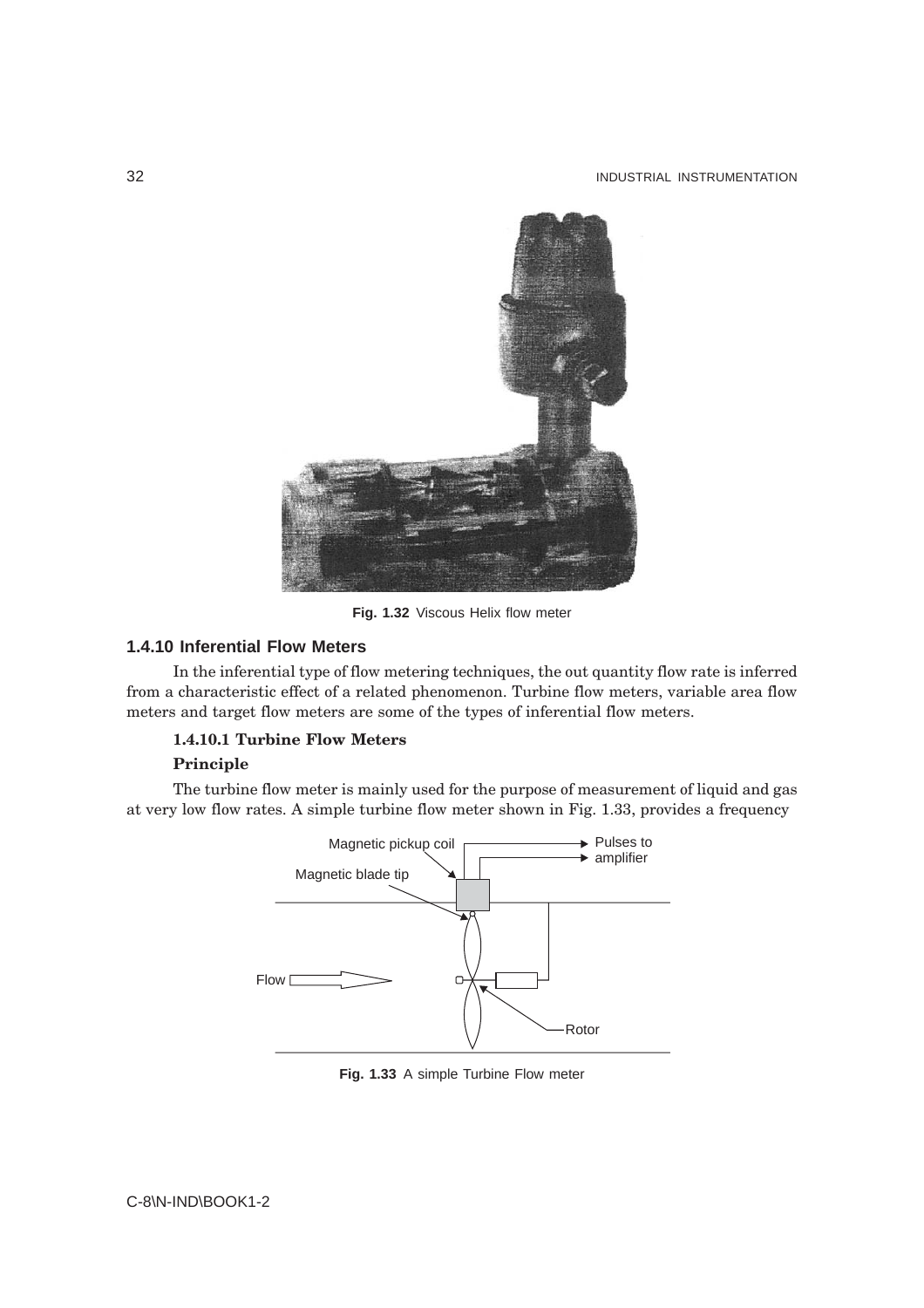FLOW 33

output signal that varies linearly with volumetric flow rate over specified flow ranges. The entire fluid to be measured enters the flow meter, then passes through a rotor. The fluid passing through the rotor causes it to turn with an angular velocity that is proportional to the fluid linear velocity. Therefore, the volumetric flow rate is linear within the given limits of flow rate.

Let us consider a typical Turbine flow meter shown in Fig. 1.34, which consists of a multibladed rotor (turbine wheel) which is mounted at right angles to the axis of the flowing fluid. The rotor is supported by ball or sleeve bearings on a shaft which is retained in the flow meter housing by a shaft-support. The rotor is rotating freely about its axis.



**Fig. 1.34** Turbine Flow meter

#### **Working**

The flowing fluid impinges on the blades of turbine (rotor), imparting a force to the blade surface which causes the rotation of the rotor. At a steady rotational speed, the speed of the rotor is directly proportional to the fluid velocity, and hence to volumetric flow rate. The speed of rotation is monitored in most of the meters by a magnetic pick-up coil, which is fitted to the outside of the meter housing. The magnetic pick-up coil consists of a permanent magnet with coil windings which is mounted in close proximity to the rotor but external to the fluid channel. As each rotor blade passes the magnetic pick-up coil, it generates a voltage pulse which is a measure of the flow rate, and the total number of pulses give a measure of the total flow. By digital techniques, the electrical voltage pulses can be totalled, differenced and manipulated so that a zero error characteristic of digital handling is provided from the electrical pulse generator to the fluid readout.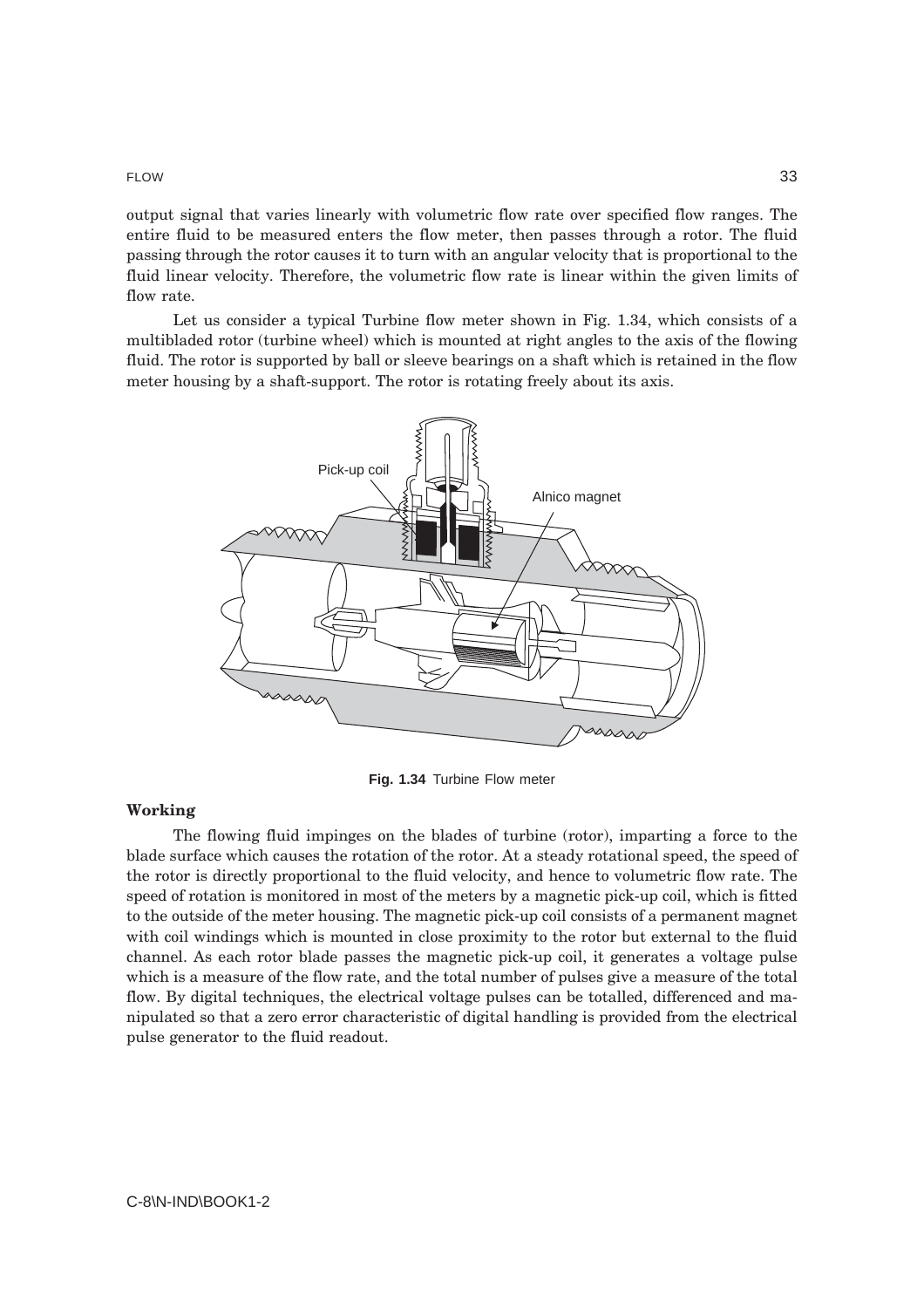The number of pulses generated is given as

$$
n_p = \frac{\mathbf{T}_p f}{Q} \tag{1.28}
$$

where  $n_p$  = pulses per volume unit

 $T_p$  = time constant in minutes

Q = Volumetric flow rate

 $f = \text{frequency in Hz}.$ 

The turbine meters are available in sizes ranging from 6.35 mm to 650 mm and liquid flow ranges from 100 cubic centimeter to over 50 cubic meters.

#### **Advantages**

- 1. Better Accuracy  $[\pm 0.25\% \text{ to } \pm 0.5\%]$ .
- 2. It provides excellent repeatability  $\pm 0.25\%$  to  $\pm 0.02\%$  and rangeability (10 : 1 and  $20:1$ ).
- 3. It has fairly low pressure drop.
- 4. It is easy to install and maintain.
- 5. It has good temperature and pressure ratings.
- 6. It can be compensated for viscosity variation.

# **Disadvantages**

- 1. High cost.
- 2. It has limited use for slurry applications.
- 3. It is not suitable for non-lubricating fluids.
- 4. They cannot maintain its original calibration over a very long period and therefore periodical recalibration is necessary.
- 5. They are sensitive to changes in the viscosity of the liquid passing through the meters.
- 6. They are sensitive to flow disturbances.
- 7. Due to high bearing friction is possible in small meters, they are not preferred well for low flowrates.

# **Applications**

The turbine meters are widely used for military applications. They are particularly useful in blending systems for the petroleum industry. They are effective in aerospace and air borne applications for energy-fuel and cryogenic flow measurements.

## **1.4.10.2 Variable Area Flow Meters**

### **Basic Principle**

In the orifice meter, there is a fixed aperture and flow is indicated by a drop in differential pressure. In area meter, there is a variable orifice and the pressure drop is relatively constant. Thus, in the area meter, flow is indicated as a function of the area of the annular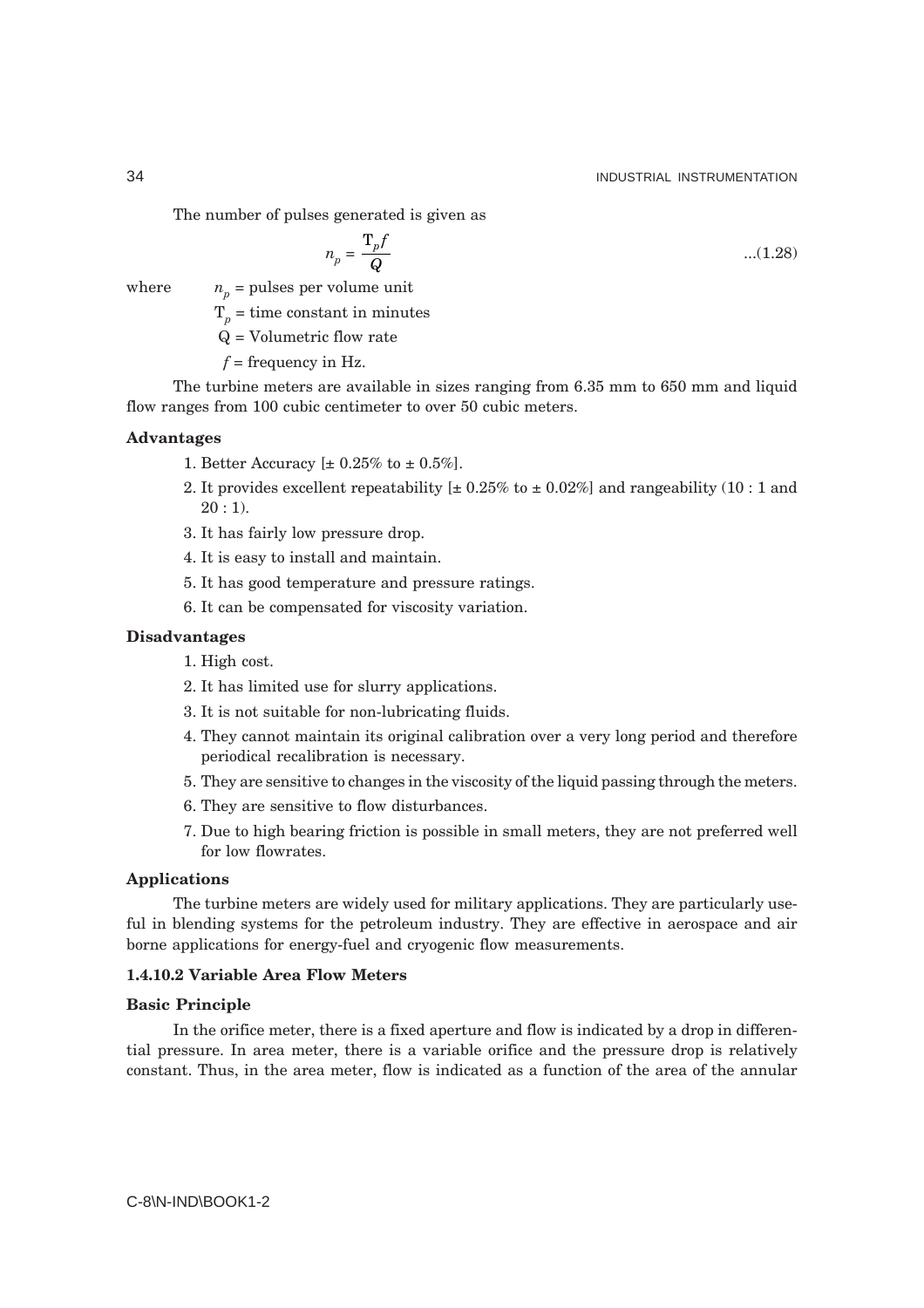FLOW 35

opening through which the fluid must pass. This area is generally readout as the position of a float or obstruction in the orifice.

The effective annular area in area meter is nearly proportional to height of the float, plummet or piston, in the body and relationship between the height of float and flow rate is approximately linear one with linear flow curve as well as scale graduations.

# **Types of Variable Area Flow Meters**

Area meters are of two general types :

- 1. Rotameters and
- 2. Piston type meter.

**Rotameters.** In this meter, a weighted float or plummet contained in an upright tapered tube, is lifted to the position of equilibrium between the downward force of the plummet and the upward force of the fluid in addition to the buoyancy effect of the fluid flowing past the float through the annular orifice. The flow rate can be read by observing the position of the float.

**Piston Type Meter.** In this meter, a piston is accurately fitted inside a sleeve and is lifted by fluid pressure until sufficient post area in the sleeve is uncovered to permit the passage of the flow. The flow is indicated by the position of the piston.

Fig. 1.35 shows the types of Variable area flow meter (*a*) Rotameter and (*b*) Piston Type meter.



**Fig. 1.35** Types of Variable area flow meter (a) Rotameter (b) Piston Type meter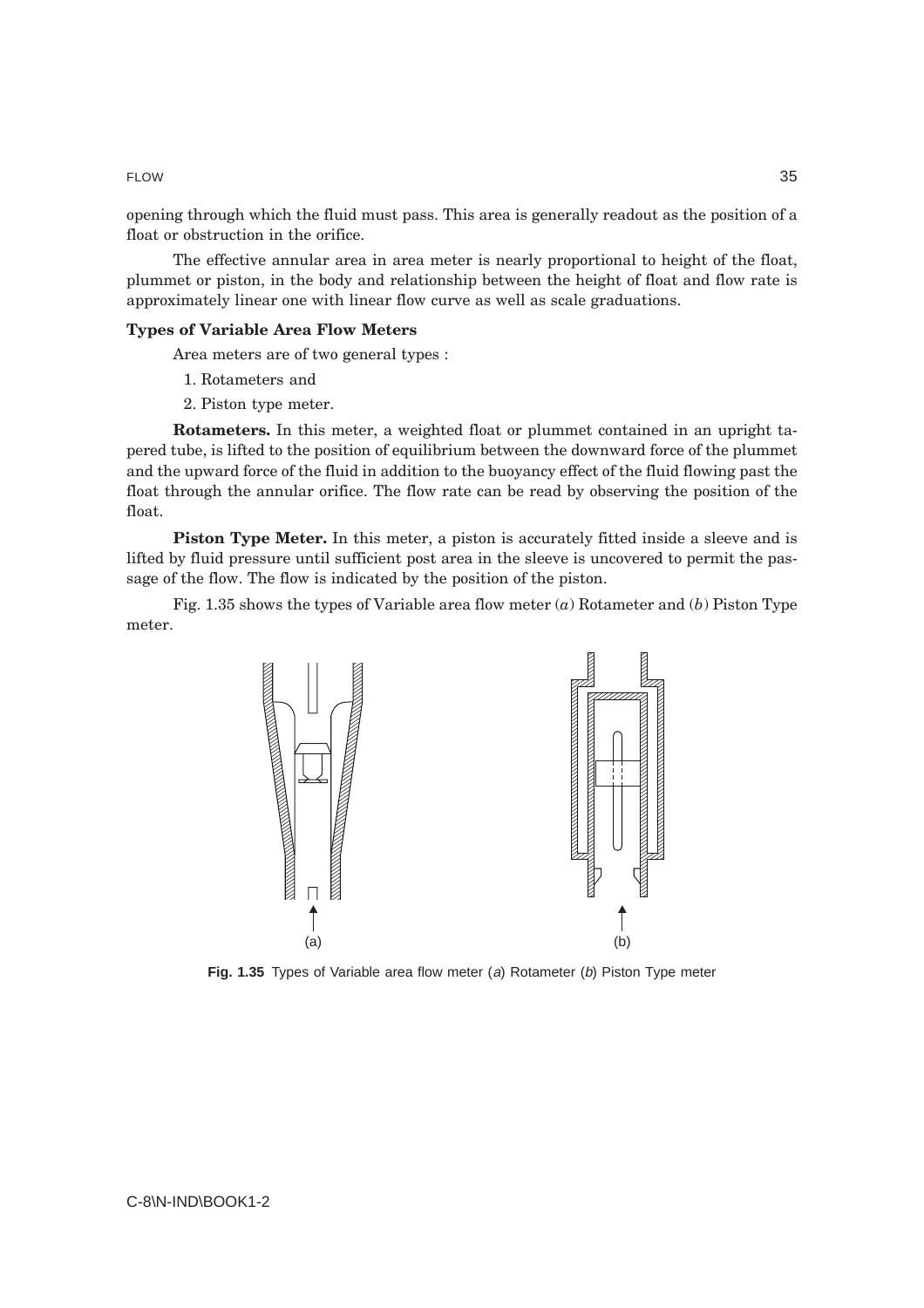#### **Performance Characteristics**

**1. Linearity.** The flow rate (volume) through a variable area meter is essentially proportional to the area and, as a result, most of these meters have essentially equal-scale increments. A typical indicating rotameters scale is non linear by about 5%.

**2. Differential.** An important characteristic of the variable area meter is that the pressure loss across the float is a constant. The overall differential across the meter will increase at higher flow rates because of friction losses through the fittings.

**3. Accuracy.** The most common accuracy is  $\pm 2\%$  of full scale reading. This increases considerably with individual calibration and scale length. Repeatability is excellent.

**4. Capacity.** Variable area flow meters are the most commonly used means for measuring low-flow rates. Full scale capacities range from 0.5  $\text{cm}^3/\text{min}$  of water and 30 std  $\text{cm}^3/\text{min}$  of air in the smallest units to over 1200 litres/min of water and 1700 m<sup>3</sup>/h of air in 8 cm height meters.

**5. Minimum Piping Requirement.** An area meter usually can be installed without regard to the fittings or lengths of straight pipe proceedings or following the meter.

**6. Corrosive or Difficult to handle liquid.** These can often be handled successfully in an area meter. They include such materials as oil, tar, refrigerants, sulphuric acid, black liquor, beverages, aqua regia and molten sulphur. In general, if the nature of the fluid does not permit the use of a conventional differential pressure type meter because the fluid is dirty, viscous or corrosive, certain area meters have an advantage over other types of meters.

**7. Pressure Drop.** By placing very light floats in over sized meters, flow rates can be handled with a combination of very low pressure loss (often 2.5 cm of water column or less) and 10 : 1 flow range.

#### **Basic Equations**

The following flow equations are developed based primarily on liquids. However, the resultant working equations can be used equally well on gas service.

The variable area meter shown in Fig. 1.36 consists of a tapered metering tube and a float which is free to move up and down within the tube. The metering tube is mounted vertically with the small end at the bottom. The fluid to be measured enters at the bottom of the tube, passes upward around the float, and out at the top.

When there is no flow through the meter, the float rests at the bottom of the metering tube where the maximum diameter of the float is approximately the same as the bore of the tube. When fluid enters the metering tube, the buoyant effect of the fluid lightens the float, but it has a greater density than the liquid and the buoyant effect is not sufficient to raise it. There is a small annular opening between the float and the tube. The pressure drop across the float increases and raises the float to increase the area between the float and tube until the upward hydraulic forces acting on it are balanced by its weight less buoyant force. The metering float is 'floating' in the fluid stream. The float moves up and down in the tube in proportion to the fluid flow rate and the annular area between the float and the tube. It reaches a stable position in the tube when the forces are in equilibrium.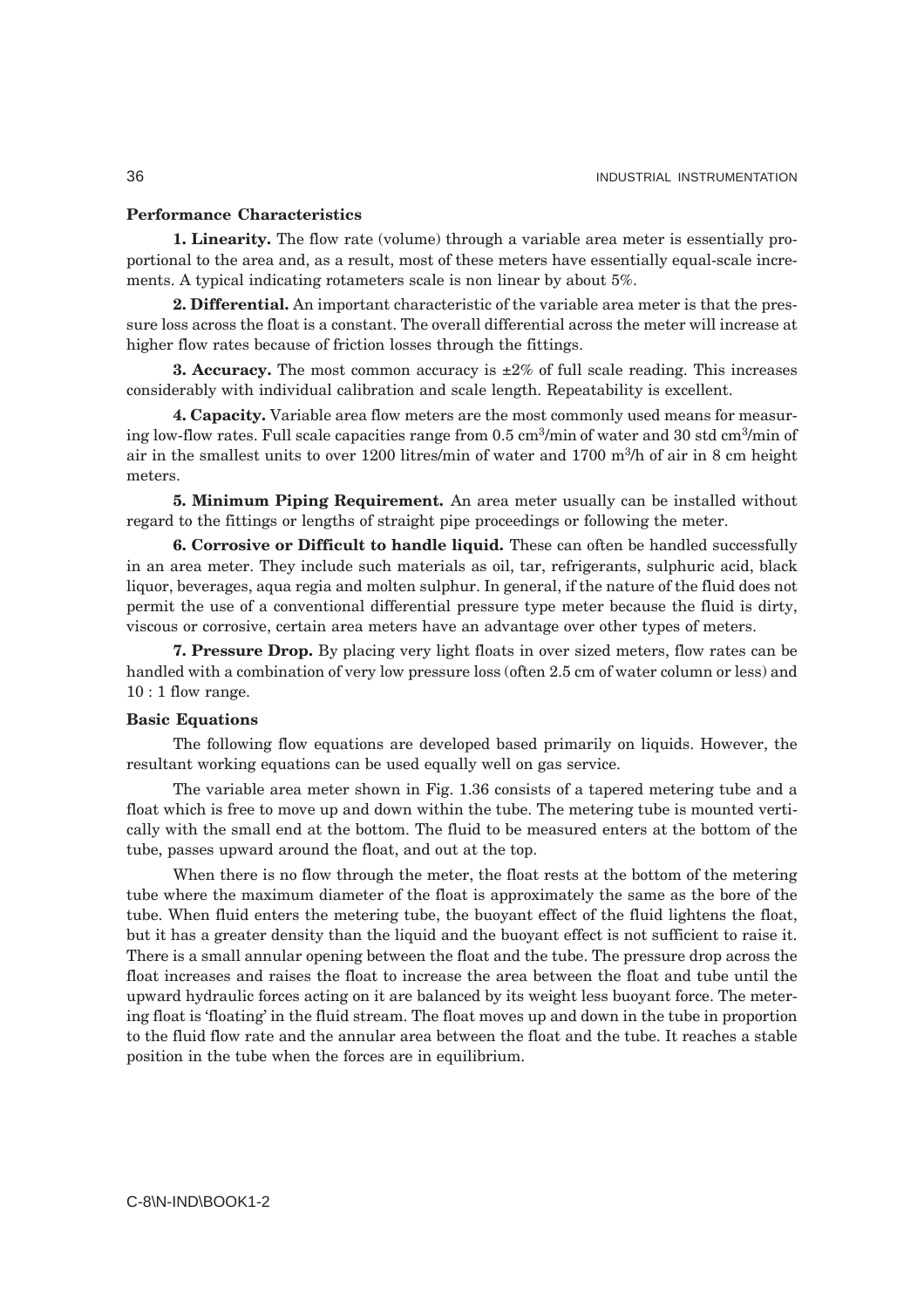

**Fig. 1.36** Fundamental operation of a variable area flow meter

With upward movement of the float towards the larger end of the tapered tube, the annular opening between the tube and the float increases. As the area increases, the pressure differential across the float decreases. The float assumes a position, in dynamic equilibrium, when the pressure differential across the float plus the buoyancy effect balances the weight of the float. Any further increase in flow rate causes the float to rise higher in the tube ; a decrease in flow causes the float to drop at a lower position. Every float position corresponds to one particular flow rate and no other for a fluid of a given density and viscosity. It is merely necessary to provide a reading or calibration scale on the tube and flow rate can be determined by direct observation of the position of the float in the metering tube. Definitions of the terms in the following analysis are written reference to Fig. 1.36. According to Bernoulli's theorem :

$$
V_2 - V_1 = \sqrt{2g(h_1 - h_2)} \tag{1.29}
$$

where  $V_1$  = velocity of fluid at section-1

 $V_2$  = velocity of fluid at section-2

 $g =$  acceleration due to gravity

 $h_1$  = hydraulic head at section-1

 $h<sub>2</sub>$  = hydraulic head at section-2

The hydraulic head drop is expressed in terms of pressure drop as

$$
\frac{h_1 - h_2}{\rho} = P_1 - P_2 \tag{1.30}
$$

where  $P_1$  = Pressure at section-1

$$
P_2
$$
 = Pressure at section-2

 $\rho$  = specific weight of fluid

The continuity of flow equation may be written as

$$
Q = A_2 V_2 \rho \tag{1.31}
$$

# FLOW 37

C-8\N-IND\BOOK1-3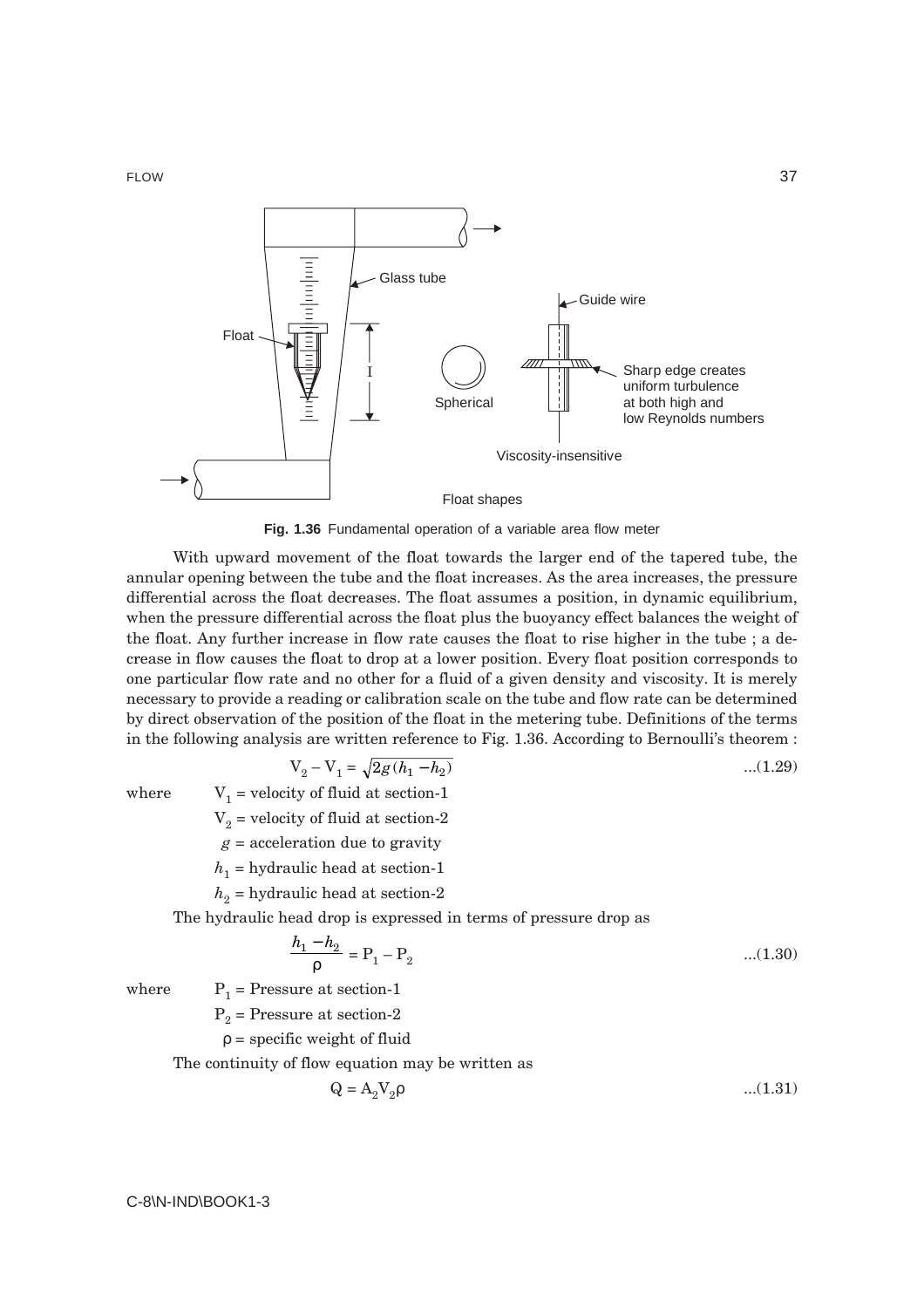$...(1.33A)$ 

where  $Q =$  Flow

 $A<sub>2</sub>$  = Area at section-2

To allow for factors not included in this analysis, however, a factor  $C_d$ , called the coefficient of discharge, is introduced. Then Equation (1.31) becomes

$$
Q = C_d A_2 V_2 \rho \tag{1.32}
$$

Neglecting  $V_1$  in Equation (1.29) and combining Equation (1.29) and (1.32), the expression becomes

$$
Q = C_d A_2 \sqrt{2g\gamma (P_1 - P_2)} \qquad \qquad \dots (1.32A)
$$

Dropping V<sub>1</sub> from Equation (1.29) is justified on the basis that the area  $A_1 >> A_2$ , causing  $V_1$  <<  $V_2$ .

To express the flow in volumetric units, since  $q = Q/\gamma$ , Equation (1.33) becomes

$$
q = C_d A_2 \sqrt{\frac{2g (P_1 - P_2)}{\rho}}
$$
...(1.32B)

where  $q =$  flow in volumetric unit.

From the force equation at equilibrium condition,

$$
P_1[\pi D_f^2/4] + V_f \rho = P_2[\pi D_f^2/4] + V_f \rho_f
$$
...(1.33)

where  $D_f$  and  $\rho_f$  are the diameter and density of float from the equation (1.33),  $P_1 - P_2 = V_f (\rho_f - \rho) [4/\pi D_f]$ by substituting  $P_1 - P_2$ , flow *q* can be calculated as

$$
q = C_d \frac{D_p^2 - D_f^2}{D_f} \sqrt{\frac{\pi g V_f (\rho_f - \rho)}{2\rho}} \qquad \left[ \because A_2 = \frac{\pi}{4} (D_p^2 - D_f^2) \right] \dots (1.37)
$$

#### **Rotameter-Elements**

The term "Rotameter" was derived from the fact that floats originally were produced with slots to give them rotation for the purpose of centering and stabilizing the float.

The essential elements of any rotameter are listed as follows. In addition to suitable inlet and outlet connections, they comprise (1) a metering tube and (2) a float.

**1. Metering Tubes.** In modern practice, they are formed on a mandrel and annealed to prevent internal stresses so that strong, uniform tubes result. This method also permit the forming of tubes with greater reproducibility and interchangeability and forming special shapes, such as non conical tubes with curved elements designed to spread out the graduations at the lower end of the range. It is possible to modify the conical form slightly in order to give the exact linear relationship between aperture and float position which is not quite achieved with a purely conical tube.

The most important special shape is a modified conical section having internal beading or lands which serve to guide the float. Fig. 1.37 shows some types of glass rotameter tubes with ribs or beads for float guides.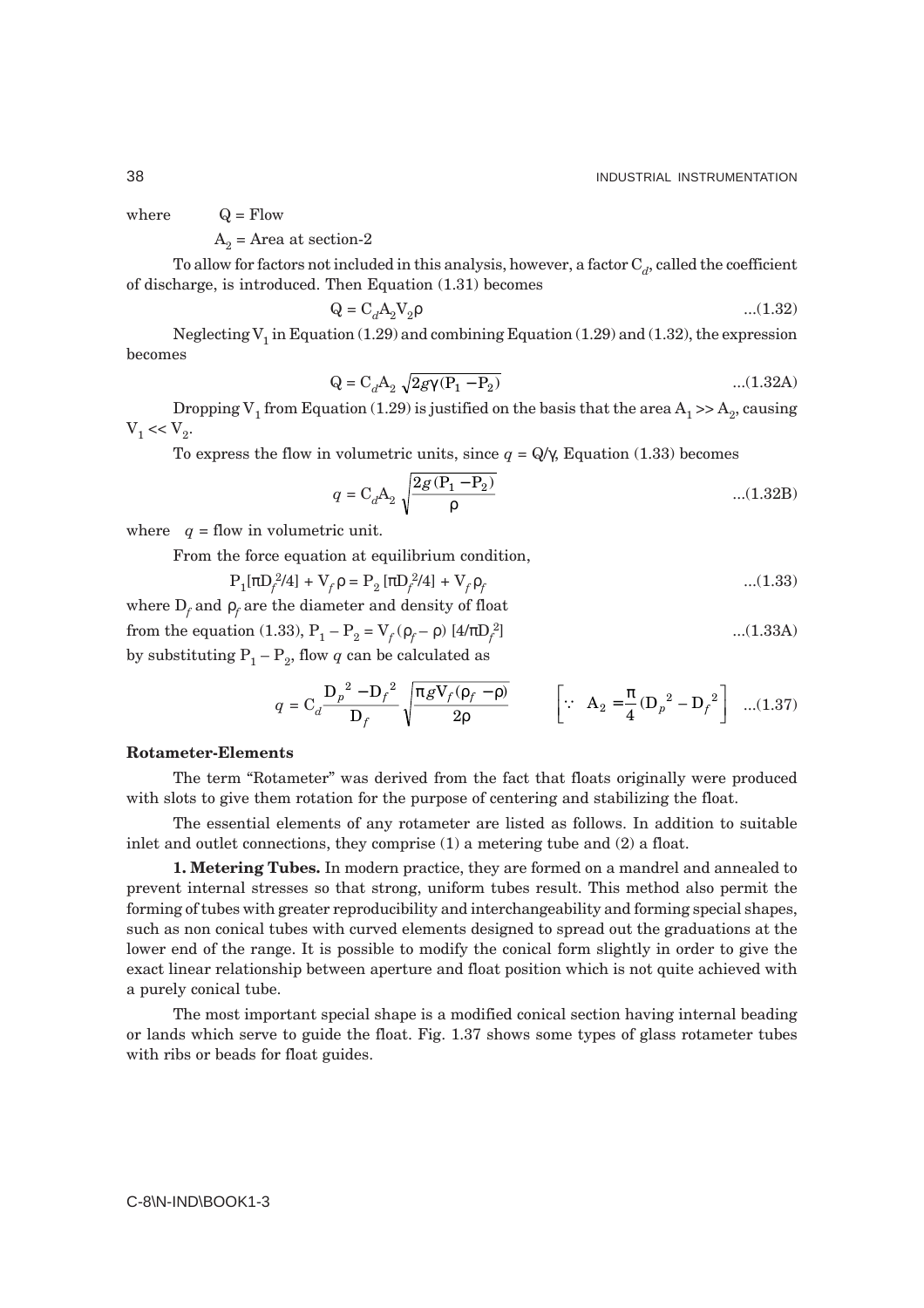

**Fig. 1.37** Several types of glass rotameter tubes with ribs or beads for float guides

**2. Floats.** Floats can be made from several materials to obtain corrosion resistance or capacity modification. Ratings are generally in terms of meter capacity, using a stainless steel float. It has been found that the float shape determines to a large extend of how much a rotameter will be influenced by changes in the viscosity of the measured fluid. Floats having sharp edges have been found to be relatively insensitive to viscosity changes over a considerable viscosity range. Some typical float shapes are shown in Fig. 1.38.



**Fig. 1.38** Partial representation of typical rotameter float shapes

# **Advantages**

- 1. Low cost.
- 2. Low pressure drop.
- 3. Rangeability is better.
- 4. It is suitable for small flow rates.
- 5. It is easily equipped with alarms and switches or any transmitting devices.
- 6. It also measures the flow rate of corrosive fluids.
- 7. There is an availability of viscosity-immune floats.
- 8. It can be used in some light slurry services.

### **Disadvantages**

- 1. It is difficult to handle the glass tube type.
- 2. It must be mounted vertically.
- 3. It is not suitable for pulsating services.

FLOW 39

C-8\N-IND\BOOK1-3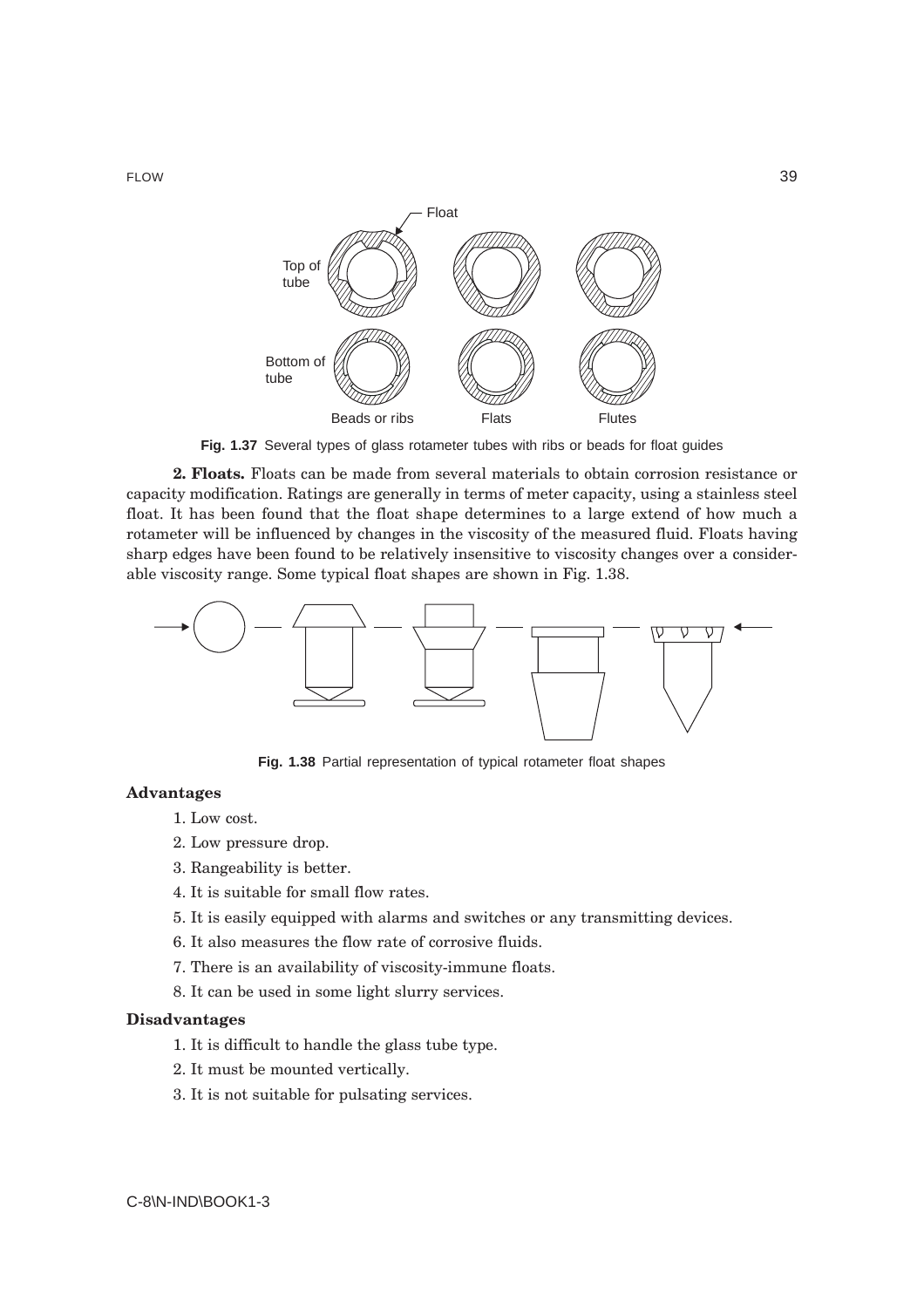- 4. Generally it is limited to small pipe services.
- 5. It is limited to low temperatures.
- 6. Accuracy is  $= \pm 1/2$  to 10%.
- 7. It requires in-line mounting.

### **1.4.10.3 Target Flow Meters**

**Principle of Working.** Material buildup in front of orifice plates can cause both measurement errors and plugging when the process stream is a liquid slurry or a gas carrying wet solids. The annular orifice, which is illustrated in Fig. 1.39 was introduced to solve this problem by providing an annular opening for the solids to pass through. Target flow meters are similar in design except that the pressure taps have also been eliminated and the detection of differential pressure been replaced by force measurement. Both of these designs are suited for dirty or low turbulence flow metering applications, if high precision is not required.



**Fig. 1.39** Annular orifice plate installation

**Construction.** The target meter combines in a single unit an annular orifice and a force-balance transducer. Output is either an electric or pneumatic signal proportional to the square of the flow. Target meters are available in sizes from 1/2 to 8 inch pipe diameter. The annular orifice is formed by a circular disk supported in the center of a tubular section having the same diameter. Flow through the open ring between disk and tube develops a force on the disk proportional to velocity head (the square of the flow). The disk is mounted on a rod passing out through a flexible seal. The force on the disk is measured from the rod outside the seal, using a standard force-balance transducer integrally mounted on the flow tube.

**Applications.** The target meter is applied in a number of fields for measurement of liquids, vapours and gases. It allows unimpeded flow of condensates and extraneous material along the bottom of a pipe and at the same time allows unimpeded flow of gas or vapour along the top of the pipe.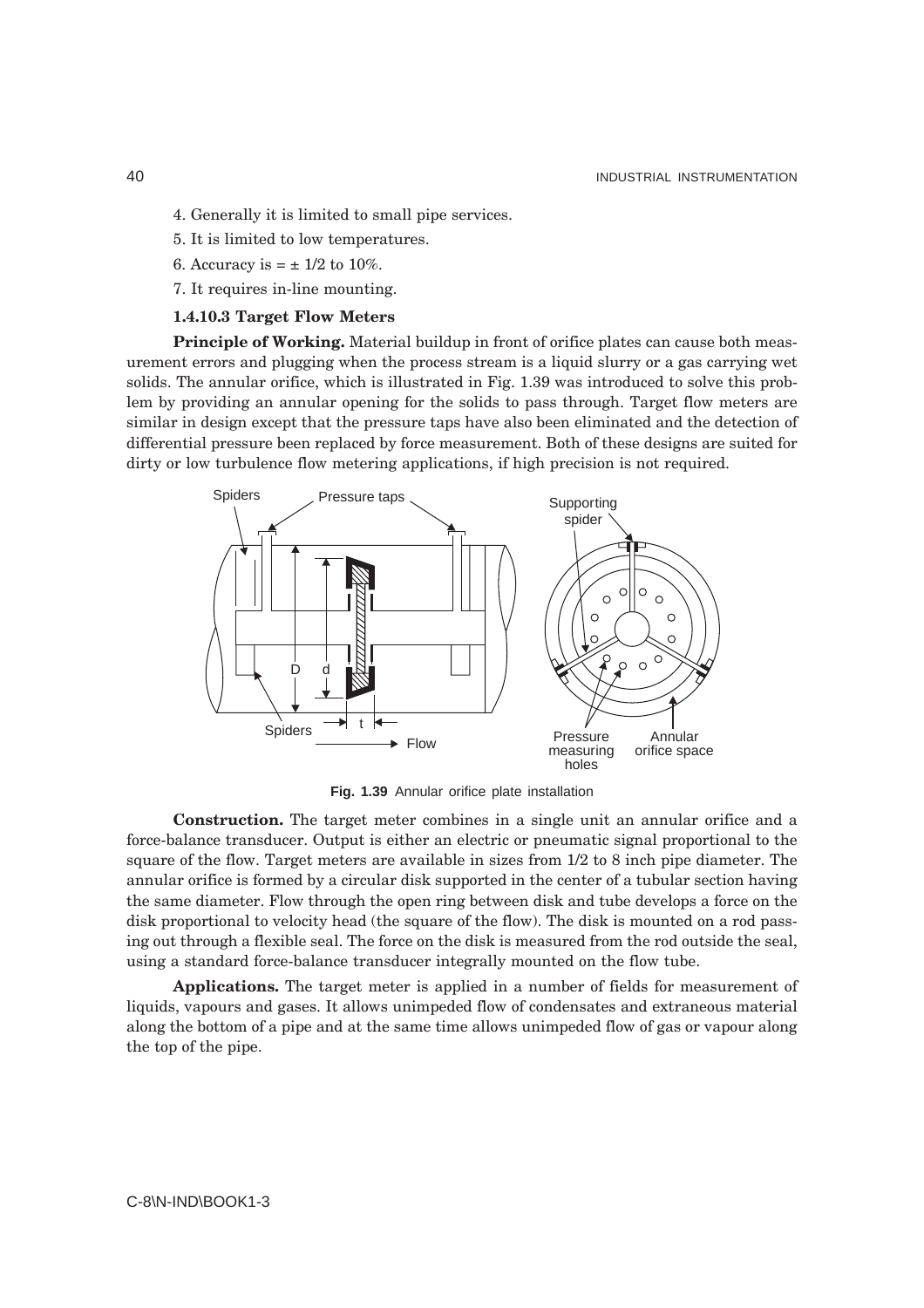Operating temperature range : 300° C.

Operating pressures : 15 kg/cm2.

Targets with diameters of 0.6, 0.7 and 0.8 times tube diameter are available. Overall accuracy of calibrated target meters is better than that of orifice-type systems.

# **1.4.11. Mass Flow Meters**

The knowledge of mass flow rates is necessary in combustion fuel control, in reactor recipe formulations and in many other applications, from mining and dredging to food, pulp and paper, pharmaceuticals and the chemical industry.

# **1.4.11.1 Angular-Momentum-Type Mass Flow Meters**

The principle of angular momentum can be described by referring to Newton's second law of the angular motion and the definition of angular momentum, using the following notation :

| $H = angular momentum$                                                                                                                                                                                                               |                     |        |
|--------------------------------------------------------------------------------------------------------------------------------------------------------------------------------------------------------------------------------------|---------------------|--------|
| $I =$ moment of inertia                                                                                                                                                                                                              |                     |        |
| $\omega$ = angular velocity                                                                                                                                                                                                          |                     |        |
| $\alpha$ = angular acceleration                                                                                                                                                                                                      |                     |        |
| $T = torque$                                                                                                                                                                                                                         |                     |        |
| $r =$ radius of gyration                                                                                                                                                                                                             |                     |        |
| $m =$ mass                                                                                                                                                                                                                           |                     |        |
| $t = time$                                                                                                                                                                                                                           |                     |        |
| Newton's second law of angular motion states that                                                                                                                                                                                    |                     |        |
|                                                                                                                                                                                                                                      | $T = I\alpha$       | (1.35) |
| and defines that                                                                                                                                                                                                                     | $H = I\omega$       | (1.36) |
| But, Since by definition                                                                                                                                                                                                             | $I = mr^2$          | (1.37) |
| Now equation (1.35) becomes $T = mr^2\alpha$                                                                                                                                                                                         |                     | (1.38) |
| and equation $(1.36)$ becomes                                                                                                                                                                                                        | $H = mr^2\omega$    | (1.39) |
| Since                                                                                                                                                                                                                                | $\alpha = \omega/t$ | (1.40) |
| equation $(1.38)$ becomes                                                                                                                                                                                                            | $T = m/t r^2\omega$ | (1.41) |
| Solving for mass flow rate, $m/t$ , we get                                                                                                                                                                                           |                     |        |
|                                                                                                                                                                                                                                      | $m/t = T/r^2\omega$ | (1.42) |
| $\mathbf{A}$ and $\mathbf{A}$ are assumed to the set of the set of the set of the set of the set of the set of the set of the set of the set of the set of the set of the set of the set of the set of the set of the set of the set | $\sim$              |        |

Also, dividing both sides of equation (1.39) by *t*

$$
H/t = m/t r^2 \omega \qquad \qquad \dots (1.43)
$$

Since torque is in terms of force, the right-hand side of equation (1.42) must be multiplied by  $g(9.8 \text{ m/sec}^2)$  to obtain a dimensionally correct equation. Therefore, since  $r^2$  is a constant for any given system, the flow of fluid can be determined if an angular momentum is introduced into the fluid stream and measurements are made of the torque produced by this angular momentum and of the fluid's angular velocity.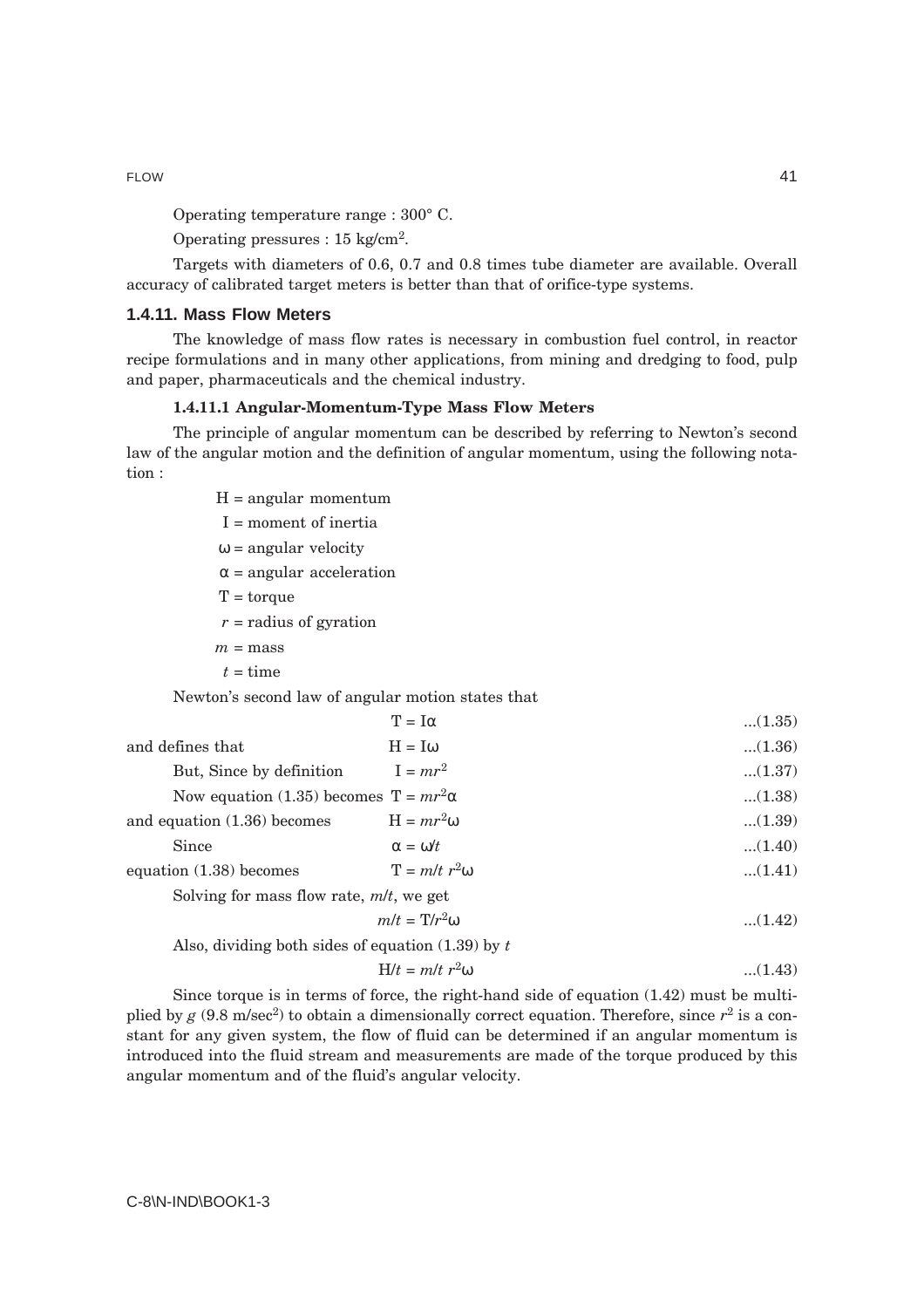### **1.4.11.2 Constant-Torque-Hysteresis Clutch**

Another angular-momentum type mass flow meter eliminates the necessity of making a torque measurement after imparting a constant torque to the fluid stream. The relationship between mass flow and torque is

$$
\frac{m}{t} = \frac{T}{r^2 \omega} \tag{1.44}
$$

Therefore, if T is held at a constant value, and since  $r^2$  is a physical constant of any given system,

$$
\frac{m}{t} = \frac{k}{\omega} \tag{1.45}
$$

This relationship is used in designing a mass flow meter as follows : A synchronous motor is placed in the center of the flow meter assembly. This motor is magnetically coupled to an impeller which is located within the flowing process stream. The magnetic coupling between the motor and the impeller is provided by means of a hysteresis clutch which transmits a constant torque from the motor to the impeller. Thus, a measurement of the rotational speed of the impeller is inversely proportional to the mass flow rate.

### **1.4.11.3 Impeller-Turbine Mass Flow Meters**

Fig. 1.40 shows an impeller turbine mass flow meter.



**Fig. 1.40** Impeller turbine mass flow meter

The impeller, turbine-type mass flow meter uses two rotating elements in the fluid stream, an impeller and a turbine. Both elements contain channels through which the fluid flows. The impeller is driven at a constant speed by a synchronous motor through a magnetic coupling and imparts an angular velocity to the fluid as it flows through the meter. The turbine located downstream of the impeller removes all angular momentum from the fluid and thus receives a torque proportional to the angular momentum. This turbine is restrained by a spring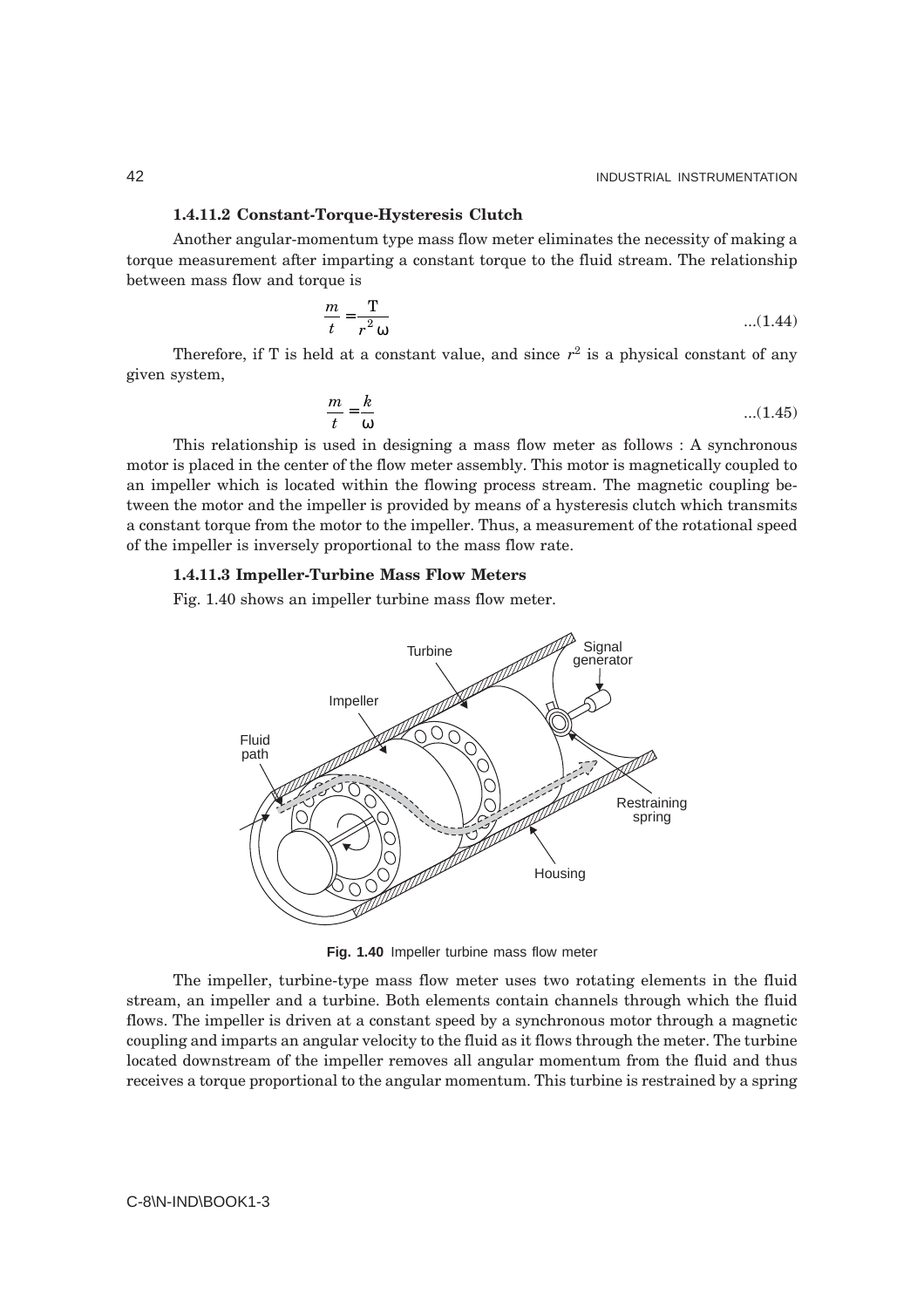which deflects through an angle which is proportional to the torque exerted upon it by the fluid, thus giving a measure of mass flow.

### **1.4.11.4 Twin-Turbine Mass Flow Meter**

Another angular-momentum-type device is the twin turbine mass flow meter. In this instrument two turbines are mounted on a common shaft.

Fig. 1.41 shows a twin-turbine mass flow meter in which two turbines are connected with a calibration torsion member. A reluctance type pick up is mounted over each turbine and a strong magnet is located in each turbine within the twin-turbine assembly.



**Fig. 1.41** Twin-turbine mass flow meter

Each turbine is designed with a different blade angle ; therefore there is a tendency for the turbines to turn at different angular velocities. However, since the motion of the turbines is restricted by the coupling torsion member, the entire assembly rotates in unison at some average velocity, and an angular phase shift is developed between the two turbines. This angle is a direct function of the angular momentum of the fluid. As was previously shown, angular momentum is a function of mass flow. In the twin-turbine assembly, the turbines are not restrained by a spring, but the torsion member which holds them together twisted. Therefore, the angle developed between the two turbines is a direct function of the twist or torque exerted by the system.

This angle is measured by a unique method. As each turbine magnet passes its own pickup coil, the coil generates a pulse. The pulse from the upstream turbine is used to open an electronic gate, while the pulse from the down-stream turbine closes this gate. An oscillator is placed in the electronic circuit and the oscillations are counted while gate is opened. The number of oscillations is thus a function of the angle between the two turbines. Knowledge of the angle gives the value of torque which, in turn, is proportional to the mass flow rate.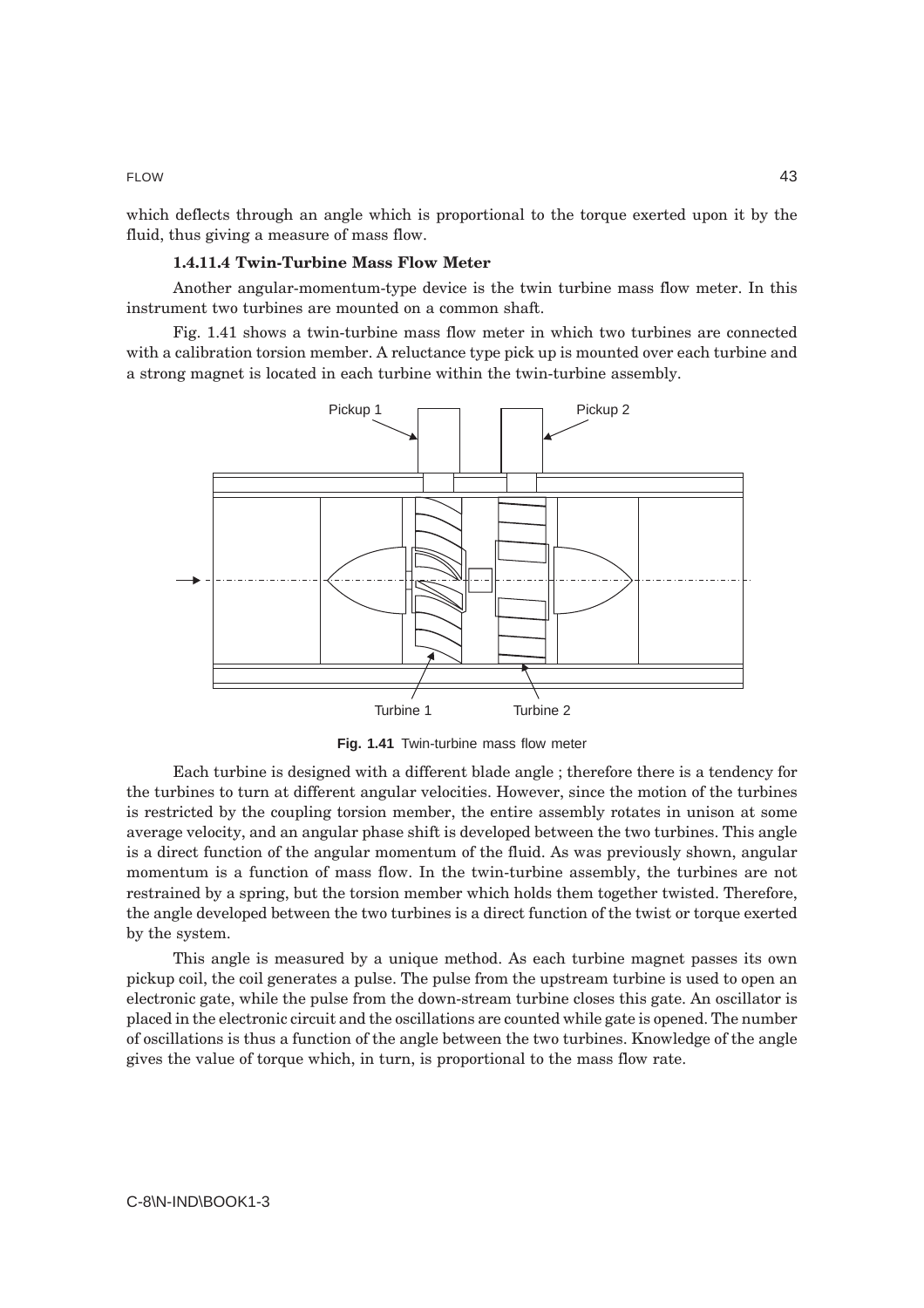#### **1.4.11.5 Gyroscopic Mass Flow Meter**

Another angular momentum mass flow meter shown in Fig. 1.42 operates on the principle of gyroscope. It consists of a pipe shaped in the form of a circle or a square. A motor introduces an oscillating vibration at a constant angular velocity 'ω' about the A axis. When the fluid passes through the loop, a precession-type moment is produced about the B axis and is measured by the deflection of the sensing element. This deflection can be shown to be directly proportional to mass flow.



**Fig. 1.42** Gyroscopic Mass Flow meter

The gyroscopic mass flow meter can handle slurries in the medium pressure and temperature ranges but its industrial use is very limited due to its high cost and inability to handle high flow rates.

### **1.4.11.6 Coriolis Mass Flow Meter**

### **1.4.11.6.1 Measuring Principle**

The measuring principle is based on the controlled generation of Coriolis forces. These forces are always present when both translational and rotational movements are superimposed.

$$
\overrightarrow{F}c = 2 \Delta m \stackrel{\rightarrow}{(v \cdot \omega)} \tag{1.46}
$$

where

 $\stackrel{\rightarrow}{\mathrm{F}}\stackrel{\rightarrow}{c}$  = Coriolis force

∆*m* = moved mass

 $\overset{\rightarrow}{\omega}$  = angular velocity and

 $\vec{v}$  = radial velocity in the rotating or oscillating system.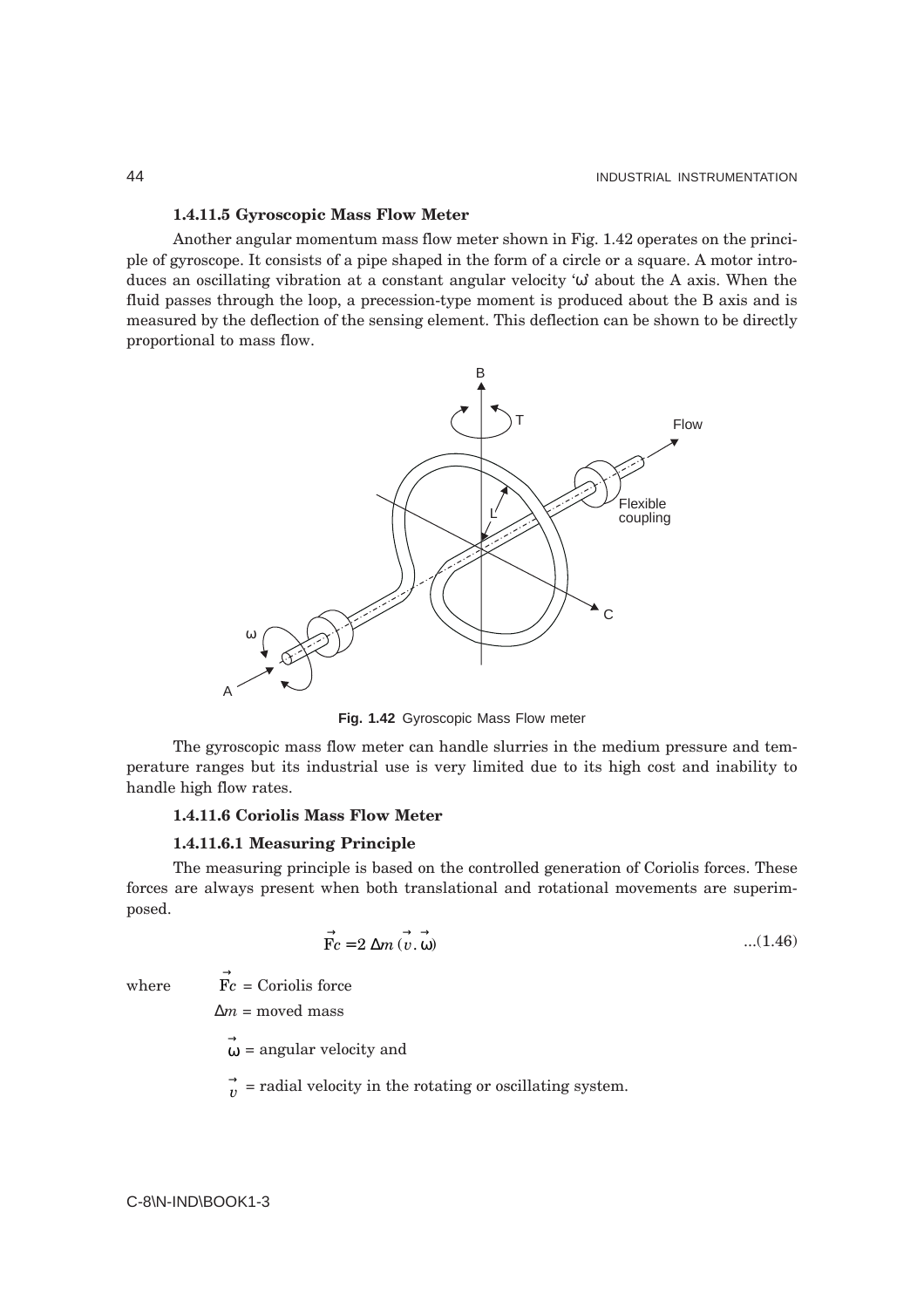The amplitude of the Coriolis force depends on the moving mass ∆*m*, its velocity *v* in the system and thus on the mass flow. Instead of a constant angular velocity ω, Coriolis sensor uses oscillation. In another [called promoss F *d m*] sensors, two parallel measuring tubes containing flowing fluid oscillator in anti phase, acting like a tuning fork. The Coriolis forces produced at the measuring tubes cause a phase shift in the tube oscillations. This principle is illustrated in Fig. 1.43.

At zero flow, in other words when the fluid is at a standstill, the two tubes oscillate in phase (1). Mass flow causes deceleration of the oscillation at the inlet of the tubes (2) and acceleration at the outlet (3).

The phase difference (A-B) increases with increasing mass flow. Electrodynamic sensors register the tube oscillations at the inlet and outlet.

System balance is ensured by the anti phase oscillation.



**Fig. 1.43** Coriolis principle

The classic Coriolis-type mass flow meter Fig. 1.44 consists of a centrifugal-pump impeller wheel and a vaned sensing wheel which acts as a turbine wheel to extract the angular momentum imparted to the fluid by the impeller.



**Fig. 1.44** Classical Coriolis mass flow meter

# **1.4.11.6.2 Working**

The sensing (or turbine) wheel is contained in the same housing as the impeller and is attached to the latter by a strain gauge ; the combination is driven at a constant known speed. The power applied to the impeller is merely that required to overcome the frictional drag of the system.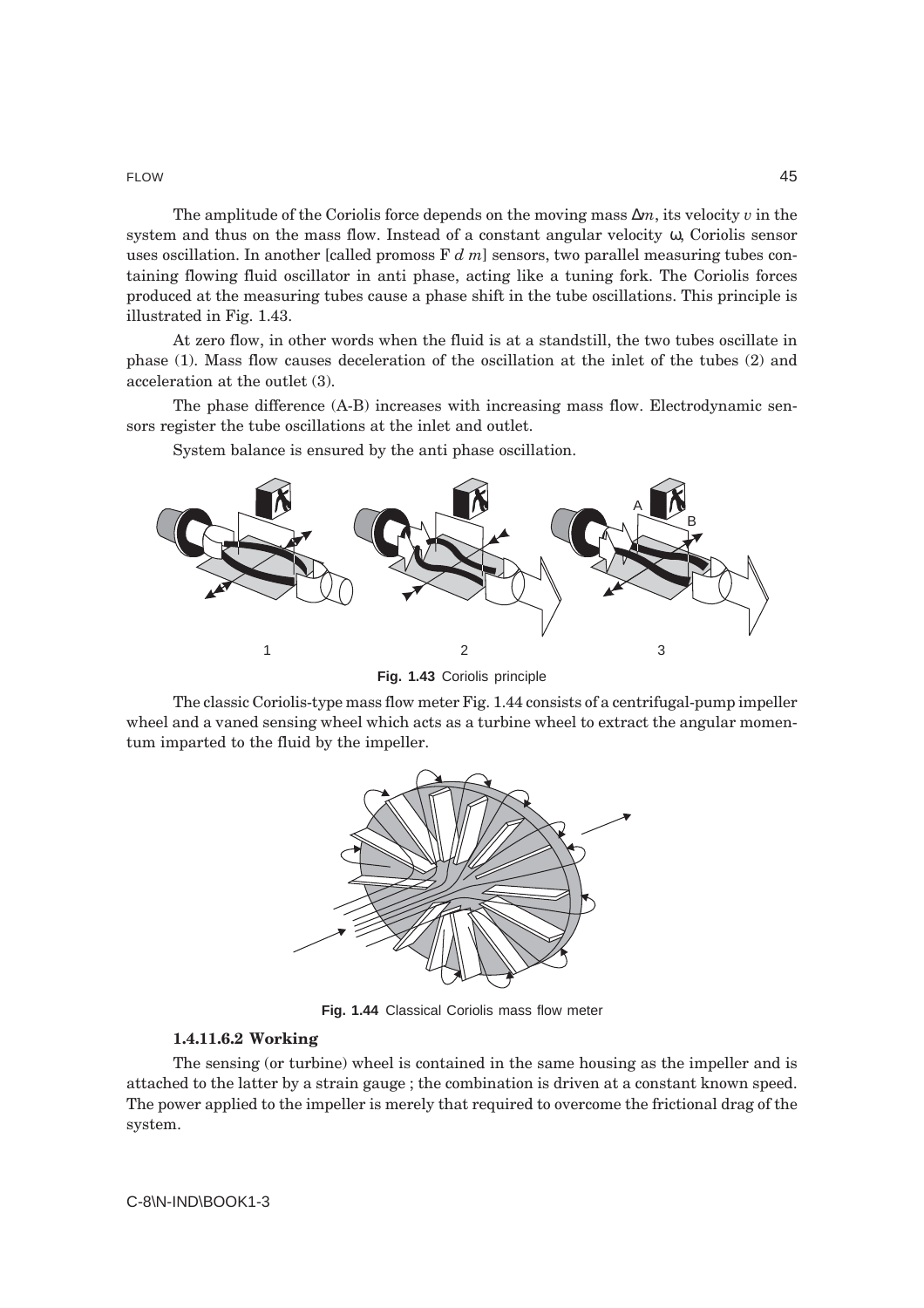The torque measured is that required to impart to the fluid stream a Coriolis acceleration, and is given by the expression

$$
\gamma = w \left( R_2^2 - R_1^2 \right) (m/t) \tag{1.47}
$$

where  $R_2$ ,  $R_1$  = outer and inner radii.

# **1.4.11.6.3 Features**

- 1. Balanced dual-type system for universal use in a wide range of process conditions.
- 2. High vibration immunity.
- 3. Compact design, occupying very little space.
- 4. Measurement is independent of fluid properties.
- 5. Hygienic design in accordance with the latest requirement.
- 6. Guaranteed product quality.
- 7. Robust field housing (aluminium or stainless steel).
- 8. High accuracy.

Liquids :  $\pm$  0.15%

 $Gases : ±0.50\%$ .

# **1.4.11.6.4 Advantages**

- 1. It is obstruction less.
- 2. It is insensitive to viscosity, pressure and temperature.
- 3. It can handle clean liquids, mixed fluids, multiphase fluids, foams, slurries and liquids with entrained gases.
- 4. This can be used for fluctuating flows.

#### **1.4.11.7 Thermal Mass Flow Meters**

### **1.4.11.7.1 Types of Thermal Mass Flow Meters**

Thermal flow meters can be divided into two categories :

- 1. Flow meters that measure the rise in temperature of the fluid after a known amount of heat has been added to it. They can be called heat transfer flow meters.
- 2. Flow meters that measure the effect of the flowing fluid on a hot body. These instruments are sometimes called hot wire probes or heated-thermopile flow meters.

Both types of flow meters can be used to measure flow rates in terms of mass, a very desirable measurement, especially on gas service.

### **1.4.11.7.2 Heat Transfer Flow Meters**

The equation of the heat transfer flow meter is based on :

Q = W CP (T2 – T1) ...(1.48)

where  $Q = Heat transferred (Cal/hr)$ 

 $W =$  Mass flow rate of fluid (kg m/hr)

 $C_p$  = Specific heat of fluid (Cal/kg m °C)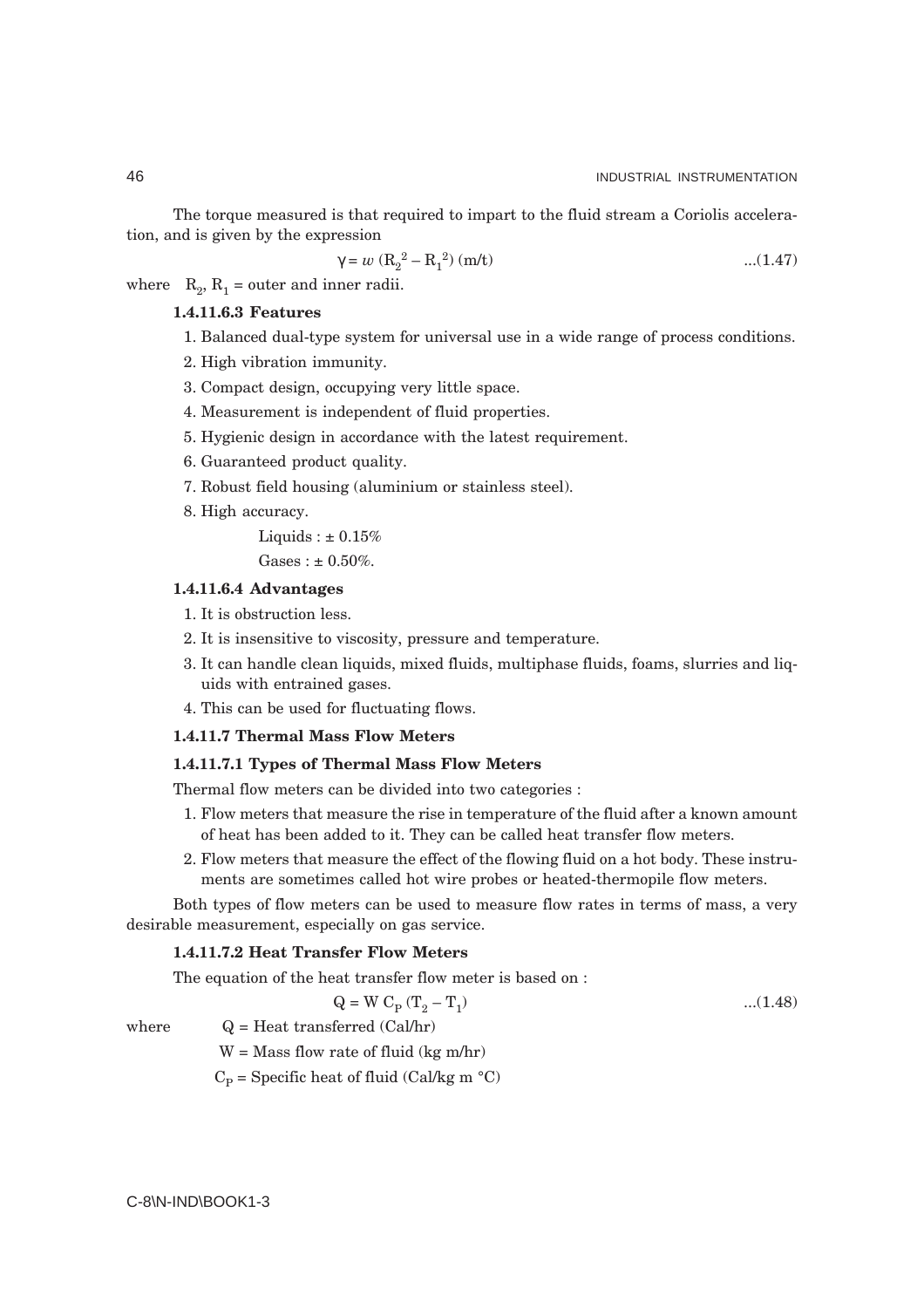$T_1$  = Temperature of the fluid before heat is transformed to it (°C)

 $T_2$  = Temperature of the fluid after heat has been transferred to it (°C)

Solving for W, we get

$$
W = \frac{Q}{C_P (T_2 - T_1)}
$$
...(1.49)

A simple flow meter based upon this equation is shown schematically in Fig. 1.45.

Heat is added to the fluid stream with an electric immersion heater. The power to the heater equals the heat transferred to the fluid (Q) and is measured by a Watt meter.  $T_1$  and  $T_2$ are thermocouples or resistance thermometers. By measuring  $Q$ ,  $T_1$  and  $T_2$ , the flow rate (W) can be calculated as specific heat of the fluid  $(C_p)$  is known.  $T_1$  and  $T_2$  do not have to be separately detected ; they can be connected together so that the temperature difference  $(T_2 - T_1)$  is measured directly.



**Fig. 1.45** Heat transfer flow meter

# **1.4.11.7.3 Thermal Flow Meter with External Elements and Heater**

A flow meter using heat transfer principle described above has many limitations. The temperature sensors and the heater must protrude into the fluid stream. Thus these components (particularly the heater) are easily damaged by corrosion and erosion. Furthermore, the integrity of the piping is sacrificed by the protrusions into the fluid stream, increasing the danger of leakage.

To overcome these problems, the heater and the upstream and downstream temperature sensors can be mounted outside of the piping, which is shown in Fig. 1.46.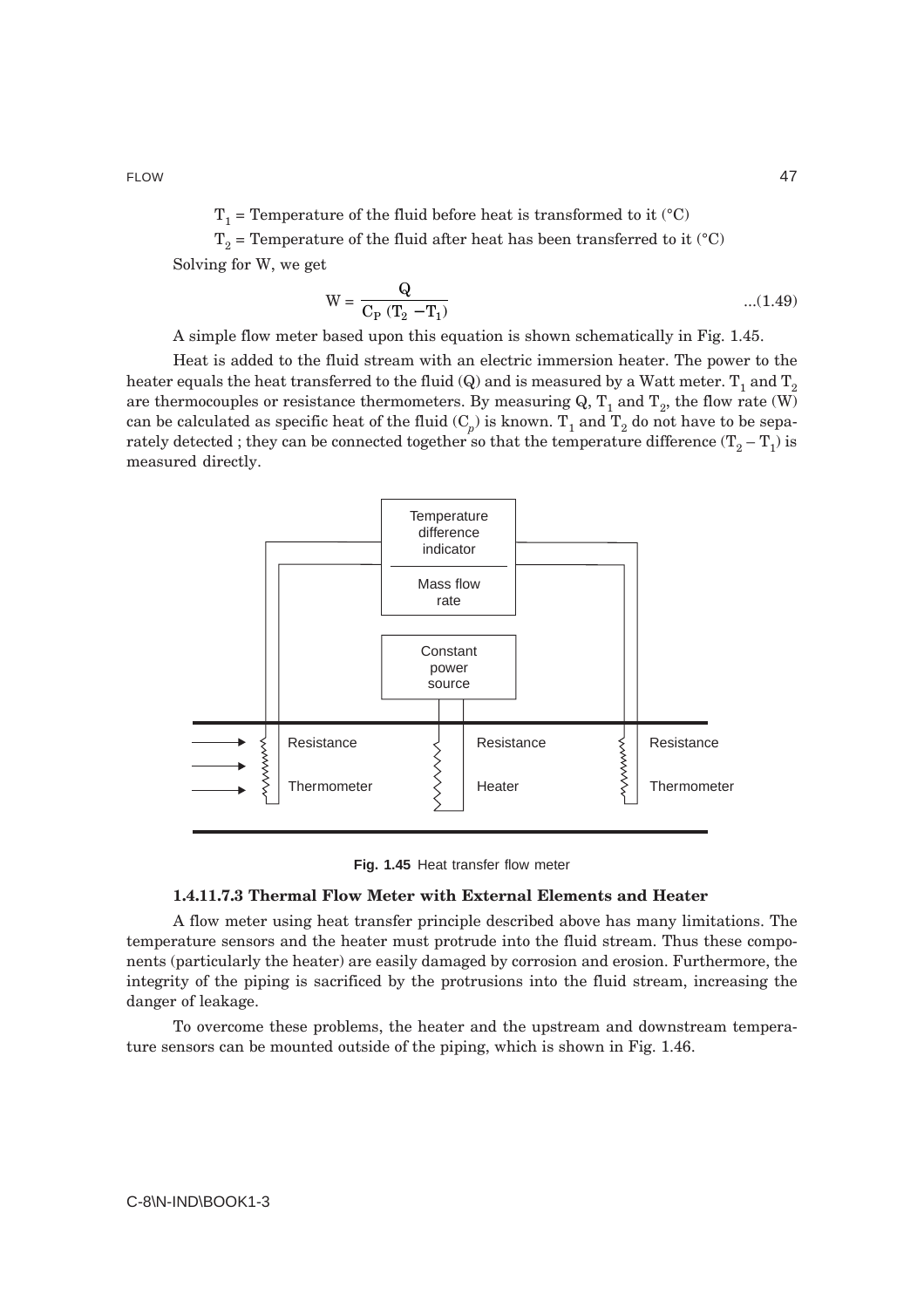

**Fig. 1.46** Thermal flow meter with external elements and heater

In this type of construction the heat transfer mechanism becomes more complicated and the relationship between mass flow and temperature difference becomes non-linear and to overcome this non-linear relationship, heated tube type is introduced.

# **1.4.11.7.4 Heated Tube-Type Mass Flow Meter**

Fig. 1.47 illustrates the non-linear shift in ∆T in a heated-tube-type flow meter, where the asymmetricity of the temperature distribution increases with flow.



**Fig. 1.47** Heated tube-type mass flow meter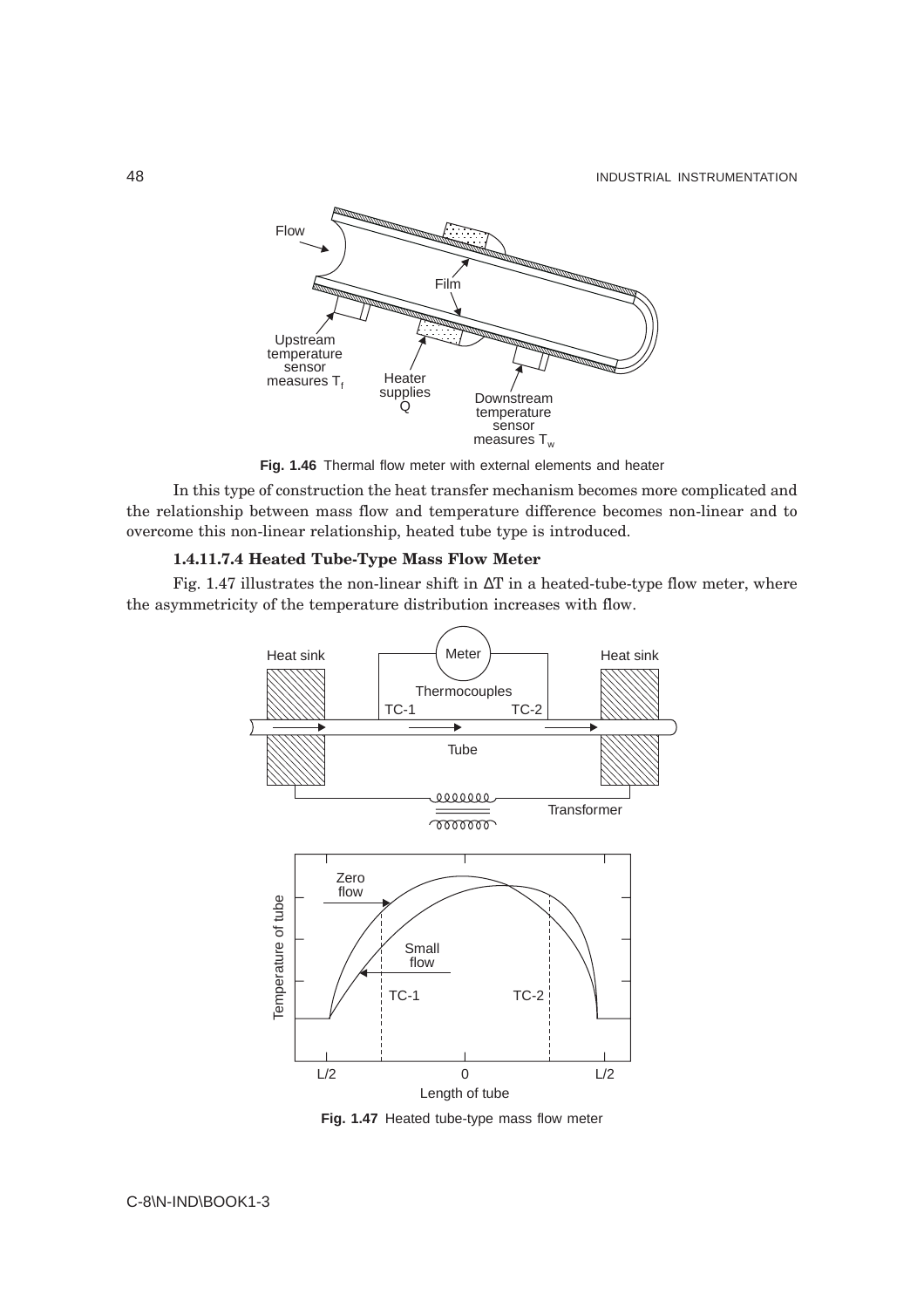In this type of flow meter, when a fluid flows in a pipe, a thin layer (film) exists between the main body of the fluid and the pipe wall. When heat is passing through the pipe wall to the fluid, this layer resists the flow of heat. If the heater is sufficiently insulated and if the piping material is a good conductor, the heat transfer from the heater to the fluid can be expressed as

$$
Q = hA (T_w - T_f) \tag{1.50}
$$

where  $h = \text{film heat transfer coefficient}$ 

A = Area of pipe through which heat is passing

 $T_w$  = Temperature of wall

 $T_f$  = Temperature of fluid.

The film heat transfer coefficient '*h*' can be defined in terms of fluid properties and tube dimensions.

These types of flow meters are best suited for the measurement of homogeneous gases and are not recommended for applications where the process fluid composition or moisture content is variable. In order for these flow meters to be useful in a system, both the thermal conductivity and the specific heat of the process fluid must be constant.

### **1.4.11.7.5 By Pass-Type Designs**

In order to make the heat-transfer-type flow meter suitable for the measurement of larger flow rates, the by pass designs have been introduced which is shown in Fig. 1.48.

The thermal flow meter tubes in these bypass units are small capillary tubes, usually under 3 mm diameter. Their small size is advantageous in minimizing the electric power requirement and also in increasing their speed of response, but it necessitates the use of upstream filters to protect against plugging.



**Fig. 1.48** Bypass-type thermal mass flow meters

### **1.4.11.7.6 Hot Wire probes**

In this design two thermocouples (A and B) are connected in series forming a thermopile. A schematic of this type of flow meter is shown in Fig. 1.49.

This thermopile is heated by passing an alternating current through it. A third thermocouple (C) is placed in the direct current output circuit of the thermopile. Alternating current does not pass through this thermocouple, and it is therefore not electrically heated.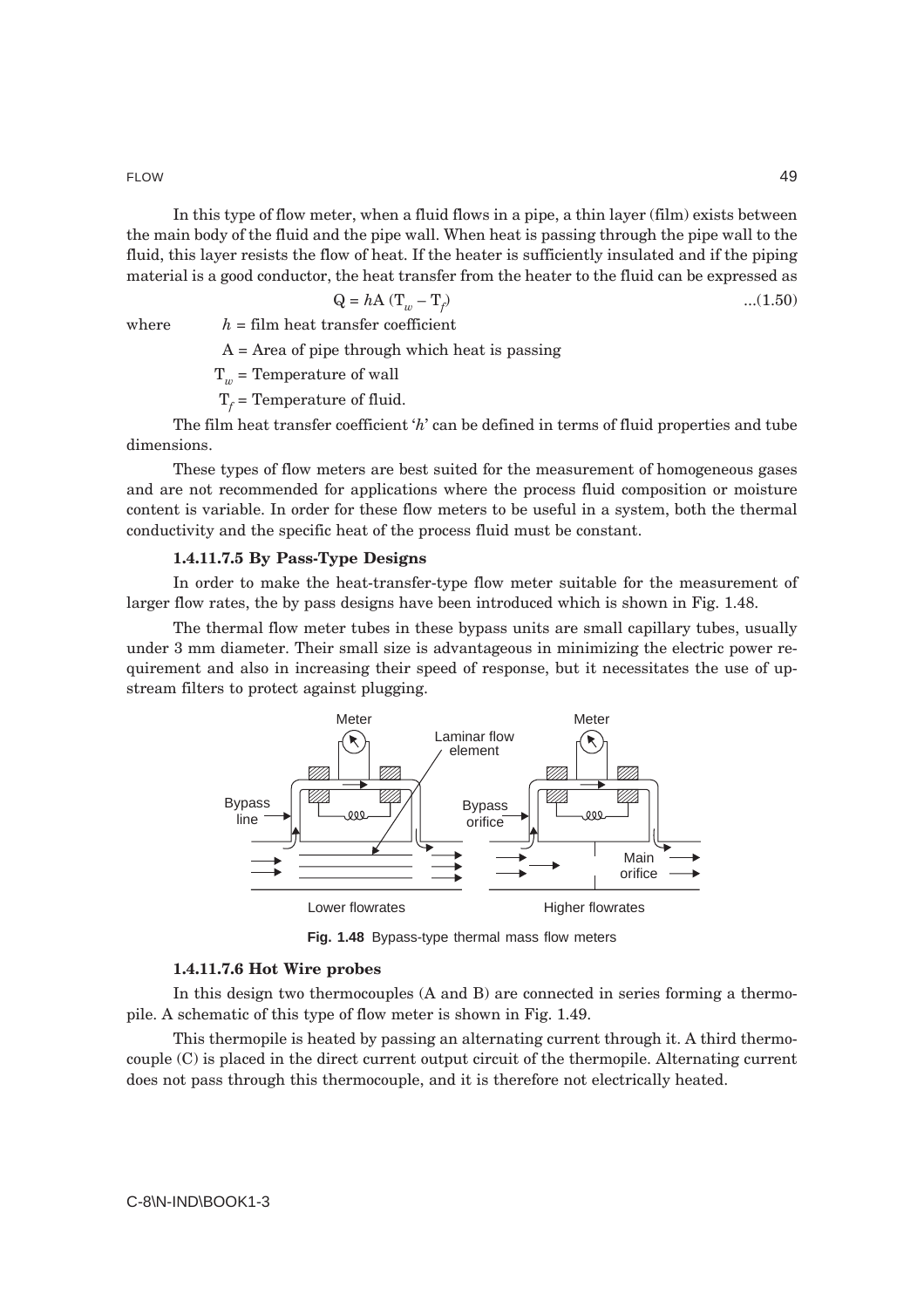

**Fig. 1.49** Hot wire flow-sensing probe

This assembly is inserted into the process fluid (usually gas) stream. The gas cools the heated thermopile by convection. Since the AC input power to the thermopile is held constant, the thermopile will attain an equilibrium temperature and produce an emf, that is a function of the gas temperature, velocity, density, specific heat and thermal conductivity. The third, unheated thermocouple (C) generates an emf that is proportional to the gas temperature. This cancels the effect of the ambient gas temperature on the output signal of the heated thermopile. A and B are the heated thermocouples ; C is the unheated one.

The output signal (voltage) of this instrument is given by the equation :

$$
e = \frac{C}{2(\pi \, KC_P \, \rho \, dv)^{1/2} + K} \tag{1.51}
$$

where  $e = \text{Voltage generated}$ 

C = instrument constant

 $K =$  Thermal conductivity of fluid

 $C_p$  = Specific heat of fluid

*d* = diameter of heated thermocouple wire

- $v =$  velocity of fluid
- $\rho =$  density of the fluid.

Since K is very small, and since the term  $(KC_p \rho)^{1/2}$  remains constant over a wide range of temperatures, this type of instrument can be used to measure the mass flow rate of gases.

# **1.4.11.8 Volume Flowmeter Plus Density Measurement : (Radiation-Type Mass Flowmeters) :**

One of the earliest methods of mass flow determination was to install two separate sensors—one to measure the volumetric flow, the other to detect the density of the flowing stream—and then use the two transmitter signals as inputs into a mass flow computing module. While feasible, the products of different suppliers and corrections for such process variables as temperature, pressure, viscosity, particle sizes and velocity profile changes. The introduction of the density/mass flow systems has made it easier to use this technique.

The key working component in these combination designs is the multiple input transmitter, as illustrated in Fig. 1.50, which in addition to a radiation–type density input also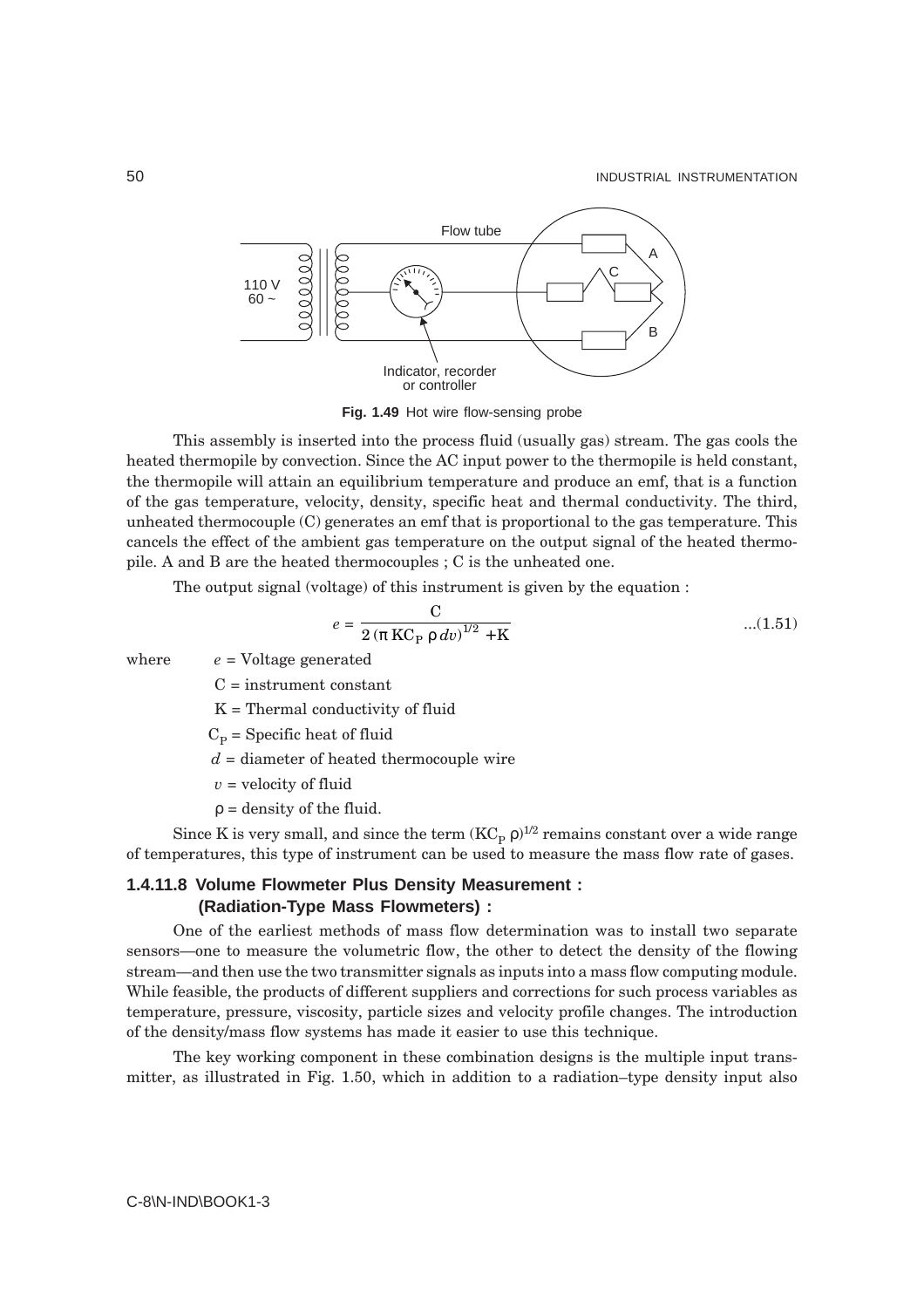FLOW 51 and 51 and 51 and 51 and 51 and 51 and 51 and 51 and 51 and 51 and 51 and 51 and 51 and 51 and 51 and 51

accepts a flow measurement signal from any volumetric flow meter. Based on these two inputs, the microprocessor–based transmitter generates an output signal, which relates to mass flow.



**Fig. 1.50** Combination mass flow system

A further improvement occurred in the design of these density/mass flow systems when the density and volumetric flow sensors were combined into a single package (Fig. 1.51).



**Fig. 1.51** Mass Flow meter combining a magnetic flow meter and a radiation—type densitometer in a single unit

These units are usually comprised of a magnetic flow meter and a gamma-radiationbased densitometer, all in a single unit with a microcomputer. This mass flow unit does not require compensation for changes in process variables and is installed as a single, obstructionless mass-flow sensor. Its features and materials of construction are similar to those of a magnetic flow meter, except that it is bulkier and more expensive, due to incorporation of the radiationtype densitometer. Because the flow sensor is a magnetic flow meter, the unit is also limited to being used on process fluids having at least 3.0 µS/cm conductivity.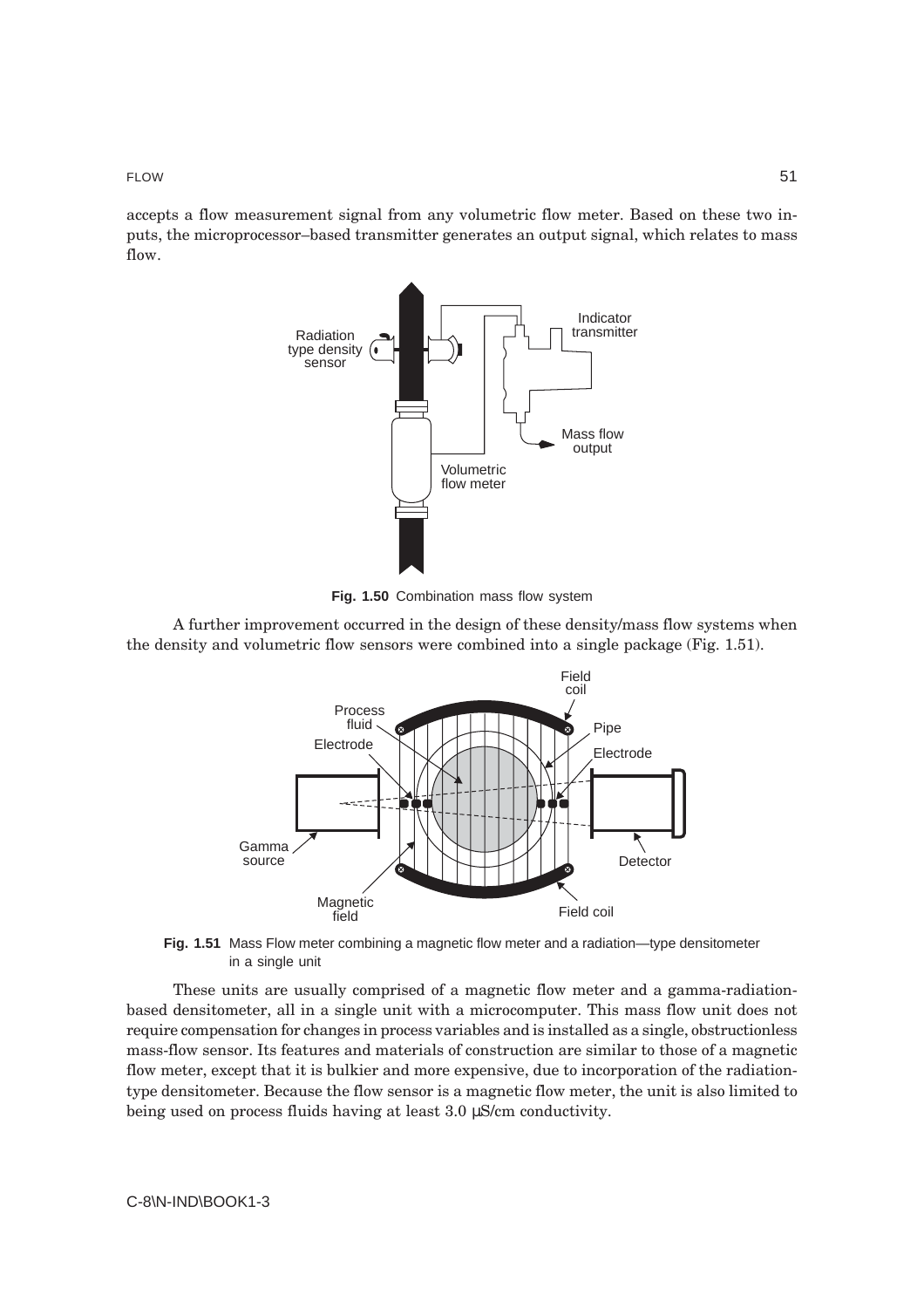#### $1.5$ **5 Electrical Type Flow Meter**

# **1.5.1 Electromagnetic Flow Meter**

## **1.5.1.1 Principle**

Electromagnetic flow meters use Faraday's law of electromagnetic induction for making a flow measurement. Faraday's law states that, whenever a conductor of length '*l*' moves with a velocity '*v*' perpendicular to a magnetic field 'B', an emf '*e*' is induced in a mutually perpendicular direction which is given by

$$
e = Blv \tag{1.52}
$$

where  $B = Magnetic flux density (Wb/m<sup>2</sup>)$ 

 $l =$  length of conductor  $(m)$ 

 $v =$  Velocity of the conductor  $(m/s)$ 

The volume flow rate Q is given by

$$
Q = (\pi d^2/4) v \tag{1.53}
$$

where  $d =$  diameter of the pipe

 $v =$  average velocity of flow (conductor velocity in this case)

From equation (1.52)

$$
v = e/Bl
$$
...(1.54)  

$$
Q = \pi d^2 e/4Bl
$$
  

$$
Q = Ke
$$

where K is a meter constant.

Thus the volume flow rate is proportional to the induced emf.

In the electromagnetic meter, the constant magnetic field is generated around the pipe by magnet and the flowing liquid acts as a conductor. The flowing liquid can be regarded as a continuous series of discs passing through the magnetic field, the bore of the pipe being directly proportional to length of the conductor. Thus the emf generated is directly proportional to the velocity of flow. The complete compensation for variation in the field-strength due to voltage fluctuation can be had by using a null-balance form of measuring instrument energised from the same source as the magnet.

The flow tube of the electromagnetic type meter containing the detecting electrodes supplied as a separate unit with flanged ends which can be bolted into the main pipe into which liquid flow is to be measured. The flow tube has got the same bore as that of the pipe line into which meter is to be installed and is insulated from the liquid being metered. The flow tube bore is protected by an insulated lining of glass or neoprene which also serves to prevent the short-circuiting of emf through the electrodes. The flow tube should have high electrical resistivity so that the magnetic flux does not by-pass the metered liquid and also to minimise the eddy currents.

The electrode potential is detected by two metal electrodes essentially of the point type made of stainless steel, or platinum where high resistance to corrosion is necessary. These are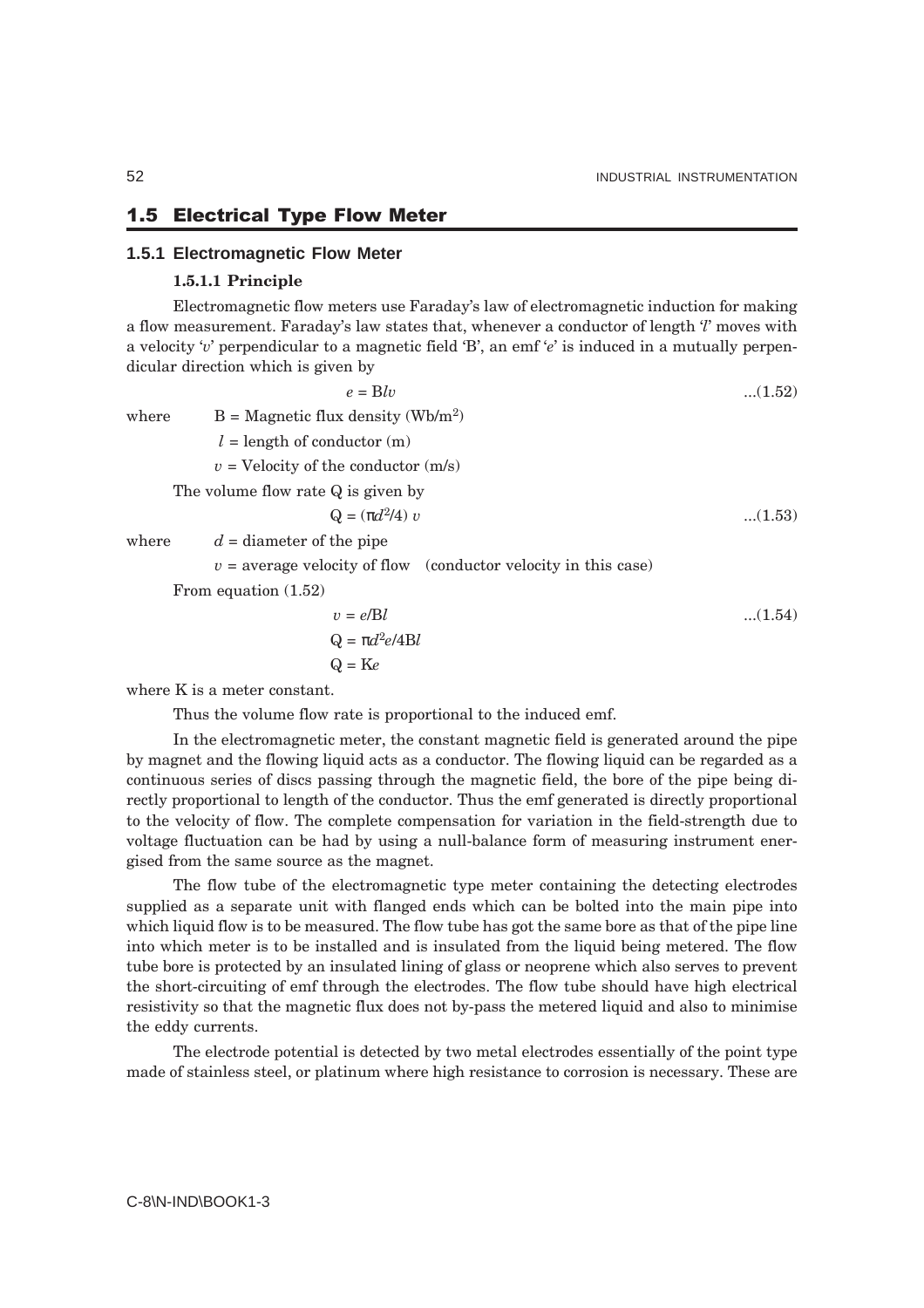located diametrically opposite to each other with their surfaces flush with the inside surface of the lining, so that they do not disturb the flow pattern.

Thus the electro magnet is of the core type and consists of two saddle shaped copper coils. This flow tube is rigidly located in the air gap and the laminated iron core, for focussing the magnetic field in a direction at right angles to the flowing liquid, being positioned beneath the coils. At alternating electric supply is used to energize electro magnet as a.c. supply avoids polarisation of the electrodes.

Thus the emf across the electrodes will be directly proportional to the velocity of flows of the metered liquid and it will not be influenced by variations in the specific resistance of the liquid if there is no current flow through it. For this purpose null balance potentiometer is used. A simplified circuit is shown in Fig. 1.52.



**Fig. 1.52** Electromagnetic flow meter

For obtaining perfect balance it is essential that the input and feedback signals must be equal in phase as well as in magnitude. A very small difference in phase can also cause lot of error as the input signal can be resolved into two components, one in phase with the feedback and one 90 degrees out of phase. The circuit must be designed to be insensitive to any 90 degrees out of phase signals, which appear due to the self capacity of the transmission line connected with a high source resistance. Further as the source resistance of an electromagnetic meter is both large and variable, the 90 degrees out of phase component is not stable and, therefore, automatic provision to suppress it is desirable. The movement of the slide wire contact arm is used to drive the indicating/recording instrument.

### **1.5.1.2 AC and DC Excitation Schemes**

In AC type magnetic flow meters a.c. line voltage is applied to the magnetic coils. The signal generated is a low level AC signal in the high µV to low *m*V range. A more recent development is the pulsed DC type magnetic flow meter. In this design, the coils are periodically energized. There are many forms of excitation in use, but generally they can be categorized into two families : those which use on-off excitation and those which use plus-minus excitation. In either case, the principle is to take a measurement of the induced voltage when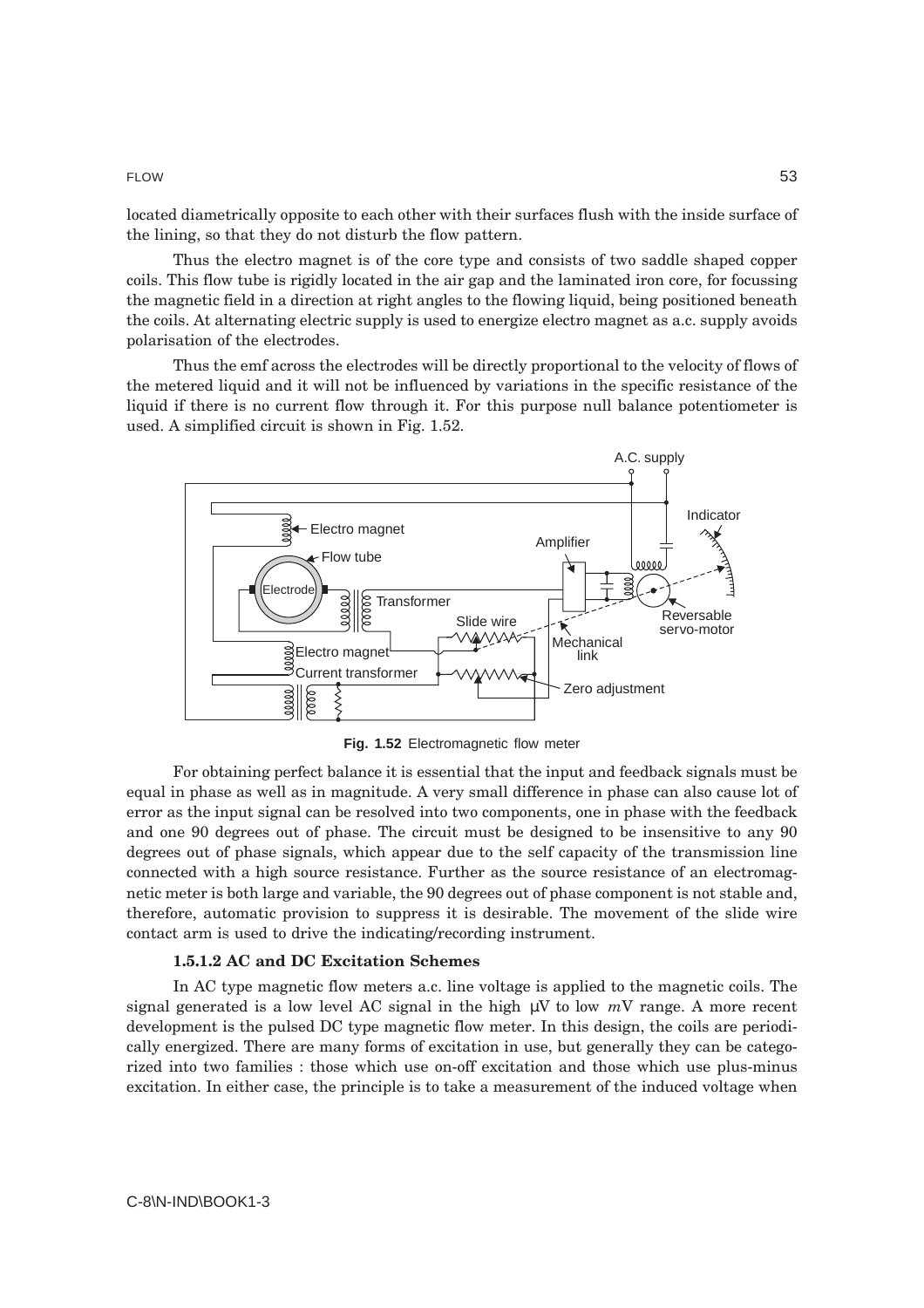the coils are not energized and to take a second measurement when the coils are energized and the magnetic field has stabilized. Fig. 1.53 shows some of the types of excitation offered.



**Fig. 1.53** Types of pulsed DC Coil excitation

In all of the pulsed DC approaches, the concept is to take a measurement when the coils are excited and store (hold) the information and then take a second measurement of the induced voltage when the coils are not excited. The voltage induced when the coils are energized is a combination of both noise and signal. The induced voltage when the coils are not energized is noise only. Subtracting the noise measurement from the signal plus noise yields signal only which is illustrated in Fig. 1.54.



**Fig. 1.54** Plot of the output signal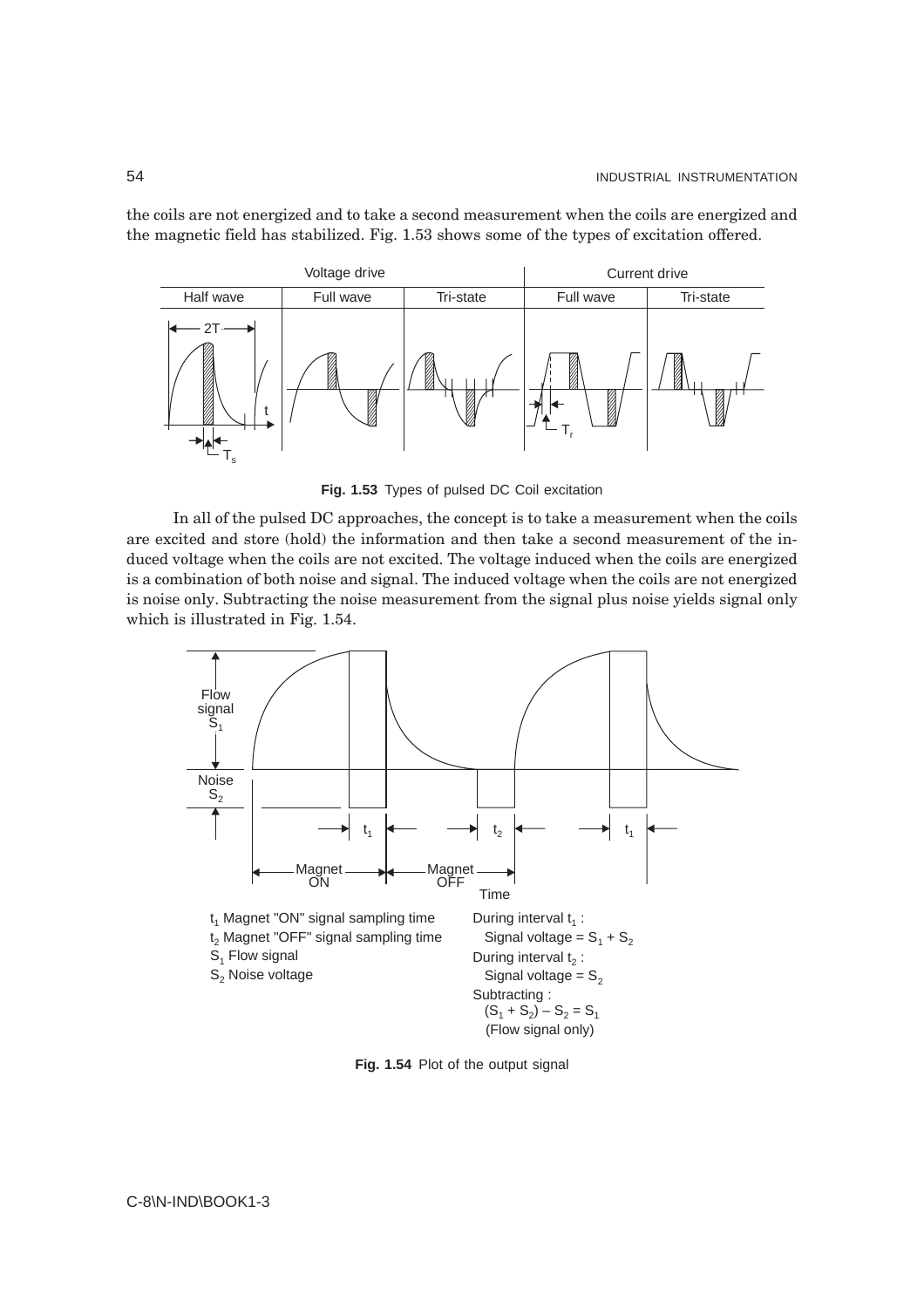The pulsed DC-type systems establish zero during each on-off cycle. This occurs several times every second. Because zero is known, the end result is that pulsed DC systems are potential percent-of-rate systems.

The AC type systems must be periodically re-zeroed by stopping flow and maintaining a full pipe in order to zero out any voltage present at that time. The noise voltage can change with time, resulting in a potential offset. Therefore AC-type systems normally are percent-offull scale systems.

### **1.5.1.3 Dual-Frequency Excitation**

Changing the method of excitation from line frequency (AC) to low frequency (DC) provided dramatic improvements in both the accuracy and the zero stability of electromagnetic flow meters. A limitation of low frequency (DC) designs is their relatively low speed of response  $(0.2-2 \text{ sec})$  and their sensitivity to measurement noise caused by slurries or low conductivity fluids.

The idea behind dual-frequency excitation is to apply both and thereby benefit from both of their advantages : The zero stability of low-frequency excitation and the good noise rejection and high speed of response of high-frequency excitation. This is achieved by exciting the magnetic field coils by a current with such a compound waveform as illustrated in Fig. 1.55. One component is a low-frequency waveform, much below 50 Hz, which guarantees good zero stability. The output generated by the low-frequency signal is integrated via a long time constant to provide a smooth and stable flow signal.



**Fig. 1.55** Dual-frequency excitation Design

The high-frequency component is superimposed on the low-frequency signal to provide immunity to noise caused by low conductivity, viscosity, slurries or electrochemical reactions. The output generated by a high-frequency component is sampled at a high frequency and is processed in a differentiating circuit having the same time constant as the integrating circuit. By adding the two signals, the result is an output that is free of 'Slurry' noise and has good zero stability plus good speed of response.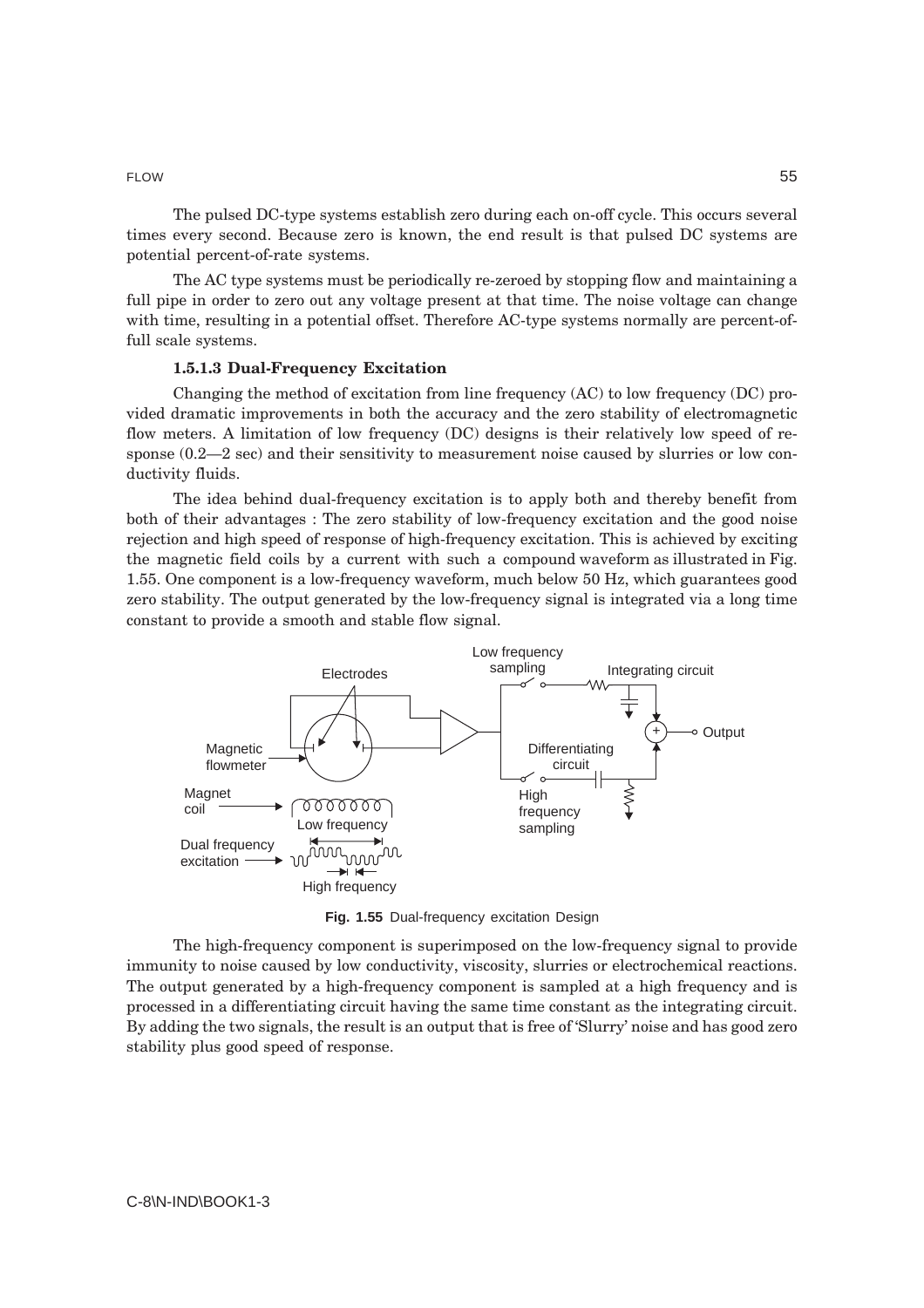### **1.5.1.4 Construction of Electromagnetic Flow Meter**

Fig. 1.56 is a cutaway view showing how the principle of electromagnetic induction is employed in a practical flow meter. The basic elements of the flow meter are a section of non conducting pipe section such as glass-reinforced polyester or a nonmagnetic pipe section lined with an appropriate electrical conductor such as Teflon, Kynar, Fiberglass, Vitreous enamel, rubber, neoprene or polyurethane., among others. On alternate sides of the pipe section are magnet coils which produce the magnetic field perpendicular to the flow of liquid through the pipe. Mounted in the pipe, but insulated from it and in contact with the liquid, is a pair of electrodes which are located at right angles both to the magnetic field and the axis of the pipe.

As the liquid passes through the pipe section, it also passes through the magnetic field setup by the magnet coils inducing a voltage in the liquid ; the amplitude of the



**Fig. 1.56** Cutaway view of Electromagnetic flow meter

voltage is directly proportional to the liquid velocity. This voltage is conducted by the electrodes to a separate converter which in effect is a precision voltmeter capable of accurately measuring the voltage generated and converting that voltage to the desired control signals. These may be equivalent electronic analog signals, typically (4-20) mA DC, or a frequency or scaled pulse output.

### **1.5.1.5 Limitations of electromagnetic Flow Meters**

(*i*) The substance being measured must be conductive. Therefore, it can't be employed for metering the flow rate of gases and steam, petroleum products and similar liquids having very low conductivity.

(*ii*) To render the meter insensitive to variations in the resistance of liquid, the effective resistance of the liquid between the electrodes should not exceed 1% of the impedance of the external circuit.

(*iii*) It is a very expensive device.

(*iv*) As the meter always measures the volume rate, the volume of any suspended matter in the liquid will be included.

(*v*) To avoid any trouble which would be caused by entrained air, when the flow tube is installed in a horizontal pipe-line, the electrodes should be on the horizontal diameter.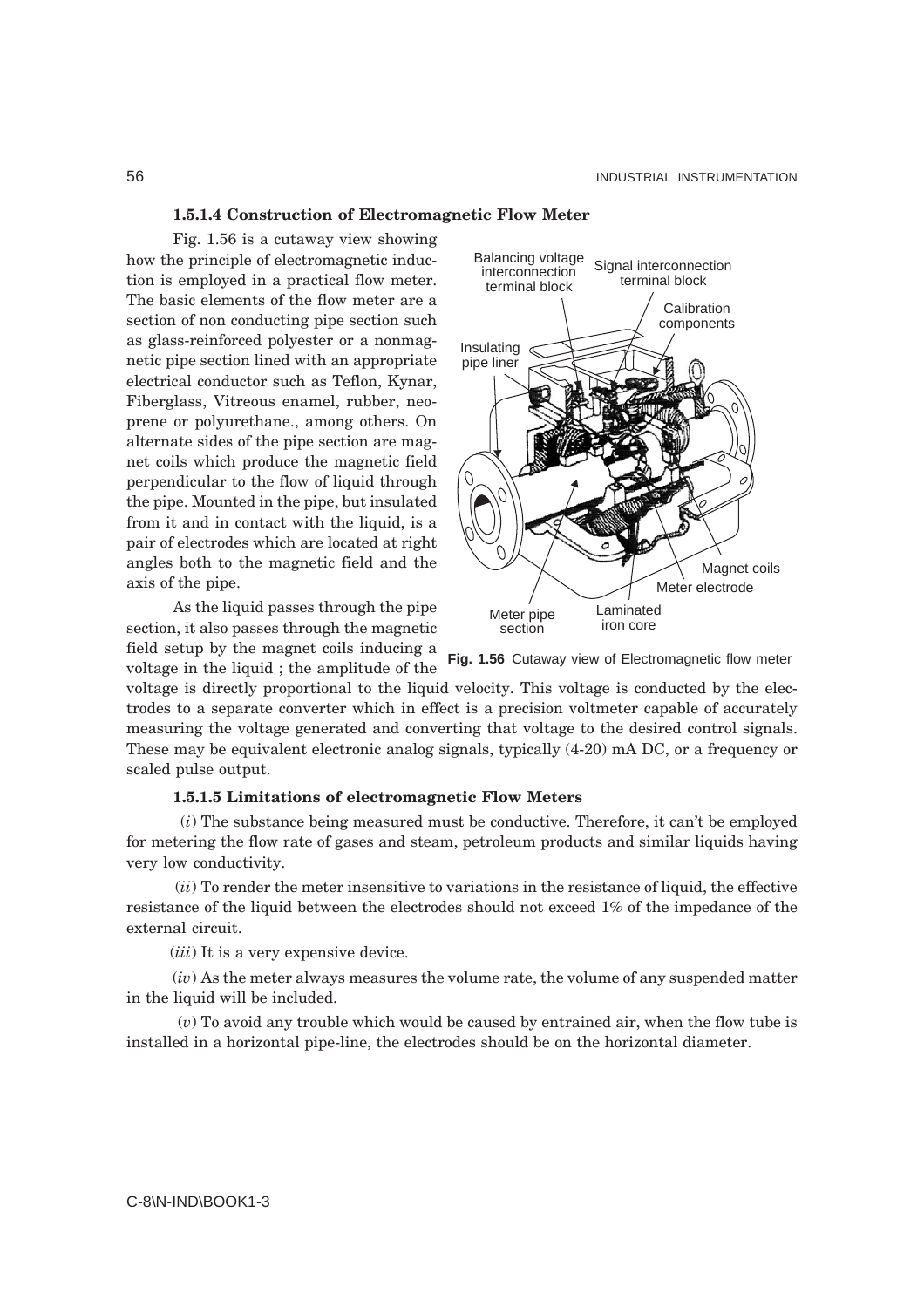(*vi*) As a zero check on the installation can be performed only by stopping the flow, isolating valves are required and a bypass may also be necessary through which the flow may be directed during a zero check.

(*vii*) The pipe must run full, in case regulating valves are installed upstream of the meter.

#### **1.5.1.6 Advantages of Electromagnetic Flow Meter**

(*i*) The obstruction to the flow is almost nil and therefore this type of meters can be used for measuring heavy suspensions, including mud, sewage and wood pulp.

(*ii*) There is no pressure head loss in this type of flow meter other than that of the length of straight pipe which the meter occupies.

(*iii*) They are not very much affected by upstream flow disturbances.

(*iv*) They are practically unaffected by variation in density, viscosity, pressure and temperature.

(*v*) Electric power requirements can be low (15 or 20 W), particularly with pulsed DCtypes.

(*vi*) These meters can be used as bidirectional meters.

(*vii*) The meters are suitable for most acids, bases, water and aqueous solutions because the lining materials selected are not only good electrical insulators but also are corrosionresistant.

(*viii*) The meters are widely used for slurry services not only because they are obstruction less but also because some of the liners such as polyurethane, neoprene and rubber have good abrasion or erosion resistance.

(*ix*) They are capable of handling extremely low flows.

# **1.5.1.7 Disadvantages of EM Flow Meter**

(*i*) These meters can be used only for fluids which have reasonable electrical conductivity.

(*ii*) Accuracy is only in the range of  $\pm$  1% over a flow rate range of 5%.

(*iii*) The size and cost of the field coils and circuitry do not increase in proportion to their size of pipe bore. Consequently small size meters are bulky and expensive.

#### **1.5.1.8 Applications of EM Flow Meters**

This electromagnetic flow meter being non intrusive type, can be used in general for any fluid which is having a reasonable electrical conductivity above 10 microsiemens/cm. Fluids like sand water slurry, coal powder, slurry, sewage, wood pulp, chemicals, water other than distilled water in large pipe lines, hot fluids, high viscous fluids specially in food processing industries, cryogenic fluids can be metered by the electromagnetic flow meter.

# **1.5.2 Ultrasonic Flow Meters**

#### **1.5.2.1 Introduction**

Pressure variations travel through a fluid at the velocity of sound relative to the fluid. If fluid is in motion with certain velocity, then the absolute velocity of pressure disturbance propagation is the algebraic sum of the two. The term 'ultrasonic' refers to the pressure differences (usually are short bursts of sine waves) whose frequency is above the range audible to human hearing which is 20 to 20000 Hz.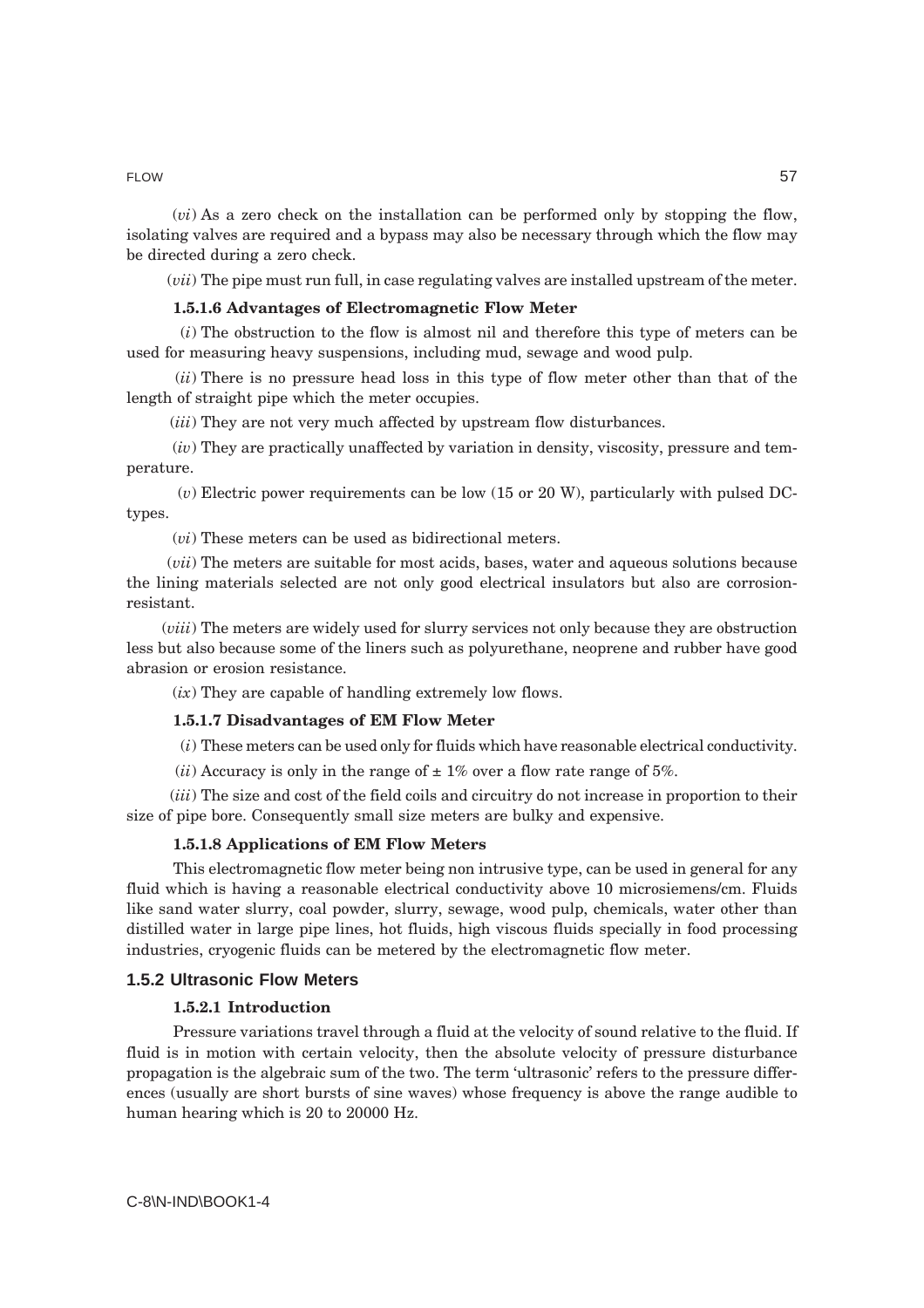# **1.5.2.2. Principle**

The ultrasonic flow meter operates on the principle that the velocity of sound in a fluid in motion is the resultant of the velocity of sound in the fluid at rest plus or minus the velocity of the fluid itself.

## **1.5.2.3 Types of Ultrasonic Flow Meters**

(*i*) Transit time flow meters

(*ii*) Doppler Flow meter.

# **1.5.2.3.1 Transit Time Flow Meters**

As the name implies, these devices measure flow by measuring the time taken for an ultrasonic energy pulse to traverse a pipe section, both with and against the flow of the liquid within the pipe. Fig. 1.57 shows a representative transit time flow meter.



**Fig. 1.57** Transit-time flow meter

The time  $(t_{AR})$  for the ultrasonic energy to go from transducer A to transducer B is given by the expression :

$$
t_{AB} = L/(C + V \cdot \cos \theta) \tag{1.56}
$$

The time  $(t_{BA})$  to go from B to A is given by

$$
t_{BA} = L/(C - V \cos \theta) \tag{1.57}
$$

where C is the speed of sound in the fluid

L is the acoustic path length in the fluid

and  $\theta$  is the angle of the path with respect to the pipe axis.

By combining and simplifying, it can be shown that for  $V \ll C$ :

$$
\Delta t = t_{BA} - t_{AB} = 2.L.V. \cos \theta / C^2 \qquad \qquad \dots (1.58)
$$

It can be shown that :

$$
V = L.\Delta t/2 \cos \theta t_A^2 = K \Delta t / t_A^2 \qquad \qquad \dots (1.59)
$$

where  $t_{\rm A}$  is the average transit time between the transducers.

Since the cross sectional area of the pipe section or 'spool pipe' is known, the product of area and velocity will yield the volumetric flow rate.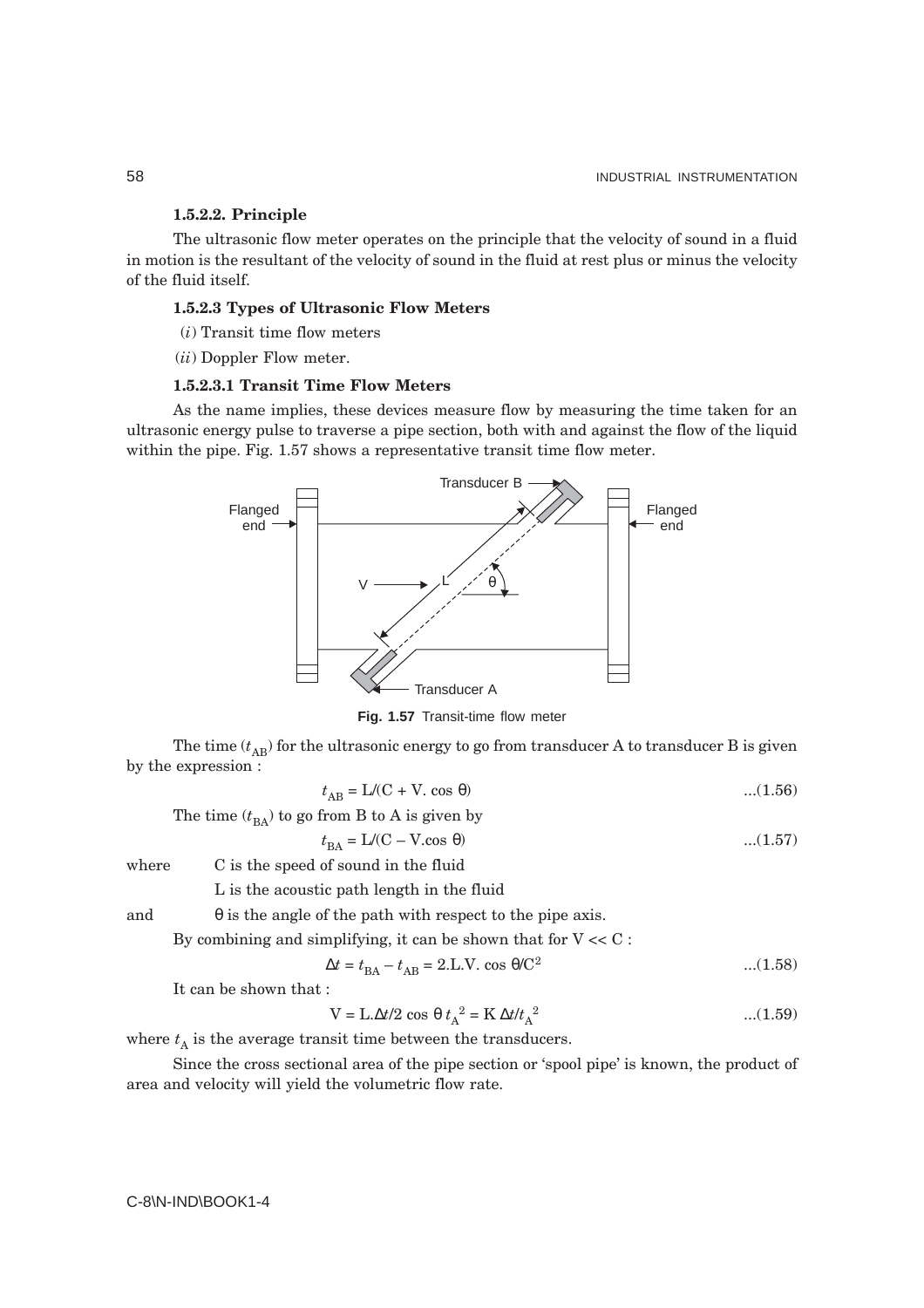# **1.5.2.3.2 Frequency Difference-Type**

In this type, the reciprocals of transit times are used. This leads to a frequency difference (∆*f*) which is proportional to the flow velocity V. The difference in frequencies is related to the velocity as follows :

$$
V = \Delta f \cdot L/2 \cos \theta \tag{1.60}
$$

The multipulse time shift reflection method uses one or more pulses and times them to determine the change in range per second to an ensemble of scatters. The change in range per unit time yields the velocity of scatters.

### **1.5.2.4. Flow Meter Construction**

The ultrasonic flow meter usually consists of an electronic housing, transducers and a pipe section. A spool piece with integral transducer is one of the most common types of construction and it is shown in Fig. 1.57. The manufacturer mounts the transducers to a flanged pipe section (spool piece). Usually the unit is calibrated by the manufacturer to meet the user's specifications. The spool piece thus becomes an integral part of the hydraulic system so it is not easily retrofitted into an existing system.



**Fig. 1.58** External Transducers

Clamp-on transducers are capable of being mounted outside an existing pipe as shown in Fig. 1.58. This type of system can be calibrated by the manufacturer only if detailed information on pipe diameter, pipe wall thickness, process fluid, percent of solids concentration, process temperature, variations in process temperature etc. are also provided by the customers. This type of flow meter is easily retrofitted onto an existing system, since no pipe section needs be installed.

#### **1.5.2.5 Performance**

As with most flow meters, the spool piece or pipe section must always be full to assure proper operation and volumetric flow indication. Most manufacturers will specify the minimum distance from valves, pumps, etc. that will ensure accurate flow meter performance. Typically 10 to 20 diameters upstream and 5 diameters downstream are required. The flow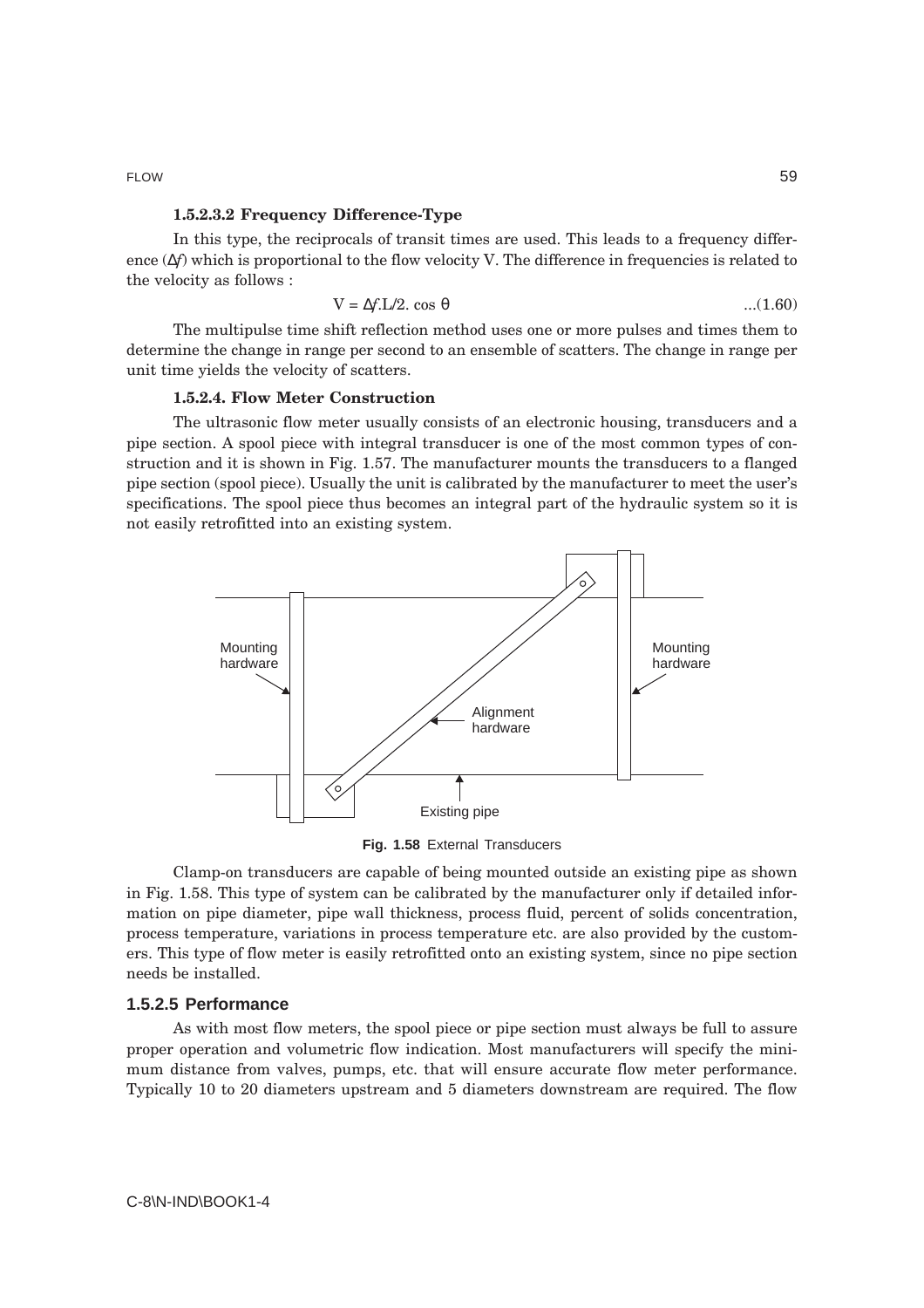meter relies upon an ultrasonic signal traversing across the pipe ; therefore, the liquid must be relatively free of solids and air bubbles. Bubbles in the flow stream generally cause more attenuation than solids and so the flow meter can tolerate a large percentage of solids than bubbles.

Depending on the process fluid, proper transducer materials and protection must be chosen to prevent transducer damage due to chemical action. Process temperature limitations must also be considered for proper flow meter application.

Accuracy for a simple path flow meter is around 1 to 2% of rate depending upon design, velocity, pipe size and process. Repeatability is typically about 0.5% depending upon velocity range and calibration.

To improve performance and accuracy for larger pipe sizes, some suppliers offer flow meters with two, four or more pairs of transducers arranged to interrogate multiple acoustic paths. The cost of such units is higher than that of a single path flow meter.

#### **1.5.2.6 Doppler Flow Meters**

This type of flow meter is based on Doppler principle. The transmitter of a Doppler flow meter projects an ultrasonic beam at a frequency of about 0.5 MHz into the flowing stream and deflects the reflected frequency. The difference between transmitted and reflected velocities is called the 'beat frequency' and is related to the velocity of the reflecting surfaces (solid particles and gas bubbles) in the process stream.

### **1.5.2.6.1 Principle of Operation**

As shown in Fig. 1.59, an ultrasonic wave is projected at an angle through the pipe wall into the liquid by a transmitting crystal in a transducer mounted outside the pipe. Part of the energy is reflected by bubbles or particles in the liquid and is returned through the pipe wall to a receiving crystal. If the reflectors are travelling at the fluid velocity, the frequency of the reflected wave is shifted according to the Doppler principle, in proportion to the flow velocity.



**Fig. 1.59** Doppler Flow meter Principle of operation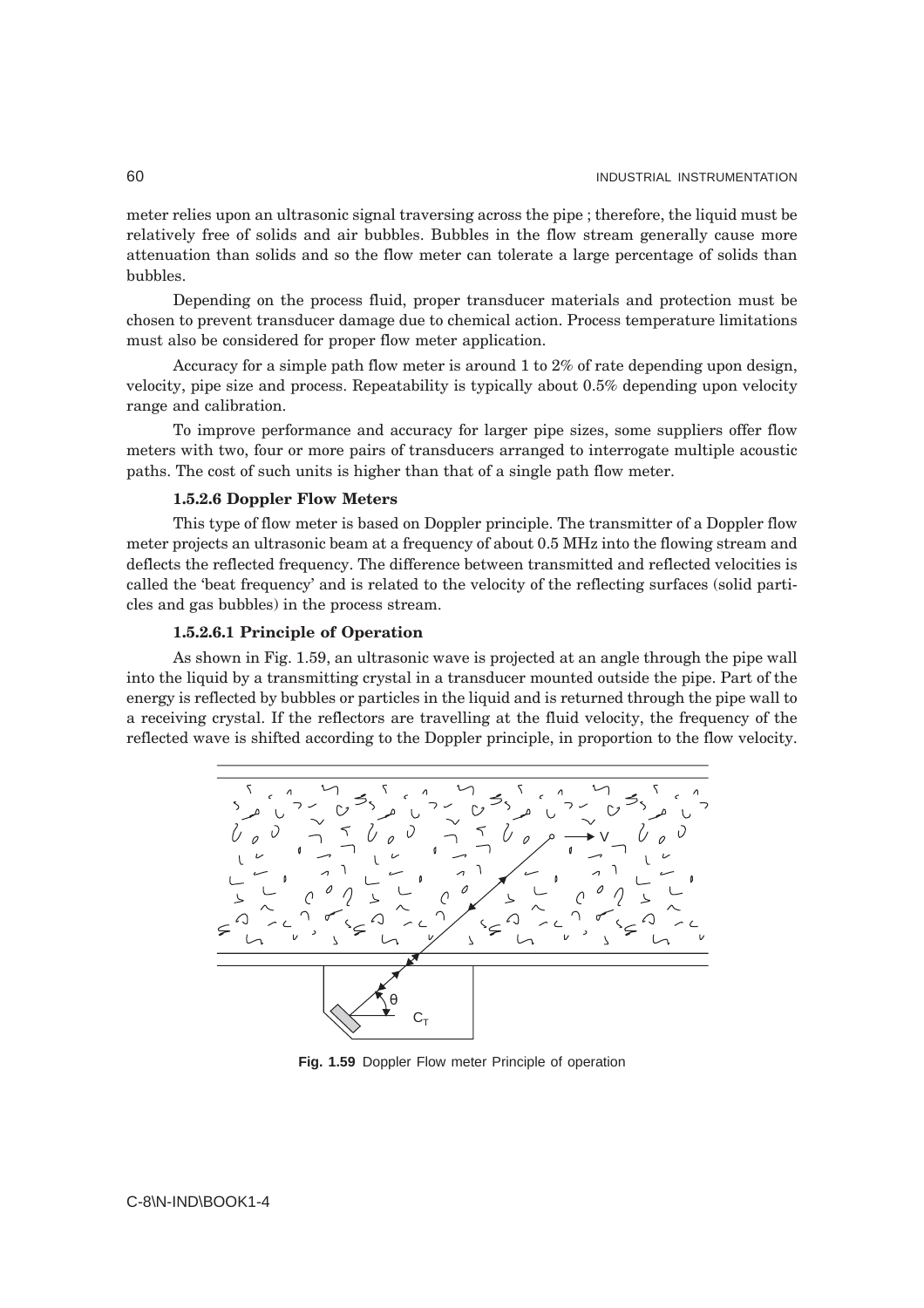FLOW 61 and the contract of the contract of the contract of the contract of the contract of the contract of the contract of the contract of the contract of the contract of the contract of the contract of the contract of th

Combining Snell's law and Doppler equation, the flow velocity can be determined as follows if  $V \ll C$ .

$$
V = \Delta f \cdot C_t / (2 \cdot f_o \cdot \cos \theta) = \Delta f \cdot K \tag{1.61}
$$

where ∆*f* = Difference between transmitted and received frequency.

 $f_{o}$  = frequency of transmission

θ = angle of the transmitter and receiver crystal with respect to the pipe axis

 $C_t$  = Velocity of sound in the transducer.

As shown in equation (1.61), velocity is a linear function of ∆*f*. Since the inside diameter (ID) of the pipe is known, volumetric flow rate can be measured as a function of V and square of ID

Volumetric flow rate  $(Q) \propto V.(ID)^2$  ....(1.62)

#### **1.5.2.6.2 Construction**

In the single transducer design, both the transmitter and receiver crystals are contained in a single transducer assembly which is to be mounted on the pipeline. Alignment of the crystal is thus controlled by the manufacturer. This approach is shown in Fig. 1.59.

In dual transducer design, the transmitter crystal and the receiver crystal are mounted separately on opposite sides of the outside of the pipe. Alignment is maintained by a mounting assembly that maintains the relative positions of the transducers as shown in Fig. 1.60.



**Fig. 1.60** Two-transducer approach

When the process stream contains large amount of solids and the velocity of the solid particles near the wall is likely to be less than the average in a single transducer installation (causing large errors), it is recommended that the two-transducers approach is used. With this approach the reflected ultrasonic radiation is received from portions of the flow stream.

### **1.5.2.6.3 Application and Performance**

A Doppler unit will indicate velocity in a partially full pipe as long as the transducer is mounted below the liquid in the pipe.

The minimum pipe distance required from valves, pumps etc. is typically 10 to 20 diameters upstream and 5 diameters downstream for clean fluids. This requirement can increase with process solids concentration or solids composition.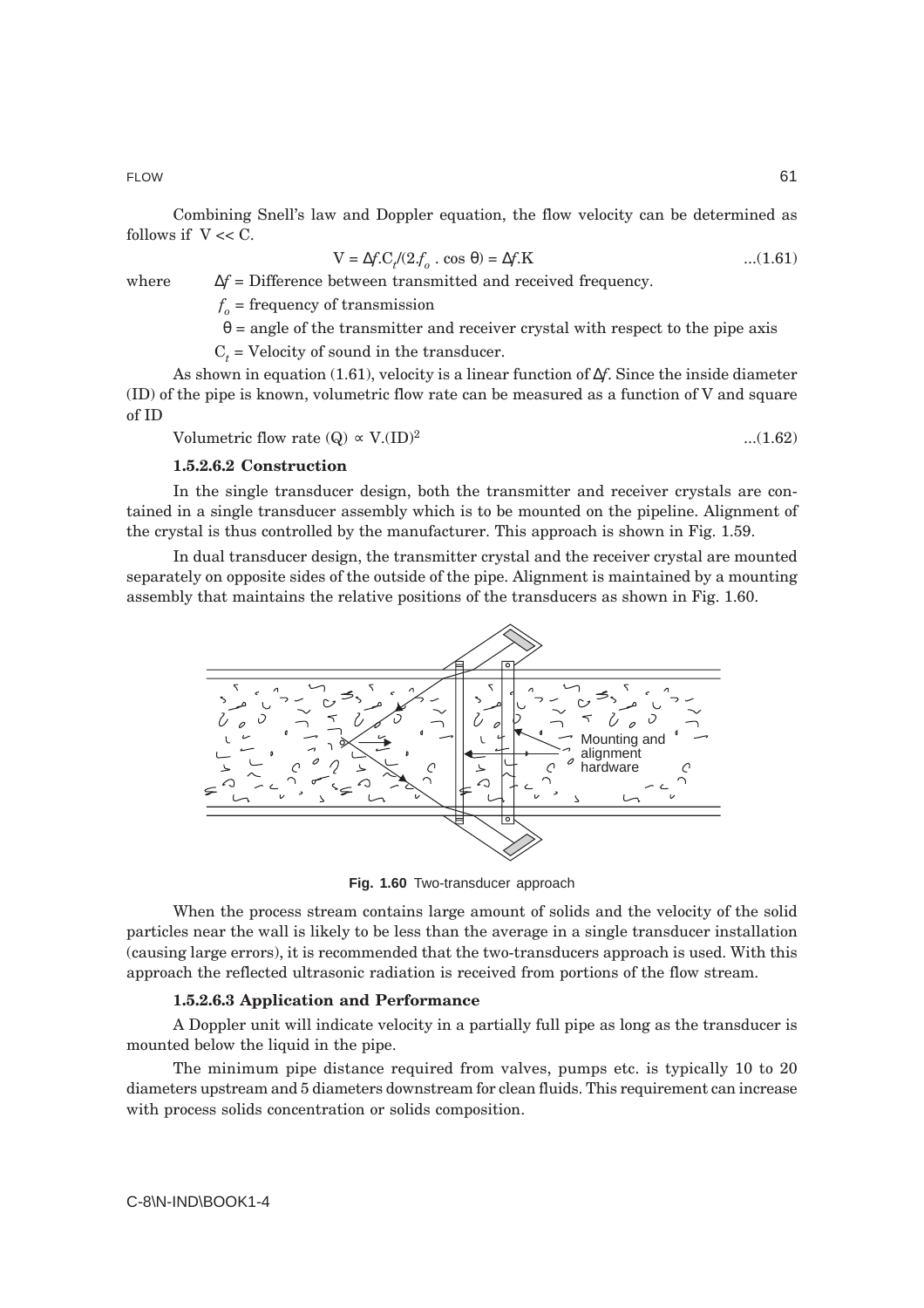A Doppler flow meter relies upon reflectors in the flow stream to reflect ultrasonic energy. There is a lower limit for the concentration and size of solids or bubbles in the liquid that will give reliable, accurate operation. The flow must be fast enough to keep the solids or bubbles in suspension.

The Doppler flow meters will operate independently of pipe material provided the pipe is sonically conductive. Such pipes as concrete, clay and very porus cast iron absorb the ultrasonic energy and are not suited for Doppler-type flow metering.

The maximum operating temperatures is about 100°C. The inaccuracy or error of the Doppler type flow meter is about 3% of span. The error does vary with flow velocity, pipe size and flow meter calibration. Repeatability is about 1% of full span.

### **1.5.3 Laser Doppler Anemometer Systems**

Anemometers are used to measure air and gas flows in a variety of applications.

#### **1.5.3.1 Principle of Operation**

When sound or light is beamed into the atmosphere, the inhomogeneities in the air will reflect these beams. The resulting Doppler shift in the returning frequencies can be interpreted as an indication of wind velocity.

### **1.5.3.2 Working**

When laser-based Doppler anemometers are used, the intensity of the light scattered by the particles in the air is a function of their refractive index and the size of the reflecting particles.

The Laser Doppler anemometer (LDA) is based on the Doppler effect. The Doppler shift of frequency occurs as light is dispersed on the surface of moving particles. The shift in the frequency of the light source (laser beam) is proportional to the velocity of the particles. The frequency shift is very small (from 1 KHz upto a tenth of a MHz) in comparison with the light frequency and thus it can be directly measured. Therefore, the arrangement using the interference of the original and refracted lights is used. This is called as 'differential mode' of LDA. Fig. 1.61 illustrates the LDA Principle.

The frequency  $f'$  of electrical signals produced by a particle moving with velocity  $V$  is given by

$$
f = \frac{2V \sin \theta / 2}{\lambda} = \left[\frac{2 \sin \theta / 2}{\lambda}\right] V
$$
  
**f** = **KV**

where  $\lambda$  = Laser wavelength and  $\theta$  = angle of the beam.

Beams from the laser source intersect each other in the measurement zone, where a set of interference plates are formed. When particles pass through these, they generate optical signals with flash frequencies which equal the Doppler frequency. This signal is scanned by the photo multiplier and is analysed. The signal has several cycles, variable amplitude, and high frequency and background noise.

#### **1.5.3.3 Applications**

The use of this non contact measurement method is suitable for nearly all hydro dynamical and aero dynamical velocity measurement applications.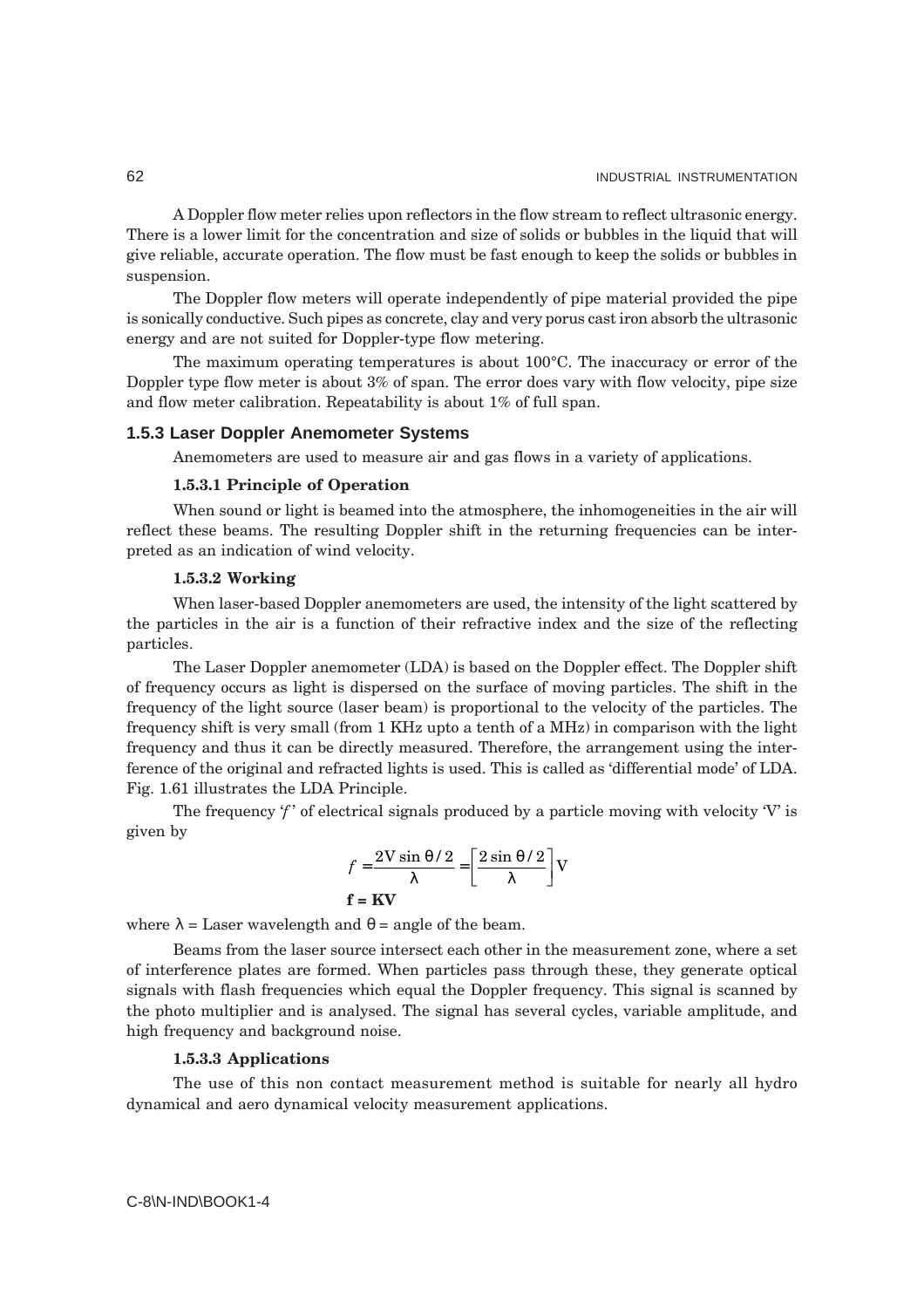

**Fig. 1.61** Operation of the laser Doppler anemometer

# 1.6 Other Types of Flow Meters

Purge flow regulators for low flow rate measurements, Cross-correlation flow meters for solids flow measurements, Belt type feeders for solids flow measurements, Vortex flow meters for moderate flow measurements and different designs of flow switches are discussed in this section.

# **1.6.1 Purge Flow Regulators**

#### **1.6.1.1 Introduction**

Purge flows are low flow rates of either gases or liquids. They usually serve to protect pressure taps from contacting hot or corrosive process fluids or from plugging. They can also protect electrical devices from becoming ignition sources by maintaining a positive inert gas pressure inside their housings or to protect the cleanliness of the optics of analyzers through purging.

The low flow rates of the purge media can be detected by a variety of devices including capillary, miniature orifice, metering pump, positive displacement, thermal and variable area type sensors.

### **1.6.1.2 Rotameter Type Purge Meter**

Rotameter-type purge meter is the least expensive and most widely used purge meter. These meters take many forms, all of which are inexpensive, and are intended for low flow measurement. Most purge meters are selected to handle inert gases or liquids at low flow rates where these fluids are used as a purge ; therefore, accuracy is not critical. Purge meters are available with optional needle control valves. Fig. 1.62 shows a typical purge-type rotameter with integral needle control valve.

FLOW 63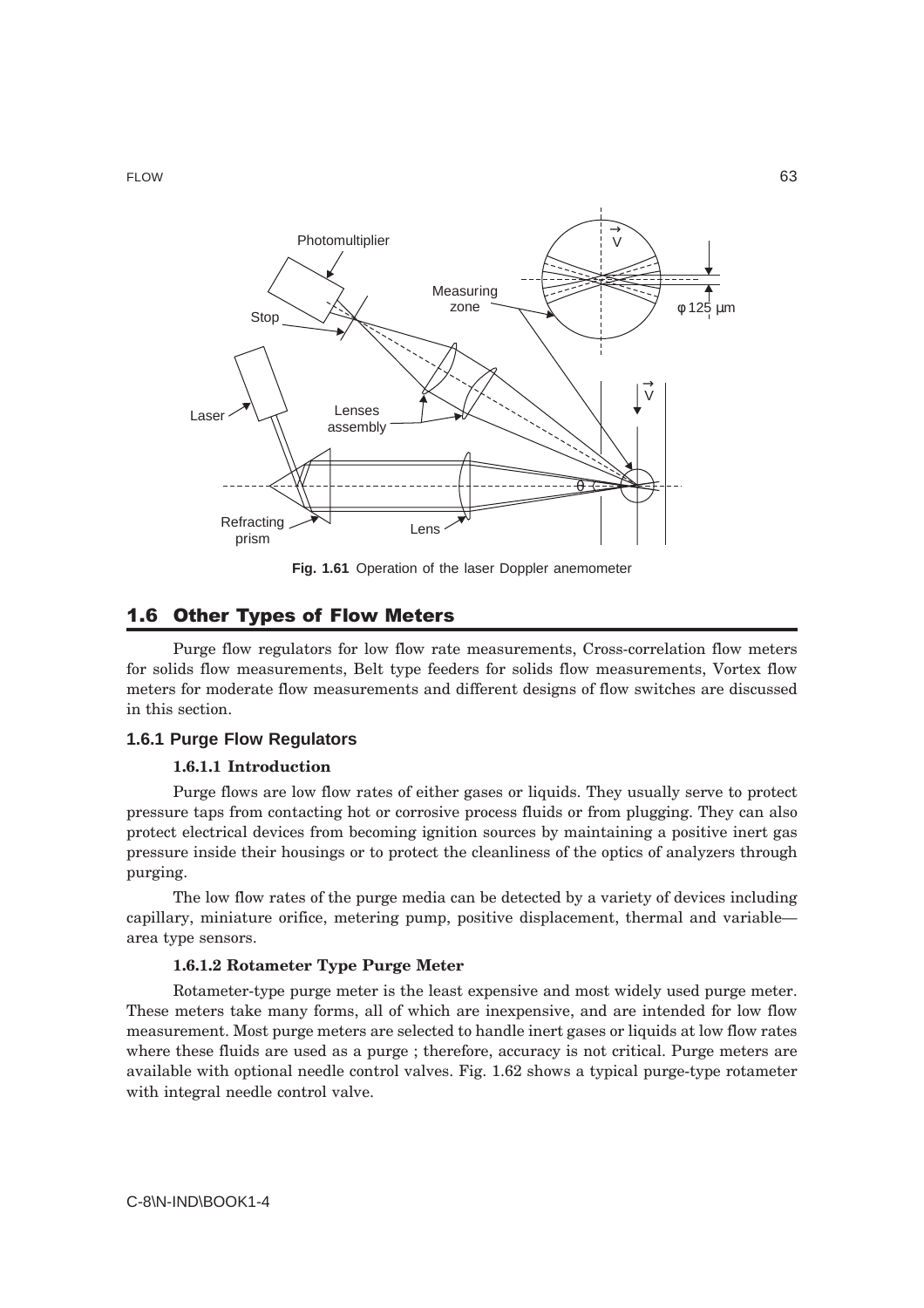

**Fig. 1.62** Purge rotameter with integral needle control valve

The metering needle valves are usually multiple-turn units provided with long stems. The opening around their needle-shaped plugs can approach capillary dimensions. The flow rate through these devices is a function of not only the opening of the valve and the pressure differential across it, but also of both the density and the viscosity of the purge media.

When the purge flow meter is combined with a differential pressure regulator, it becomes a self-contained flow controller which is illustrated in Fig. 1.63.

By adjusting springs #1 and #2 for a constant pressure difference of about 1.5 to 2 m of water, this constant pressure drop  $(P_i - P_0)$  is maintained across the flow control valve (V) and the purge flow is thereby fixed. Fig. 1.63 describes a configuration in which the outlet pressure  $(P_0)$  is constant and the inlet pressure  $P_i$  is variable. Units are also available for bubbler and purge applications where the inlet pressure  $\mathrm{P}_i$  is constant and the outlet  $\mathrm{P}_0$  is variable. In that case the constant pressure drop across the valve  $(V)$  is maintained to equal  $(P_i - P_0)$ .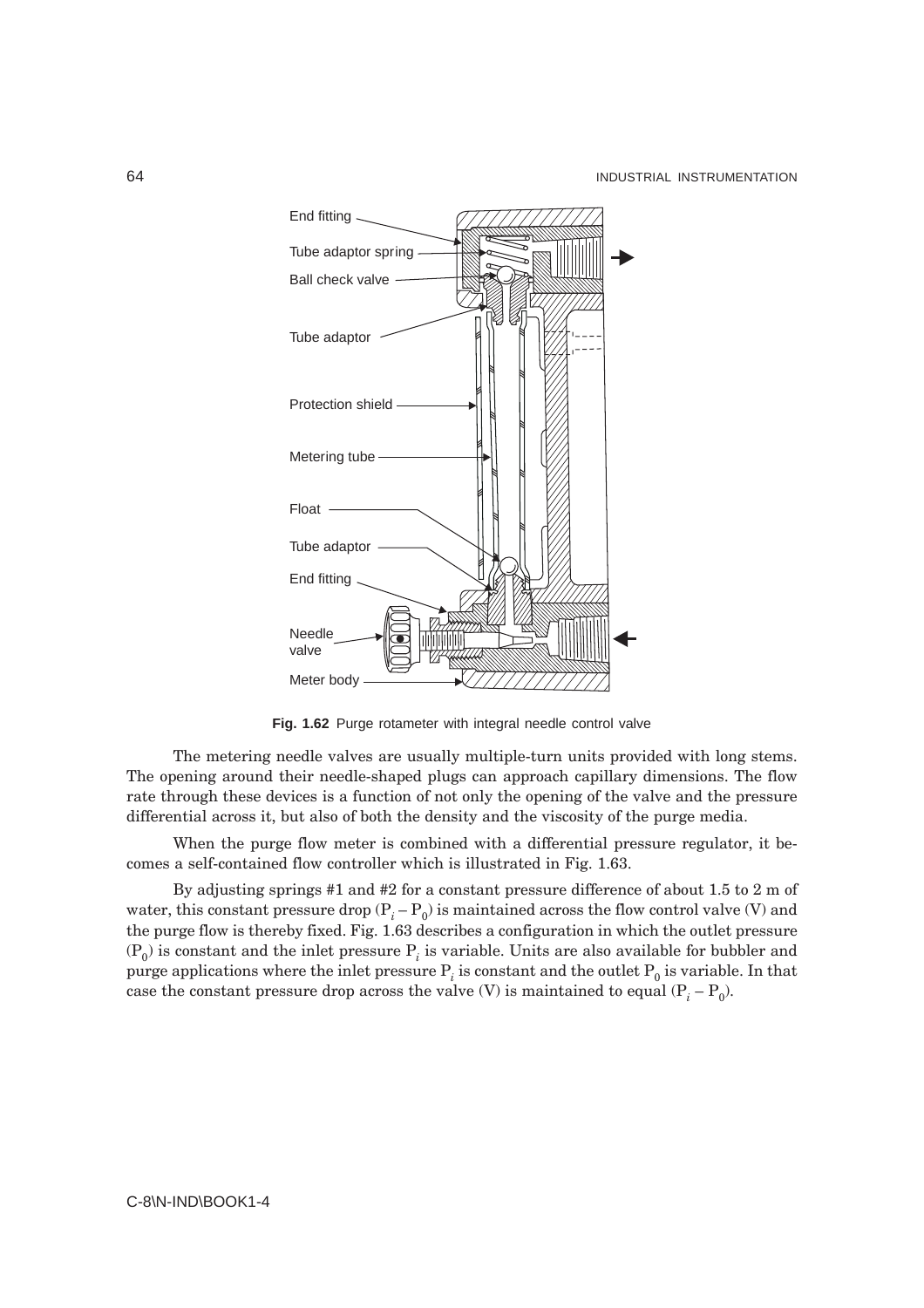



#### **1.6.1.3 Applications**

Purge flow controllers on gas service are usually provided with an accuracy of 5% full scale over a range of 10 : 1.

#### **1.6.2 Cross Correlation Flow Meter**

#### **1.6.2.1 Introduction**

The oldest and simplest methods of flow measurement are the various tagging techniquies. Here a portion of the flow stream is tagged at some upstream point and the flow rate is determined as a measurement of transmit time. Variation of this technique include particle tracking, pulse tracking, dye or chemical tracing, including the radioactive types.

#### **1.6.2.2 Working Principle**

Flow metering based on correlation techniques is similar in concept to the tagging or tracing techniques because it also detects transit time. As illustrated in Fig. 1.64, any measurable process variable which is noisy can be used to build a correlating flow meter. The only requirement is that the noisy pattern must persist long enough to be seen by both detectors 'A' and 'B' as the flowing stream travels down the pipe. Flow velocity is obtained by dividing the distance between the identical pair of detectors by the transit time.

The following process variables display persistent-enough noise patterns or fluctuations so that cross-correlation flow meters can be built by using an identical pair of these sensors : Density, Pressure, Temperature, Ultrasonics, Gamma radiation, Capacitive density and Conductivity. Several of the above process variables such as temperature, gamma radiation and capacitive density have been investigated as potential sensors for correlation flow meters.

FLOW 65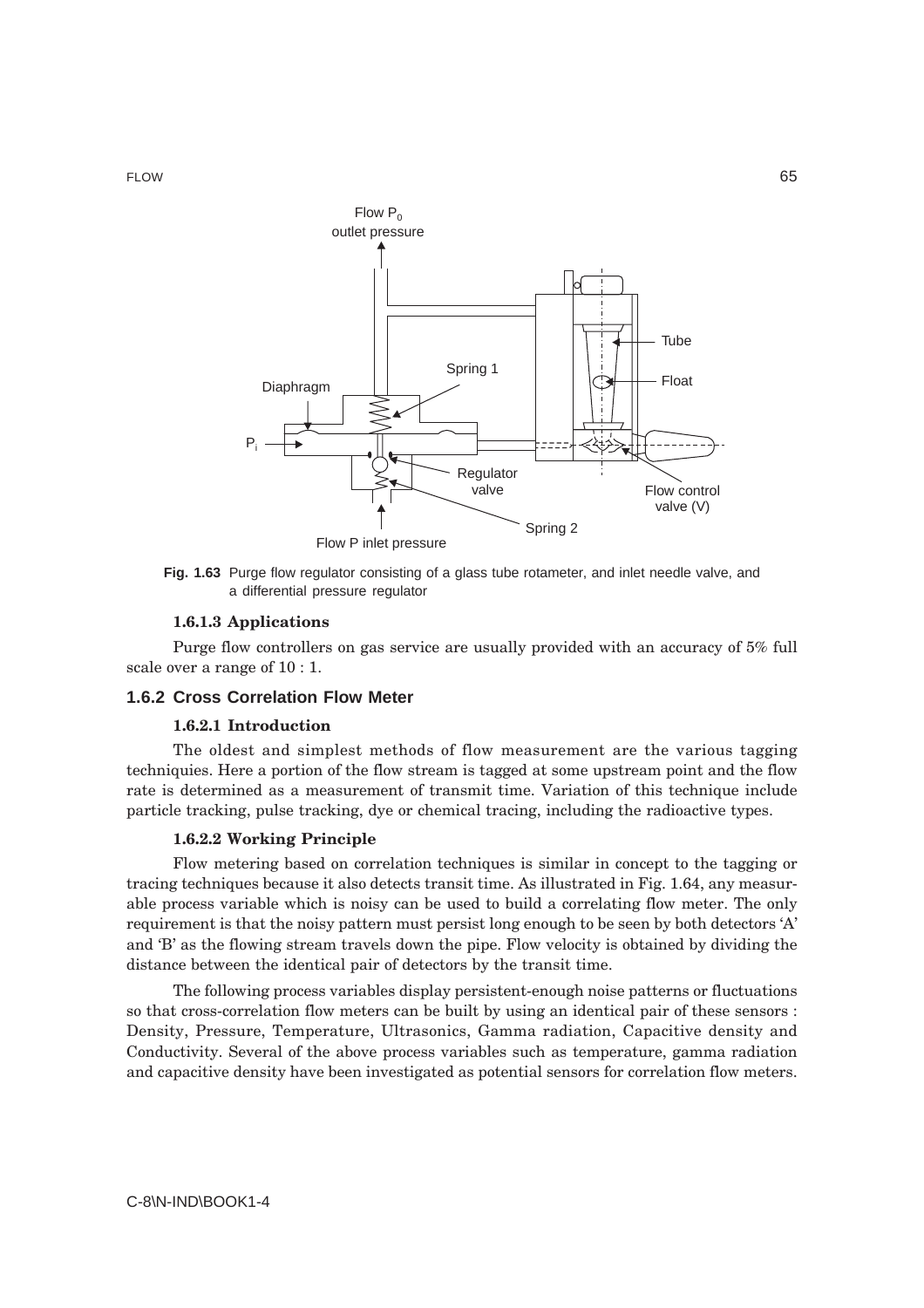One instrument has been developed utilizing the principle of ultrasonics cross-correlation to measure heavy water flow. Others are available for paper pulp application using photometric sensors and for solids flow measurements utilizing capacitance detectors.



**Fig. 1.64** Cross-correlation flow metering



Fig. 1.65 shows installation requirements of cross-correlation type solids flow meter. When fully developed, correlation flow metering can extend the ability to measure the flow not only into the most hostile process environments, but also into areas of multiphase flow.

#### **1.6.2.3 Advantages**

The advantages of tagging techniques include the ability to measure the velocity of only one component in a multi component flow stream without requiring calibration.

#### **1.6.2.4 Applications**

The applications of the cross-correlation flow meter include pumped paper pulp, pneumatically conveyed coal dust, cement, grain, plastic granules, chalk and chemical food stuffs.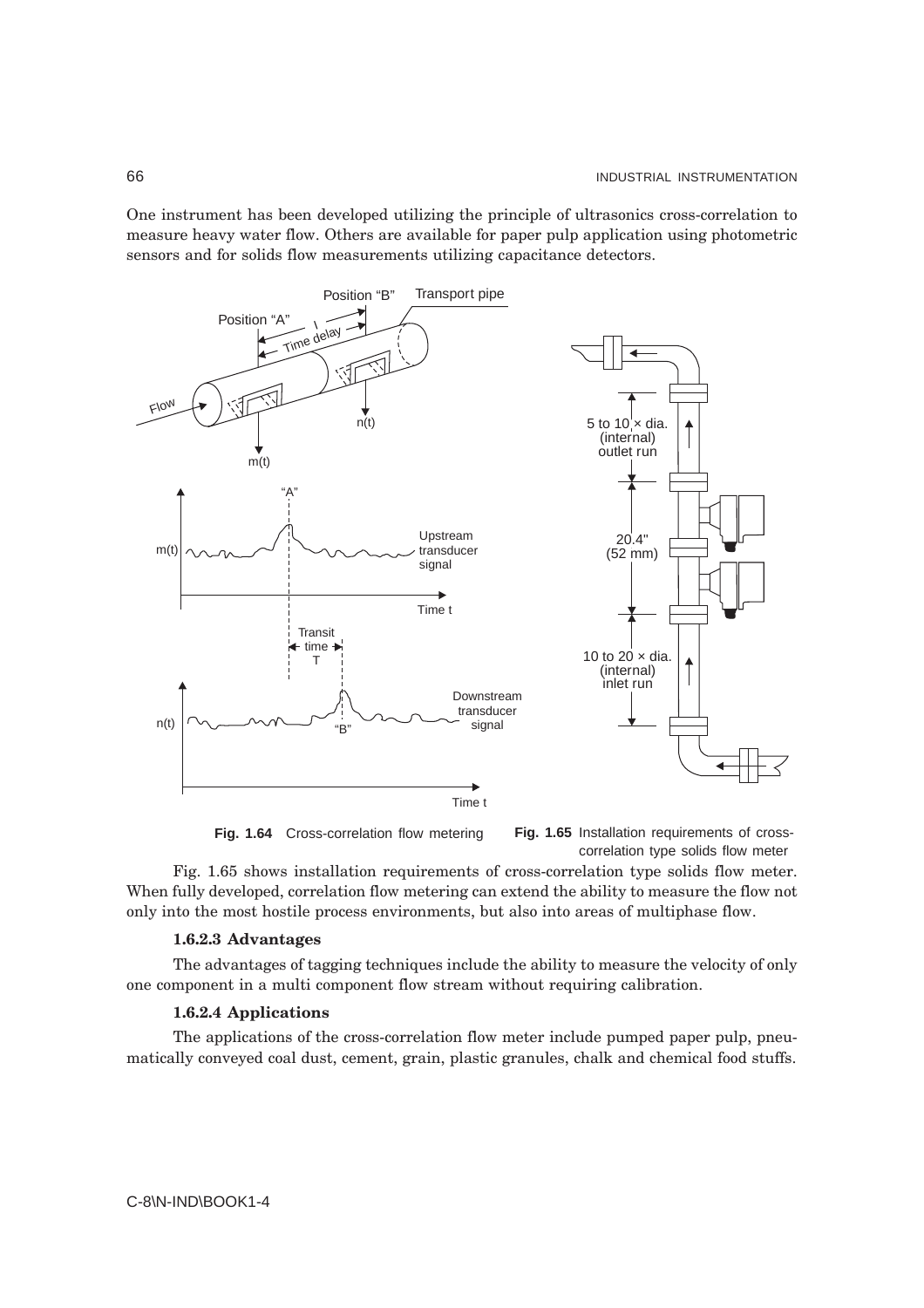### **1.6.3 Solids Flow Measurement**

#### **1.6.3.1 Introduction**

Continuous determination of flow rate of dry materials such as coal, cement, powdered chemicals, paper and fruits is necessary in many industrial processes. Meters for measuring flow of dry materials are essentially of the weighing type, in that they determine the weight of material passing a given point.

Belt feeders are compact factory—assembled devices utilizing belts to transport the material across a weight-sensing mechanism. In the case of meters, an uncontrolled solids flow passes across a constant speed belt and the belt load signal is thus a function of gravimetric flow rate.

The feeder in its most basic form consists of a meter to which a controller and volumetric solids flow regulator is added. The flow regulator is normally a simple gate, but may be in the form of a rotary gate, screw or other volumetric control device capable of being fitted with a suitable actuator.

#### **1.6.3.2 Belt Type Gravimetric Feeder**

Fig. 1.66 illustrates a simpler feeder. It incorporates a constant speed belt coupled with a gate to modulate the solids flow rate such that belt load is balanced by an adjustable poise weight. The feeder, which is still used in some industrial applications today, is unique in its simplicity but includes number of disadvantages relative to more modern designs as follows :



**Fig. 1.66** Early belt-type mechanical gravimetric feeder

1. The entire feeder is weighed rather than only a portion of the belt ; consequently, the low ratio of live load to tare coupled with mechanical friction in the linkage pivots results in relatively low sensitivity in the belt load detection system.

2. The position of the gate control element is proportional to the belt load error. In the same manner that a float-operated level control valve cannot maintain the level at set point if

FLOW 67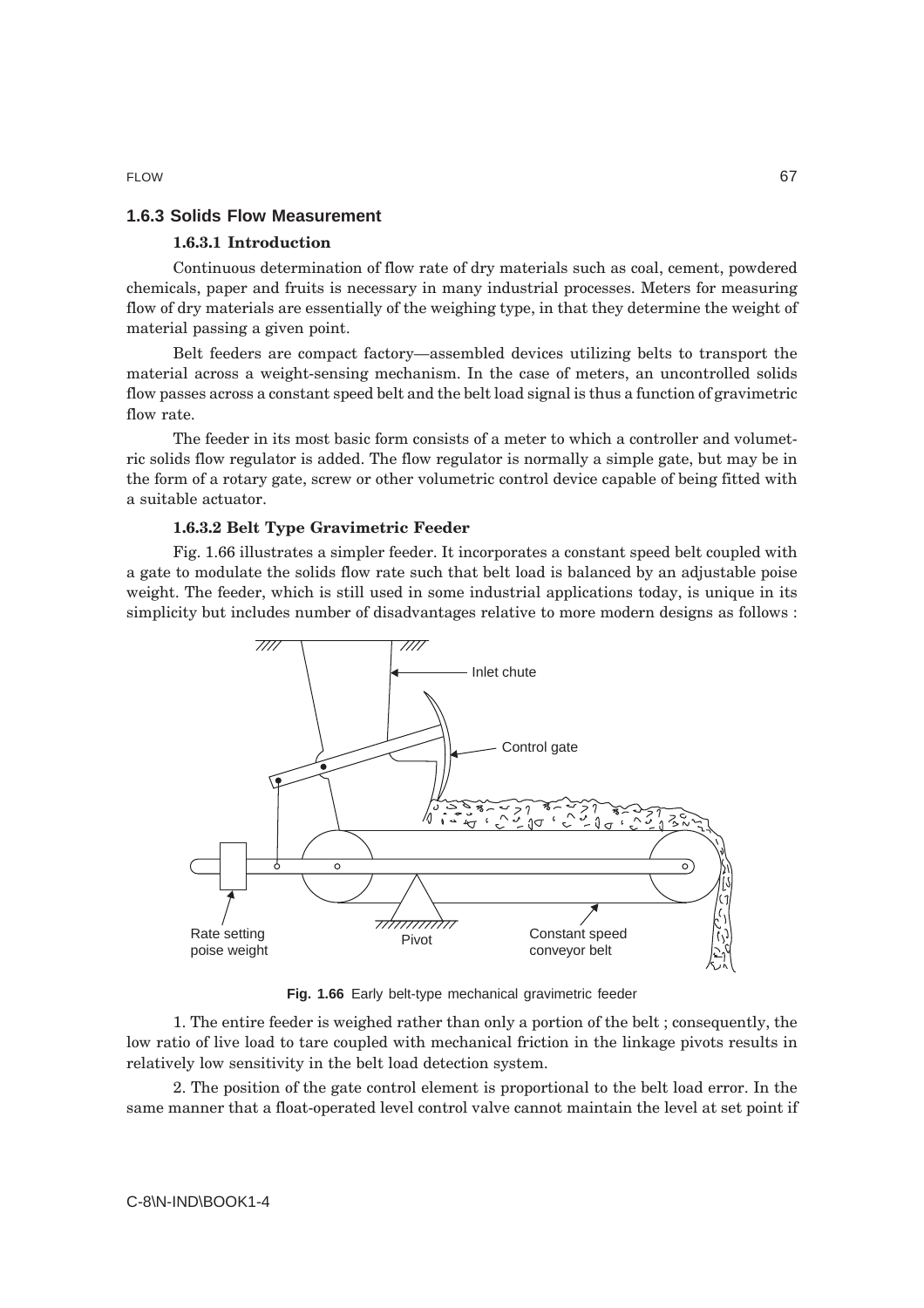valve supply pressure vary, this feeder cannot maintain set gravimetric rate if the bulk density of the solids varies.

It should be noted that the basic principle involving the weighing of the entire feeder has been applied in modern designs. Successful operation of these versions has been achieved by adding belt load error detecting instrumentation and by actuating the control gate from an external power source. A controller with reset function eliminates the set point error.

#### **1.6.3.3 Belt Type Electromechanical Gravimetric Feeder**

Fig. 1.67 describes the basic construction of the electromechanical gravimetric feeder. Here the belt load is balanced by a mechanical beam and poise weight system which energizes one or other of two clutches via a pair of mercury switches energized by a magnet attached to the beam. These clutches actuate and establish the direction of travel of the gate-positioning



**Fig. 1.67** Belt-type electromechanical gravimetric feeder

mechanism. The gate modulates as required to maintain the desired belt load as established by the position of the poise weight on the balance beam. It can be seen that this feeder will maintain belt load regardless of changes in material density, subject to the volumetric control limits of the gate. Belt load set point is indicated by a mechanical counter geared to the beam poise weight drive. A second counter geared to the belt drive totalizes the length of the belt travelled. By varying drive gears, these counters can be provided to read directly. Total weight fed can thus be calculated by multiplying the readings of the two counters. Remote belt load set point and readout functions are available as well as a belt travel contact switch may be used to operate a remote counter or to shut down the feeder via a predetermining counter after the desired total weight of material has been fed. Adjustable micro switches actuated by gate position may be utilized to activate alarms indicating either a stoppage of the material supply to the feeder or over travel of the control gate resulting from abnormal low material density.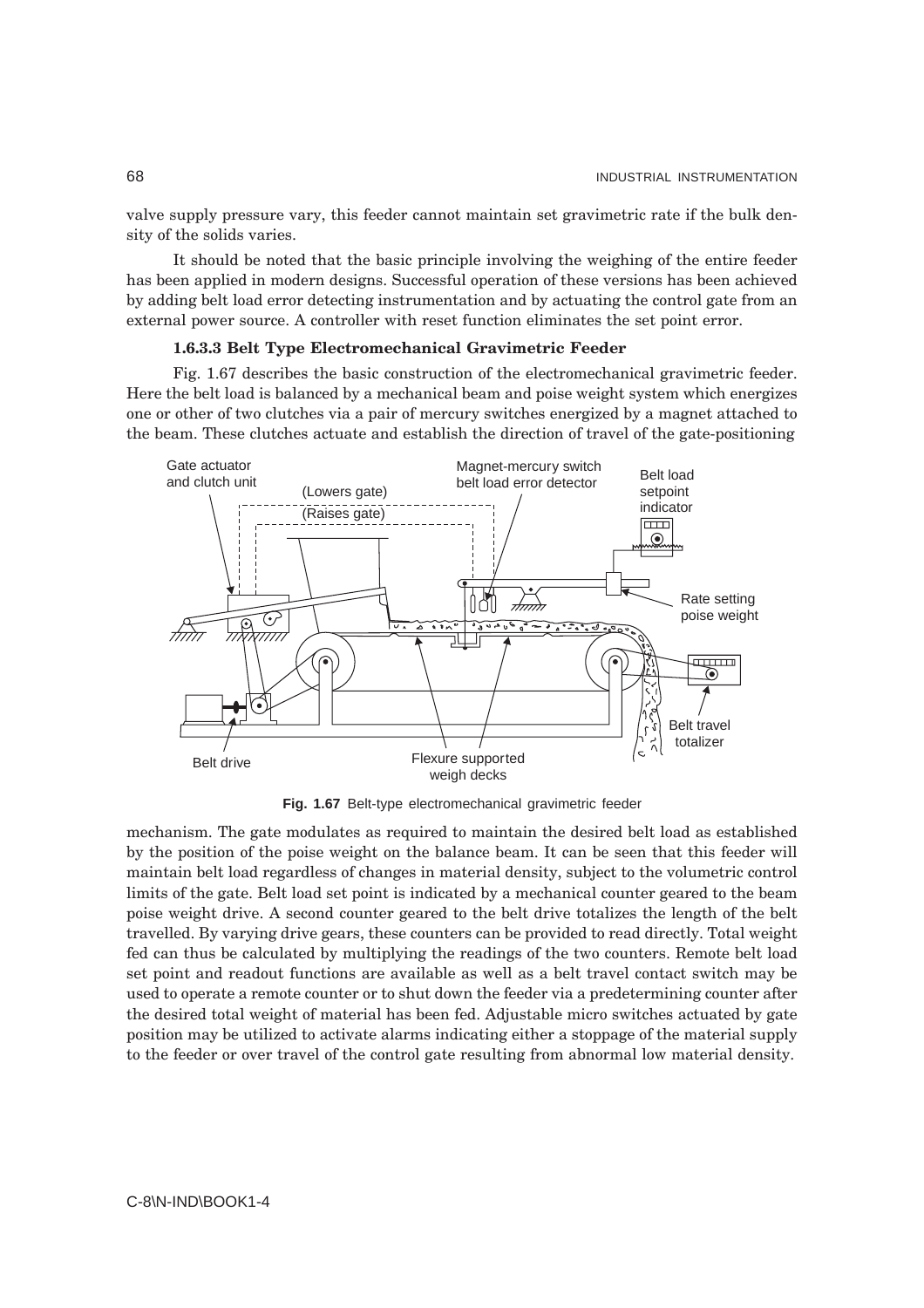### **1.6.3.4 Belt Type Gravimetric Feeder with Pneumatic system**

Fig. 1.68 illustrates the gravimetric meter which is available with either pneumatic or electronic weight detection and transmission system. In the case of the pneumatic version shown, the preliminary calibration procedure involves adjustment of the tare weight with the



**Fig. 1.68** Belt-type gravimetric meter with pneumatic system

beam in center position, and location of the nozzle relative to the flapper. This establishes a condition such that balance is achieved when balancing piston pressure is  $0.2 \text{ kg/cm}^2$ . When material crosses the belt, beam movement throttles the nozzle. Nozzle back pressure is imposed on the pneumatic relay, which in turn increases its output pressure until the balancing piston rebalances the beam. The balancing pressure is thus proportional to belt load and since the belt speed is constant, balancing pressure is proportional to measured weight-rate. Also shown is an optional ball and disc integrator. The disc is driven by the front belt roll of the feeder and the ball is positioned by a pneumatic positioner. This ball and disc type integrates continuously. It is especially recommended for user with gravimetric meters in applications involving the measurement of rapidly varying instantaneous flow rates. The integrator is supplied with a digital totalizer and can be furnished with a pulse transmitting switch to operate a remote counter.

The feed rate of all belt-type gravimetric feeders is a function of the belt speed and the belt load. Belt speed is normally expressed in terms of meter per minute, while belt load is defined as kg per metre of belt.

Feed rate  $=$  Belt speed  $\times$  Belt load

In the case of the constant speed belt feeders, rate is directly proportional to belt load. Rate set point is thus in terms of belt load, and the belt load signal generated by the device can be read out as rate.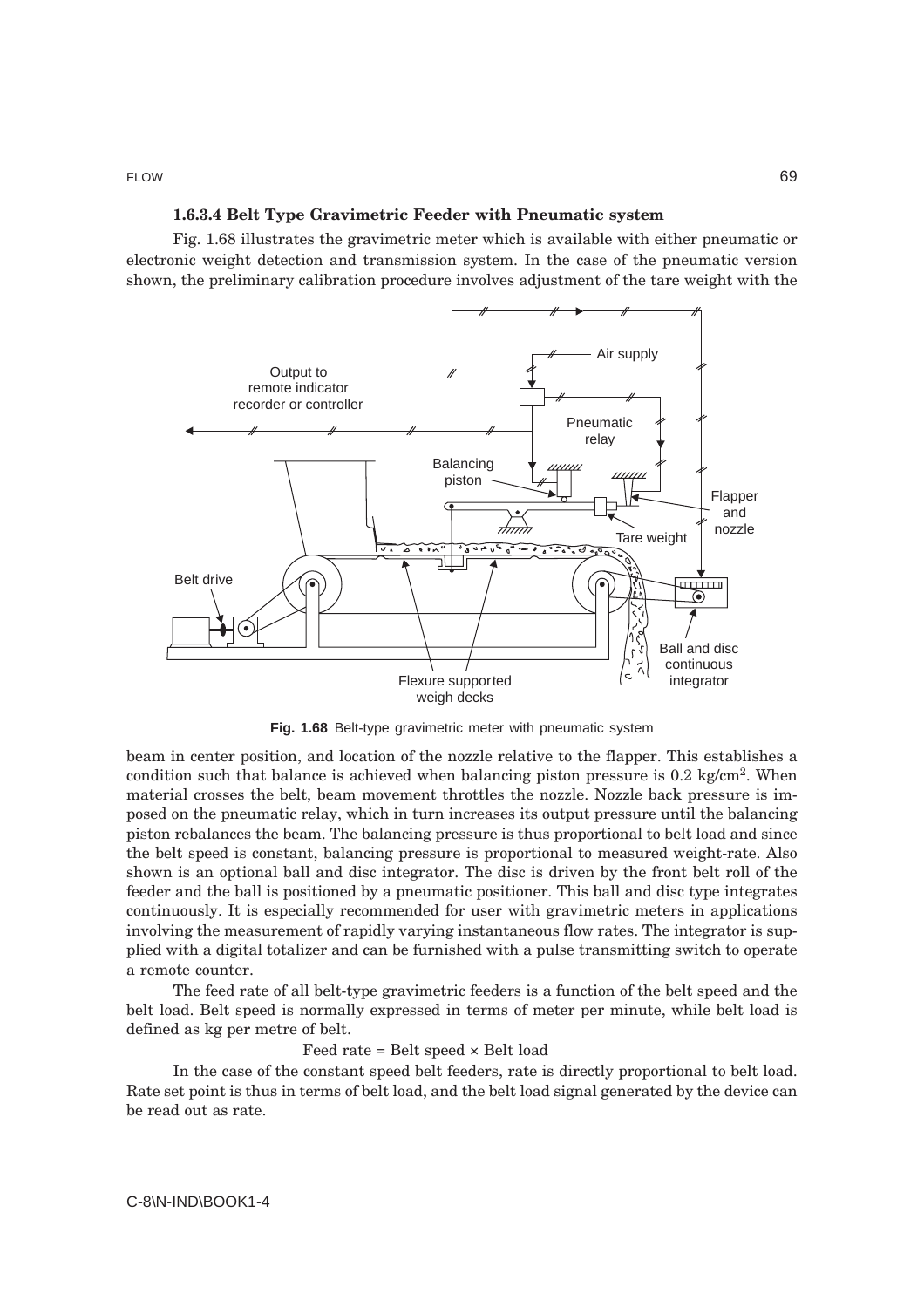Another method of rate adjustment utilizes belt speed variation with belt load as controlled constant. Still another involves variation of both belt speed and belt load wherein the rate signal is the multiplicand of the belt speed and belt load measurement signals generated by the feeder.

#### **1.6.4 Vortex Shedding Flow Meter**

### **1.6.4.1 Vortex Shedding Phenomenon**

When an obstruction (a non-streamlined object) is placed in the path of a flowing stream, the fluid is unable to remain attached to the object on its downstream sides and will alternately separate (shed) from one side and then the other. The slow-moving fluid in the boundary layer on the body becomes detached on the downstream side and rolls into eddies and vortices,. Fig. 1.69. It is also noted that the distance between the shed vortices is constant, regardless of flow velocity. This principle is called as Karman's principle.



The distance between the Karman vortices (I) is only a function of the width of the obstruction (d) and therefore the number of vortices per unit of time gives flow velocity (V).

#### **Fig. 1.69** Karman vortices

Stated in terms of a flag fluttering in the wind, it is noted that the intervals between vortices (*l*) is constant and is only a function of the diameter of the flag pole (*d*). Therefore, the faster the wind, the faster the vortices are formed and the faster the flag flutters as a consequent, but without changing its wavelengths.

In building a flow meter based on Karman's principle, the manufacturer usually selects an obstruction width (*d*) that is one-quarter of the pipe diameter (ID). As long as the obstruction is not coated, as long as the pipe Reynold's number high enough to produce vortices and as long as the detector is sensitive enough to detect these vortices, what results is a flow meter that is sensitive to flow velocity and is insensitive to the nature of the flowing media (liquid, gas, steam), density etc.

As per Strouhal's statement, if one knows the vortex shedder width (*d*) and has a detector that is sensitive enough to count the vortices and determine the vortex frequency (*f*), one can measure the flowing velocity of any substances as :

Flow velocity = 
$$
Kf d
$$
 ...(1.63)

where K is a constant.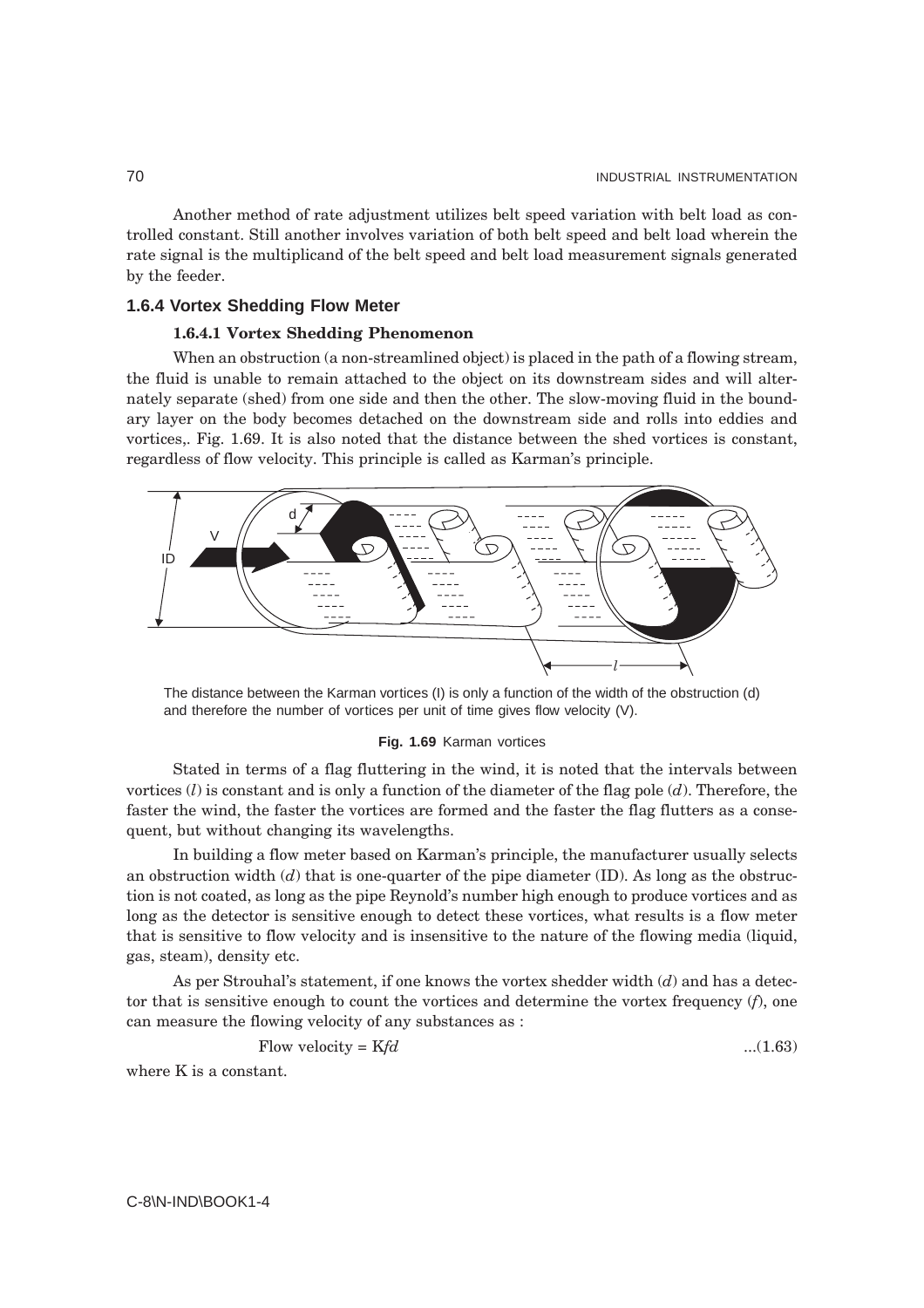# **1.6.4.2 Vortex Flow Meter Detection**

As a vortex is shed from one side of the bluff body, the fluid velocity on that side increases and the pressure decreases. On the opposite side, the velocity decreases and the pressure increases, thus causing a net pressure change across the bluff body. The entire effect is then reversed as the next vortex is shed from the opposite side. Consequently, the velocity and pressure distribution adjacent to the bluff body change at the same frequency as the vortex shedding frequency.

Various detectors can be used to measure one of the following :

- 1. The oscillating flow across the face of the bluff body.
- 2. The oscillating pressure difference across the sides of the bluff body.
- 3. A flow through a passage drilled through the bluff body.
- 4. The oscillating flow or pressure at the rear of the body.
- 5. The presence of free vortices in the downstream to the bluff body.

A flow-sensitive detector can be either a heated thermistor element or a spherical magnetic shuttle. Detectors that are sensitive to pressure use either metal diaphragms or vanes. Pressure exerted on diaphragms can be converted into variable capacitance or variable strain or can be converted into an electrical signal through any of the sensor. Depending on the characteristics of the sensing system, the flow meter will be suitable for liquid or gas or both.

The earliest detector designs were highly sensitive to plugging and required frequent maintenance. Fig. 1.70.



**Fig. 1.70** Early vortex flow meter detectors

Those early detectors were replaced by units that could not plug and were solid state in design. Fig. 1.71.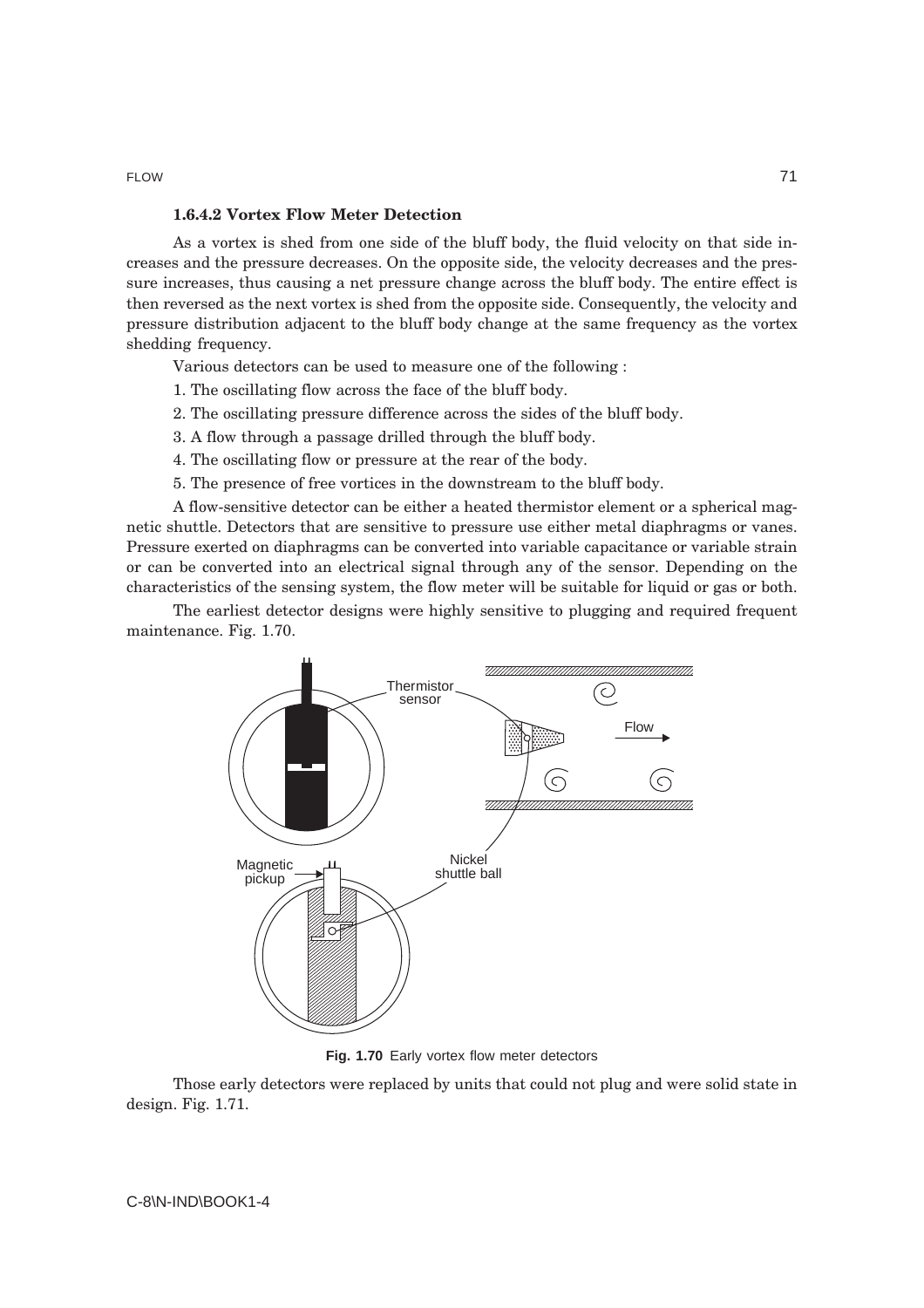Other design modifications aim at compensating for background noise by using two detectors, of which one is exposed to vortex forces and the other is not, and using their difference as the measurement signal.



**Fig. 1.71** Solid state vortex flow meter detectors

#### **1.6.4.3 Features of Vortex Shedding Flow Meter**

- 1. The vortex shedding meter provides a linear digital output signal without the use of separate transmitters or converters, simplifying equipment installation.
- 2. Meter accuracy is good over a potentially wide flow range, although this range is dependent upon operating conditions.
- 3. The shedding frequency is a function of the dimensions of the bluff body and it ensures good long term stability of calibration and repeatability of better than  $\pm$  0.15% of rate.
- 4. There is no drift because this is a frequency system.
- 5. The meter does not have any moving or wearing components, providing improved reliability and reduced maintenance.
- 6. The calibration of the meter is virtually independent of the operating conditions (viscosity, density, pressure, temperature and so on) whether the meter is being used on gas or liquid.
- 7. The vortex shedding meter also offers a low installed cost, particularly in pipe sizes below 6 inch diameter.
- 8. The limitations include meter size range. Meters below 12 mm diameter are not practical.

#### **1.6.4.4 Selection of Vortex Shedding Flow Meter**

As the first step in the selection process the operating conditions should be compared with the meter specification. The meter wetted materials (including bonding agents) and sensors should then be checked for compatibility with the process fluid both with regard to chemical attack and safety. Applications where there are large concentrations of solids, two-phase flow, or pulsating flow should be avoided or approached with extreme caution. The meters can have a rangeability of about  $20:1$  with a pressure loss of approximately 0.2 kg/cm<sup>2</sup>.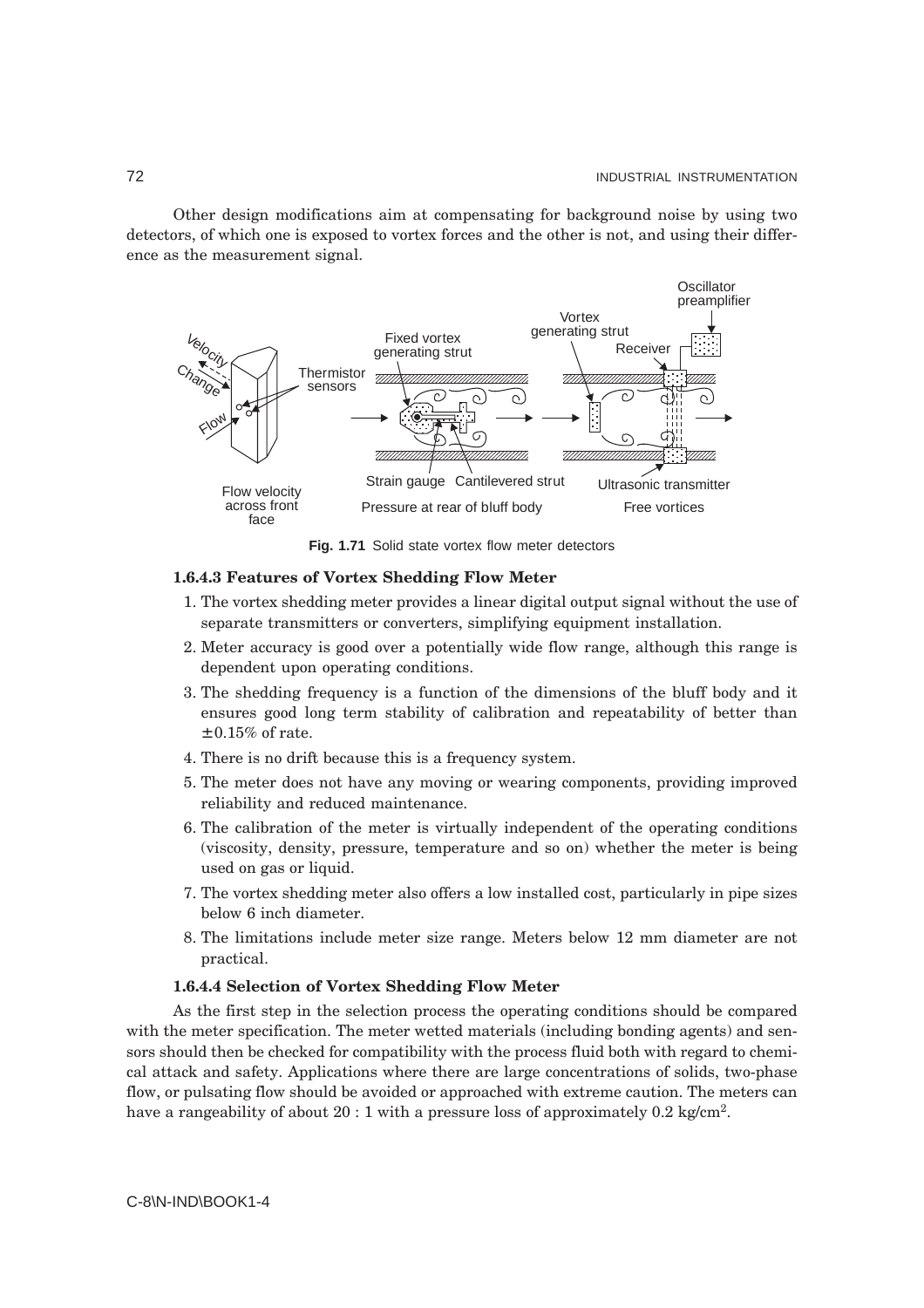#### FLOW **73**

The meter's good accuracy and digital linear output signal make its application over wide flow ranges a practical proposition. The rangeability declines proportionally with increases in viscosity and decreases in density, or reductions in the maximum flow velocity of the process. Vortex shedding meters are therefore unsuitable for use of high-viscosity liquids.

### **1.6.5 Flow Switches**

Flow switches are used to determine whether the flow rate is above or below a certain value. This value (set point) can be fixed or adjustable. When the set point is reached, the response can be the actuation of an electric or pneumatic circuit. When the flow switch is actuated, it will stay in that condition until the flow rate moves back from the set point by some amount. This difference between the 'set point' and the 'reactivation point' is called the switch 'differential'. The differential can be fixed or adjustable. If the differential is small, the switch is likely to cycles it control circuit as the flow actuates around its set point.

In certain applications, a manual reset feature is desirable. This will guarantee that once the switch is actuated, it will not be allowed to return to its preactuation state until manually reset by the operator. This feature is designed to require the operator to review and eliminate the cause of the abnormal flow condition before resetting the switch variations.

#### **1.6.5.1 Design Variations**

#### **1.6.5.1.1 Folding Paddle Switch**

The least expensive and therefore the most widely used are the various paddle type devices. One such device is illustrated in Fig. 1.72. At 'no flow' the paddle hangs loosely in the pipe in which it is installed. As flow is initiated, the paddle begins to swing upward in the direction of the flow stream. This deflection of the paddle is translated into mechanical motion by a variety of techniques including a pivoting cam, a flexure type, or a bellows assembly. The mechanical motion causes the switch to open or close. If a mercury switch is used, the mechanical motion drives a magnetic sleeve into the field of a permanent magnet which trips the switch. A hermetically sealed switch will be directly actuated by the permanent magnet as it moves up or down according to the paddle movement. If a micro switch is used, the translated motion will cause direct switch actuation. The range and actuation point of paddle switches can be changed and adjusted by changing the length of the paddle. For any given pipe size, the actuation flow rate decreases as the paddle length increases.



**Fig. 1.72** Folding paddle switch

Paddle-type flow switches are sensitive to pipeline turbulence, pipeline variation and installation. For these reasons, it is advisable to provide them with the equivalent of a 10 pipe diameter straight upstream run, to use dampers if pipe vibration or pulsating flow is expected, and to readjust their settings if they are to be mounted in vertical upward flow lines. The conventional paddle-type designs are incapable of distinguishing low flow velocities from noflow conditions. Therefore, if low flows are to be detected, the folding circular paddle should be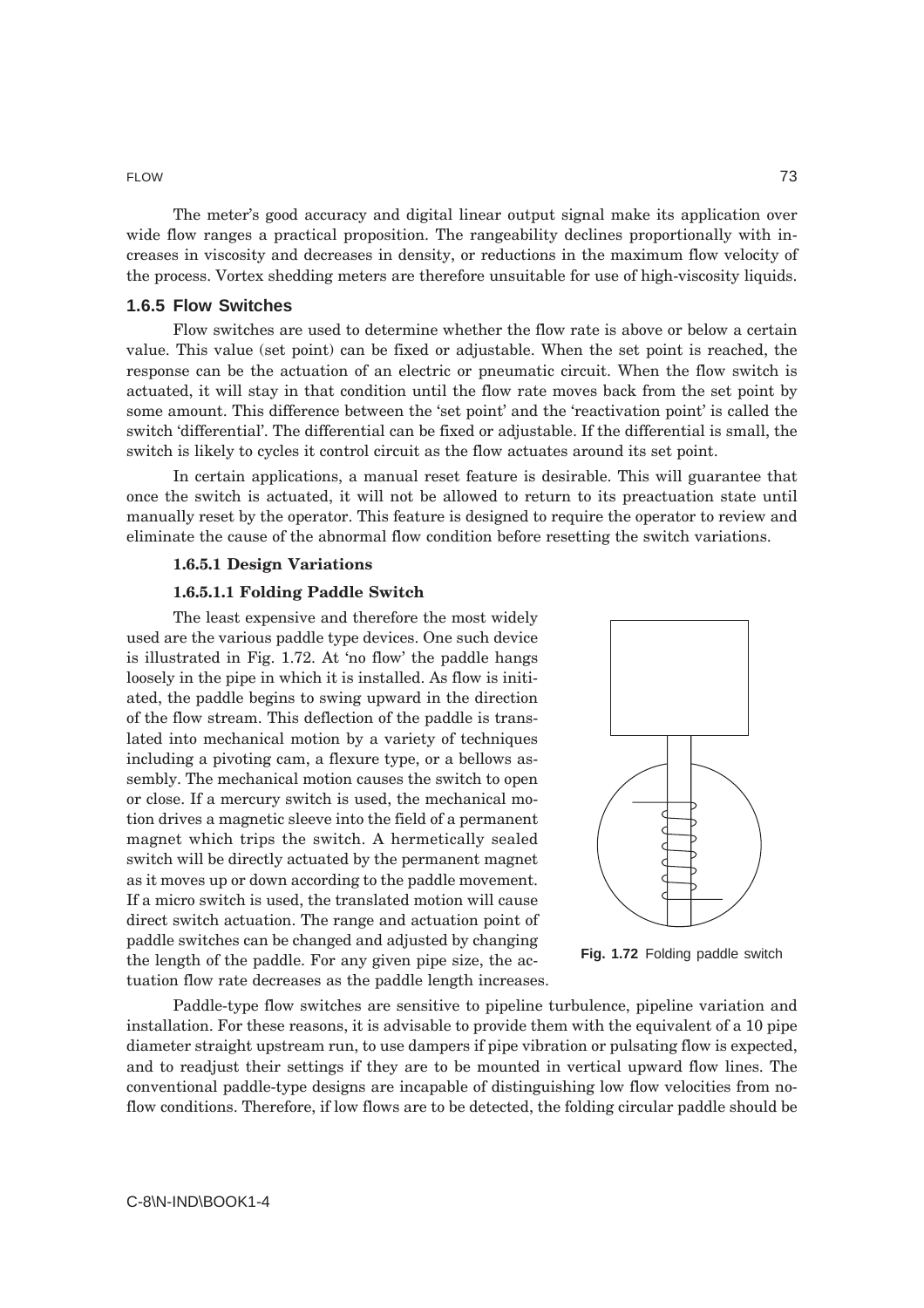used, which permits the full diameter paddle to fold back upon itself, to minimize pressure drop.

### **1.6.5.1.2 Swinging Vane Design**

In smaller sized pipelines where it is desired to provide local flow indication, in addition to the flow switch action, the variable area type flow switches can be considered. If the vertical upward flow configuration of the rotameter design is not convenient from a piping layout point of view, the circular, swinging vane design, shown in Fig. 1.73 can be considered.



Fig. 1.73 Swinging vane flow switch

### **1.6.5.1.3. Capacitance-Type Flow Switch**

If the purpose of the flow switch is to protect pumps from running dry, the wafer-type capacitance insert unit is a good choice which is shown in Fig. 1.74.



**Fig. 1.74** Capacitance type flow/no-flow switch

### **1.6.5.1.4 Thermal Flow Switch**

Flow switch reliability is increased by the elimination of moving parts, so that pipe vibration or fluid flow pulses will not cause erroneous switch actuation. One of the most popular solid-state designs is the thermal flow switch which is shown in Fig. 1.75.

All heat actuated flow switches sense the movement or stoppage of the process stream by detecting the cooling effect (temperature change) on one or more probes. They are available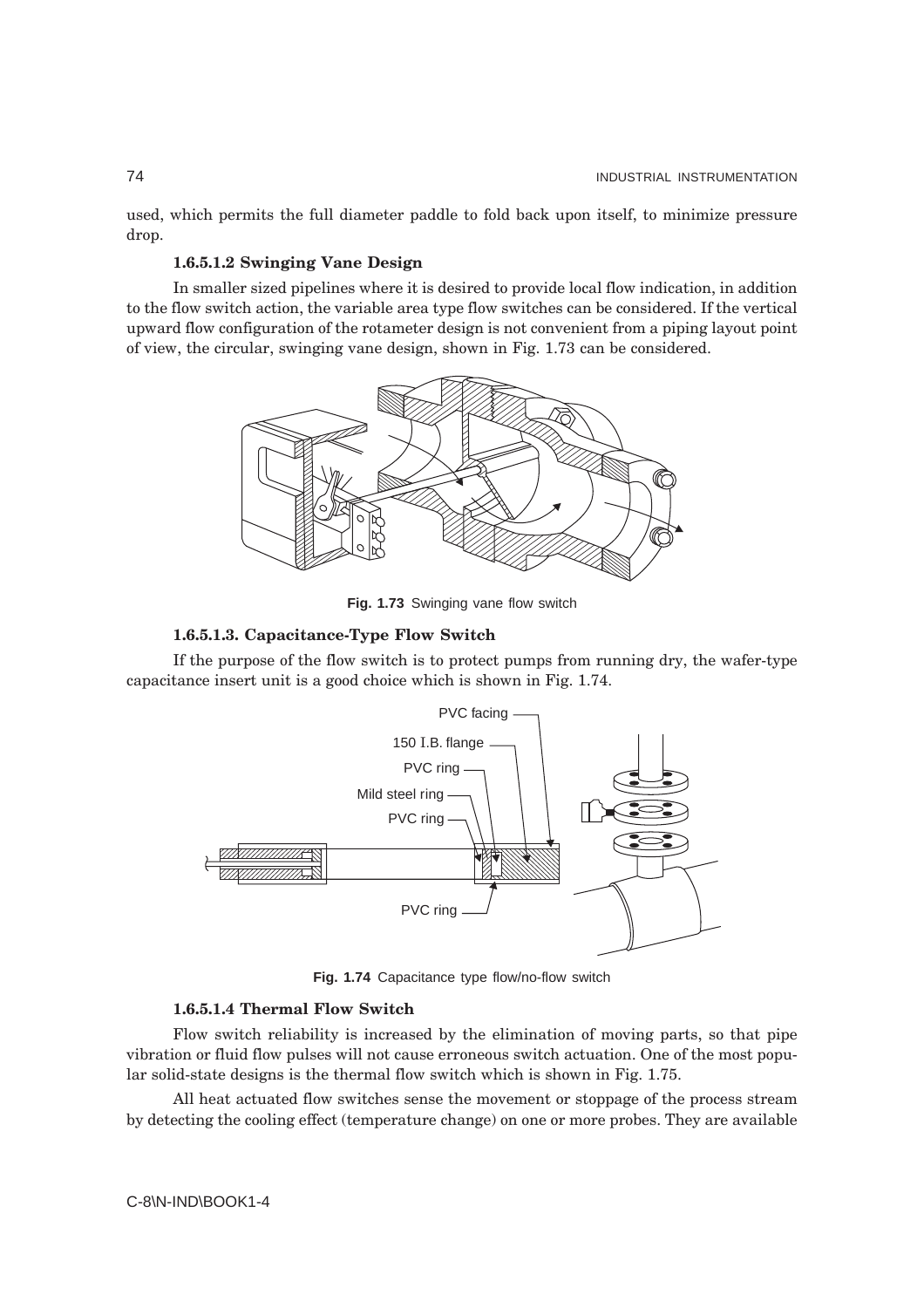both in the flow through and in the probe configuration. One design consists of a heater probe and two sensor probes, connected in a wheatstone bridge. When the flow stops, an imbalance in the bridge circuit occurs.



**Fig. 1.75** Thermal flow switch

The main advantage of this design is its ability to detect very low flow velocities. Its main limitation is that it cannot respond instantaneously to flow changes. Depending on switch adjustments and on type of process fluid, the speed of response will vary from 2 seconds to 2 minutes.

#### **1.6.5.1.5 Bypass Flow Switch**



**Fig. 1.76** Bypass flow switch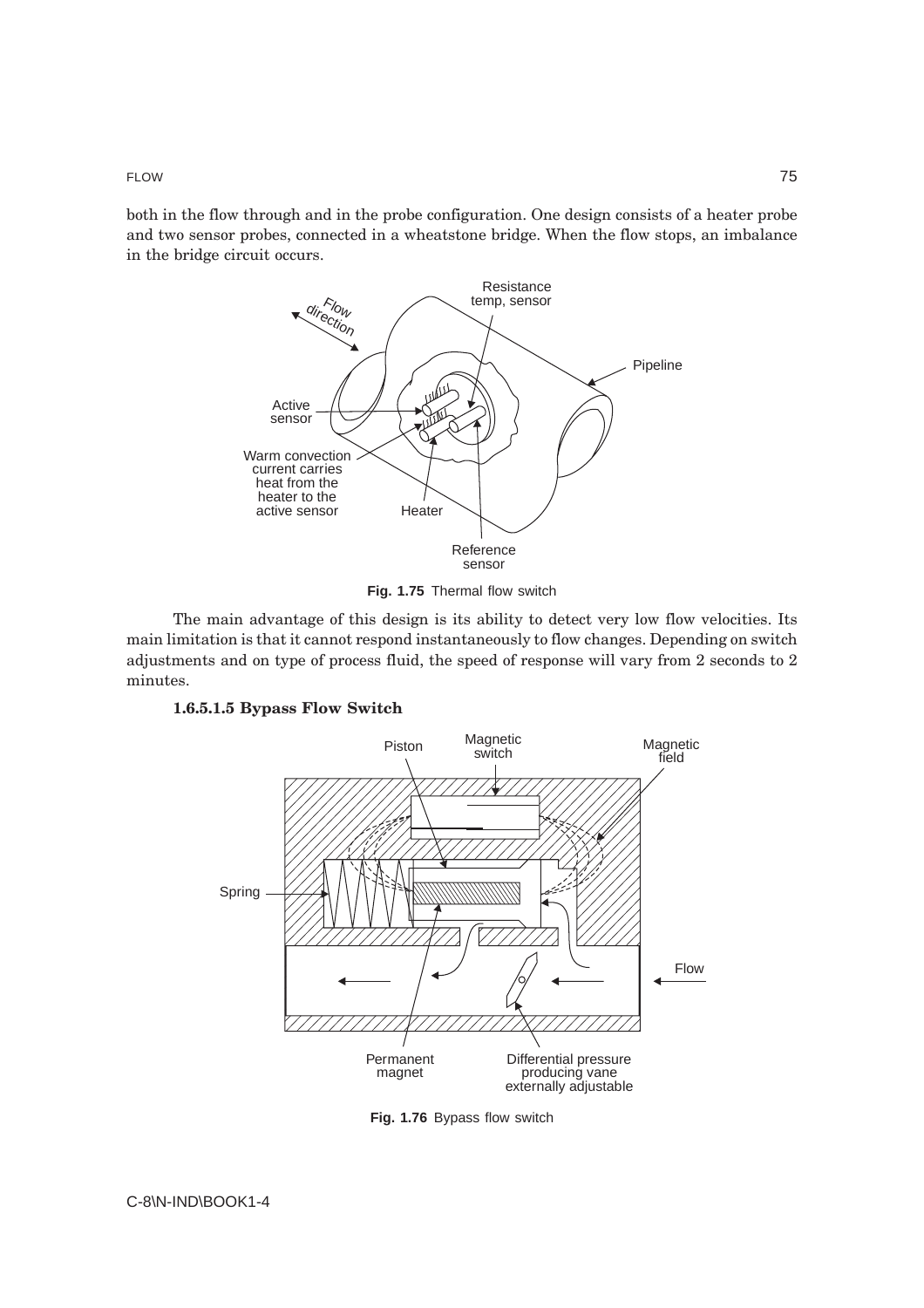A bypass-type switch shown in Fig. 1.76 has an externally adjustable vane that creates a differential pressure in the flow stream. This differential pressure forces a proportional flow through the tubing that bypasses the vane. A piston retained by a spring is in the bypass tubing and will move laterally as flow increases or decreases ; the piston's movement activates a switch. Bypass flow switches can be used for fairly low flow rates and their ability to be externally adjusted is a desirable feature.

#### **1.6.6 Anemometers**

The use of hot wire resistance transducer is to measure the flow rate of fluids by means of measuring velocity of non conducting liquids. In open channels and closed pipes it can be conveniently measured by suitably locating the hot wire filament.

### **1.6.6.1 Hot Wire Filament**

Hot wire filament is usually made by wire of platinum or tungsten material. It is suitably mounted in the flow channel by means of a support as shown in Fig. 1.77. The diameter of the wire may vary from 5 µm to 300 µm and the length is about half the diameter of the pipe. A smaller diameter gives a larger resistance per unit length and less inertia but is also less capable of sustaining large fluid pressure. The capability of its withstanding large pressure shocks is decided after actual testing. The hot wire element is centrally located inside the pipe such that the axis of the wire is normal to the direction of fluid flow.



**Fig. 1.77** Hot wire filament

#### **1.6.6.2 Principle**

In hot wire anemometers, the filament is heated initially by means of passing an electric current. This heated resistive filament mounted on a tube is exposed to air flow or wind, which is cooled because of fanning effect. Depending on the velocity of air flow, the amount of cooling varies. The resistance of the probe when it is hot is different from that when it is cooled. This difference in resistance or this variation in resistance is converted into a voltage variation and thereby the flow velocity is converted into a voltage variation.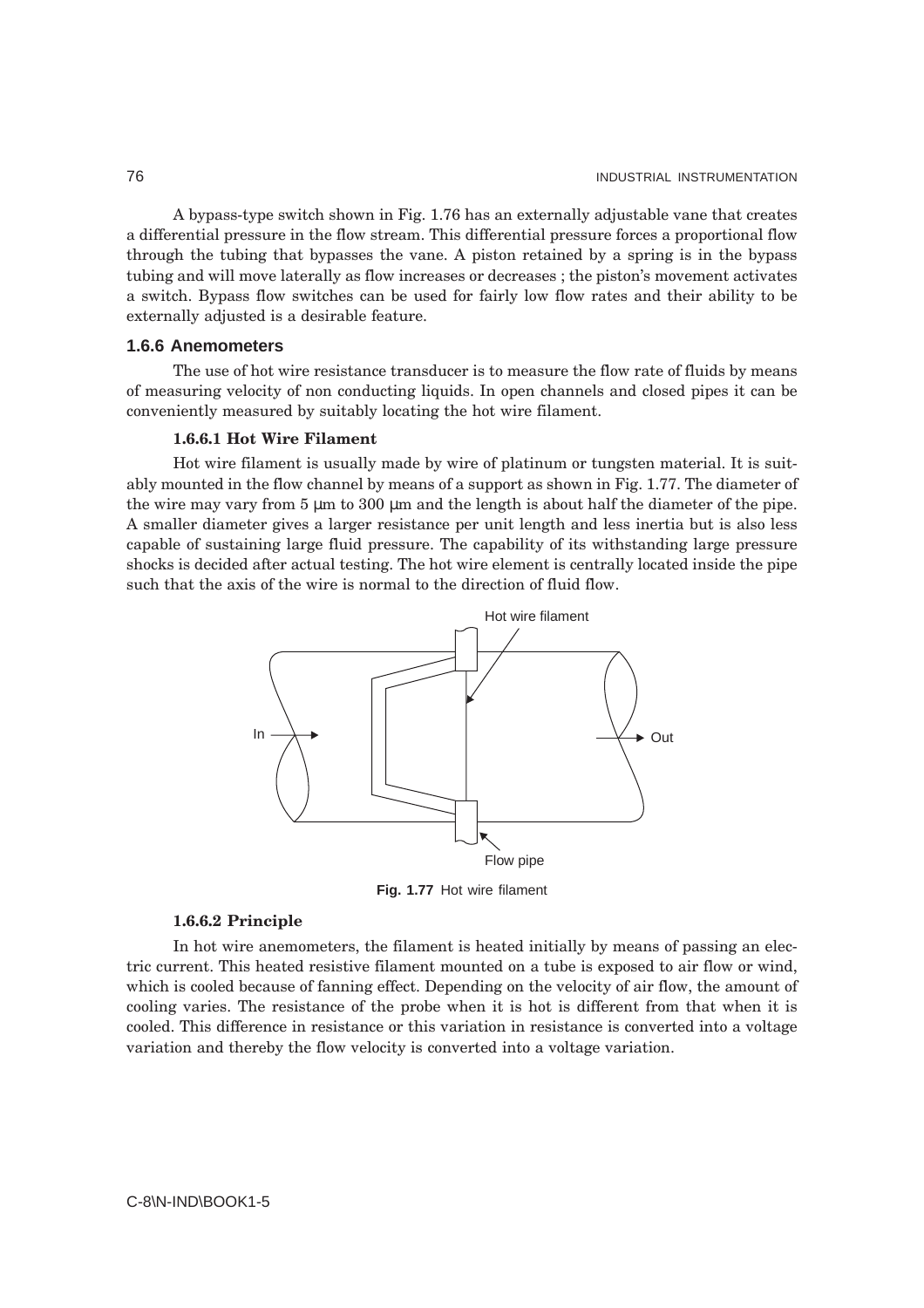### **1.6.6.3 Types of Hot Wire Anemometers**

Hot wire anemometers are commonly available in two forms :

(*i*) Constant current type and

(*ii*) Constant temperature type.

Both utilize the same physical principle but in different ways.

### **1.6.6.3.1 Constant Current Type**

In the constant—current mode of operation, the current through the hot wire is kept constant at a suitable value. The measuring circuit of this type is shown in Fig. 1.78(*a*).

In this type, the hot wire resistive filament which is mounted centrally in the flow pipe, carrying a fixed current is exposed to the flow velocity. The hot wire filament attains an equilibrium temperature when the *i*2R heat generated in it is just balanced by the heat loss from its surface. The proper circuit design is needed so that *i*2R heat is essentially constant. Thus the hot wire filament temperature must adjust itself to change the



**Fig. 1.78** (a) Measuring circuit of a constant current type

heat loss until the equilibrium is reached and this equilibrium wire temperature is a measure of velocity. The wire temperature can be measured in forms of its electrical resistance.

$$
\mathrm{R}_i>2\mathrm{~K~}\Omega
$$

$$
R_1
$$
,  $R_2$ ,  $R_3$  and  $R_w \cong 1$  to  $2 \Omega$ 

Energy balance equation for equilibrium conditions is written as

$$
i^2 \mathbf{R}_w = h \mathbf{A} (\mathbf{T}_w - \mathbf{T}_f)
$$

where  $i =$  Hot wire current

 $R_w$  = Wire resistance

 $T_w$  = Wire temperature

 $T_f$  = Temperature of flowing fluid

 $h =$  Film coefficient of heat transfer

A = Heat transfer area.

The measuring circuit of the constant-current anemometer can be used for the measurement of steady velocities as well as rapidly fluctuating components such as turbulent components superimposed on an average velocity.

#### **1.6.6.3.2 Constant-Temperature Type**

The current through the hot wire filament is adjusted to keep the wire temperature constant in this type. A galvanometer is used to detect the balance conditions. The bridge is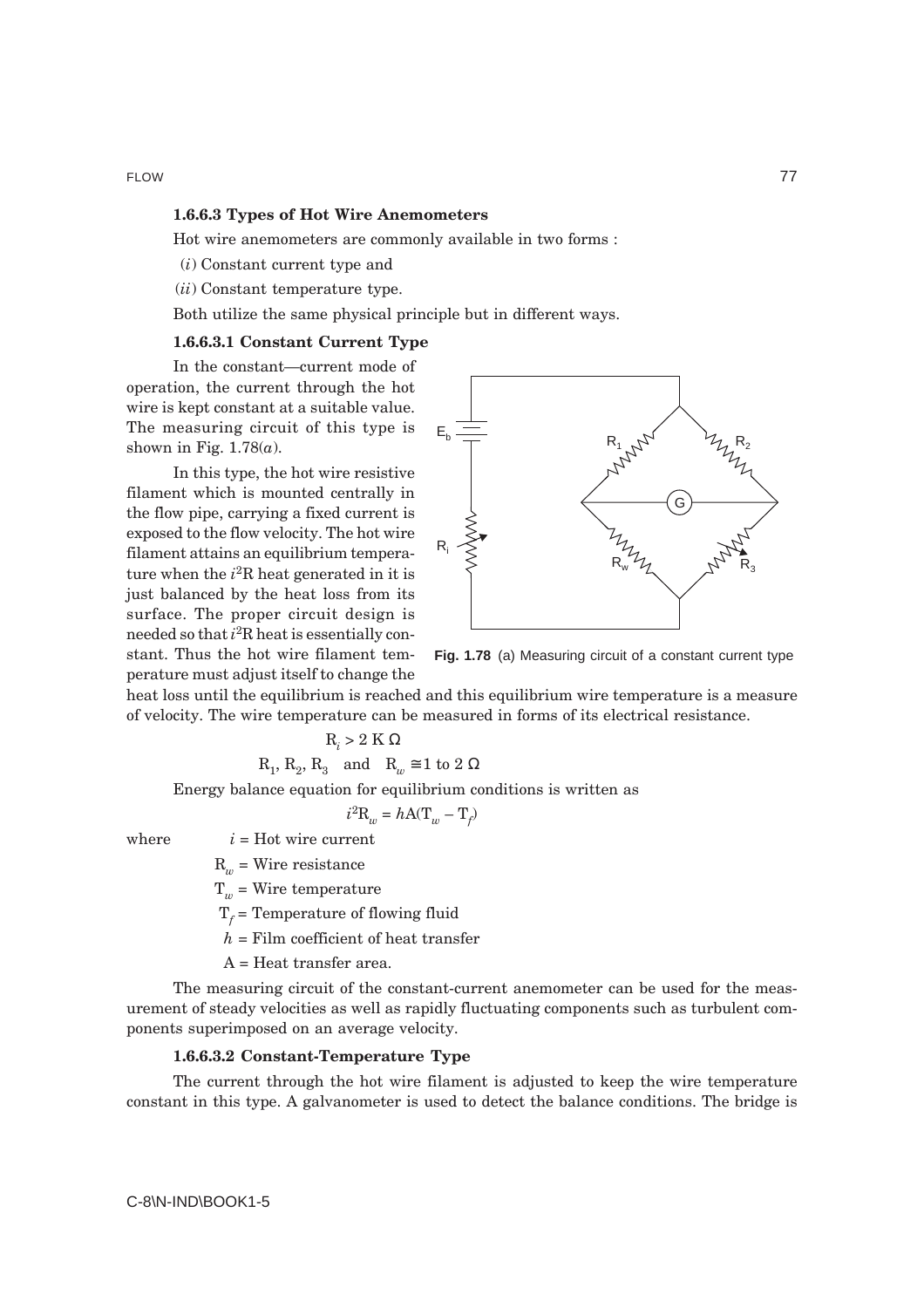connected to a battery voltage source in series with an adjustable resistor of a very large value (2KΩ). The voltage drop across the hot wire filament is measured by a high resistance millivoltmeter whenever the bridge is brought to balance condition.



**Fig. 1.78** (b) Measuring circuit of a constant temperature type

The measuring circuit is shown in Fig. 1.78 (*b*) . When there is no flow, the bridge is in

balance condition. For a change in flow, resistance of the hot wire  $(R_w)$  changes and the bridge is unbalanced. The unbalanced voltage is amplified and is used as a supply to the bridge. The bridge current required for balancing gives the change in the flow velocity. This current is measured by measuring the voltage across the standard resistance R*<sup>s</sup>* .

When the resistance of hot wire filament  $R<sub>w</sub>$  is maintained constant by adjusting R*<sup>s</sup>* , the current through the ammeter in series with R<sub>w</sub> is obtained for varying the voltage V. The variation of the current I2



as a function of the voltage  $\sqrt{\rm V}$  is shown in Fig. 1.79.  $\,$  **Fig. 1.79** Variation of I<sup>2</sup> with respect to  $\sqrt{\rm V}$ It is called as calibration curve.

### **1.6.6.4 Comparison Between Constant-Current Type And Constant-Temperature Type**

In constant current type, the current has to be kept at a large value and if sudden drop in velocity of fluid/gas occurs, the convection loss is very much reduced and thereby resulting in burning out of the hot wire filament.

In constant-temperature type, the disadvantages are the instability and drift problems in the amplifier design and high noise figure obscuring measurements of very small velocity fluctuations.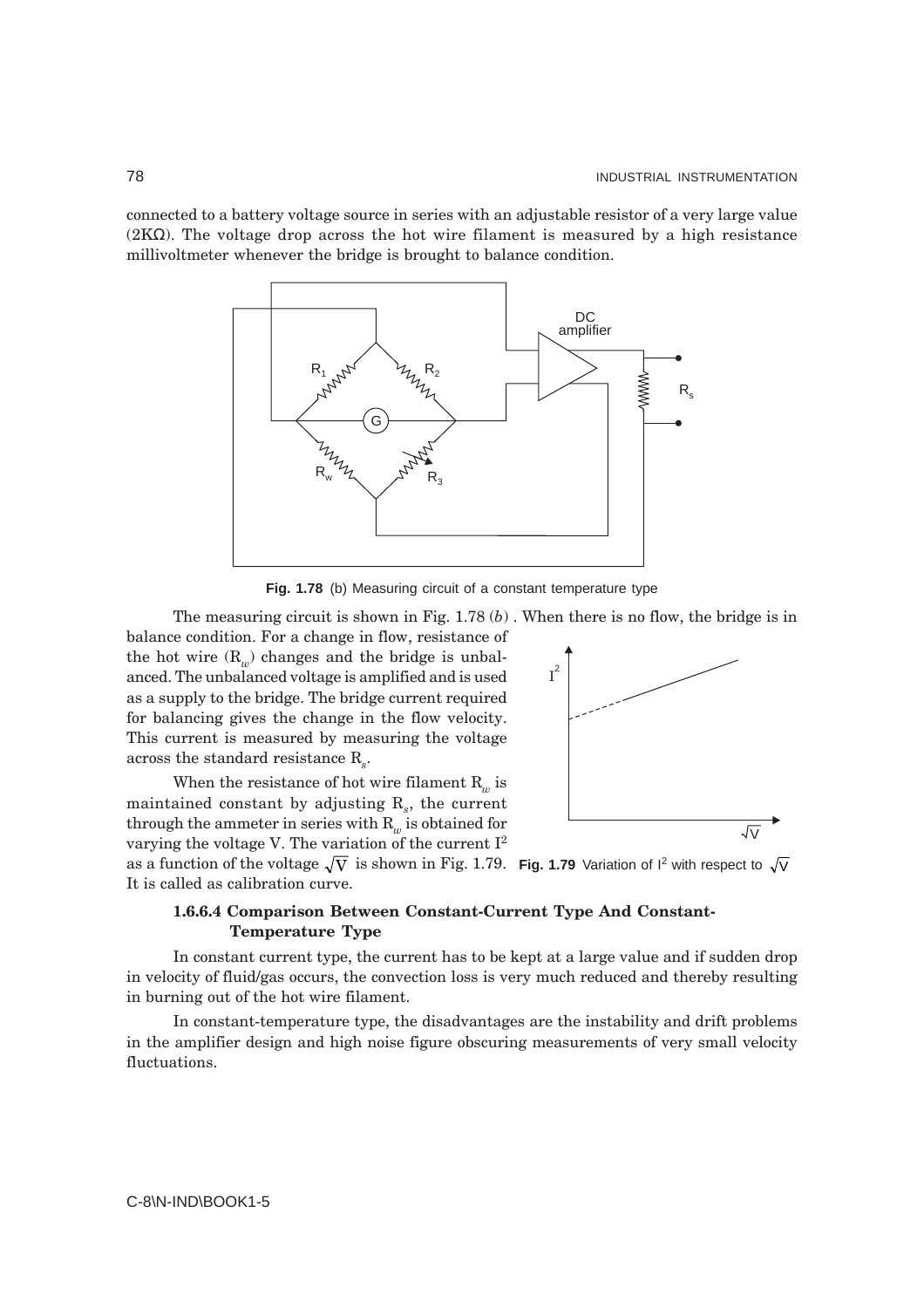FLOW **79** 

### **1.6.7 Mechanical Anemometer**

These anemometers have been used to measure air and gas flows in a variety of applications. They are also used to measure the velocity of wet and dry gases.

Designs of Mechanical Anemometers :

- 1. Vane anemometer
- 2. Three-cup anemometer
- 3. Impeller anemometer.

#### **1.6.7.1 Vane Anemometer**

Fig. 1.80 shows the vane-design. In this type, the vanes rotate in response to airflow with the angular velocity of the vanes being proportional to the wind speed. When a portable unit is required or when the local readout is satisfactory, vane motion is passed to the indicator through a gear and spring assembly. If the reading is to be remote, a magnetically coupled or capacitively coupled pickup can be used to generate a transmission signal.



**Fig. 1.80** Vane design anemometer

#### **1.6.7.2 Three-Cup Anemometer**

Fig. 1.81 shows a three-cup anemometer. This type of anemometer is not sensitive to the direction of the fluid. In this design the shaft drives a direct current tachometer generator with an output voltage that is proportional to the wind speed. This signal may be used to drive a remote mounted indicator recorder.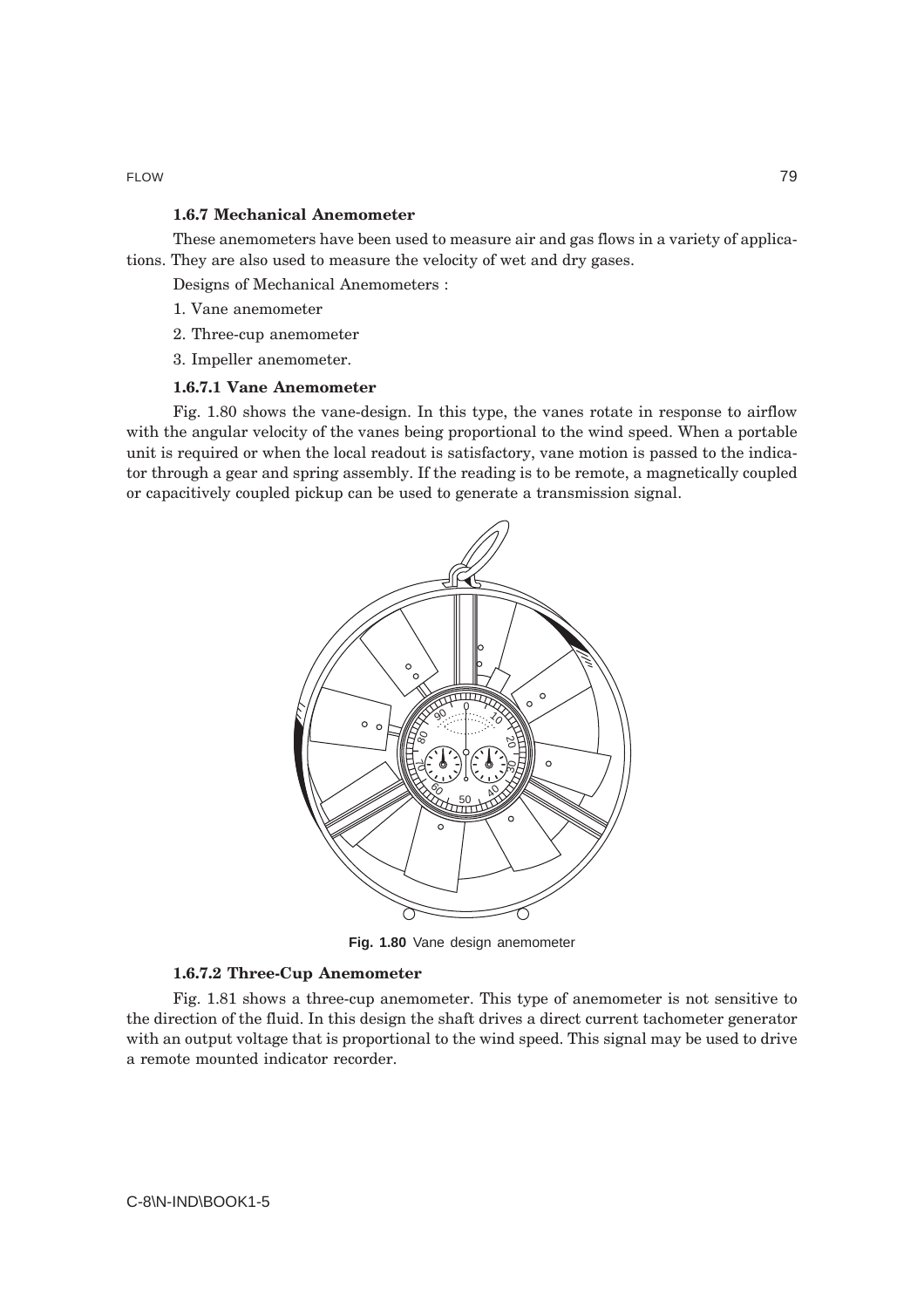

**Fig. 1.81** Three cup-anemometer.

### **1.6.7.3 Impeller Anemometer**

The impeller design is shown in Fig. 1.82. This anemometer also has a shaft-driven tachometer. Since the tail on the impeller design always keep the impellers pointed into the wind, this instrument can be used to detect both wind speed and wind direction. The speed of response for anemometer is given in meters of wind and is known as distance constant.



**Fig. 1.82** Impeller-anemometer.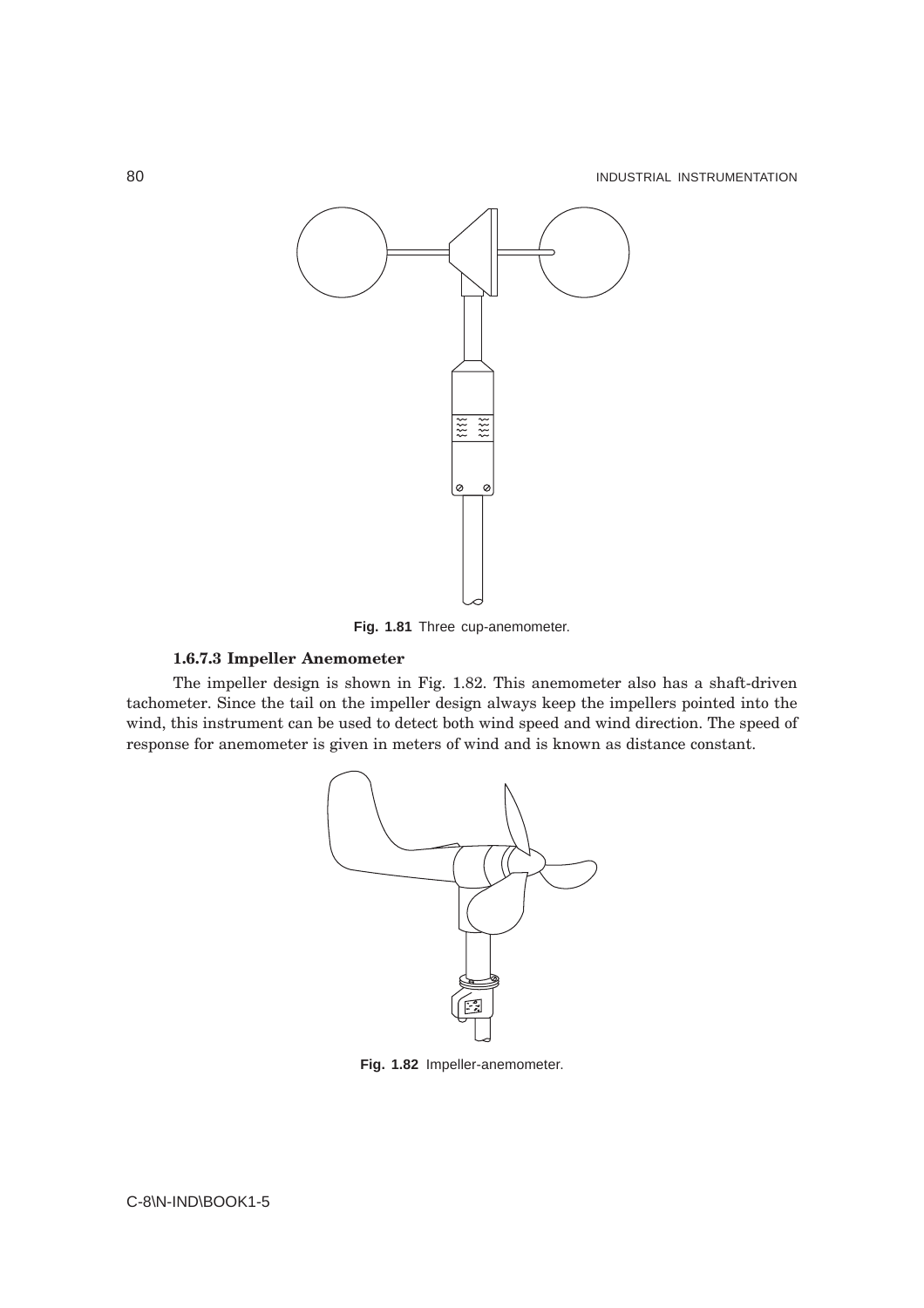#### $1.7$ **Flow Meter Calibration**

### **1.7.1 Introduction**

Flow rate calibration depends on standards of volume and time or mass and time. Primary calibration is generally based on the establishment of steady flow through the flow meter to be calibrated and subsequent measurement of the volume or mass of the flowing fluid that passes through in an accurate time interval. If steady flow exists, the volume or mass flow rate may be inferred from such a procedure. As in any other calibration, significant deviations of the conditions of use from those at calibration will invalidate the calibration. Possible sources of error in flow meters include variations in fluid properties (density, viscosity and temperature), orientation of meter, pressure level, flow disturbance (such as elbows, tees, valves etc) upstream to the meter.

### **1.7.2 Methods of Calibration of Flow Meter With Liquids**

### **1.7.2.1 Dynamic Weighing (Gravimetric) Method**

A commercial calibrator for precise primary calibration of flow meters using liquids is shown in Fig. 1.83. These units use a convenient dynamic weighing scheme, and are available in different models to cover the range from 0.5 to 70,000 kg/hr and have an overall accuracy of  $\pm$  0.1%. The sequence of the calibration procedure is explained below :

### **(a) Running operation before Test : Fig. 1.83(a)**

Fluid contained in the reservoir is pumped through a closed hydraulic circuit. First, it enters the filter and then the heat exchanger equipment, which controls temperature within  $\pm$  20 $\degree$ C. It then passes through the control valves, the meter under test, the back pressure valve, the weigh tank, and then back into the reservoir.



**Fig. 1.83** (a)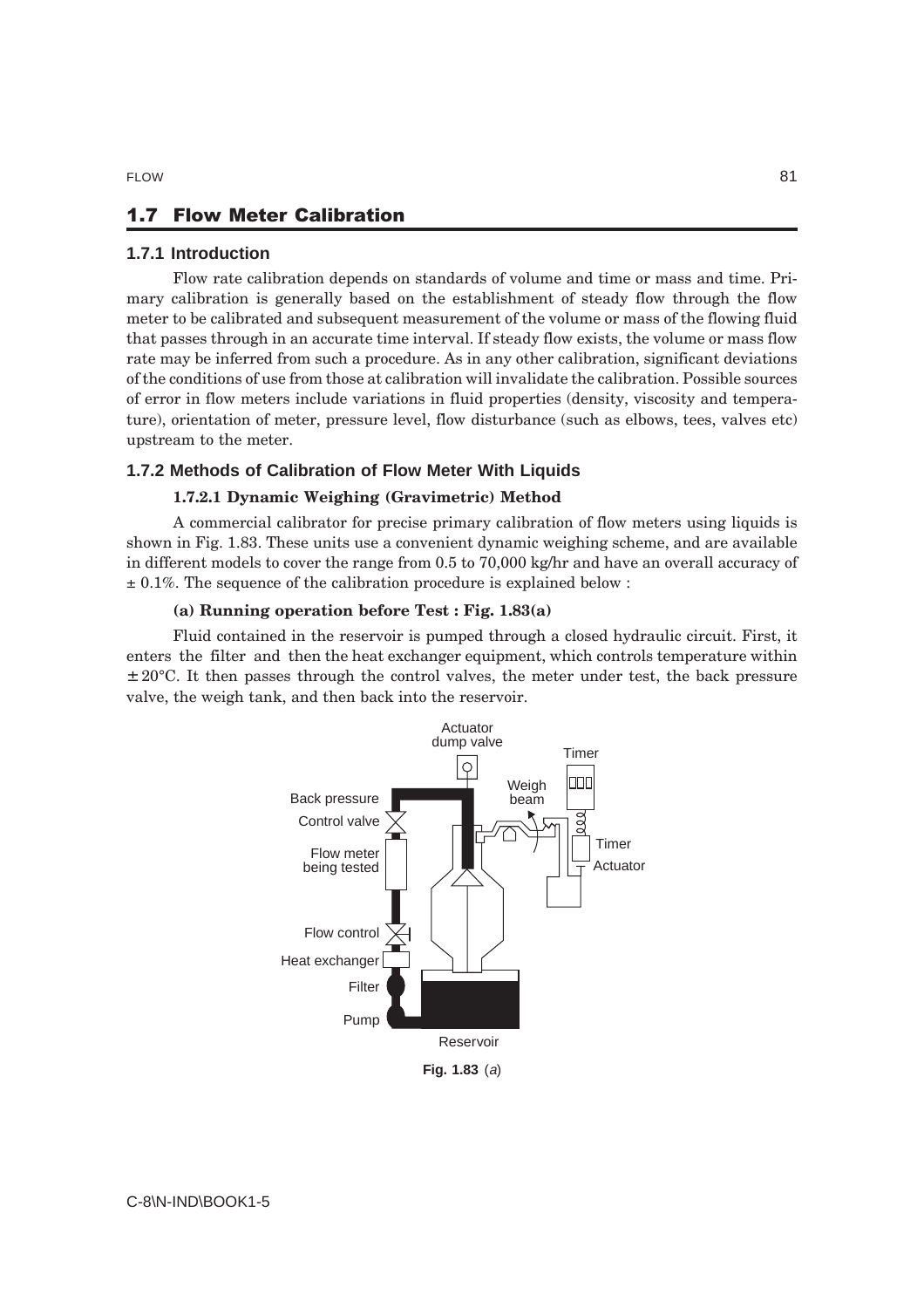### **(b) Start of preliminary fill : Fig. 1.83(b)**

When the control valves have been adjusted for desired flow, a tare weight is placed on the weigh pan. Then the cycle start button is pushed, resetting the timer, closing the dump valve which starts the filling of the weigh tank.



**(c) End of the pre-fill, start of weighing cycle : Fig. 1.83(c)**



As the weigh tank fills, the weigh pan rises, tripping the timer actuator, and the electronic timer begins counting in milliseconds, starting the actual weighing cycle. The preliminary fill balanced out by the tare weight before actual weighing begins, permits a net measurement of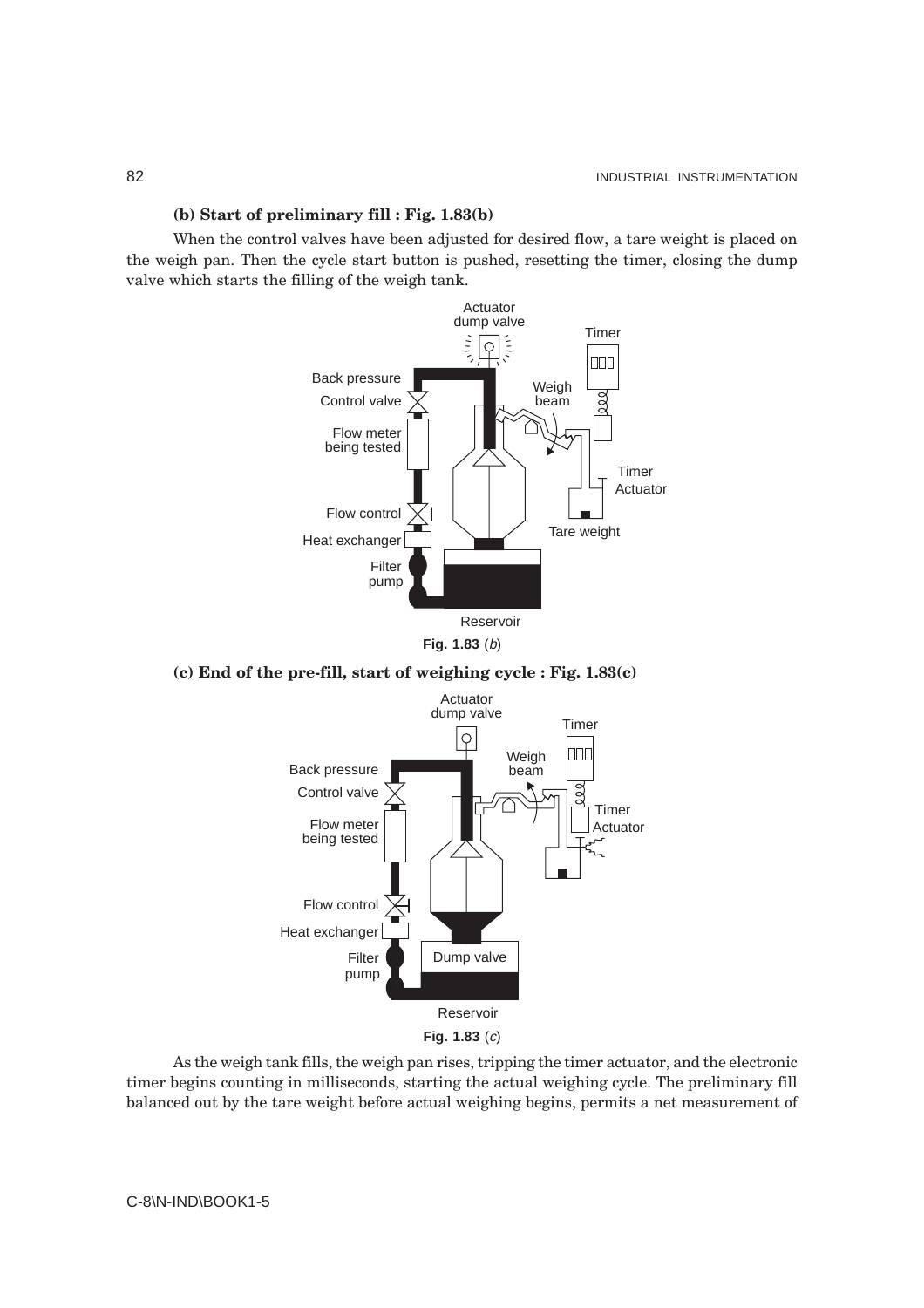#### FLOW 83

the new fluid added after preliminary fill. The preliminary fill method permits the measurement of only a portion of the cycle, eliminating the mechanical errors in the start and stop portions and allowing dynamic errors to be self cancelling.

### **(d) Weighing cycle in Operation : Fig. 1.83(d)**

The weighing cycle is continued as a precision weight is placed on the weigh pan, again deflecting the beam. The uniquely designed cone shaped deflector at the inlet of the weigh tank permits the even distribution of measured fluid.



**Fig. 1.83** (d)

**(e) End of Weighing Cycle : Fig. 1.83(e)**

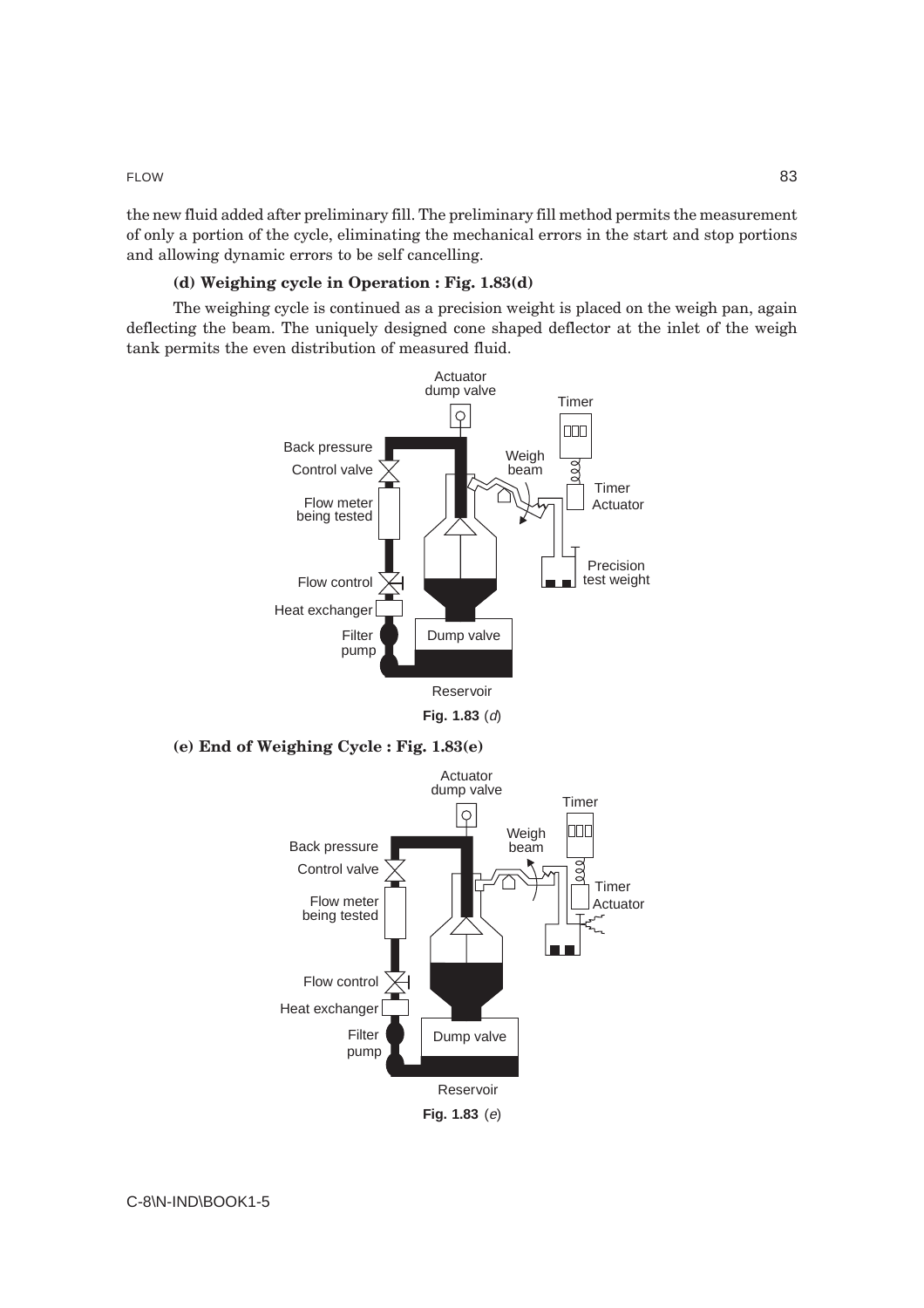As the tank fills, the weigh pan rises, until it again trips the timer actuator, stopping the timer and the indicating the time within a thousandth of a second. By combining the precision test weight with the timed interval, the actual flow rate in kg/hr is easily and accurately determined. From these basic mass units, other flow units can be accurately calculated.

#### **(f) Emptying for Recycling : Fig. 1.83(f)**

After the beam movement trips the timer, the weigh tank automatically empties in less than 25 seconds, even at maximum flow. The calibrator is now ready for the next flow setting. This fast recycling cuts total calibrating time as much as 50%.





Another type of calibrator called pipe prover is particularly useful for fast response, high resolution flow meters such as turbine, positive displacement, vortex shedding types, where steady state can be achieved quickly. The integration of the flow rate to get total flow is accomplished accurately by accumulating the meter pulse-rate output in counter. Although they can be used with flow rate meters, in practice their use is largely confined to the calibration of quantity meters. A 'dedicated prover' is permanently built in large petroleum metering stations.

One such pipe prover (bidirectional) which is currently most popular is shown in Fig. 1.84.

A hollow sphere of synthetic rubber is inflated with water under pressure until its diameter is about 2% larger than that of the epoxy-liner pipe from which the prover is constructed. When the sphere is forced into the pipe, it seals it and acts as a kind of piston which is capable of going round the bends. A four way valve is used to control the flow of liquid after it has passed through the meter which is to be calibrated, by causing the liquid to travel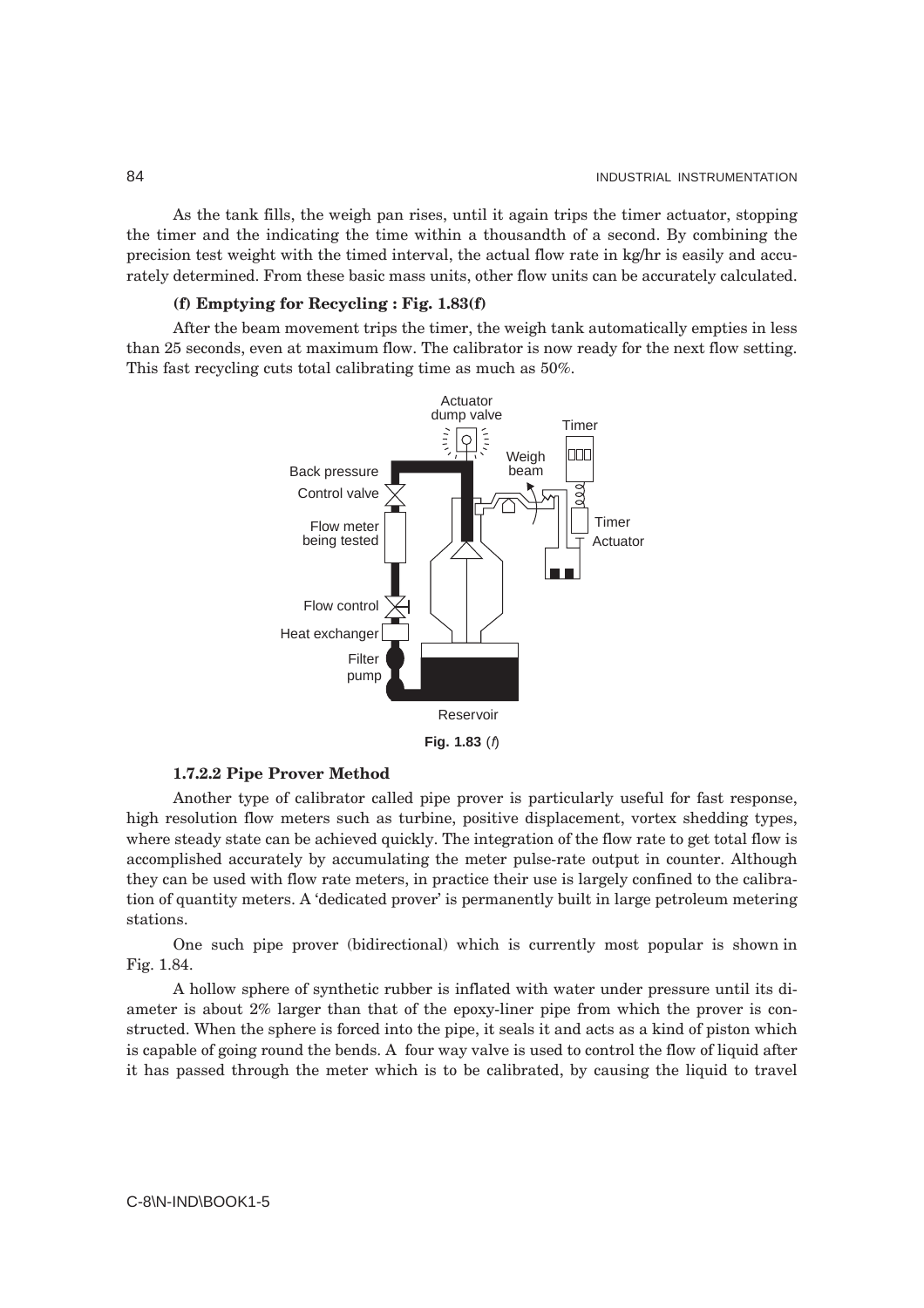through the prover either from left to right or from right to left. At either end of the prover there is a chamber of enlarged diameter to receive the sphere at the end of each trip.



**Fig. 1.84** Principle of the bidirectional pipe prover

Before starting the calibration run, the flow is allowed to by-pass the prover. At the start of a test, the flow is directed through the prover in such a way that the sphere travels the whole length of the prover. Soon after the start of its run, it passes a sphere detector, which operates an electrical gating circuit and causes the electrical pulse from the meter on test to be counted. Near the end of the run, a second sphere detector is operated which stops the count of pulses. The pulse count from the meter is then compared with the known volume of the prover between sphere detectors, which has been determined from a previous static calibration of the prover. Additional accuracy is gained by totalising the pulse counts and the prover volumes during two successive runs one in each direction. Directional effects in the sphere detectors are thus largely cancelled out.

The accuracy of the bidirectional prover is as high as  $\pm$  0.1% of flow rate and between  $\pm 0.05$  and  $\pm 0.02\%$  on total volume.

#### **1.7.2.3 Master Meters Method**

The simplest and cheapest way of calibrating a flow meter is to put it in series with another flow meter of higher accuracy and to compare their readings. This can give reasonably accurate results over a short period, provided that care is taken to install the two meters sufficiently far apart to ensure that the downstream meter is not affected by the presence of the upstream meter. A serious disadvantage of the method is that the performance of the master meter will gradually change with time ; consequently, recalibration of the master meter will be needed at intervals.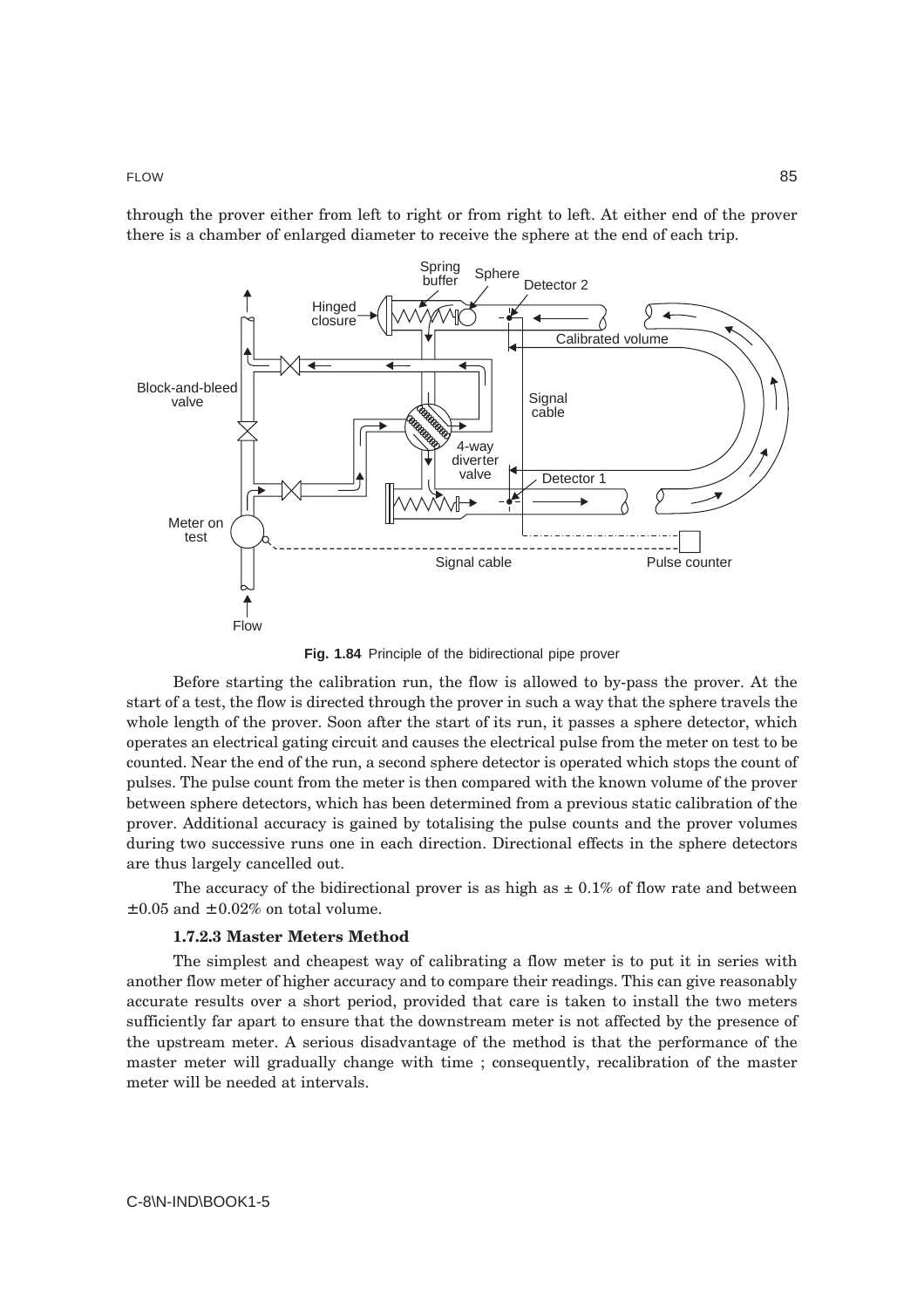Also if the master meter should suffer any kind of sudden mechanical wear, its performance could change in a very short period without the operator being aware of the fact. As a safeguard against this happening, it is possible to use two master meters in series as shown in Fig. 1.85.



(b) One master meter is malfunctioning

**Fig. 1.85** Two master meters are in series

A long as the two meters continue to give the same reading the operator can be confident that all are well, but as soon as one master meter gives a significantly different reading from the other, he knows that one meter is malfunctioning. The rig must then be shut down while both meters are removed for recalibration.

To avoid having to shut down the rig in circumstances like this, three master meters can be installed in series. In this case, the malfunctioning meter will immediately betray itself

by showing that it is out of step with the other two. The defective master meter can then be taken out of the line and sent away for recalibration, while the operator continues to use his rig with the other two master meters in operation.

A third alternative is to use two master meters in parallel, with high-fidelity shut-off valves, as shown in Fig. 1.86.

This system is suitable only when meters of high repeatability, such as large turbine meters, are to be calibrated, because the meter of test provides the only way to





Super-master meter (in occasional use)

**Fig. 1.86** The use of two Master meters in alternate parallel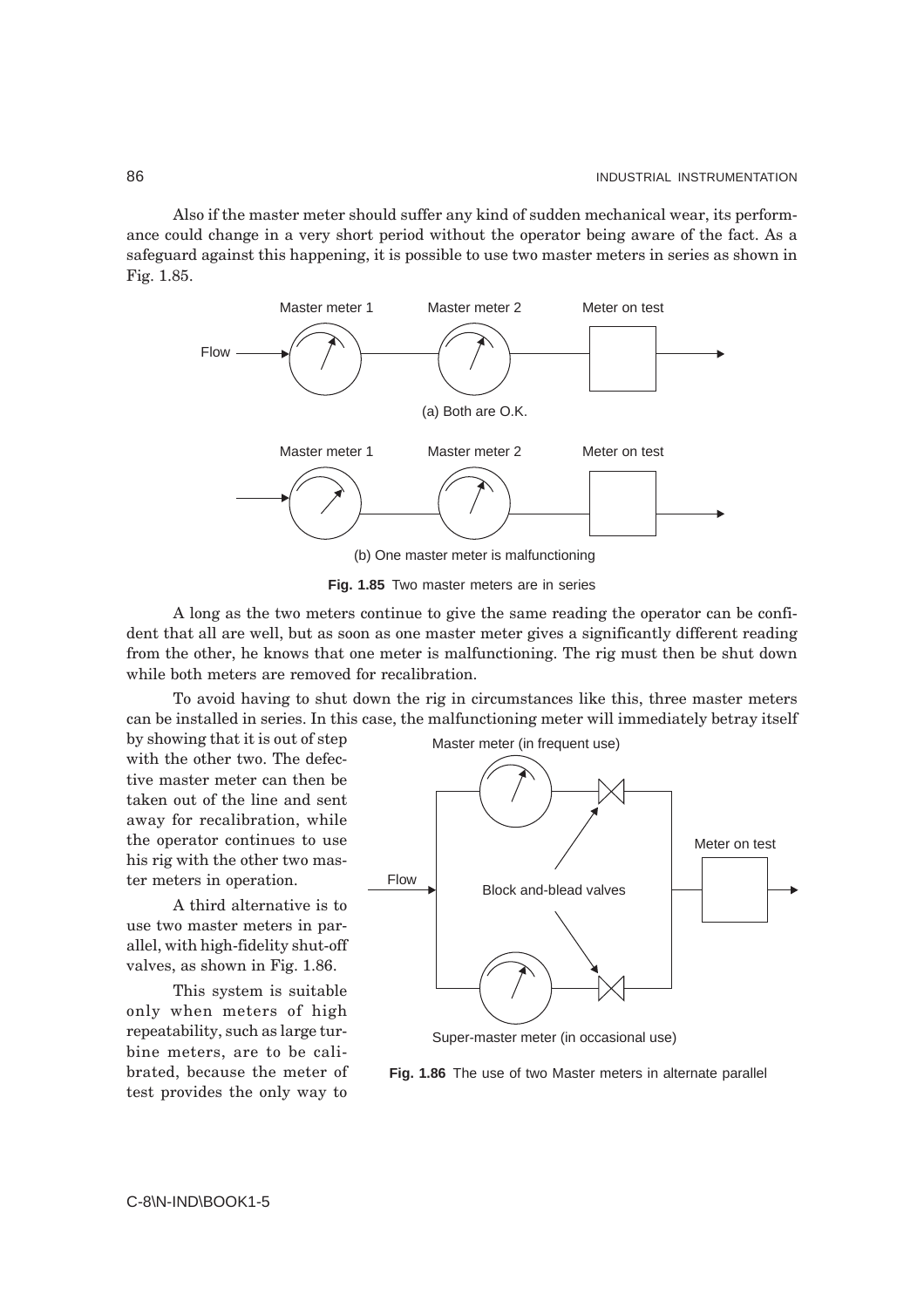#### FLOW 87

compare the performances of the two master meters. One master is used as the main calibration device, while the other master meter as a 'super master meter,' being used alternately with the first master meter on infrequent occasions as a check that the master meter, remains unchanged. As soon as a change in the performance of the master meter is observed it is removed for recalibration. When it is fitted back after recalibration it is regarded as the super master meter, while the other meter becomes the master meter. This situation remains until another recalibration is called for, when the roles of the two meters are again reversed.

A well maintained master meter calibration system should provide accuracies of  $\pm 0.2\%$ on flow rate and  $\pm$  0.1% or  $\pm$  0.5% on volume.

### **1.7.3 Methods of Calibrating Flow Meters With Gases**

### **1.7.3.1 Soap Film Burettes**

It is suitable only for low flow rates, since it is difficult to form a stable soap film across a burette of more than about 50 mm diameter. The film is made to act as a frictionless 'piston' which travels freely with the flowing stream of gas, so that the velocity of the film is a good indication of the velocity of the flowing gas. Fig. 1.87.



**Fig. 1.87** Principle of the Soap-film burette

The soap film burette can be used to calibrate both flow rate and quantity meters. It will measure flow rate with an accuracy of  $\pm 0.5\%$  and volume with an accuracy between  $\pm 0.5\%$ and  $\pm$  0.2%.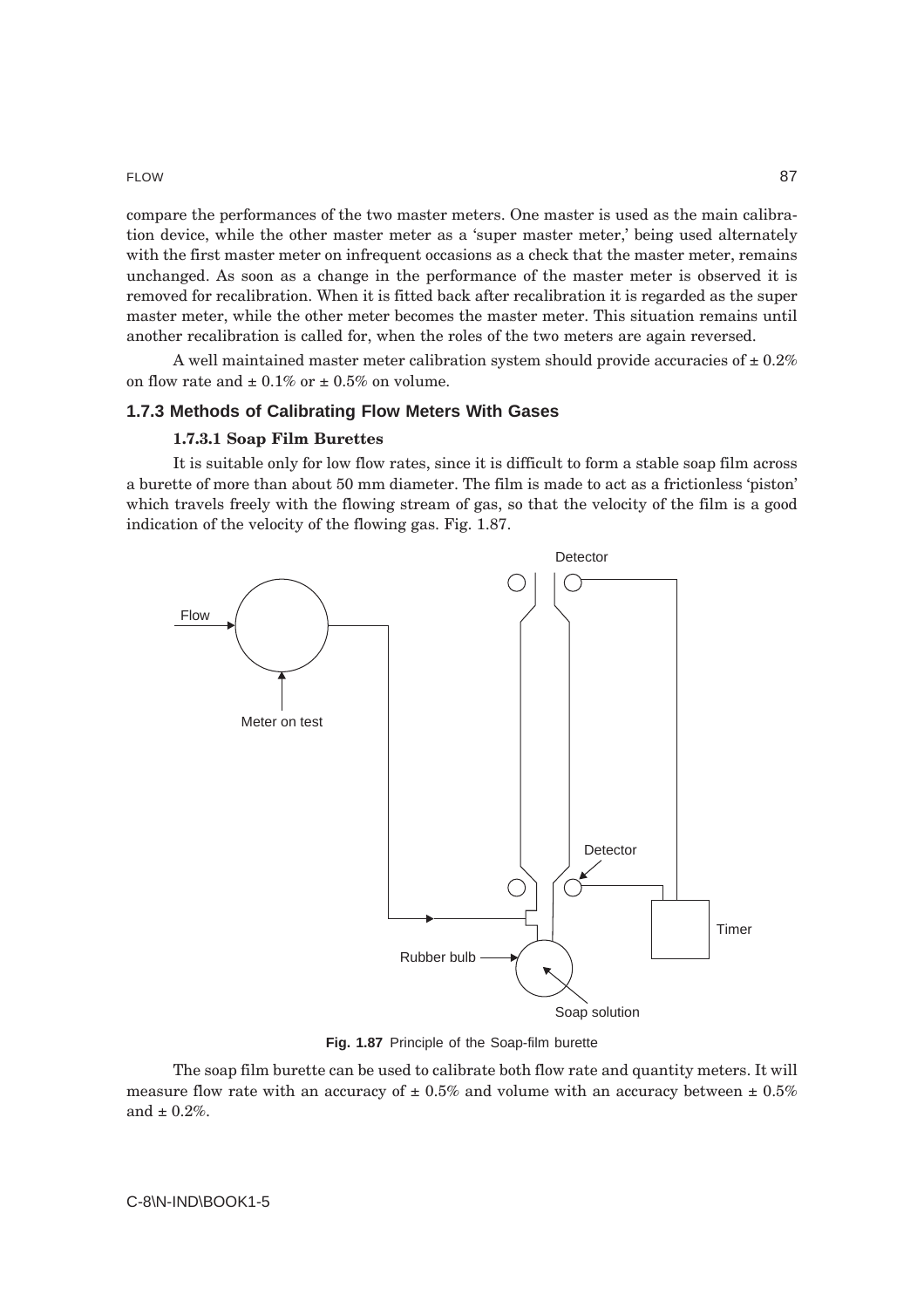### **1.7.3.2 Bell Prover System**

Bell prover system for calibrating gas flow meter is shown in Fig. 1.88.

The gas flowing through the flow meter during a timed interval is trapped in gasometer bell and its volume is measured. Temperature and pressure measurements allow calculation of mass and conversion of volume to any desired standard conditions. By filling the bell with gas, rising it to the top, and adding appropriate weights, such a system may be used as a gas supply to drive gas through a flow meter as the bell gradually drops at a measured rate. By using a precision analytical balance to measure the mass accumulated in storage vessel over time, accuracies, of  $\pm$  0.02% were obtained for flow rate upto 9 kg/sec.



**Fig. 1.88** Simplified schematic arrangement of bell prover system for calibrating small gas quantity meters

### **1.7.3.3 Sonic Venturi-Nozzles**

The Sonic Venturi-nozzle is a very convenient device for calibrating a gas flow rate meter at one volumetric flow rate. Fig. 1.89.



**Fig. 1.89** Standard sonic venturi-nozzle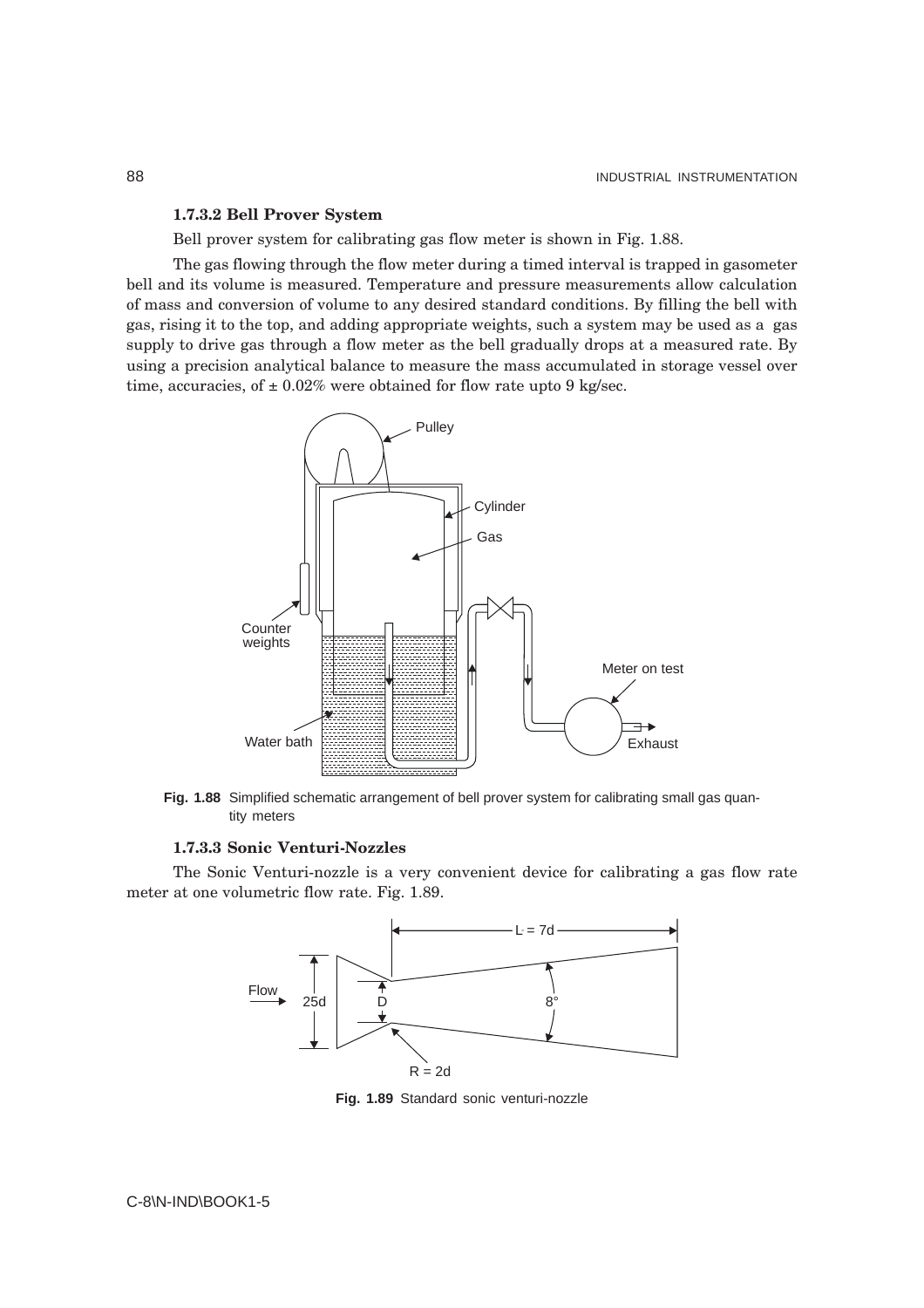#### FLOW 89 and the contract of the contract of the contract of the contract of the contract of the contract of the contract of the contract of the contract of the contract of the contract of the contract of the contract of th

It depends upon the fact that in the throat of a nozzle, the gas cannot travel faster than the speed of sound. Provided the upstream pressure is sufficient to ensure that sonic velocity is actually reached, the flow rate through the nozzle will therefore always have a fixed value for a given gas at a specified temperature and pressure. The tapered section of the nozzle plays no part in controlling the flow rate ; its function is merely to assist, in recovering some 90-95% of the initial pressure, thus conserving energy.

If a number of sonic venturi nozzles of various sizes are used in succession a gas flow meter can be calibrated over a range of flow rates with them. When the highest possible accuracies (about ± 0.5% on flow rate) are called for it is usual for venturi—nozzles to be calibrated against a primary gas flow standard before they are used as calibration devices. If slightly lower accuracies are acceptable their performance can be predicted fairly reliably from a knowledge of their dimensions.

#### **1.7.3.4 Gravimetric System for Gas-Meter Calibrator**

The gravimetric calibration is a highly sophisticated and expensive device, but is regarded as the best available primary system for calibrating secondary high-pressure gas flow standards. It can also be used directly for the calibration of high-pressure gas meters. It is broadly similar in principle to the gravimetric system with static weighing for liquids, but with one important difference. In the liquid system the meter being calibrated is at upstream of the flow diverted, but in the gas system it is at downstream and in a line venting to atmosphere. This enables the meter to be read under steady-state conditions, thus overcoming the problem of diminishing flow rate, which occurs while the weighing vessel is being filled.





As shown in Fig. 1.90, a critical venturi-nozzle is used to maintain a constant flow rate through the test system. In the first part of the test, the flow at downstream of this nozzle is diverted through the meter being calibrated, while its reading is noted. Then the flow is diverted into a light weight spherical pressure vessel for a measured time, and the measurements of the weight of this sphere before and after diversion are used to calculate the mass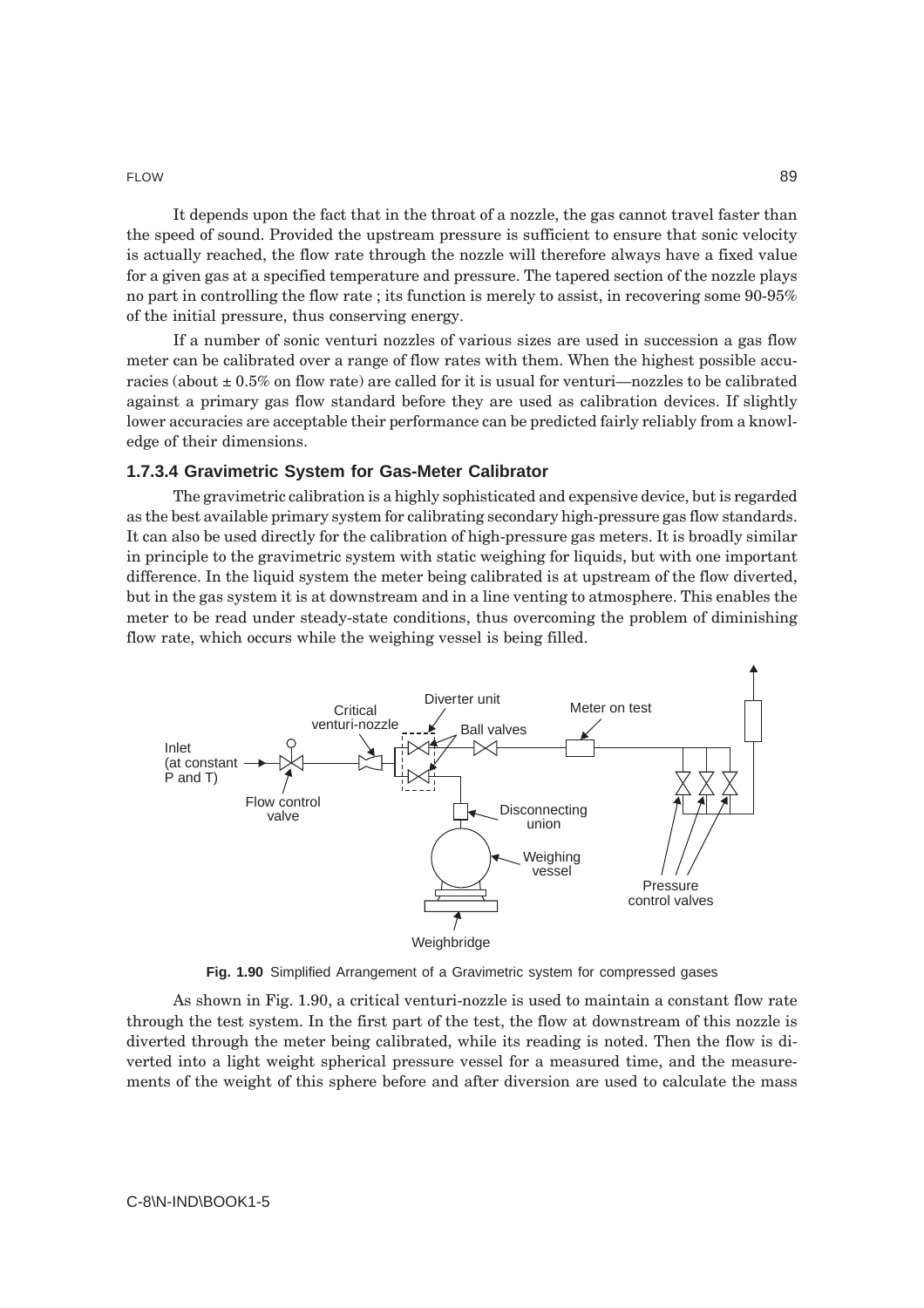flow rate during the diversion period. By varying the pressure upstream of the critical venturinozzle, a fairly wide range of mass flow rates can be covered with this system, and by using several alternative nozzles of different sizes, an almost unlimited range can be covered.

The accuracy of flow rate measurement in a system of this kind is between  $\pm 0.5\%$ and  $\pm$  0.2%.

### **1.7.3.5 PVT System**

The PVT (Pressure-Volume-Temperature) method illustrated in Fig. 1.91 is used mainly as a primary standard, to calibrate reference meters and sonic venturi nozzles which can thereafter be used as secondary calibration devices.

In this system, a storage vessel of known volume is charged with gas at high pressure. The pressure and temperature of the gas in the vessel are first measured, then the gas is allowed to flow out through a regulating sonic nozzle in series with the meter on test, and finally the pressure and temperature of the gas in the storage vessel are measured again at the end of a measured period of time.





From these measurements the mass flow rate through the system during the test period can be calculated. Heat exchangers and an upstream pressure controller are used to control the conditions during flow and thus the performance of the meter under test can be determined over a wide range. Accuracies of flow rate measurement between  $\pm 0.5\%$  and  $\pm 0.2\%$  can be achieved.

### **1.8 Flow Meter Selection**

The selection of a flow meter for an industrial application is influenced by complex desired data. While purchasing a flow meter, it is better to get advice from an expert on the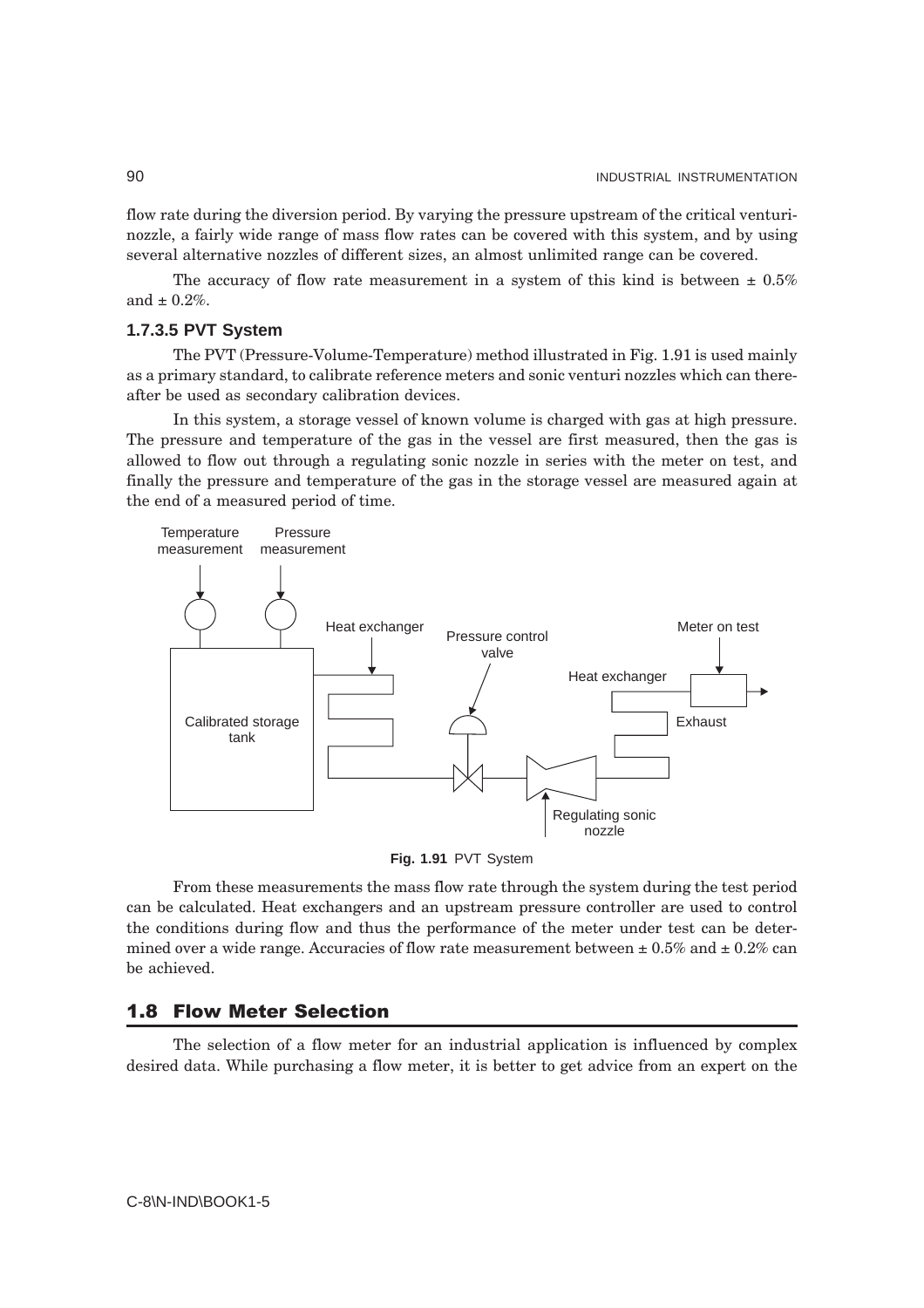selection based on the availability of flow meter and draw out a complete specification of the flow metering application.

### **1.8.1 Factors to be Considered**

There are many factors which are to be considered before drawing up specifications for a flow meter. They are :

1. Measurement requirements

2. External conditions of the flow pipe

3. Internal conditions of the flow pipe

- 4. Properties of the flowing fluid
- 5. Installation and accessories and

6. Cost consideration.

Let us examine the above six factors in detail.

#### **1.8.1.1 Measurement Requirements**

The requirements of measurement can be addressed based on.

(*i*) The measured variable like point velocity, average velocity or volume rate.

(*ii*) **The range of operation.** For wide range of operation, electromagnetic, ultrasonic, cross-correlation, turbine type etc. are suitable.

(*iii*) **Cost computation.** If it is for costing purpose, the meter should have low and consistent uncertainty in measurement.

(*iv*) **Pressure head loss and maximum pressure of flowing fluid.** For high pressure fluids the meter body and inner construction should be sturdy.

(*v*) Accuracy, Precision and facilities available for maintenance.

(*vi*) **Speed of response.** For fluctuating flow, response of the meter should be good with small time constants.

(*vii*) Calibration facilities and Installation.

#### **1.8.1.2 External Conditions of the Flow Pipe**

Before selection of a flow meter, it is important to examine the environment and the place where the meter is going to get installed. The following points need to be considered.

(*i*) **Approachability.** It is better to know that once the meter is installed whether it is accessible for removal, recalibration etc.

(*ii*) It is important to note that the installation of the meter either in an air conditioned space or in a place which is vulnerable for wide temperature variation.

(*iii*) Humidity condition, vibration, hostile environment and water facility are the important parameters to be considered.

### **1.8.1.3 Conditions Internal to the Flow Pipe**

The conditions internal to the pipe affect the accuracy of measurement of flow meters. Some of the factors that affect the accuracy are protrusions, pipe bore, size, roundness, toughness, hydrodynamic noise pulsations etc.

#### FLOW 91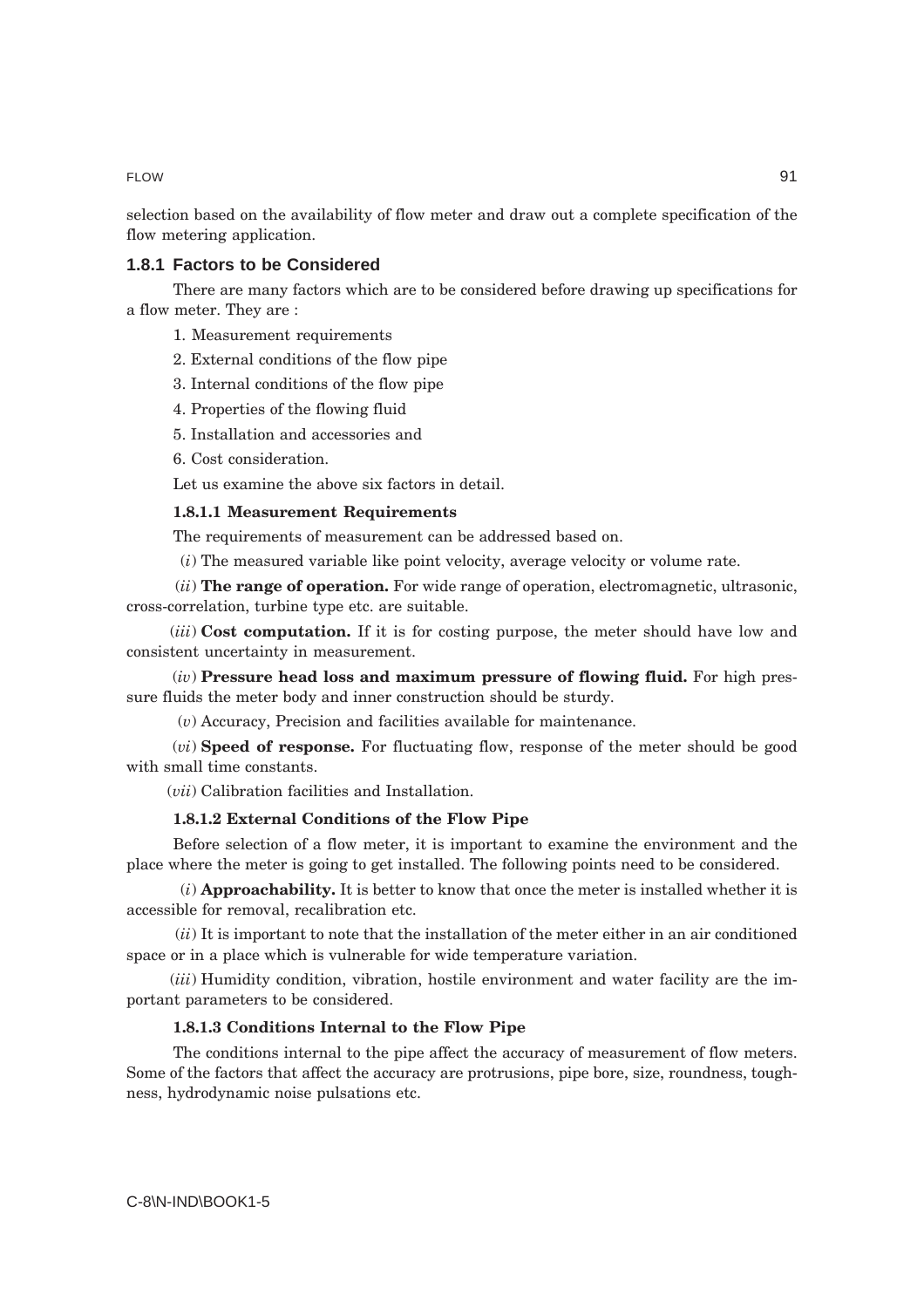### **1.8.1.4 Properties of the Fluid**

The properties of the fluid to be metered should be clearly understood by the person who is to select the meter. Many flow problems are due to the impurities present in the fluid, the effect of which cannot always be quantitatively established.

1. **Viscosity.** Viscosity of the flowing fluid is a critical factor. If the viscosity of the fluid changes, the Reynolds number changes, which in turn affect the calibration curve of the flow meter.

2. **Fluid activity.** The fluid to be metered may be radioactive or chemically reactive. Radioactivity presents special problems. For metering the velocity of fluids having high levels of radiation, flow meters offering long periods of reliable operation without maintenance are required. If the fluid is corrosive, then Electromagnetic flow meter or Vortex flow meter can be used.

3. **Flammability.** Fluids which are inflammable or react violently with other materials need flow meters like turbine and vortex flow meter. They are suitable for operation in hazardous areas.

4. **Scaling Deposits.** Special care should be taken for fluids having a property to deposit scales since scaling can block pressure lines and ducts.

5. **Other properties.** The fluid properties like compressibility, abrasiveness, transparency, electrical conductivity, magnetic properties and lubricity should be noted before selection of flow meter is made.

### **1.8.1.5 Accessories**

When a flow meter is chosen, the associated accessories should also be chosen which are compatible with the meter. All the precautions and points considered for the meter should be considered for the accessories also. Some of the accessories for a flow meter are :

- 1. Valves and manifolds for equalizing, draining, venting and isolation.
- 2. Sumps, gas vents, poles and drains.
- 3. Cooling chambers when measuring condensible vapours.
- 4. Straighteners for improving velocity profile.
- 5. Piezometer rings for averaging the flow velocity profile for orifice plates.
- 6. Separators to prevent contaminating fluids like water in oil from entering the flow meter.
- 7. Gas detectors to provide a warning if the flow meter is not running full.

### **1.8.1.6 Economic Factors**

Any decision on the purchase or selection of flow meter will certainly take the economic factors into consideration. But that should not be given the top priority. When computing the cost of flow meters, the cost of accessories, transmitters etc. if needed, the maintenance cost for a period should also be taken into consideration.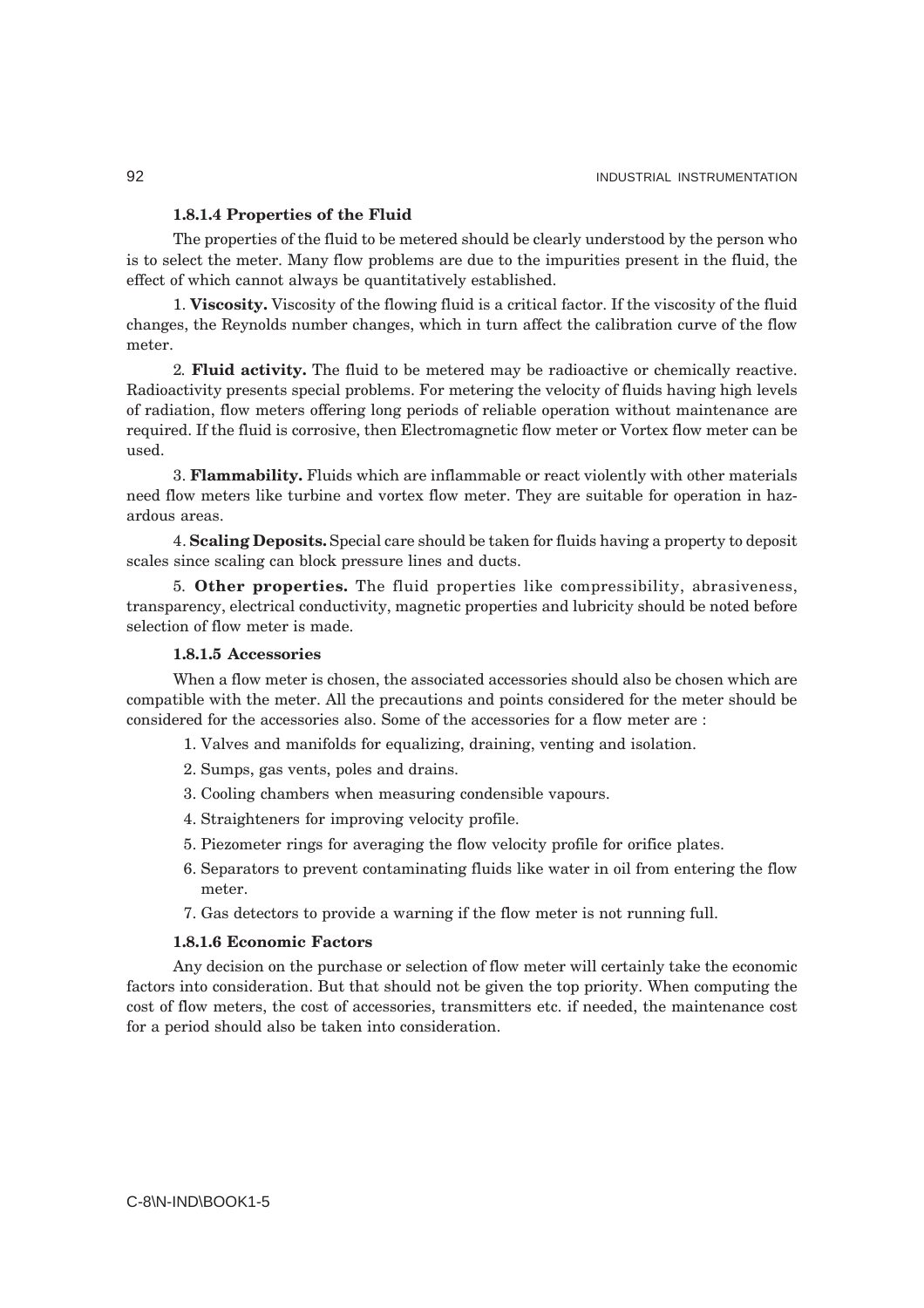FLOW 93

### **1.8.2 List of Desirable Characteristics**

A partial list of characteristics that are desirable in a flow meter selection is given below :

- (*i*) A wide operating temperature range.
- (*ii*) A wide dynamic range of measurement.
- (*iii*) Insensitivity to flow profit, viscosity, and other physical properties of the fluid.
- (*iv*) Non-corrodible and non-degradable materials of construction.
- (*v*) Small irrecoverable head loss.
- (*vi*) Suitability for liquids and gases.
- (*vii*) Availability in all practical sizes.
- (*viii*) Safety in all practical sizes.
	- (*ix*) Immunity to pulsating flow effects.
	- (*x*) Immunity to vibration.
	- (*xi*) Fast response to flow changes.
- (*xii*) Accuracy.
- (*xiii*) Calibration.
- (*xiv*) Low cost to purchase and maintain.

Of course, no flow meter is available which meets all these requirements and it is unlikely that one will ever be developed.

| 1.  | ORIFICE          | $\pm$ | $2.0\%$ |
|-----|------------------|-------|---------|
| 2.  | <b>VENTURI</b>   | $\pm$ | $1.0\%$ |
| 3.  | <b>NOZZLE</b>    | $\pm$ | $1.5\%$ |
| 4.  | <b>PITOT</b>     | $\pm$ | 0.5%    |
| 5.  | EM               | $\pm$ | $0.5\%$ |
| 6.  | UF               | $\pm$ | $1.0\%$ |
| 7.  | CC               | $\pm$ | 0.5%    |
| 8.  | <b>VS</b>        | $\pm$ | 1.0%    |
| 9.  | <b>ROTAMETER</b> | $\pm$ | 2.0%    |
| 10. | <b>HOTWIRE</b>   | $\pm$ | 2.0%    |
| 11. | <b>GILFLOW</b>   | $\pm$ | $1.0\%$ |
| 12. | $\rm NMR$        | $\pm$ | 0.5%    |
| 13. | <b>LDU</b>       | $\pm$ | 0.05%   |
| 14. | PD               | 土     | 0.1%    |
| 15. | TURBINE          | 土     | $2.0\%$ |
| 16. | <b>MASSFLOW</b>  | $\pm$ | $1.0\%$ |
|     |                  |       |         |

### **1.8.3 Highest Possible Accuracy**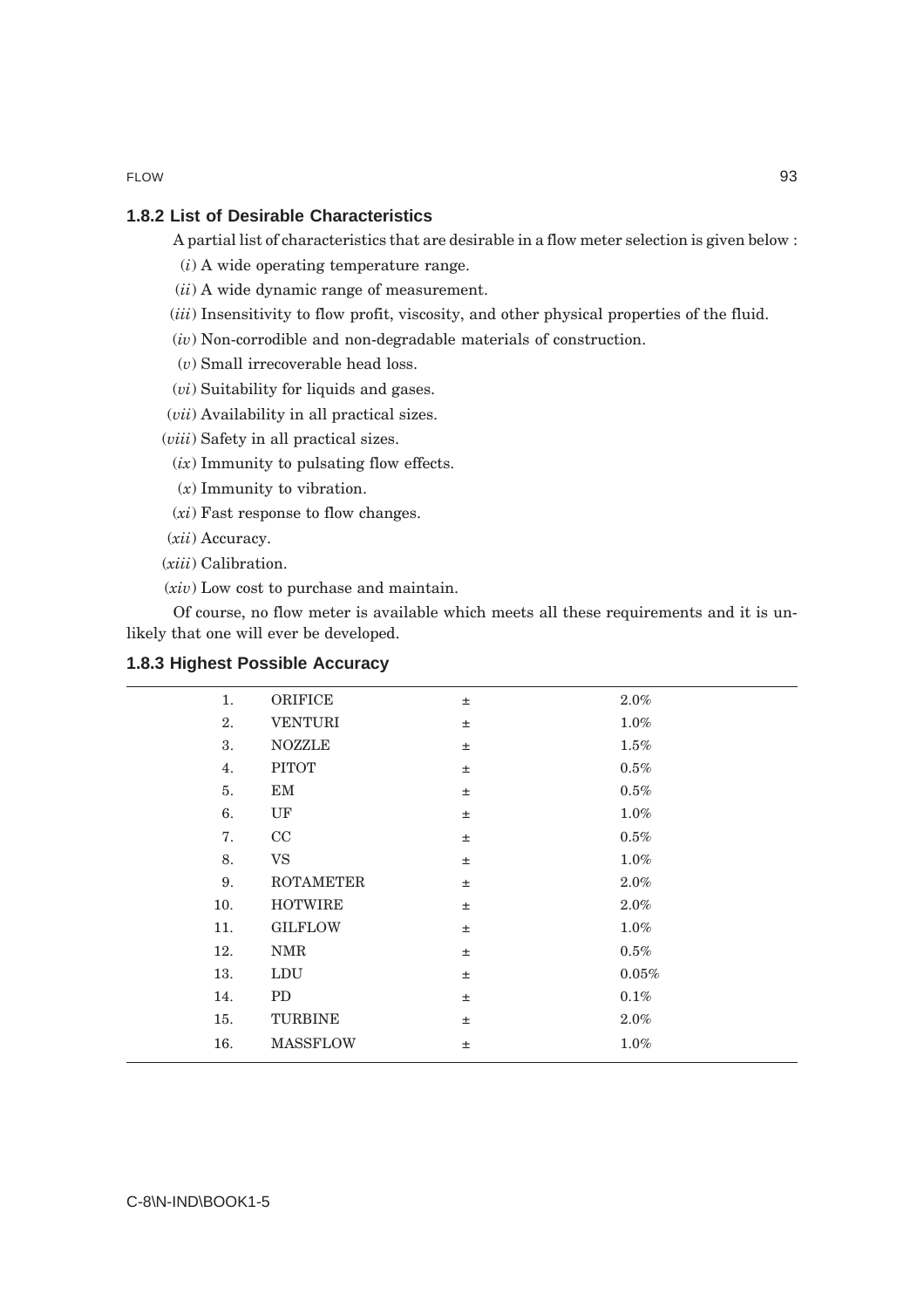## **1.8.4 Guidelines for Flow Meter Selection**

In Summary, Table 1.1 gives the guidelines for flow meter selection and Table 1.2 gives the application details of various flow meters.

Guide to Flowmeter Selection

| Property     | Rotameter       | Orifice          | Turbine          | <b>EM Flow Meter</b> |  |  |  |  |
|--------------|-----------------|------------------|------------------|----------------------|--|--|--|--|
| Service      | Liquid          | Liquid           | Liquid           | Electrically         |  |  |  |  |
|              | and Gases       | and Gases        | and Gases        | conducting           |  |  |  |  |
|              |                 |                  |                  | liquid and slurries  |  |  |  |  |
| Liquid       | $0.01$ cc/m     | $0.1$ cm/m       | $0.001$ cc/m     | $0.01$ cc/m          |  |  |  |  |
| Flow         | 16000 l/m       | Large            | 160000 l/m       | 2000000 l/m          |  |  |  |  |
| Limits       |                 |                  |                  |                      |  |  |  |  |
| Gases        | $0.3$ cc/m      | $50$ cc/m        | upto             |                      |  |  |  |  |
| at air       | 40,000 l/m      | onwards          | 10,000,000       |                      |  |  |  |  |
| Equivalent   |                 |                  | 50,00000 l/m     |                      |  |  |  |  |
| at STP       |                 |                  |                  |                      |  |  |  |  |
| Scale or     | Linear          | Square           | Linear for       | Linear               |  |  |  |  |
| Signal       | or              | root             | Reynolds         |                      |  |  |  |  |
| Charac.      | Log             |                  | no. 100000       |                      |  |  |  |  |
| Range        | $5:1$ to $12:1$ | 4:1              | $10:1$ to $15:1$ | 10:1                 |  |  |  |  |
| Range        | 12:1            | 12:1             | $15:1$ and       | 100:1                |  |  |  |  |
| with span    | float to        |                  | more             |                      |  |  |  |  |
| adjusted     | be changed      |                  |                  |                      |  |  |  |  |
| Accuracy     | $+$ 2% FS       | $+1\%$ FS        | $+0.25\%$ of     | $+0.5%$              |  |  |  |  |
|              | if calibrated   | (uncalibrated)   | reading          | reading              |  |  |  |  |
| Transmitter  | Visual or       | Analog           | Analog           | Analog               |  |  |  |  |
| <b>Types</b> | Analog          | Pneumatic        | Elec.            | Elect.               |  |  |  |  |
|              | Pneumatic       | or Elec.         | Digital          | Digital              |  |  |  |  |
| Maximum      | $1 - 10$ m      | $3 - 60$ m       | $10 - 40$ m      | Negligible           |  |  |  |  |
| overall      | of              | of               | of               |                      |  |  |  |  |
| Pr. Loss     | $H_2O$          | H <sub>2</sub> O | H <sub>2</sub> O |                      |  |  |  |  |
| Viscosity    | Good            | Fairly           | Fairly           | No effect            |  |  |  |  |
|              | Immunity        | good             | good             |                      |  |  |  |  |
|              |                 | Immunity         | Immunity         |                      |  |  |  |  |
|              |                 |                  |                  |                      |  |  |  |  |

| `able |  |
|-------|--|
|-------|--|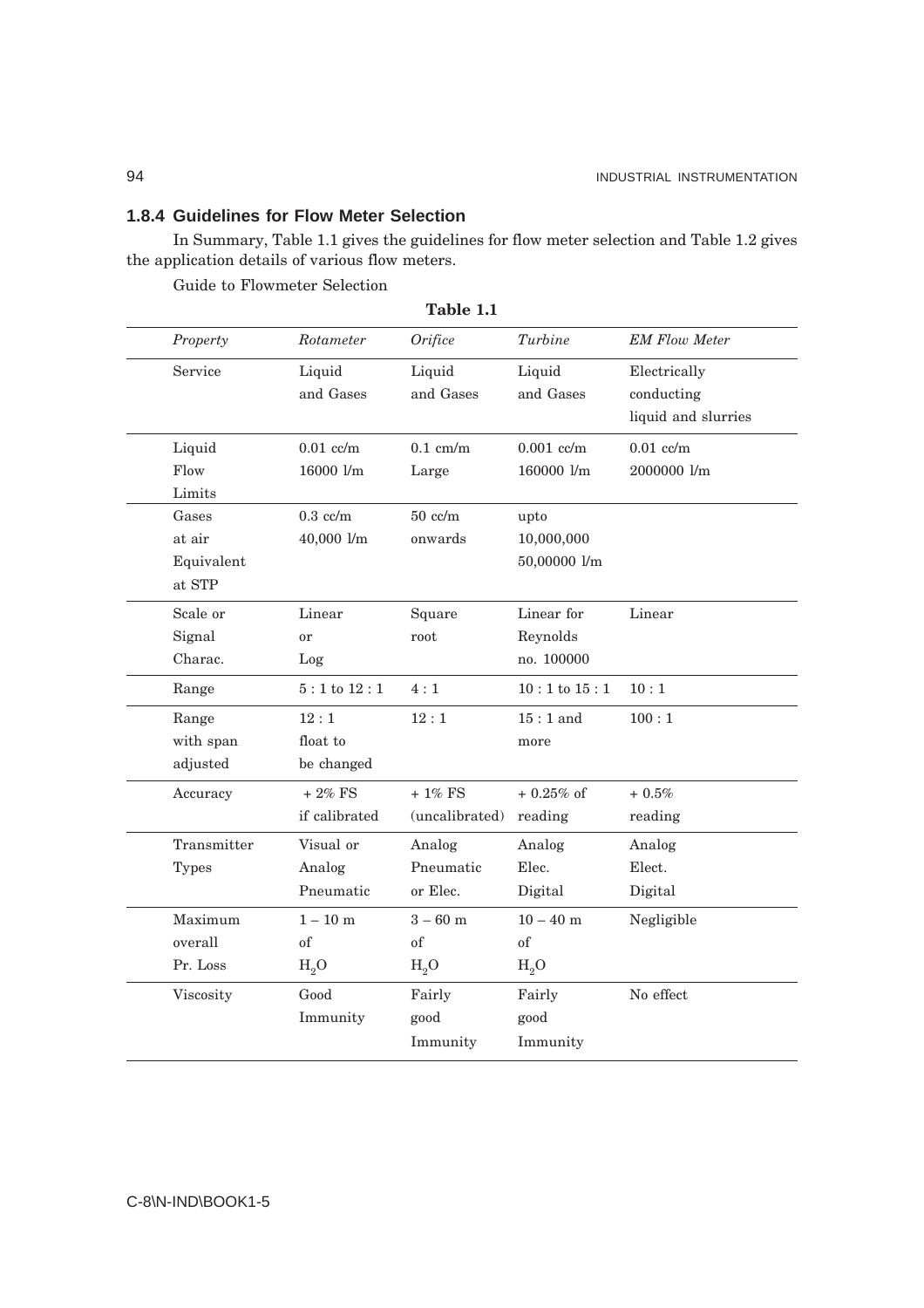| $\emph{snossiA}$ $\emph{moI}$                                | ↘       | ↘       |            |        | ↘         | ↘             |                 | ↘       | ↘                |    | ↘ | ↘  | ↘       |                        | ↘          | ↘                     |          |           | ↘ | ↘  |
|--------------------------------------------------------------|---------|---------|------------|--------|-----------|---------------|-----------------|---------|------------------|----|---|----|---------|------------------------|------------|-----------------------|----------|-----------|---|----|
| $\it snoosi\Lambda$<br>$\mathscr{V}^{S\!1}\!H$               |         | ↘       |            |        |           | ↘             |                 |         |                  | ↘  |   |    |         |                        | ↘          | ↘                     |          |           |   | ↘  |
| $spin_{H}$<br>э1иә3олд                                       |         |         |            |        |           |               |                 |         |                  |    |   | ↘  |         |                        |            | ↘                     |          |           |   | ↘  |
| sasnp toH                                                    |         | ↘       | ↘          | ↘      | ↘         |               |                 |         | ↘                |    |   |    |         |                        |            |                       |          | ↘         | ↘ |    |
| $spinb$<br>$^{40}\!H$                                        | ↘       | ↘       | $\check{}$ | ↘      | ↘         | ↘             |                 |         | ↘                | ↘  |   |    |         |                        |            | $\blacktriangleright$ |          |           |   |    |
| $m o_l$<br>svg moy                                           |         |         |            |        | ↘         |               |                 |         |                  |    |   |    |         |                        |            |                       | ↘        |           |   |    |
| $m o_l$<br>$JapM$ and $T$                                    |         |         |            |        | ↘         | ↘             |                 |         |                  | ↘  |   |    | ↘       |                        |            | ↘                     |          |           |   |    |
| $\emph{span} \emph{q}$<br>Large Air                          |         |         |            |        |           |               |                 |         |                  |    |   |    |         |                        |            |                       | ↘        | ↘         |   |    |
| $\mathit{sad!d}$<br>Larger Meter                             | ↘       |         |            |        |           |               |                 |         |                  | ↘  | ↘ |    |         |                        |            |                       |          | ↘         |   | ↘  |
| səsvo<br>$\cdot$ sə.id mo $_7$                               | ↘       | ↘       | ↘          |        | ↘         |               |                 |         |                  |    |   |    |         |                        |            |                       | ↘        | ↘         |   | ↘  |
| səsvo<br>Bigh Pres.                                          | ↘       | ↘       | ↘          |        | ↘         | ↘             |                 | ↘       | ↘                |    |   | ↘  |         | ↘                      |            |                       | ↘        | ↘         |   |    |
| p;nb;T<br>ui spilog                                          |         | ↘       |            | ↘      |           |               |                 |         |                  | ↘  | ↘ |    |         |                        | ↘          |                       |          |           | ↘ |    |
| $\iota$                                                      | ↘       | ↘       | ゝ          |        | ↘         | ↘             |                 | ゝ       | ↘                | ↘  | ゝ | ゝ  |         |                        |            |                       |          | ゝ         |   |    |
| $suo\:\!ipo$<br>-11 $ddV$<br>$\mathit{sad}\&L$<br>Flow Meter | Venturi | Orifice | Nozzle     | Target | Rotameter | Spring Loaded | Lower Rotameter | Turbine | Bypass Rotameter | EM | E | 52 | Fluidic | $\operatorname{Swirl}$ | <b>NMR</b> | Mass                  | Hot wire | Insertion | C | Eq |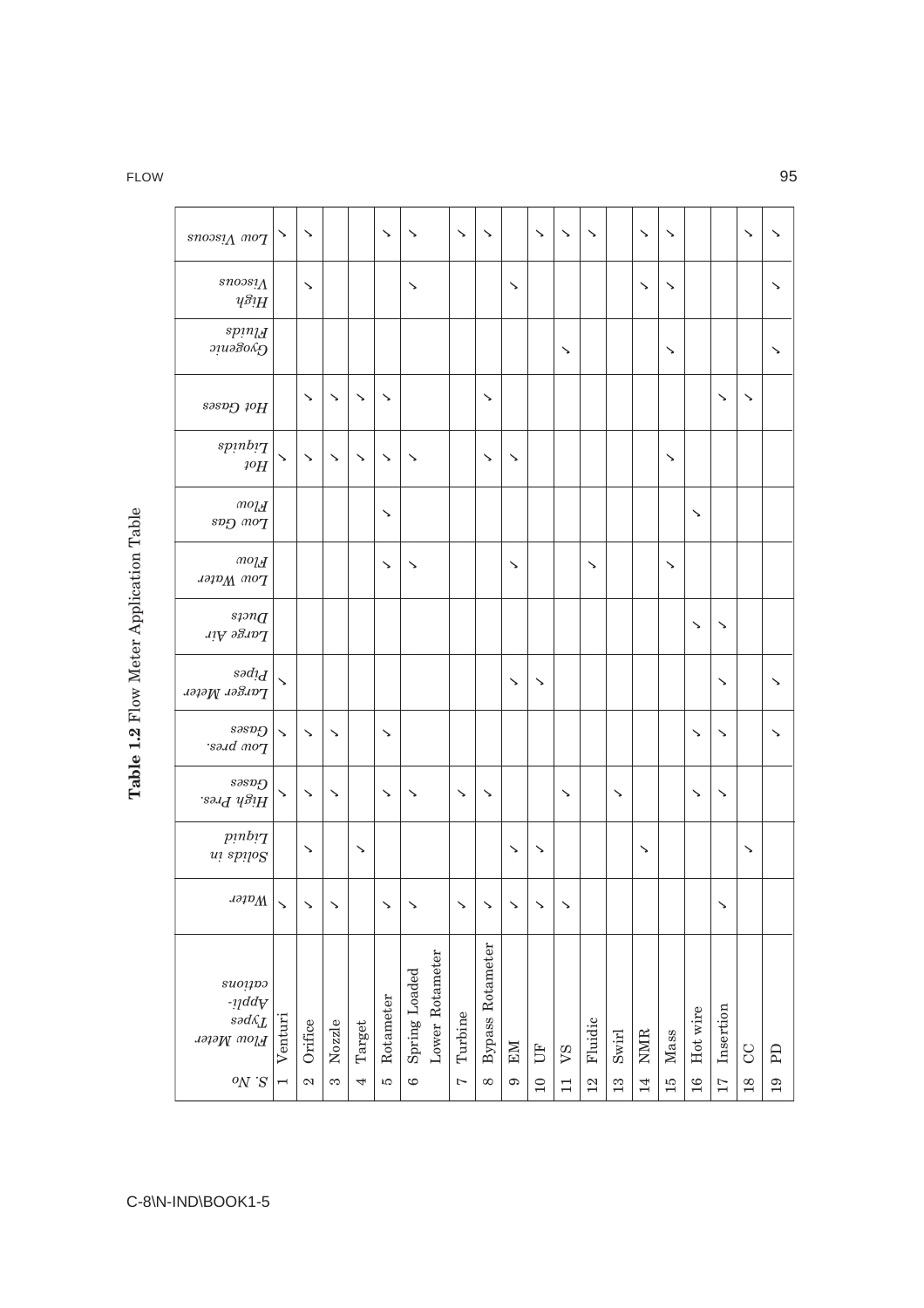### **1.9 Problems and Solutions**

**Problem 1.** Water is pumped through a 75 mm diameter pipe with a flow velocity of 760 mm/sec. Find the volume flow rate and mass flow rate. Density of the water is 1000 kg/m<sup>3</sup>.

### **Solution.**

(*i*) *Volume flow rate* Q = VA

where

Area A = 
$$
\frac{\pi d^2}{4}
$$
  
\n=  $\frac{\pi \times (75 \times 10^{-3})^2}{4}$  = 4.417 × 10<sup>-3</sup> m<sup>2</sup>  
\nVolume flow rate Q = 760 × 10<sup>-3</sup> × 4.417 × 10<sup>-3</sup> = 3.357 × 10<sup>-3</sup> m<sup>3</sup>/sec.  
\n(*ii*) Mass flow rate W = pq  
\nven as 1000 kg/m<sup>3</sup>

 $ρ$  is  $g$ i

Mass flow rate 
$$
W = 1000 \times 3.357 \times 10^{-3} = 3.357
$$
 kg/sec

**Problem 2.** Determine the volumetric flow of water in m<sup>3</sup>/hr flowing in a pipe having a diameter of 40 mm through an orifice having a diameter of 20 mm. Manometer reading across the tapping is 15 cm of Hg. Assume correction factor  $= 1$  and density of water is 1000 kg/m<sup>3</sup>.

**Solution.** Diameter of pipe  $D = 40$  mm Diameter of orifice *d* = 20 mm Manometer reading (differential pressure) = 15 cm of Hg.

Differential pressure is calculated in terms of water column as

 $h = (13.6 - 1) \times (15 \times 10)$  mm of water

[density of mercury is 13.6 times that of water, and the manometer limbs are filled with water above mercury column.]

> $= 1890$  mm of water.  $β = d/D = 20$  mm/40 mm = 1/2

Velocity approach factor

$$
M_{v.a} = \frac{1}{\sqrt{1 - (d/D)^4}} = \frac{1}{\sqrt{1 - (1/2)^4}} = 1.032
$$

C*d* for *d*/D ratio is 0.5999 from the graph [BS : 1042 : 196]. Volumetric flow rate is calculated as follows :

$$
Q = C_d M_{v.a} A_2 \cdot \sqrt{2gh} \ m^3/sec
$$
  
\n
$$
Q = 0.5999 \times 1.032 \times \pi/4 (20 \times 10^{-3})^2 \cdot \sqrt{2 \times 9.81 \times 1890 \times 10^{-3}}
$$
  
\n= 1.184 × 10<sup>-3</sup> m<sup>3</sup>/sec = 1.184 × 10<sup>-3</sup> × 3600 = 4.262 m<sup>3</sup>/hr

**Problem 3.** Determine the nominal flow velocity  $V_2$  at the orifice having a diameter of 20 mm kept in a pipe of 40 mm diameter. Reynolds number R<sub>a</sub> is 10<sup>5</sup>. Assume density of water  $= 1000 \text{ kg/m}^3$  and kinematic viscosity is  $10^{-2}$  stokes. (cm<sup>2</sup>/sec).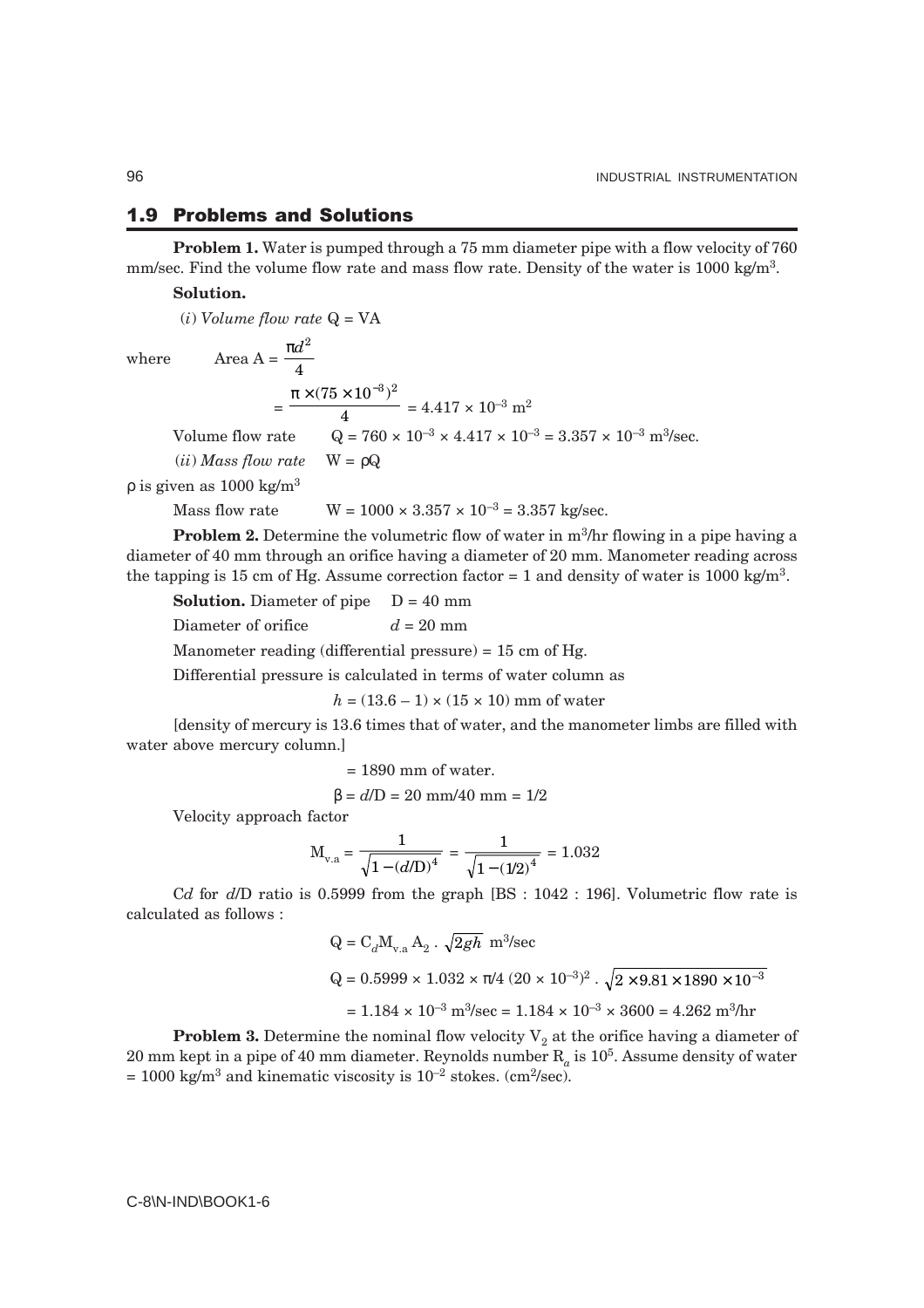FLOW 97

**Solution.** We know from equation 1.9

 $R_e = ρV_1D/μ$ 

This can be rewritten as

 $V_1 = R_\rho \mu / \rho D = R_\rho \nu / D$  [since  $\mu = \rho v$ ] given :  $v =$ Kinematic viscosity =  $10^{-2}$  stokes. =  $10^{-2}$  cm<sup>2</sup>/sec =  $10^{-6}$  m<sup>2</sup>/sec  $R_e = 10^5$  $D = 40 \times 10^{-3}$  m  $V_1 = R_e v/D = 10^5 \times 10^{-6} / (40 \times 10^{-3})$  $= 2.5$  m/sec  $V_1A_1 = V_2A_2$  $V_2$  = Nominal velocity at the orifice  $= V_1 \times A_1/A_2 = 2.5 \times \frac{\pi}{\pi}$ π  $/4(40\times 10^{-3})$  $/4\,(20\times 10^{-3})$  $4(40 \times 10^{10})$  $4(20 \times 10)$  $3\overline{)2}$  $3\overline{)2}$ × × − −  $= 2.5 \times (4^2/2^2) = 2.5 \times (16/4) = 10.0$  m/sec.

**Problem 4.** For the above problem (2), calculate the pressure difference at the tappings. Assume corner tapping is the selected type. Assume  $C_d = 0.61$ 

**Solution.**  $D = 40$  mm

 $d = 20$  mm

From equation 1.4

 $\sqrt{ }$ 

$$
V_2 = Cd \frac{\sqrt{2g(P_1 - P_2)/\rho}}{\sqrt{1 - (A_2/A_1)^2}}
$$
  
\n
$$
M_{v.a} = \frac{1}{(\sqrt{1 - (A_2/A_1)^2})} = \frac{1}{\sqrt{1 - (d/D)^4}} = \frac{1}{(\sqrt{1 - ((20 \times 10^{-3}/40 \times 10^{-3})^4})}
$$
  
\n
$$
= \frac{1}{\sqrt{1 - (1/2)^4}} = \frac{1}{\sqrt{1 - 0.0625}} = 1.0327.
$$
  
\n
$$
V_2 = 10 \text{ m/sec [It is calculated in the problem (3)]}
$$
  
\n
$$
10 = 0.61 \times 1.0327 \times \sqrt{(2 \times 9.81 \times (P_1 - P_2)/1000)}
$$
  
\n
$$
\frac{\sqrt{2 \times 9.81}}{\sqrt{1000}} \sqrt{P_1 - P_2} = \frac{10}{0.61 \times 10327}
$$
  
\n
$$
0.01962 \sqrt{P_1 - P_2} = 15.87
$$
  
\n
$$
0.14 \sqrt{P_1 - P_2} = 15.87
$$
  
\n
$$
\sqrt{P_1 - P_2} = 113.35
$$
  
\n
$$
P_1 - P_2 = 12849.8 \text{ kg/m}^2 = 1.28 \text{ kg/cm}^2.
$$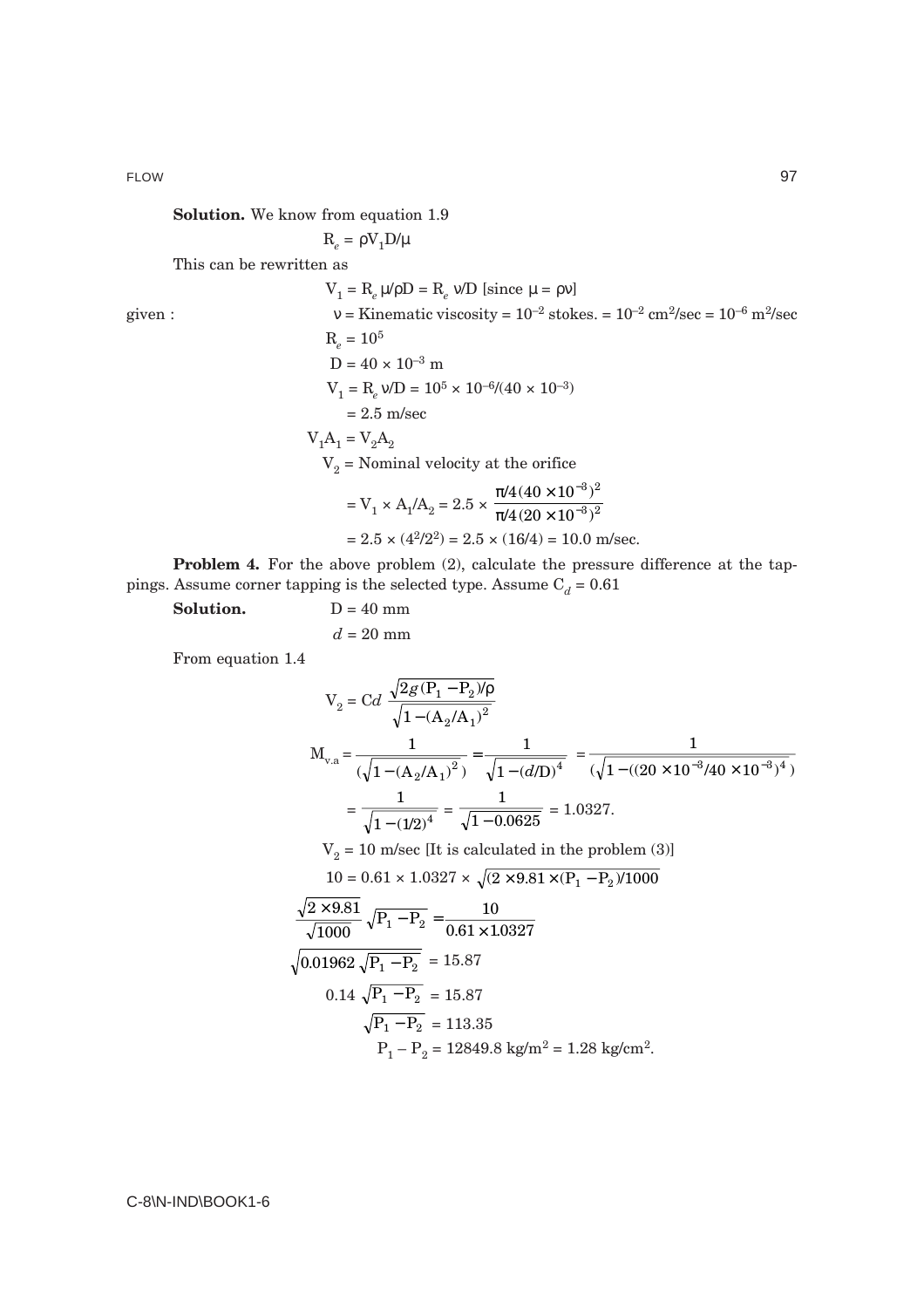**Problem 5.** Determine the volume flow rate of water through a pipe of 150 mm diameter when measured by (*i*) an orifice plate of size 75 mm dia and (*ii*) Venturi tube of throat size 75 mm dia. The differential pressure recorded is 250 pa. Assume the density of water is 1000  $kg/m<sup>3</sup>$ .

**Solution.** Volume flow rate of water is calculated as follows.

$$
Q = \frac{1}{\sqrt{1 - (d/D)^4}} \times Cd \cdot \frac{\pi d^2}{4} \times \sqrt{2gh}
$$

where  $h = P_1 - P_2/\rho$ 

 $(a)$  *For orifice plate* :  $Cd = 0.6$ 

$$
Q = \frac{1}{\sqrt{1 - (1/2)^4}} \times 0.6 \times \frac{\pi (75 \times 10^{-3})^2}{4} \times \sqrt{(2 \times 9.81 \times 250)/1000}
$$
  
= 1.032 × 0.6 × 4.417 × 10<sup>-3</sup> × 2.214  
= 0.006057 m<sup>3</sup>/sec. = 6.057 litres/sec.

(b) For venturi 
$$
Tube: Cd = 0.99
$$

 $Q = 1.032 \times 0.99 \times 4.417 \times 10^{-3} \times 2.214$  $= 9.99 \times 10^{-3}$  m<sup>3</sup>/sec.  $= 9.99$  litres/sec.

**Problem 6.** A venturi tube of throat diameter 10 cm is placed in a pipe of diameter 20 cm to measure the volumetric flow. The volumetric flow rate through venturi tube is  $0.02 \text{ m}^3$ / sec. Water has the viscosity of  $10^{-3}$  Pas. Determine the Reynolds number and the upstream to throat differential pressure developed.

**Solution.**

(i) Reynolds number 
$$
= \frac{\rho Vd}{\mu}
$$
  
Volumeetric flow rate 
$$
= 0.02 \text{ m}^3/\text{sec.}
$$
  
Velocity = Volumetric flow/area 
$$
= \frac{0.02}{\pi/4 (10 \times 10^{-2})^2}
$$
  
i.e., 
$$
V = 2.546 \text{ m/sec.}
$$

Now Reynolds number 
$$
R_e = \frac{1000 \times 2.546 \times (10 \times 10^{-2})}{10^{-3}} = 2.546 \times 10^5
$$
.

(*ii*) *Volumetric flow rate :*

$$
Q = M_{v.a} Z . a_2 \sqrt{2g (P_1 - P_2)/\rho}
$$
...(1)

where  $Cd = 0.98$ 

$$
Q = 0.02 \text{ m}^3/\text{sec.}
$$
  
Assume  $Z = 1$ ,

$$
M_{v.a} = \frac{1}{\sqrt{1 - (d/D)^4}} = \frac{1}{\sqrt{1 - (10/20)^4}}
$$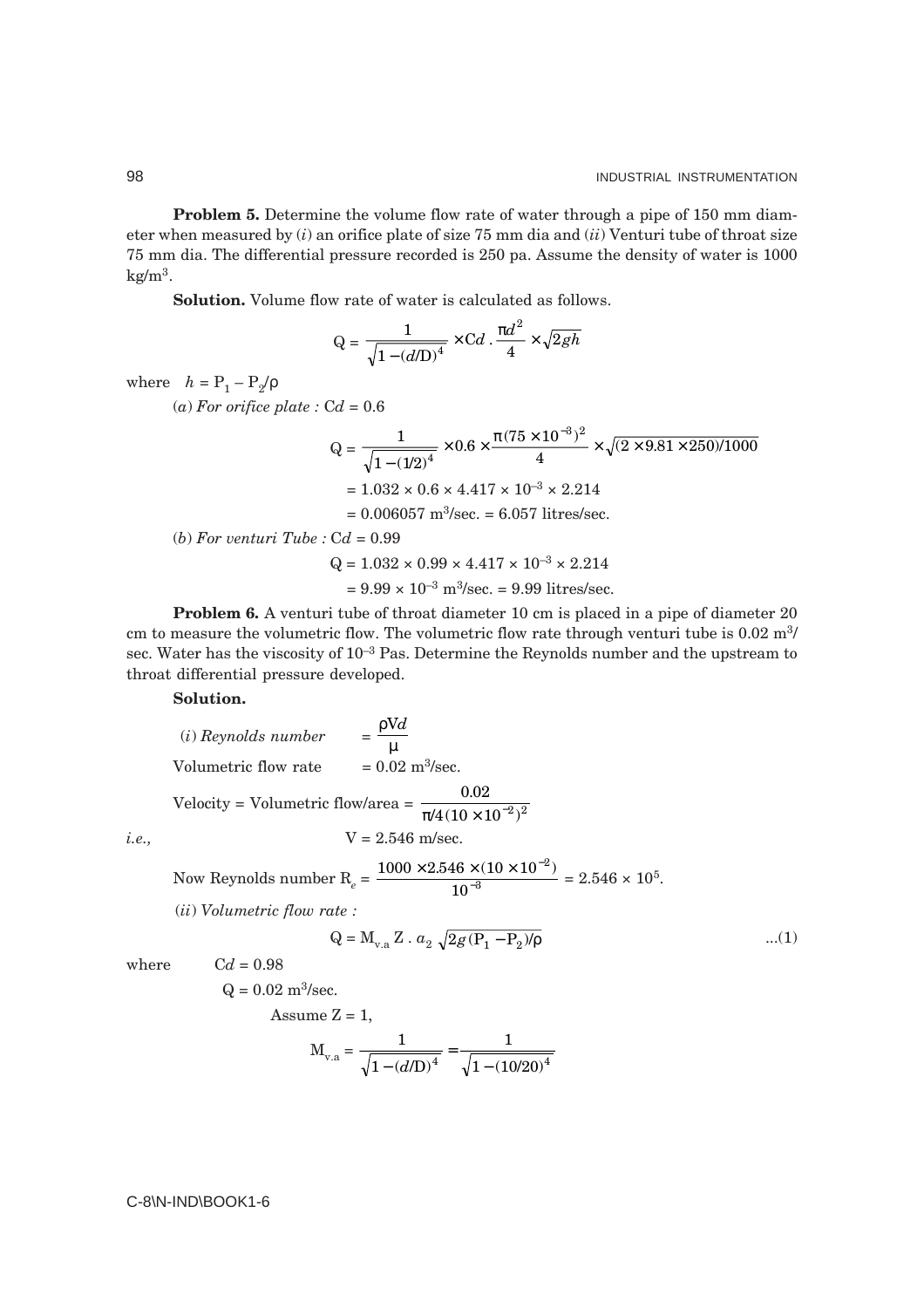FLOW 99 PERSON NEWSFILM AND RESERVE AT A 1999 FOR STRUCK AND RESERVE AT A 1999 FOR STRUCK AND RESERVE AT A 199

$$
M_{v.a.} = \frac{1}{\sqrt{1 - (1/2)^4}} = 1.032
$$

$$
a_2 = \frac{\pi (10 \times 10^{-2})}{4} = 7.85 \times 10^{-3}.
$$

Substituting all the values in Equation (1),

$$
0.02 = 1.032 \times 0.98 \times 7.85 \times 10^{-3} \times \sqrt{\frac{(2 \times 9.81 \times \Delta P)}{1000}}
$$
  

$$
0.02 = 7.939 \times 10^{-3} \sqrt{\frac{(2 \times 9.81 \times \Delta P)}{1000}}
$$
  

$$
\sqrt{\frac{(2 \times 9.81 \times \Delta P)}{1000}} = 2.52
$$
  

$$
0.14\sqrt{\Delta P} = 2.52
$$
  

$$
\sqrt{\Delta P} = 2.52/0.14 = 18
$$
  

$$
\Delta P = 324 \text{ kg/m}^2 = 0.0324 \text{ kg/cm}^2.
$$

**Problem 7.** An incompressible fluid is flowing in a 300 mm pipe under a pressure head of 2 kg/cm2. Calculate the fluid velocity and volumetric flow rate.

**Solution.** *Fluid velocity.*

$$
V = \sqrt{2gh}
$$
  
\n
$$
V = \sqrt{2 \times 9.8 \times (20)}
$$
 [1 kg/cm<sup>2</sup> = 10 metres water head]  
\n= 19.8 m/sec<sup>2</sup>.

*Volumetric flow rate.* Q = AV

where Area

$$
A = \frac{\pi d^2}{4}
$$
  
\n
$$
d = (300 \times 10^{-3}) m
$$
  
\n
$$
A = \frac{\pi (300 \times 10^{-3})^2}{4} = 0.07 m^2.
$$
  
\n
$$
Q = 19.8 m/sec \times 0.07 m^2 = 1.38 m^3/sec.
$$

**Problem 8.** An incompressible fluid is flowing through an orifice plate with a flow coefficient of 0.6 causing a pressure drop of 400 mm of water column. Calculate the fluid velocity.

**Solution.** The fluid velocity measured by an orifice is given by an equation

$$
\mathbf{V}=\mathbf{C}_d\sqrt{2gh}
$$

where  $C_1 = 0.6$ 

$$
g = 9.8 \text{ m/sec}^2.
$$
  
\n
$$
h = (400 \times 10^{-3}) \text{ m}
$$
  
\n
$$
V = 0.6 \sqrt{2 \times 9.8 \times 400 \times 10^{-3}} = 1.68 \text{ m/sec}.
$$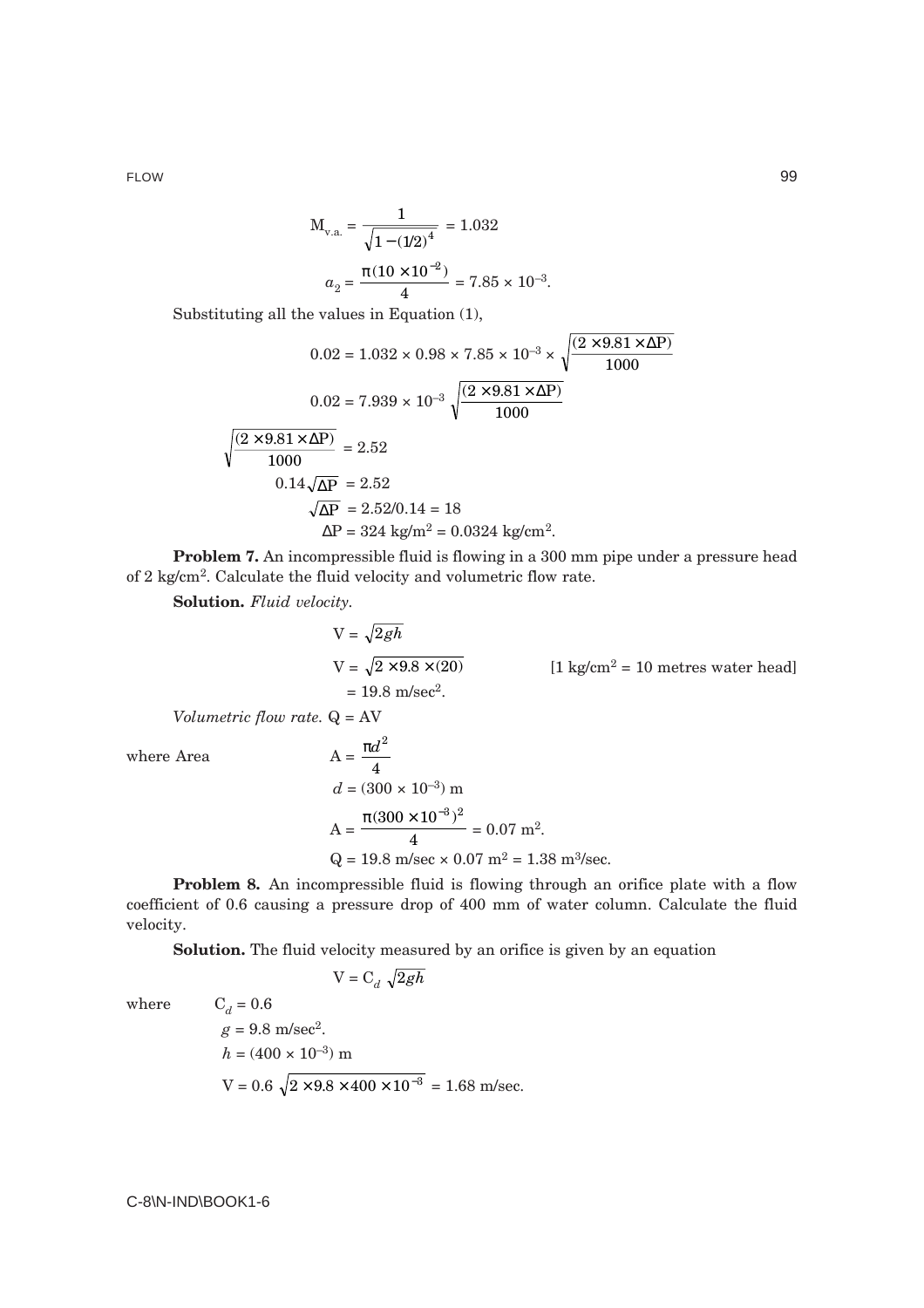**Problem 9.** A pitot tube with a coefficient of 0.98 is used to measure the velocity of water in a pipe. The differential pressure head is 900 mm. What is the velocity?

**Solution.** 
$$
V = C_d \sqrt{2gh}
$$

where  $C_d = 0.98$ 

 $g = 9.8 \text{ m/sec}^2$  $h = (900 \times 10^{-3})$  m  $V = 0.98 \sqrt{2 \times 9.8 \times 900 \times 10^{-3}} = 4.11$  m/sec.

**Problem 10.** Determine the flow velocity necessary to produce a dip of 20 kPa from a pitot-static velocity measurement when used  $(a)$  in water  $(b)$  in air.

**Solution.** Assume density of water =  $1000 \text{ kg/m}^3$  and Density of Air =  $1.29 \text{ kg/m}^3$ .

Flow velocity = V = 
$$
\sqrt{2gh/\rho} = \sqrt{2\Delta P/\rho}
$$
  
  $\Delta P = 20 \text{ kPa}.$ 

(*i*) *When flowing fluid is water.*

$$
V = \sqrt{2 \times 20 \times 10^3/1000} = 6.324
$$
 m/sec.

(*ii*) *When air is flowing,*

$$
V = \sqrt{2\Delta P/\rho} = \sqrt{2 \times 20 \times 10^3/1.29} = 176
$$
 m/sec.

**Problem 11.** A pitot tube properly placed just in front of the submarine is connected to a manometer. The pressure difference in the manometer was found as  $25 \text{ kN/m}^2$ . Find the speed of submarine if the density of sea water is 1026 kg/m<sup>3</sup>.

Solution. Flow velocity = 
$$
V = \sqrt{\frac{2\Delta P}{\rho}}
$$
  
\n
$$
\Delta P = 25 \text{ kN/m}^2
$$
\n
$$
\rho = 1026 \text{ kg/m}^3
$$
\n
$$
V = \frac{\sqrt{2 \times 25 \times 10^3}}{\sqrt{1026}} = 6.98 \text{ m/sec} = 25.128 \text{ km/hr}.
$$

**Problem 12.** A pitot tube mounted on an aircraft is connected to a pressure gauge which reads a pressure of  $12.5 \text{ kN/m}^2$ . Determine the flying speed of the aircraft ? Density of air at that height can be taken as 1.290 kg/m3.

**Solution.** Flying speed = 
$$
\sqrt{\frac{2\Delta P}{\rho}}
$$
  
=  $\sqrt{\frac{2 \times 12.5 \times 10^3}{1290}} = 139.21 \text{ m/sec} = 501.16 \text{ km/hr.}$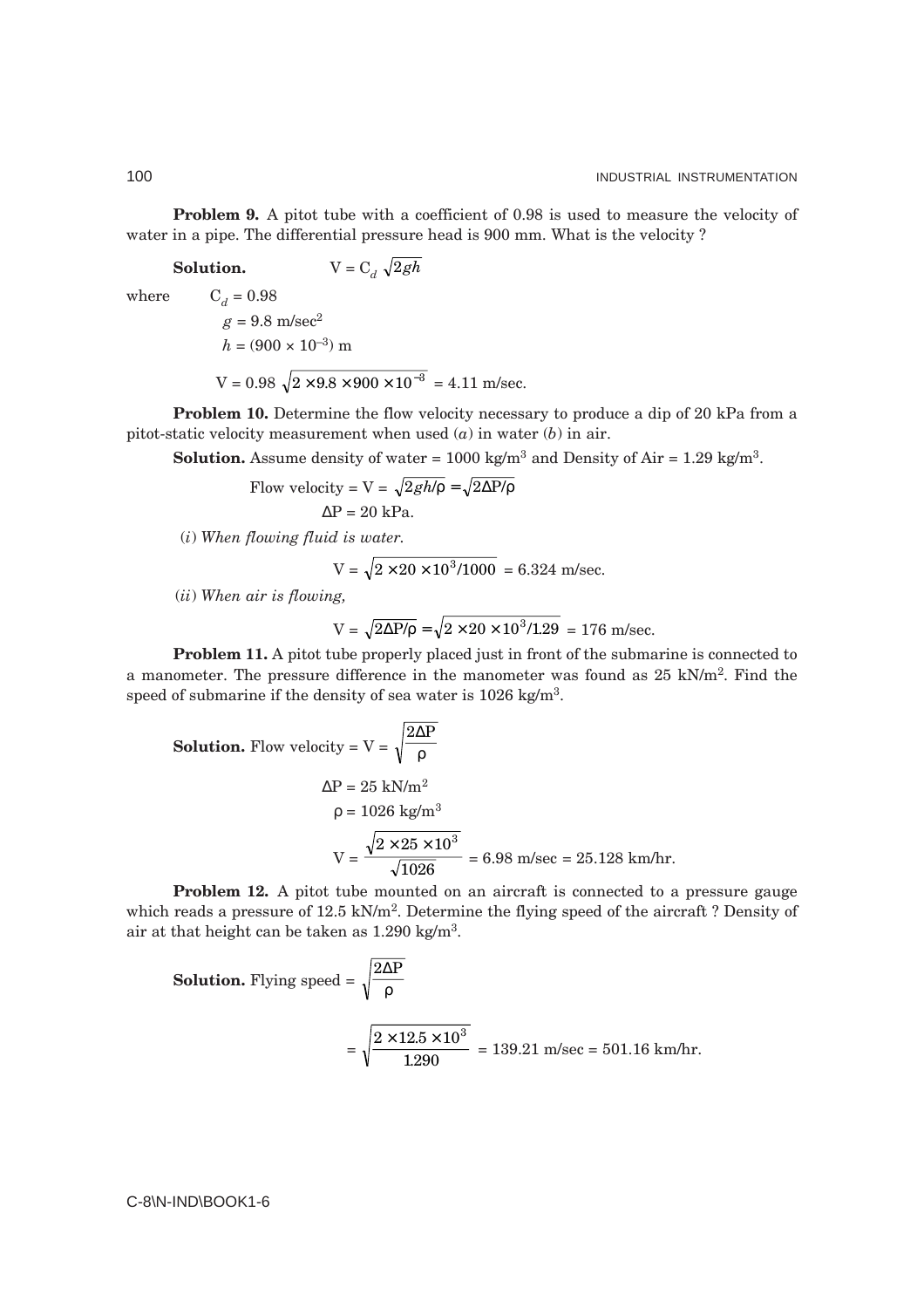**Problem 13.** A rotameter uses a cylindrical float of 3.5 cm height, 3.5 cm dia and density of 3900 kg/m<sup>3</sup>. The maximum inside diameter of the metering tube is 5 cm. Determine the maximum flow rate handling capacity of the rotameter if the fluid is water.

**Solution.** The volume of the float

$$
V_f = \frac{\pi (3.5 \times 10^{-2})^3}{4} = 3.36 \times 10^{-5} \text{ m}^3
$$

Assume 
$$
Cd = 0.6
$$
 (For water)

$$
D_{f} = (3.5 \times 10^{-2}) \text{ m}
$$

Inside diameter of the Pipe

$$
D_p = (5 \times 10^{-2}) m
$$
  
Volume of the float  $V_f = 3.36 \times 10^{-5} m^3$ 

Volumetric flow  
\n
$$
Q = Cd \cdot \frac{D_p^2 - D_f^2}{D_f} \sqrt{\frac{\pi g V_f (\rho_f - \rho)}{2\rho}}
$$
\n
$$
= 0.6 \times \left[ \frac{0.05^2 - 0.035^2}{0.035} \right] \frac{\sqrt{\pi \times 9.8 \times 3.36 \times 10^{-5} \times (3.9 \times 10^3 - 1 \times 10^3)}}{\sqrt{2 \times (1 \times 10^3)}}
$$
\n
$$
= 0.6 \times 0.03642 \times \sqrt{1.499 \times 10^{-3}} = 0.6 \times 0.03642 \times 0.03872
$$
\n
$$
= 8.4631 \times 10^{-4} \text{ m}^3/\text{sec.}
$$

**Problem 14.** Consider a rotameter float of volume of 520 mm<sup>3</sup> with an included angle taper of 5°, with an effective diameter of 15 mm and a vertical range of movement of 250 mm and is made from aluminium of relative density 2.7. If the internal diameter of the measuring tube at the bottom is 18 mm. Determine the range of flow if paraffin is used as a process fluid which has a relative density of 0.8.

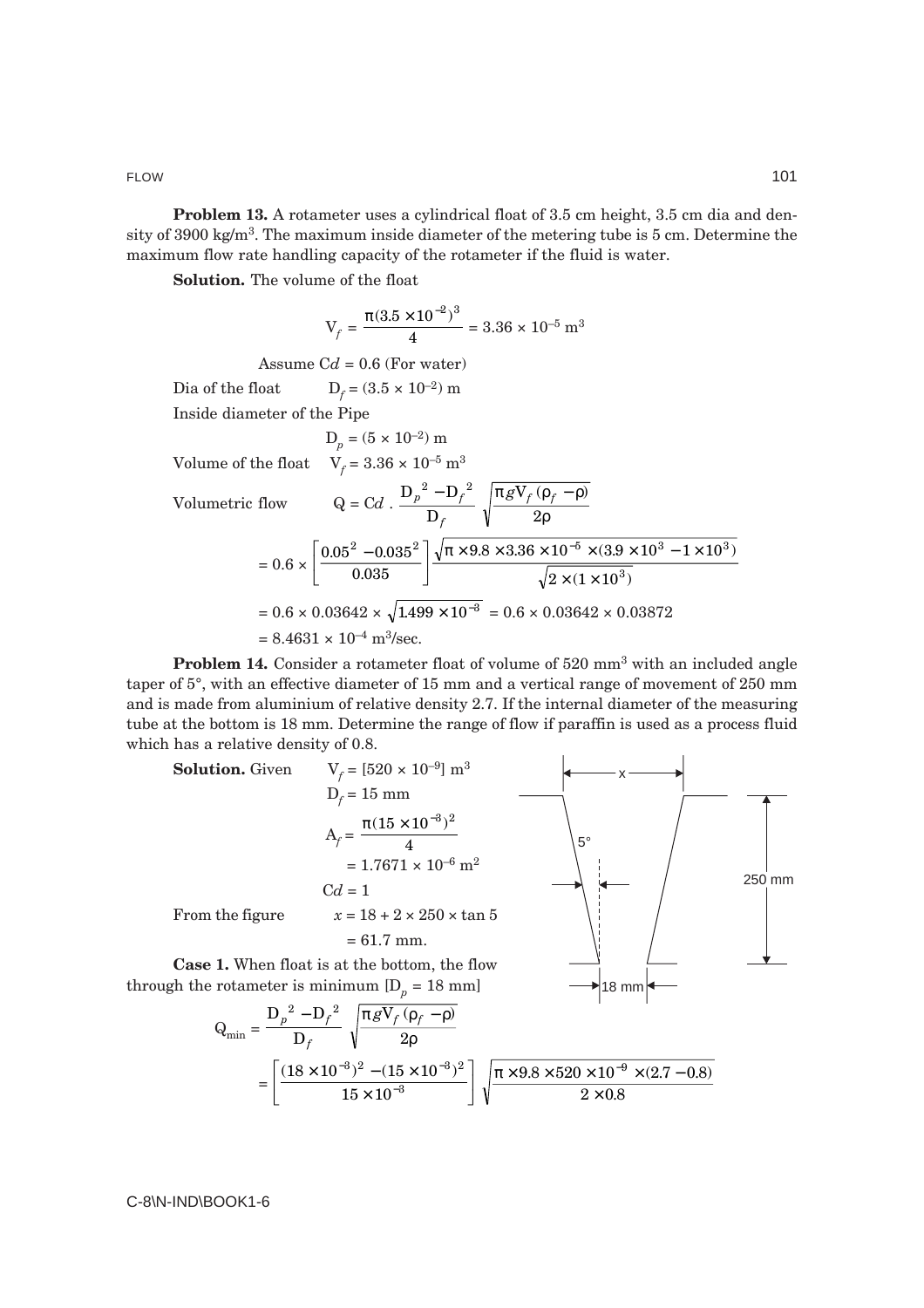$$
= 6.6 \times 10^{-3} \times \sqrt{1.903 \times 10^{-5}} = 6.6 \times 10^{-3} \times 4.362 \times 10^{-3}
$$

$$
= 2.879 \times 10^{-5} \text{ m}^3/\text{sec.}
$$

**Case 2.** When float is at the top, the flow through the rotameter is maximum  $[D_p = 61.7]$ mm]

$$
Q_{\text{max}} = \frac{(61.7 \times 10^{-3})^2 - (15 \times 10^{-3})^2}{15 \times 10^{-3}} \sqrt{\frac{\pi \times 9.81 \times 520 \times 10^{-9} \times (1.9/0.8)}{2}}
$$
  
= 0.2387 × 4.362 × 10<sup>-3</sup> = 104.1 × 10<sup>-5</sup> m<sup>3</sup>/sec.

**Problem 15.** A coal conveyor system moves at a speed of 328 m/min. A weighing platform is 16 m in length and a particular weighing shows a reading of 165 kg. Find the coal delivery in kg/hr.

**Solution.** The flow rate can be calculated as

$$
Q=\frac{WR}{L}
$$

where  $Q =$  Flow rate.

W = weight of material on section of length.

 $R =$  Conveyor speed m/min.

 $L =$  Length of weighing platform in m.

$$
Q = \frac{(165 \text{ kg}) \times (328 \text{ m/min})}{16 \text{ m}}
$$
  
= 3382.50 kg/min = 56.4 kg/hour.

**Problem 16.** Given a beat frequency 
$$
(\Delta f)
$$
 of 100 cps for an ultrasonic flowmeter, the angle  $(\theta)$  between the transmitters and receivers is 45° and the sound path  $(d)$  is 300 mm. Calculate the fluid velocity in m/sec. [Assume the ultrasonic transmitter is of single transducer assembly type].

**Solution.** Fluid velocity is calculated by

$$
V = \frac{\Delta f \cdot d}{2 \cos \theta}
$$
  
\n
$$
\Delta f = 100 \text{ cps}
$$
  
\n
$$
d = 300 \text{ m}
$$
  
\n
$$
\theta = 45^{\circ}
$$

$$
V = \frac{100 \times (300 \times 10^{-3})}{2 \cos 45^{\circ}} = \frac{30}{2 \times 0.707} = 21.2 \text{ m/sec}.
$$

**Problem 17.** Determine the volume flow rate in litres/min in an oval gear type flow meter. The volume trapped between the gears and the casting is 120 CC and the speed of the rotation is 150 rpm.

**Solution.** We know that in an oval gear type flow meter, the volume flow rate is 4 times the speed of rotation, of the volume trapped between the gear and the casting.

Volume flow rate  $Q = 4 \times 150 \times 120 = 72000 \text{ cm}^3/\text{min} = 72 \text{ litres/min}.$ 

where  $\Delta f = 10$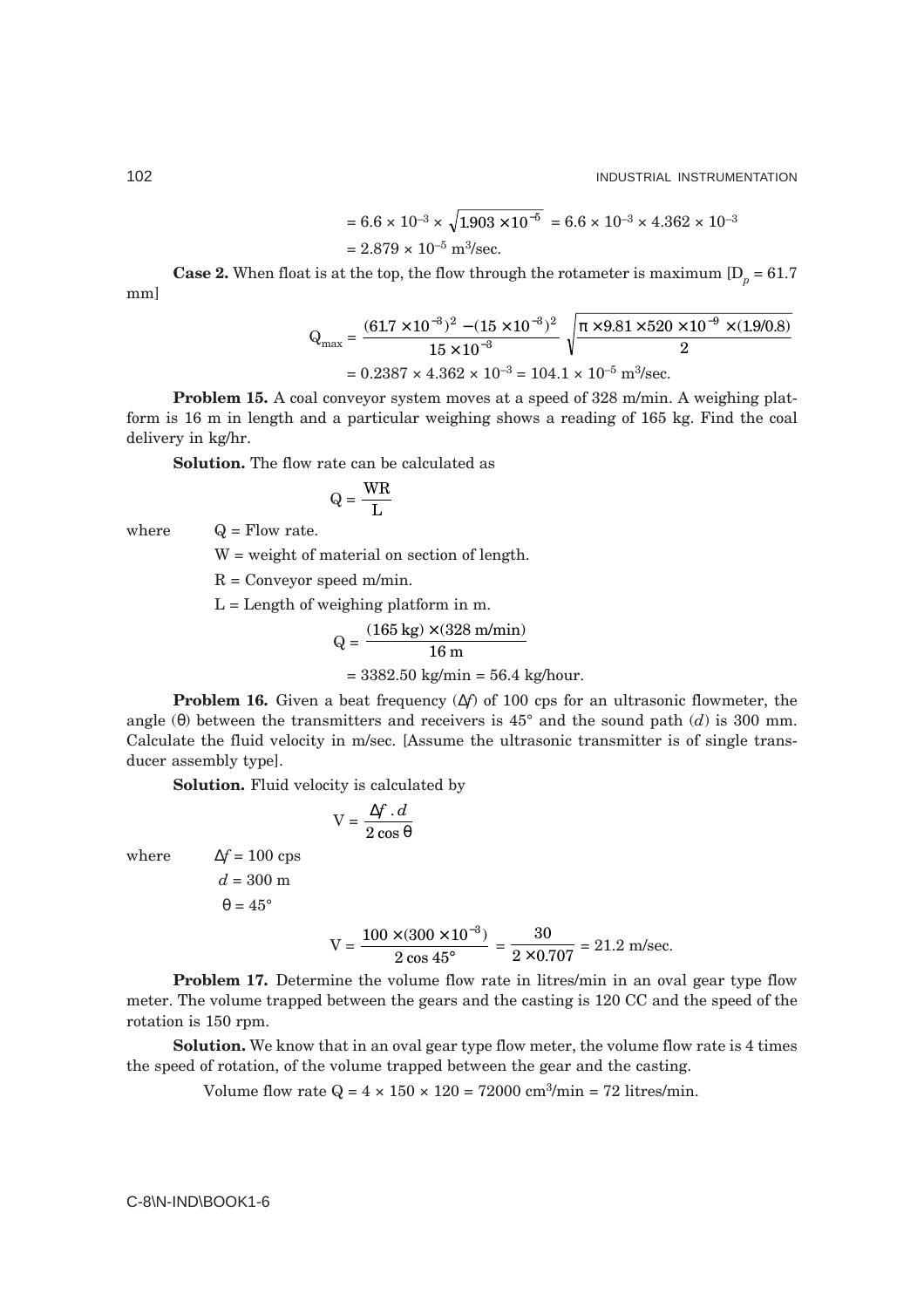**Problem 18.** Calculate the induced emf in an electromagnetic flow meter due to the flow of a conductive fluid in a pipe with inner diameter of 2.75 cm. The flux density  $B = 6$  mV. sec/cm<sup>2</sup> and volume flow rate  $Q = 2500 \text{ cm}^3/\text{min}$ .

**Solution.** Quantity Flow rate  $Q = 2500 \text{ cm}^3/\text{min}$ 

Area = 
$$
\frac{\pi d^2}{4} = \frac{\pi}{4} (2.75)^2 = 5.94 \text{ cm}^2
$$
.  
Velocity =  $\frac{2500}{60 \times 5.94} = 7.01 \text{ cm/sec}$ .

Flux density  $B = 6$  mV sec/cm<sup>2</sup>

$$
= \frac{6 \times 10^{-3} \text{ V sec}}{(10^{-2})^2 \text{ m}^2} = 60 \text{ V sec/m}^2 = 60 \text{ Weber/m}^2.
$$
  
Induced emf  $e = B/v = 60 \times (2.75 \times 10^{-2}) \times (7.01 \times 10^{-2})$   
= 0.1156 V = 115.6 mV.

**Problem 19.** Determine the velocity of flow in an electromagnetic flow meter for the following conditions. The flux density in the liquid has an average value of  $0.08$  Weber/m<sup>2</sup>. The diameter of the pipe is 10 cm. The induced voltage of the electromagnetic flow meter is recorded as 0.2 mV.

**Solution.**  $e = B l$ 

$$
e = B \, dv
$$
\n
$$
v = \frac{e}{Bl} = \frac{0.2 \times 10^{-3}}{0.08 \times (10 \times 10^{-2})}
$$
\n
$$
= 0.025 \, \text{m/sec} = 2.50 \, \text{cm/sec}.
$$

**Problem 20.** Consider an electromagnetic flow meter which is used to measure volumetric flow of a process fluid in a pipe of 60 mm dia. The velocity profile is symmetrical and can be assumed uniform. The flux density in the liquid is 0.1 Wb/m2. The output from the flow meter is given to an amplifier of gain 1000 and impedance between the electrodes is 275 KΩ. The input impedance of the amplifier is 275 KΩ. Find the average velocity of the liquid when the P-P voltage at the amplifier output is 0.3 V.

**Solution.** Diameter of the pipe = 60 mm.

Flux density  $= 0.1$  Weber/m<sup>2</sup>. Amplifier gain  $= 1000$ .



FLOW 103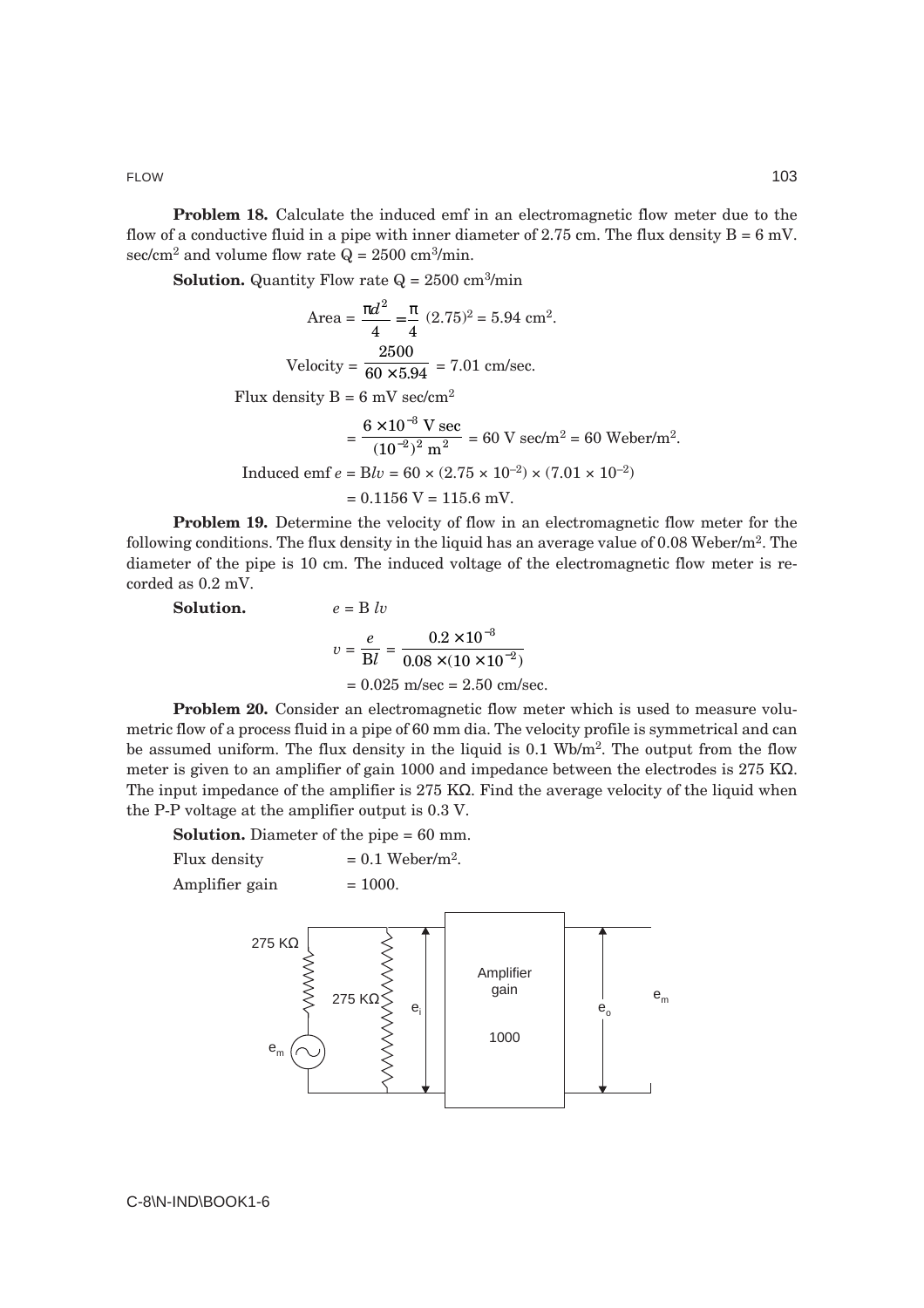

### **1.10 Questions and Problems**

- 1. List the different units of flow.
- 2. Define mass flow rate.
- 3. What is meant by variable area flow meter ?
- 4. Water is pumped through a 150 mm diameter pipe with a flow velocity of 3.5 m/sec. Find the volume flow rate and the weight flow rate. The density of water is 1000 kg/m<sup>3</sup>.
- 5. An incompressible fluid is flowing through an orifice plate with a flow coefficient of 0.5, causing a pressure drop of 500 mm. Calculate the fluid velocity.
- 6. Explain the flow measurement by orifice plate with the help of a sketch giving the installation details.
- 7. Does the venacontracta position change in fluid flow line with change in fluid flow rate ?
- 8. When is a Venturi tube preferable to orifice plate ?
- 9. A pitot tube with coefficient of 0.93 is used to measure the velocity of air in a pipe. The measured differential pressure is 300 mm. What is the velocity of air in the pipe ?
- 10. Explain the advantages and disadvantages of the three main types of orifice plates.
- 11. Discuss the basic principle used in positive-displacement flow meters to measure fluid flow
- 12. An incompressible fluid is flowing in a 100 mm pipe under a pressure head of 1.5 kg/ cm2. Calculate the fluid velocity and volume flow rate.
- 13. Explain in detail the operation of rotary-vane, oval-gear and nutating disk PD flow meters.
- 14. What is meant by inferential flow meters ?